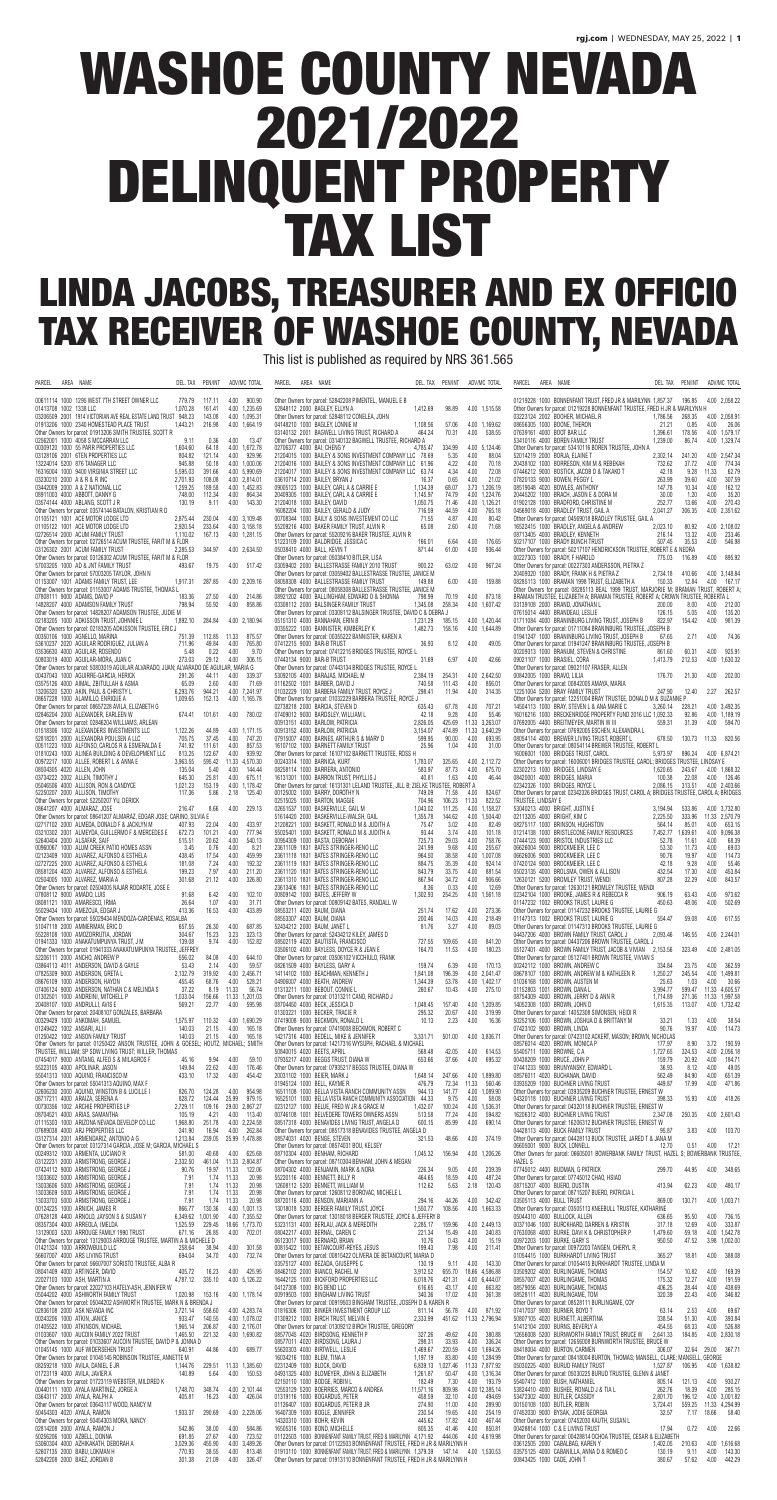| PARCEL<br>AREA NAME                                                                                                                                                                                                                      | DEL. TAX                                 | ADV/MC TOTAL<br>PEN/INT                                                          | PARCEL<br>AREA NAME                                                                                                                                                                                          | DEL. TAX PEN/INT                                              | ADV/MC TOTAL                                          | PARCEL<br>AREA NAME                                                                                                                                                                                      | DEL. TAX                       | PEN/INT                                      | ADV/MC TOTAL                                  |                          |
|------------------------------------------------------------------------------------------------------------------------------------------------------------------------------------------------------------------------------------------|------------------------------------------|----------------------------------------------------------------------------------|--------------------------------------------------------------------------------------------------------------------------------------------------------------------------------------------------------------|---------------------------------------------------------------|-------------------------------------------------------|----------------------------------------------------------------------------------------------------------------------------------------------------------------------------------------------------------|--------------------------------|----------------------------------------------|-----------------------------------------------|--------------------------|
| Other Owners for parcel: 00843425 WEBER, JENNY<br>08951110 4000 CAFFREY. WILLIAM F JR                                                                                                                                                    | 1.744.49                                 | 263.96<br>4.00 2.012.45                                                          | Other Owners for parcel: 00814103 CORRIGAN, PETER S; SHAVER, TERRY; TOWNSELL, CATALINA M<br>08568029 4020 CORTES VERONICA E                                                                                  | 294.61<br>44.71                                               | 4.00<br>343.32                                        | 53822115 4000 DRISCOLL, ROSS E JR & ASHLEY M<br>16407252 1000 DUARTE, KEITH W                                                                                                                            | 1,774.29<br>233.60             | 91.35<br>16.35                               | 4.00 1,869.64<br>4.00 253.95                  |                          |
| 00440205 1000 CAHIGAS, JAIME & AGNES V<br>40255204 2000 CAILLES, SHAINA                                                                                                                                                                  | 652.08<br>3,348.40                       | 84.03<br>4.00<br>740.11<br>234.39<br>4.00 3,586.79                               | Other Owners for parcel: 08568029 GONZALEZ, DORIA L<br>06604003 9000 CORTEZ, ART F                                                                                                                           | 145.16<br>21.77                                               | 11.33<br>178.26                                       | 14502008 1000 DUBE, PETER R<br>12626302 5200 DUCK HOUSE LLC                                                                                                                                              | 1,749.07<br>10,609.55          | 223.70<br>742.67                             | 4.00 1,976.77<br>4.00 11,356.22               |                          |
| 53806301 4000 CALKINS, ADAM J & DEBRA A<br>00818127 1002 CAMP CARLIN LLC<br>08258705 1000 CAMPBELL CHILDREN LIVING TRUST                                                                                                                 | 2.040.16<br>286.60<br>1,853.02           | 142.81<br>4.00 2.186.97<br>43.57<br>334.17<br>4.00<br>336.08<br>4.00 2,193.10    | 04986001 4000 COTHERN BRETT<br>04986003 4000 COTHERN, BRETT & HOLLY A<br>03650317 2000 COTY, LAUREN A                                                                                                        | 1.272.98<br>191.08<br>1,339.94<br>201.13<br>390.92<br>15.64   | 4.00 1.468.06<br>4.00 1,545.07<br>4.00<br>410.56      | 08034506 4000 DUCKER, WALTER & LINDA K<br>00365201 1000 DUCKETT, JEROME & ELAINE<br>Other Owners for parcel: 00365201 BAKER, SARAH                                                                       | 403.62<br>736.98               | 28.25<br>111.18                              | 4.00<br>4.00                                  | 435.87<br>852.16         |
| Other Owners for parcel: 08258705 CAMPBELL-MOSS TRUSTEE, CINDY<br>04310101 1000 CAMPBELL, LISA M                                                                                                                                         | 187.99                                   | 4.00<br>201.74<br>9.75                                                           | 08434101 4000 COUPE LIVING TRUST<br>Other Owners for parcel: 08434101 COUPE TRUSTEE, JOHN H; COUPE TRUSTEE, ROBERT H                                                                                         | 813.36<br>122.45                                              | 4.00<br>939.81                                        | 02673303 2000 DUDSCHUS TRUST, JOAN<br>Other Owners for parcel: 02673303 DUDSCHUS TRUSTEE, JOAN                                                                                                           | 110.04                         | 4.40                                         | 4.00                                          | 118.44                   |
| Other Owners for parcel: 04310101 WALKER, RODNEY R<br>02636049 2000 CANN FAMILY LTD PTSP                                                                                                                                                 | 584.45                                   | 88.60<br>4.00<br>677.05                                                          | 09022314 1000 COVARELLI, GIDIO JOHN & DARLEEN A<br>07129406 9601 COVEY BRIAN D & BROOKE E                                                                                                                    | 1,674.80<br>303.07<br>12.12                                   | 251.58 11.33 1,937.71<br>4.00<br>319.19               | 03734204 2002 DUDSCHUS TRUST, JOAN<br>Other Owners for parcel: 03734204 DUDSCHUS TRUSTEE, JOAN B                                                                                                         | 97.09                          | 3.88                                         | 4.00                                          | 104.97                   |
| 03321302 2000 CANN, TARA<br>02743309 2000 CANO, JORGE G                                                                                                                                                                                  | 797.29<br>179.07                         | 120.02<br>4.00<br>921.31<br>9.21<br>4.00<br>192.28                               | 08655208 1000 COVINGTON, CHRISTOPHER<br>01109503 1001 COWAN TRUST, TAITTEN & JASNA                                                                                                                           | 1,021.38<br>153.57<br>3,107.56<br>467.37                      | 4.00 1,178.95<br>4.00 3.578.93                        | 40252104 2000 DUDSCHUS TRUST, JOAN<br>Other Owners for parcel: 40252104 DUDSCHUS TRUSTEE, JOAN                                                                                                           | 130.40                         | 5.22                                         | 4.00                                          | 139.62                   |
| Other Owners for parcel: 02743309 AGUILERA-ALBA, HERMINIA<br>08105023 4011 CANON, FERNANDO & ADELIA<br>Other Owners for parcel: 08105023 ANG, EDUARDO G; GENATO, ERNESTO; MARTINEZ, RODOLPHO &                                           | 207.39                                   | 31.11 69.97<br>308.47                                                            | Other Owners for parcel: 01109503 COWAN TRUSTEE, TAITTEN & JASNA<br>02820416 2000 COX, ARALYNNA M<br>00977104 1000 COX, DAVID A                                                                              | 1,054.50<br>185.53<br>3,796.61<br>265.77                      | 11.33 1,251.36<br>4.00 4,066.38                       | 06123014 9000 DUERBECK, ELEANORA A<br>01415325 1000 DUFFY, PETER & ELAINE<br>01043012 1000 DUFFY, PETER G & ELAINE J                                                                                     | 72.78<br>727.74<br>1,080.89    | 16.01<br>29.11<br>162.82                     | 4.00<br>4.00<br>4.00 1,247.71                 | 92.79<br>760.85          |
| CELIA; MORALES, DANTE & MA LUISA T; PANLILIO, PABLO; QUESADA TRUST, MARIA S; QUESADA<br>TRUSTEE, MARIA S; QUESADA, RAMON S MD; TINTO, SIXTO C & GUILLERMA                                                                                |                                          |                                                                                  | Other Owners for parcel: 00977104 SCWARTZ, MARISSA E<br>51622107 2000 COYNE, MINETTE                                                                                                                         | 649.27<br>25.97                                               | 4.00<br>679.24                                        | 01043071 1000 DUFFY, PETER G & ELAINE J<br>16016215 1000 DUFOUR, DANIELLE                                                                                                                                | 750.70<br>3,169.89             | 30.03<br>476.65                              | 4.00<br>4.00 3,650.54                         | 784.73                   |
| 16004020 1000 CAP STORAGE SOUTH MEADOWS LLC<br>40202030 2000 CAP STORAGE VISTA LLC                                                                                                                                                       | 16,049.28 2,409.17<br>9.448.10 1.417.37  | 4.00 18,462.45<br>4.00 10.869.47                                                 | Other Owners for parcel: 51622107 WEINSTEIN, GARY L<br>03535405 4000 COZBY, GENE & SALLY                                                                                                                     | 455.64<br>68.89                                               | 4.00<br>528.53                                        | 07936212 4000 DUGAN, GERALD E<br>03805422 4011 DUKE, JEREMY & MARGANN                                                                                                                                    | 973.90<br>1.742.75             | 38.96<br>69.71                               | 4.00 1,016.86<br>4.00 1.816.46                |                          |
| 08461127 2000 CAPONE, DARLINE<br>03207318 2001 CAPOS, LASHELLE<br>08578034 4020 CAPPINI, MARLENE T                                                                                                                                       | 894.28<br>41.04<br>1.004.46              | 48.60<br>4.00<br>946.88<br>4.00<br>46.68<br>1.64<br>109.96<br>4.00 1.118.42      | 03627415 2000 CRACRAFT, JEANNE D<br>07444103 9000 CRADY, REUBEN A<br>13022220 5200 CRAIG LIVING TRUST. GILBERT L & SHERRIE A 1.123.65                                                                        | 233.36<br>16.34<br>31.69<br>6.97<br>44.95                     | 253.20<br>3.50<br>11.33<br>49.99<br>4.00 1.172.60     | 12608234 5200 DUKE, JEREMY & MARGANN<br>02605612 1000 DUKE, RAWLAND K<br>02605710 1000 DUKE, RAWLAND K                                                                                                   | 808.76<br>61.31<br>61.92       | 32.35<br>2.45<br>2.48                        | 4.00<br>4.00<br>4.00                          | 845.11<br>67.76<br>68.40 |
| 55053216 1000 CAPUYON, KRISTINA G<br>01726225 4000 CARAMELLA FAMILY SURVIVORS TRUST                                                                                                                                                      | 249.12<br>7.70                           | 263.08<br>9.96<br>4.00<br>1.69<br>28.05<br>18.66                                 | Other Owners for parcel: 13022220 CRAIG TRUSTEE, GILBERT L & SHERRIE A<br>20835120 1011 CRAWFORD LIVING TRUST, DAVID & SUSAN2,728.38                                                                         |                                                               | 409.72 4.00 3,142.10                                  | 02605811 1000 DUKE, RAWLAND K<br>07444108 9000 DULEBOHN, JAMES E                                                                                                                                         | 57.84<br>31.69                 | 2.31<br>6.97                                 | 4.00<br>4.00                                  | 64.15<br>42.66           |
| Other Owners for parcel: 01726225 BALLARDINI TRUSTEE, JOANNE; CARAMELLA TRUSTEE. CECILE D<br>01726237 4000 CARAMELLA FAMILY SURVIVORS TRUST                                                                                              | 7.70                                     | 1.69<br>28.05<br>18.66                                                           | Other Owners for parcel: 20835120 CRAWFORD TRUSTEE, DAVID W & SUSAN M<br>51804106 2000 CRAWFORD LIVING TRUST, DAVID & SUSAN2,446.64                                                                          | 367.97                                                        | 4.00 2,818.61                                         | Other Owners for parcel: 07444108 DULEBOHN, JOHN T<br>01945115 1000 DUNN, GERTRUDE D                                                                                                                     | 58.13                          | 2.33                                         | 3.00                                          | 63.46                    |
| Other Owners for parcel: 01726237 BALLARDINI TRUSTEE, JOANNE; CARAMELLA TRUSTEE, CECILE D<br>01726256 4000 CARAMELLA FAMILY SURVIVORS TRUST<br>Other Owners for parcel: 01726256 BALLARDINI TRUSTEE, JOANNE; CARAMELLA TRUSTEE, CECILE D | 7.70                                     | 1.69 18.66<br>28.05                                                              | Other Owners for parcel: 51804106 CRAWFORD TRUSTEE, DAVID W & SUSAN M<br>51805122 2000 CRAWFORD LIVING TRUST, DAVID & SUSAN2,700.80<br>Other Owners for parcel: 51805122 CRAWFORD TRUSTEE, DAVID W & SUSAN M | 405.87                                                        | 4.00 3.110.67                                         | Other Owners for parcel: 01945115 SVIHLA, RICHARD<br>05025103 4000 DUNN SUZANNE<br>00103003 1000 DUNSTONE, DONALD L JR                                                                                   | 1.903.87<br>1,717.76           | 285.65<br>258.79                             | 4.00 2.193.52<br>4.00 1,980.55                |                          |
| 16206110 4000 CARAMELLA INTERVIVOS TRUST, ERNEST J JR 3,083.48<br>Other Owners for parcel: 16206110 CARAMELLA TRUSTEE, ERNEST J JR                                                                                                       |                                          | 417.24  4.00  3,504.72                                                           | 12408106 5200 CRISP CHARITABLE 1995 TRUST<br>Other Owners for parcel: 12408106 HUSTED TRUSTEE, CAMILO                                                                                                        | 10,118.53 1,517.92                                            | 4.00 11,640.45                                        | 00214109 1000 DUPLANTIS. JEANNE M<br>51420116 2000 DUPREE, NORRIS D & REMINTHA                                                                                                                           | 936.63<br>3.359.90             | 141.06<br>508.34                             | 4.00 1,081.69<br>4.00 3,872.24                |                          |
| 07723007 4400 CARATACHEA, SAMUEL R & TAMARA R<br>02514074 1000 CARDER, SHARLOT                                                                                                                                                           | 393.53<br>127.58                         | 4.00<br>456.57<br>59.04<br>5.10<br>4.00<br>136.68                                | 07622003 4400 CROMWELL, FORREST<br>08576027 4020 CROOM LIVING TRUST, FRED R & NIMFA D 577.16                                                                                                                 | 2,080.35<br>312.06<br>87.06                                   | 4.00 2,396.41<br>4.00 668.22                          | 16531121 1000 DUPUY. KAREN M<br>Other Owners for parcel: 16531121 CITELLI, DENISE M                                                                                                                      | 3,535.65                       | 530.74                                       | 4.00 4,070.39                                 |                          |
| 50812114 4020 CAREY BRETT<br>07752026 4400 CARLOS, ANTOINETTE<br>Other Owners for parcel: 07752026 EVANS, ERIC                                                                                                                           | 455.81<br>3,767.15                       | 528.60<br>68.79<br>4.00<br>150.69<br>4.00 3,921.84                               | Other Owners for parcel: 08576027 CROOM TRUSTEE, FRED R & NIMFA D<br>15267205 4000 CROSS FAMILY TRUST<br>Other Owners for parcel: 15267205 CROSS TRUSTEE, TYSON P & SARAH N                                  | 2,371.95<br>94.88                                             | 4.00 2,470.83                                         | 01658119 4000 DUQUE. CATHERINE J<br>01658315 4000 DURHAM TRUST, RICKY R<br>Other Owners for parcel: 01658315 DURHAM TRUSTEE, RICKY R                                                                     | 405.38<br>384.03               | 16.22<br>15.36                               | 4.00<br>3.92                                  | 425.60<br>403.31         |
| 02364007 1000 CARLSON, BRIAN & CHRISTINA<br>08557062 4020 CARRILLO, OMAR                                                                                                                                                                 | 5,765.63<br>419.60                       | 4.00 6.384.63<br>615.00<br>29.37<br>4.00<br>452.97                               | 08722201 4000 CROUSE, JAMES H<br>Other Owners for parcel: 08722201 BASKERVILLE, IRENE                                                                                                                        | 1.016.32<br>152.59                                            | 4.00 1,172.91                                         | 00433113 1000 DUTT, VIRGIL D<br>02636001 2000 DWYER, DIANE                                                                                                                                               | 509.70<br>141.31               | 35.68<br>5.65                                | 4.00<br>4.00                                  | 549.38<br>150.96         |
| 01410502 1000 CARRINGTON, ROBERT D<br>07935106 4000 CARSEY, ROBERT L JR                                                                                                                                                                  | 41.45<br>2,871.49                        | 4.00<br>47.11<br>1.66<br>198.83<br>4.00 3,074.32                                 | 00243104 1000 CROWLEY, THERESA L<br>06622011 9000 CROZIER MARITAL TRUST                                                                                                                                      | 1,891.21<br>349.05<br>15.76<br>3.47                           | 4.00 2,244.26<br>4.00<br>23.23                        | 08052259 4000 DYER, JOEL & SUSAN<br>07728005 4400 DYESS. ADAM & KATHERINE                                                                                                                                | 845.13<br>327.76               | 156.36<br>22.94                              | 18.66 1,020.15<br>4.00                        | 354.70                   |
| Other Owners for parcel: 07935106 THOMPSON, DAVID F<br>05529246 4000 CARSON, GARY M                                                                                                                                                      | 9,347.61                                 | 997.08<br>4.00 10,348.69<br>10.44<br>4.00<br>163.64                              | Other Owners for parcel: 06622011 CROZIER TRUSTEE, LORRAINE W; CROZIER, BEATRICE M<br>14053306 1000 CRUZ, JUAN L                                                                                             | 3,841.82<br>577.61<br>12.444.52 1.908.11                      | 4.00 4.423.43<br>4.00 14.356.63                       | 12303107 5200 EADINGTON TRUST, GEORGE & MARY<br>Other Owners for parcel: 12303107 EADINGTON TRUSTEE, GEORGE & MARY D; EADINGTON, ROBERT<br>08615108 1000 EAT SNACS LLC                                   | 65.51<br>1.635.98              | 2.62                                         | 4.00<br>4.00 1.885.52                         | 72.13                    |
| 08554124 4020 CARSON, LESLIE J & CHARLOTTE A<br>Other Owners for parcel: 08554124 HILLIARD, NOAH<br>52406202 2000 CARVER, JOHN S & BERTA C                                                                                               | 149.20<br>527.58                         | 552.68<br>21.10<br>4.00                                                          | 08276304 1000 CRUZ-NUNEZ, ARMANDO<br>08237320 1000 CUADRA, RAMON O<br>Other Owners for parcel: 08237320 CUADRA-CHICAS, GENOVEVA; CUADRA-CHICAS, JULIO C                                                      | 1,080.21<br>162.36                                            | 25.99 1,268.56                                        | 04049122 4000 EBERLE FAMILY TRUST<br>Other Owners for parcel: 04049122 EBERLE TRUSTEE, JOSEPH J                                                                                                          | 2,911.65                       | 245.54<br>203.81                             | 4.00 3,119.46                                 |                          |
| 01715060 4000 CARVER, ROBERTA<br>01023415 1000 CASAGRANDE, FABIO                                                                                                                                                                         | 509.82<br>350.88                         | 54.38<br>4.00<br>568.20<br>20.35<br>375.23<br>4.00                               | 00852120 1000 CUBERO, ANDREA R<br>51223104 2000 CUBILLO, ARMANDO T C                                                                                                                                         | 123.37<br>4.93<br>336.33<br>13.45                             | 4.00<br>132.30<br>4.00<br>353.78                      | 52026214 2000 ECHEVARRIA, ANA M<br>02652532 1000 EDGECOMB, DENISE                                                                                                                                        | 330.02<br>2,048.75             | 13.20<br>308.08                              | 4.00 347.22<br>4.00 2,360.83                  |                          |
| 01044223 1000 CASON 1993 FAMILY TRUST, THERESA ANN 1,229.60<br>Other Owners for parcel: 01044223 CASON TRUSTEE, ANN B<br>16422304 1000 CASSEL, KRISTIN & WILLIAM                                                                         | 472.09                                   | 185.53<br>4.00 1.419.13<br>18.88<br>4.00<br>494.97                               | 02817413 2000 CUEVAS, JOSE A<br>Other Owners for parcel: 02817413 HERNANDEZ, ALMA A: SALGADO, NYDIA<br>01826102 1000 CUMMINS, DAVID C & DARLENE                                                              | 1.30<br>32.62<br>8.43<br>1.85                                 | 4.00<br>37.92<br>4.00<br>14.28                        | 00419436 1000 EDWARDS, JOEL A<br>12305401 5200 EKN TAHOE LLC<br>12307104 5200 EKN TAHOE LLC                                                                                                              | 132.92<br>1,289.59<br>1,537.88 | 5.32<br>66.39<br>79.18                       | 4.00 142.24<br>4.00 1,359.98<br>4.00 1,621.06 |                          |
| 50810502 4020 CASTELLO, JOSEPH & DELORES<br>06607016 9000 CASTILLO. CAMILLE                                                                                                                                                              | 496.40<br>9.13                           | 75.22<br>4.00<br>575.62<br>2.01<br>4.00<br>15.14                                 | 55645112 4000 CURTIS, MELVIN & ANNE M<br>09034121 1000 CURTIS. MELVIN & ANNE MARIE                                                                                                                           | 1,813.16<br>272.11<br>1.577.54<br>237.20                      | 4.00 2,089.27<br>4.00 1.818.74                        | 12307135 5200 EKN TAHOE LLC<br>12307136 5200 EKN TAHOE LLC                                                                                                                                               | 2,206.48<br>2.206.48           | 154.45<br>154.45                             | 4.00 2,364.93<br>4.00 2,364.93                |                          |
| 50403017 4020 CASTRO, FRANCISCO<br>08030101 4000 CASTRO-AVALOS, MODESTO                                                                                                                                                                  | 283.92<br>986.60                         | 19.88<br>4.00<br>307.80<br>148.42<br>4.00 1,139.02                               | 20024215 1000 CZECZOK, ERIC M<br>07825313 9000 D & D BUSINESS TRUST                                                                                                                                          | 2,255.49<br>338.82<br>1,790.04<br>268.51                      | 4.00 2,598.31<br>11.33 2,069.88                       | 12307137 5200 EKN TAHOE LLC<br>08052217 4000 ELAM, BARBARA                                                                                                                                               | 3,644.13<br>212.21             | 255.09<br>29.56                              | 4.00 3,903.22<br>4.00 245.77                  |                          |
| Other Owners for parcel: 08030101 CASTRO, ALYSON<br>08583022 4020 CASTRO-DORADO. ERIC A<br>Other Owners for parcel: 08583022 MONTALVO-CORREA, LORENA                                                                                     | 334.31                                   | 4.00<br>50.61<br>388.92                                                          | Other Owners for parcel: 07825313 FROST TRUSTEE, COLIN<br>55214110 1000 D & K BAGGETT LLC<br>07652002 9400 D & S TRUST                                                                                       | 6.93<br>173.31<br>255.47<br>38.32                             | 4.00<br>184.24<br>297.79<br>4.00                      | 02186003 1000 ELECTCRAFTS INC<br>03945219 1000 ELORDIETA, LOUIE & EVANGELINE G<br>03885001 1811 EMHISER RESEARCH INC                                                                                     | 3,301.45<br>1,741.04<br>92.74  | 132.06<br>261.90<br>3.71                     | 4.00 3,437.51<br>4.00 2,006.94<br>2.08        | 98.53                    |
| 06101025 9000 CAT ISLAND LLC<br>06101029 9000 CAT ISLAND LLC                                                                                                                                                                             | 145.18<br>90.76                          | 21.78<br>4.00<br>170.96<br>19.97<br>4.00<br>114.73                               | 00843451 1000 D J G M FAMILY LTD PTSP<br>51640305 2000 DJ PITTMAN FAMILY TRUST                                                                                                                               | 389.24<br>58.96<br>2,008.74<br>140.61                         | 452.20<br>4.00<br>4.00 2,153.35                       | 05527016 4000 EMM, ADRIAN & VANESSA<br>00223120 1000 ENGELMANN, WILLIAM H                                                                                                                                | 737.18<br>2,222.58             | 110.58<br>391.54                             | 4.00<br>4.00 2,618.12                         | 851.76                   |
| 06123011 9000 CAT ISLAND LLC<br>06625017 9000 CAT ISLAND LLC                                                                                                                                                                             | 90.76<br>90.76                           | 19.97<br>4.00<br>114.73<br>19.97<br>4.00<br>114.73                               | Other Owners for parcel: 51640305 PITTMAN TRUSTEE, JOHN P & DENISE A<br>01905115 1002 D RENO HOTEL LLC                                                                                                       | 12,437.96<br>870.66                                           | 4.00 13,312.62                                        | 53473213 4000 ENGIN. M MARK<br>14052105 1000 ENGLAND FAMILY TRUST                                                                                                                                        | 24.87<br>1,690.50              | 0.99<br>118.33                               | 4.00<br>4.00 1,812.83                         | 29.86                    |
| 07447023 9000 CAT ISLAND LLC<br>14027436 1000 CAZALOT, FRANCOIS J & ANN C<br>51067119 2020 CELAYA FAMILY 2021 TRUST                                                                                                                      | 84.40<br>3,634.41<br>575.88              | 18.57<br>4.00<br>106.97<br>545.90<br>4.00 4,184.31<br>23.03<br>3.09<br>602.00    | 40210016 2000 D'ANDREA PHOENIX ACQUISITION LLC<br>40210018 2000 D'ANDREA PHOENIX ACQUISITION LLC<br>40210052 2000 D'ANDREA PHOENIX ACQUISITION LLC                                                           | 262.40<br>39.50<br>667.39<br>100.25<br>1,001.07<br>150.30     | 305.90<br>4.00<br>4.00 771.64<br>4.00 1,155.37        | Other Owners for parcel: 14052105 ENGLAND TRUSTEE, MICHAEL J & HEIDI A<br>02650126 1000 ENGLEKEN, DANIEL V & SABINA K<br>02827418 2000 ENGLISH, SCHERRIE E                                               | 2,186.61<br>143.70             | 386.05<br>5.75                               | 4.00 2.576.66<br>4.00                         | 153.45                   |
| Other Owners for parcel: 51067119 CELAYA TRUSTEE, DAVID R & AMPARO V<br>00724112 1002 CELIS 0. PEDRO                                                                                                                                     | 387.53                                   | 27.13<br>4.00 418.66                                                             | 40210053 2000 D'ANDREA PHOENIX ACQUISITION LLC<br>40210054 2000 D'ANDREA PHOENIX ACQUISITION LLC                                                                                                             | 496.94<br>74.67<br>761.11<br>114.30                           | 4.00<br>575.61<br>879.41<br>4.00                      | 08042206 4000 ENSLEY, IAN A<br>Other Owners for parcel: 08042206 FORD, REBECCA L                                                                                                                         | 1,465.35                       | 264.91                                       | 4.00 1,734.26                                 |                          |
| Other Owners for parcel: 00724112 SOLIS, MARIBEL<br>40212008 2000 CENTERS, CATHLEEN                                                                                                                                                      | 382.88                                   | 4.00<br>402.20<br>15.32                                                          | 40210058 2000 D'ANDREA PHOENIX ACQUISITION LLC<br>08031213 4000 DALY, JESSICA P                                                                                                                              | 17.789.48<br>3.478.68<br>949.64<br>142.74                     | 4.00 21.272.16<br>4.00 1.096.38                       | 03839106 4011 ENTRUST ADMINISTRATION FBO WILLIAM G FOSTER IRA 601.84<br>03303308 2000 ENTRUST GROUP FBO DENNIS CAMERON IRA                                                                               | 615.13                         | 90.42<br>43.06                               | 4.00<br>4.00                                  | 696.26<br>662.19         |
| 08522050 4020 CERNA, JOSE D J & CECELIA<br>12537311 5200 CHADHA FAMILY TRUST, H & P<br>Other Owners for parcel: 12537311 CHADHA TRUSTEE, HARPREET S & PAYAL H                                                                            | 330.34<br>3,612.20                       | 384.34<br>50.00<br>4.00<br>252.86<br>4.00 3.869.06                               | 02554158 1000 DAMERT, CURTIS<br>53016208 4000 DANA, CAROLEE<br>07434106 9000 DANIEL, CHARLES                                                                                                                 | 76.07<br>3.04<br>488.85<br>24.44<br>2.66<br>0.59              | 4.00<br>83.11<br>517.17<br>3.88<br>4.00<br>7.25       | 00710401 1000 EQUITY TRUST COMPANY CUSTODIAN<br>Other Owners for parcel: 00710401 RAMIREZ IRA FBO, ROBIN<br>07620012 9400 ERRINGTON, WILLIAM F                                                           | 15.13<br>406.65                | 0.61<br>61.01                                | 4.00<br>4.00                                  | 19.74<br>471.66          |
| 03054135 2000 CHAMBERLAIN 2016 TRUST, NATHAN G<br>Other Owners for parcel: 03054135 CHAMBERLAIN TRUSTEE, NATHAN G                                                                                                                        | 677.86                                   | 53.21<br>4.00 735.07                                                             | 00206402 1000 DANIEL, FRANCISCO<br>00711415 1000 DANIEL, FRANCISCO C                                                                                                                                         | 1,607.21<br>183.02<br>1,351.20<br>213.20                      | 4.00 1,794.23<br>4.00 1.568.40                        | 07620013 9400 ERRINGTON, WILLIAM F<br>14037210 1000 ERWIN, MATTHEW W & MALYE M                                                                                                                           | 281.51<br>1,076.31             | 42.23<br>43.05                               | 4.00<br>4.00 1,123.36                         | 327.74                   |
| 23472107 1011 CHAN, TRUMAN<br>13101311 5200 CHANCELLOR VACATION RENTALS LLC                                                                                                                                                              | 2,291.62<br>2,072.25                     | 91.66<br>4.00 2,387.28<br>82.89<br>4.00 2,159.14                                 | 01411610 1000 DANIEL, WILLIAM T JR<br>03039208 2000 DANIELE, MARIA                                                                                                                                           | 780.63<br>117.68<br>691.20<br>27.65                           | 902.31<br>4.00<br>722.85<br>4.00                      | 50253209 1000 ESCARCEGA, GEORGE B<br>08274213 1000 ESCARENO, FRANCISCO                                                                                                                                   | 3,307.72<br>371.87             | 496.76<br>26.03                              | 4.00 3,808.48<br>4.00                         | 401.90                   |
| 50269003 4000 CHANDLER, TIMMOTHY & CHERYL<br>01006145 1000 CHANG, SHIN J<br>01323630 1000 CHAPMAN, ALLISON                                                                                                                               | 2,498.53<br>175.90<br>259.10             | 392.06<br>11.33 2,901.92<br>7.04<br>4.00<br>186.94<br>4.00<br>277.56<br>14.46    | Other Owners for parcel: 03039208 DANIELE, JASON<br>03055015 2000 DARNEY, ALAN & SUZETTE M<br>01155416 1001 DARZYNKIEWICZ FAMILY TRUST                                                                       | 1,807.62<br>126.53<br>683.23<br>35.17                         | 4.00 1,938.15<br>4.00 722.40                          | 02820411 2000 ESPINOZA TRUST, RUBEN & TORI<br>Other Owners for parcel: 02820411 ESPINOZA TRUSTEE, RUBEN L & TORI L<br>53033206 4000 ESPINOZA, ANTHONY A & BENETTE T                                      | 146.22<br>316.45               | 5.85<br>12.66                                | 4.00<br>4.00                                  | 156.07<br>333.11         |
| 04907011 4000 CHAPMAN, WAYNE<br>03704201 2000 CHAPPEL, MARGOT A                                                                                                                                                                          | 545.32<br>385.26                         | 21.81<br>4.00<br>571.13<br>404.67<br>15.41<br>4.00                               | Other Owners for parcel: 01155416 DARZYNKIEWICZ TRUSTEE, KRISTI & ROBERT<br>07748005 4400 DAVIS 2020 LIVING TRUST, A & W                                                                                     | 2,489.75<br>373.47                                            | 4.00 2,867.22                                         | 08258408 1000 ESTATE SYNERGIST LLC<br>20411224 1000 ESTRADA, FELIPE                                                                                                                                      | 698.33<br>1,470.54             | 106.03<br>102.93                             | 4.00<br>4.00 1,577.47                         | 808.36                   |
| 16047013 1000 CHARCHALIS, ALEXANDRA<br>08054119 4000 CHARLEY, ALBERT & MARY ANN                                                                                                                                                          | 3,212.55<br>345.09                       | 483.01<br>4.00 3,699.56<br>52.12<br>4.00<br>401.21                               | Other Owners for parcel: 07748005 DAVIS TRUSTEE, WAYNE J & ANDREA L<br>16112218 1000 DAVIS, ALYSSA                                                                                                           | 631.66<br>34.12                                               | 4.00 669.78                                           | Other Owners for parcel: 20411224 ESTRADA, LAURA C S<br>08652305 4000 EVANS, JERRY D                                                                                                                     | 70.09                          | 2.80                                         | 4.00                                          | 76.89                    |
| 03313325 2000 CHARLTON-POLACEK, CANDY L<br>08039104 4000 CHASE, JACK P II<br>Other Owners for parcel: 08039104 STEPHENS-CHASE, GABRIELLE                                                                                                 | 204.19<br>275.76                         | 11.01<br>4.00<br>219.20<br>290.79<br>11.03<br>4.00                               | 16084125 1000 DAVIS, LEE A<br>51047111 2000 DAWKINS, THOMAS & HELEN<br>01047307 1000 DAWSON FAMILY TRUST, MICHAEL L & GAIL L 649.68                                                                          | 2,404.95<br>3,075.05<br>461.68<br>45.48                       | 361.87 11.33 2,778.15<br>4.00 3,540.73<br>4.00 699.16 | 23612003 1831 EVANS, STEPHEN R<br>01637025 4000 EVENSEN, STACEY A<br>Other Owners for parcel: 01637025 HILDENBRAND, RALPH                                                                                | 82.01<br>2,793.28              | 3.28<br>419.70                               | 4.00<br>4.00 3,216.98                         | 89.29                    |
| 08678213 1000 CHASE, RICHARD L<br>51223211 2000 CHASE, VICTORIA E & JACOB T                                                                                                                                                              | 195.48<br>207.53                         | 13.69<br>4.00<br>213.17<br>219.83<br>8.30<br>4.00                                | Other Owners for parcel: 01047307 DAWSON TRUSTEE, MICHAEL L<br>01131220 1000 DAWSON, ANGELICA                                                                                                                | 2,361.58<br>419.80                                            | 4.00 2,785.38                                         | 12303219 5200 EVERGREEN IMPACT LLC<br>12303220 5200 EVERGREEN IMPACT LLC                                                                                                                                 | 1,031.58<br>1,031.58           | 72.21<br>72.21                               | 4.00 1,107.79<br>4.00 1,107.79                |                          |
| 00227205 1000 CHATIGNY, CHRISTINE M<br>02002204 1002 CHAVEZ, ANTONIO                                                                                                                                                                     | 7.55<br>782.20                           | 0.30<br>4.00<br>11.85<br>56.32<br>871.84<br>33.32                                | 03126117 2001 DAY, JAMES E<br>03108150 2000 DAYTON BREAK A HEART LLC                                                                                                                                         | 83.04<br>548.25<br>1,404.18<br>211.59                         | 4.00 635.29<br>11.33 1,627.10                         | 12303221 5200 EVERGREEN IMPACT LLC<br>12303222 5200 EVERGREEN IMPACT LLC                                                                                                                                 | 11,831.38<br>11,831.38         | 828.19<br>828.19                             | 4.00 12.663.57<br>4.00 12,663.57              |                          |
| Other Owners for parcel: 02002204 BRAVO, PATROCINO F; LARA, VICTOR H; LARA-FRAUSTO, JUAN J<br>15216015 4000 CHAVEZ, ARTURO & MAYRA<br>50445207 4020 CHAVEZ, JOSEFINA P                                                                   | 613.94<br>1,231.36                       | 69.43<br>4.00<br>687.37<br>86.19<br>4.00 1,321.55                                | 08761124 4000 DE FOOR, JOYA C<br>Other Owners for parcel: 08761124 KLINGER, THOMAS W<br>02732104 2000 DE QUIROZ, ROSA M                                                                                      | 16.58<br>0.66<br>0.28<br>7.06                                 | 4.00<br>21.24<br>4.00<br>11.34                        | 12303223 5200 EVERGREEN IMPACT LLC<br>12303224 5200 EVERGREEN IMPACT LLC<br>02520133 1000 EVERGREENE MANAGEMENT LLC                                                                                      | 1,031.58<br>8,365.25<br>517.54 | 72.21<br>585.57<br>78.51                     | 4.00 1,107.79<br>4.00 8,954.82<br>4.00 600.05 |                          |
| 01053530 1000 CHAVIS, MARGARET<br>07451027 9000 CHENEY, CYNTHIA                                                                                                                                                                          | 331.79<br>9.48                           | 13.33<br>372.99<br>27.87<br>2.09<br>4.00<br>15.57                                | 01053507 1000 DEAKINS, MELISSA<br>01156002 1001 DEAKINS, MELISSA                                                                                                                                             | 1,267.67<br>190.39<br>1,690.59<br>253.83                      | 4.00 1,462.06<br>4.00 1,948.42                        | 12541312 5200 EYKAMP, PAUL W<br>52028211 2000 FAGER, STEVEN                                                                                                                                              | 3,105.23<br>3,173.27           | 124.21<br>476.58                             | 4.00 3,233.44<br>4.00 3.653.85                |                          |
| 00438111 1000 CHENG, SIU MING<br>01944216 1000 CHERRY. KATHLEEN A                                                                                                                                                                        | 221.80<br>428.34                         | 33.50<br>11.33<br>266.63<br>65.08<br>4.00<br>497.42                              | 16092517 1000 DEAKINS, MELISSA<br>16121104 1000 DEAKINS, MELISSA                                                                                                                                             | 1,850.72<br>278.50<br>2,121.30<br>148.49                      | 4.00 2,133.22<br>4.00 2,273.79                        | Other Owners for parcel: 52028211 CLARK, KRISTINE<br>00425524 1000 FAHAD, ASHRAFUL I                                                                                                                     | 492.97                         | 30.17                                        | 4.00                                          | 527.14                   |
| 01319421 1000 CHERTI. REBECCA L<br>08032216 4000 CHESAPEAKE TRUST<br>Other Owners for parcel: 08032216 AGRELLAS TRUSTEE, LINDSEY M                                                                                                       | 1.614.19<br>726.17                       | 4.00 1,929.48<br>311.29<br>50.83<br>4.00<br>781.00                               | 16304242 1000 DEAKINS, MELISSA<br>21207436 1000 DEAKINS, MELISSA<br>21207440 1000 DEAKINS, MELISSA                                                                                                           | 1,843.58<br>277.44<br>906.26<br>136.19<br>1,033.24<br>155.25  | 4.00 2,125.02<br>4.00 1,046.45<br>4.00 1,192.49       | 02636056 2000 FALCONCREST HOMEOWNERS ASSN<br>22207301 4000 FARETTO, MICHAEL S<br>02371020 1000 FARFAN, JAVIER                                                                                            | 44.07<br>6.01<br>1,165.01      | 9.70<br>0.30<br>46.60                        | 4.00<br>2.01<br>4.00 1,215.61                 | 57.77<br>8.32            |
| 07639123 4000 CHESNEY FAMILY TRUST, JACK & CLAUDIA 1,671.59<br>Other Owners for parcel: 07639123 CHESNEY TRUSTEE, JACK & CLAUDIA                                                                                                         |                                          | 178.30<br>4.00 1,853.89                                                          | 21207510 1000 DEAKINS, MELISSA<br>21208307 1000 DEAKINS, MELISSA                                                                                                                                             | 968.62<br>145.50<br>811.10<br>121.91                          | 4.00 1.118.12<br>4.00<br>937.01                       | 03807221 4011 FARLEY, FRANCIS C & TERRIS<br>01147211 1002 FARLEY, THEODORE E & CLAUDIA                                                                                                                   | 518.29<br>1,307.33             | 36.28<br>196.40                              | 4.00<br>4.00 1,507.73                         | 558.57                   |
| 15291136 4000 CHHAY. CHET & CHRISTINA<br>23228002 1011 CHILTERN HOLDINGS LP                                                                                                                                                              | 1,125.47<br>9.11                         | 169.02<br>4.00 1,298.49<br>0.36<br>4.00<br>13.47                                 | 03042119 2000 DEARMAN, ERIKA<br>Other Owners for parcel: 03042119 DEARMAN, JESSE E                                                                                                                           | 833.01<br>72.20                                               | 909.21<br>4.00                                        | 01147603 1002 FARLEY, THEODORE E & CLAUDIA E<br>02133512 1000 FARMER, JON S                                                                                                                              | 335.57<br>1,326.37             | 50.64<br>199.55                              | 4.00<br>4.00 1,529.92                         | 390.21                   |
| 52647320 2000 CHONG GRANTOR TRUST, MAY<br>Other Owners for parcel: 52647320 CHONG TRUSTEE, MAY<br>14032408 1000 CHOPRA, GARVIT R & PRIYANKA                                                                                              | 1,686.23<br>3,385.92                     | 179.86<br>4.00 1,870.09<br>508.89<br>4.00 3.898.81                               | 06626048 9000 DEASON, PAMELA K & MIKE<br>40223109 2000 DEBORD LIVING TRUST<br>Other Owners for parcel: 40223109 DEBORD TRUSTEE, CURTIS & MICHELLE                                                            | 90.73<br>19.96<br>112.78<br>4.51                              | 4.00<br>114.69<br>4.00<br>121.29                      | 04703224 4000 FARNSWORTH, DEVIN & HOLLY<br>05023515 4000 FARRAR, ROBERT G & JOHANA H<br>02659113 2000 FARRIS LIVING TRUST                                                                                | 1,089.61<br>2,889.71<br>14.73  | 163.59<br>433.46<br>0.59                     | 4.00 1,257.20<br>11.33 3,334.50<br>4.00       | 19.32                    |
| 08223913 4000 CHORDAS, FRANK III & ALEXANDRA D<br>00383213 1000 CHOURAPPA, ALEXANDER & SANDRA                                                                                                                                            | 360.22<br>758.52                         | 382.83<br>18.61<br>4.00<br>53.09<br>4.00 815.61                                  | 53605214 2020 DECKER TRUST, MARYANN E<br>Other Owners for parcel: 53605214 DECKER TRUSTEE, MARYANN E                                                                                                         | 3,493.72<br>524.21                                            | 4.00 4,021.93                                         | Other Owners for parcel: 02659113 FARRIS TRUSTEE, JAMES F & KATHRYN L<br>04967102 4000 FARRIS LIVING TRUST                                                                                               | 24.15                          |                                              | 0.97 4.00 29.12                               |                          |
| 02801157 2000 CHRISTIAN CHURCH OF SPARKS NV<br>02736224 2000 CHU, PAK CHUNG                                                                                                                                                              | 9.18<br>165.79                           | 4.00<br>2.02<br>15.20<br>4.00<br>6.63<br>176.42                                  | 02738338 2000 DECKER, FAY & KENNETH E<br>03807104 4011 DEDOMENICO, MICHAEL V                                                                                                                                 | 757.63<br>113.79                                              | 330.65 23.15 4.00 357.80<br>4.00<br>875.42            | Other Owners for parcel: 04967102 FARRIS TRUSTEE, JAMES F & KATHRYN L<br>53052201 4000 FATHEREE, JOSEPH R                                                                                                | 4,034.78                       | 695.95                                       | 4.00 4,734.73                                 |                          |
| 07734028 4400 CHURCH ALIVE INC<br>00612313 1002 CITIZENS TEL COMPANY CALIF INC<br>07836112 9000 CLAPP, HEATHER                                                                                                                           | 299.70<br>11.80<br>1,232.77              | 4.00<br>348.65<br>44.95<br>2.60<br>4.00<br>18.40<br>184.90<br>11.33 1,429.00     | 08038504 4000 DEEMS, MICHAEL H & STEPHANIE D<br>53472211 4000 DEHART. AARON M & KIMBERLY E<br>52839107 2000 DELLERGO, MATTHEW T                                                                              | 2,332.23<br>349.97<br>1.077.03<br>43.08<br>3,673.13<br>478.24 | 11.33 2,693.53<br>4.00 1,124.11<br>4.00 4,155.37      | 55405628 1000 FAULKES, ROBERT H JR<br>Other Owners for parcel: 55405628 ANSELL, DEBORAH S<br>07949015 4000 FAULKNER, TODD                                                                                | 6.74<br>851.47                 | 0.27<br>34.06                                | 4.00<br>4.00                                  | 11.01<br>889.53          |
| 05030315 4000 CLARK LIVING TRUST, MICHAEL E<br>Other Owners for parcel: 05030315 CLARK TRUSTEE, MICHAEL E                                                                                                                                | 2,020.84                                 | 80.83<br>4.00 2,105.67                                                           | Other Owners for parcel: 52839107 MCCARTY, DEBORAH M; MCCARTY, KATHLEEN A<br>05048321 4000 DELLOCA, BRANDY                                                                                                   | 230.50<br>1.536.65                                            | 11.33 1,778.48                                        | 04058112 4000 FAULSTICH FAMILY TRUST<br>Other Owners for parcel: 04058112 FAULSTICH TRUSTEE, LANCE & ALMA                                                                                                | 6,476.96                       | 349.92                                       | 4.00 6,830.88                                 |                          |
| 07945016 4000 CLARK, MICHAEL T & ERIKA A<br>01941137 1000 CLARK, SCOTT N<br>08673327 1000 CLARK, SHIRLEY                                                                                                                                 | 1,086.05<br>316.35                       | 162.91<br>4.00 1,252.96<br>368.07<br>47.72<br>4.00<br>15.00<br>233.28            | 20043105 1000 DELUCCHI, JENNIFER<br>05029902 4000 DEMOND LIVING TRUST. WILLIAM S JR<br>Other Owners for parcel: 05029902 DEMOND TRUSTEE. WILLIAM S JR                                                        | 19.26<br>0.77<br>335.01<br>23.91                              | 24.03<br>4.00<br>4.00<br>362.92                       | 01123206 1002 FAUX PLAT LLC<br>01944315 1000 FEDOSOVA, KATERINA                                                                                                                                          | 1,494.41<br>445.65<br>52.84    | 147.65<br>67.67<br>3.70                      | 4.00 1,646.06<br>4.00                         | 517.32<br>60.54          |
| 02171113 1000 CLIFFORD LIVING TRUST, BARBARA J<br>Other Owners for parcel: 02171113 CLIFFORD TRUSTEE, BARBARA J                                                                                                                          | 214.28<br>2,169.22                       | 4.00<br>231.38<br>4.00 2,404.60                                                  | 05040311 4000 DENNISON, CHRIS<br>Other Owners for parcel: 05040311 DENNISON, ERIC; DENNISON, KEVIN; DENNISON-STEINHAUSER,                                                                                    | 1,458.80<br>218.82                                            | 4.00 1,681.62                                         | 06109010 9000 FEE RANCH INC<br>06113001 9000 FEE RANCH INC<br>06113011 9000 FEE RANCH INC                                                                                                                | 55.36<br>440.50                | 3.87<br>30.83                                | 4.00<br>4.00<br>4.00                          | 63.23<br>475.33          |
| 01213411 1001 COATES, SUSAN K<br>Other Owners for parcel: 01213411 KEATING, CURTIS S                                                                                                                                                     | 127.23                                   | 4.00<br>136.32<br>5.09                                                           | TONY: TURNBULL. ANDREA<br>09023403 1000 DENNY TRUST, KEITH R                                                                                                                                                 | 332.19<br>17.08                                               | 4.00<br>353.27                                        | 55605307 4000 FELIX, JOSHUA E<br>01822204 1000 FERGUSON CLAN FAMILY TRUST                                                                                                                                | 1,208.31<br>468.85             | 132.91<br>18.75                              | 4.00 1,345.22<br>4.00                         | 491.60                   |
| 01213412 1001 COATES, SUSAN K<br>Other Owners for parcel: 01213412 KEATING, CURTIS S<br>07623205 9400 COCHRANE, ROBERT E III                                                                                                             | 132.43<br>2,520.48                       | 4.00<br>5.30<br>141.73<br>378.08<br>4.00 2,902.56                                | Other Owners for parcel: 09023403 DENNY TRUSTEE, KEITH R<br>20027405 1000 DENNY, MARY A & RODNEY<br>14087108 1000 DENTON, AMANDA M                                                                           | 601.76<br>24.07<br>1,265.59<br>88.59                          | 4.00<br>629.83<br>4.00 1,358.18                       | Other Owners for parcel: 01822204 FERGUSON TRUSTEE, ELLIS J & CHRISTINA N<br>03519205 2000 FERGUSON, ELLIS J<br>Other Owners for parcel: 03519205 BARTLETT, JENNIFER S; GRIFFITH, JULIE G; SHAW, JANET E | 83.45                          | 3.34                                         | 4.00                                          | 90.79                    |
| 20816101 1011 COHEN, MORRIS<br>Other Owners for parcel: 20816101 HERENDEEN, MARY                                                                                                                                                         | 3,202.35                                 | 480.72<br>4.00 3,687.07                                                          | 52802036 2000 DENVER STREET APARTMENTS LLC<br>52802037 2000 DENVER STREET APARTMENTS LLC                                                                                                                     | 1.409.50<br>87.08<br>70.00<br>1.749.96                        | 4.00 1,500.58<br>4.00 1.823.96                        | 02361223 1000 FERGUSON, JACK A<br>Other Owners for parcel: 02361223 BUSTAMANTE, ADRIANA R                                                                                                                | 2,873.18                       | 431.67                                       | 4.00 3,308.85                                 |                          |
| 01149504 1001 COLBURN, MONTGOMERY & CATHERINE U<br>01726250 4000 COLE, GEORGE D                                                                                                                                                          | 5.52<br>234.69                           | 4.00<br>0.22<br>9.74<br>4.00<br>251.14<br>12.45                                  | 07744004 4400 DESIGN DETAILING INC<br>07744005 4400 DESIGN DETAILING INC                                                                                                                                     | 299.70<br>44.95<br>299.70<br>44.95                            | 348.65<br>4.00<br>348.65<br>4.00                      | 00814314 1000 FERGUSON, ROBERT R JR & CYNTHIA L<br>08748203 4000 FERGUSON, ROBERT R JR & CYNTHIA L                                                                                                       | 1,308.34<br>1,294.08           | 254.25<br>194.25                             | 4.00 1,566.59<br>11.33 1,499.66               |                          |
| 08508131 4020 COLEMAN, ALLEN R<br>15218105 4000 COLEMAN, DEBORAH<br>08049743 4000 COLITEN, GREGORY & DANIELLE                                                                                                                            | 265.90<br>7,143.09<br>1,117.33<br>328.41 | 40.04<br>309.94<br>4.00<br>11.33 8.271.75<br>49.95<br>382.36<br>4.00             | 55208118 4000 DEUTSCH, SCOTT P & SHERRY A<br>08705006 4000 DEVERE, SARA A & JEFFERY E<br>00980302 4000 DFS LIVING TRUST                                                                                      | 1,435.20<br>181.79<br>402.74<br>28.19<br>640.99<br>44.87      | 4.00 1.620.99<br>434.93<br>4.00<br>689.86<br>4.00     | 04613203 4000 FERGUSON, RONALD D & SUSAN C<br>01742301 4000 FERGUSON, THELMA<br>Other Owners for parcel: 01742301 FERGUSON                                                                               | 678.97<br>3,382.52             | 102.03<br>507.53<br>2020TRUST. DON: FERGUSON | 4.00 785.00<br>4.00 3,894.05                  |                          |
| 03530153 2000 COLLAZO RUIZ, ANDRES A<br>Other Owners for parcel: 03530153 COLLAZO, LESLIE                                                                                                                                                | 505.58                                   | 77.07<br>4.00<br>586.65                                                          | Other Owners for parcel: 00980302 SCHUSTER TRUSTEE, DOUGLAS F<br>01213111 1001 DFS LIVING TRUST                                                                                                              | 48.75<br>696.50                                               | 4.00<br>749.25                                        | TRUSTEE, CATHERINE<br>07669052 4400 FERRAN, ADAM L                                                                                                                                                       | 548.48                         | 82.40                                        | 4.00                                          | 634.88                   |
| 23258304 1011 COLLETTI, KELLY S & EVAN J<br>57026206 4030 COLLINS, JAMES S & SANDRA R                                                                                                                                                    | 7,414.83 1,113.19<br>69.42               | 4.00 8,532.02<br>3.72<br>76.61<br>3.47                                           | Other Owners for parcel: 01213111 SCHUSTER TRUSTEE, DOUGLAS F<br>01309411 1000 DFS LIVING TRUST                                                                                                              | 982.07<br>68.74                                               | 4.00 1,054.81                                         | Other Owners for parcel: 07669052 GARCIA, CREG R<br>07669053 4400 FERRAN, ADAM L                                                                                                                         | 436.85                         | 65.66                                        | 4.00                                          | 506.5'                   |
| 02813409 2000 COLLINS, LINDA<br>05023129 4000 COLONNA, NICHOLAS J<br>07608018 4400 COMPLETE GLOBAL MARKETING INC                                                                                                                         | 1,293.24<br>738.28<br>636.11             | 194.52<br>4.00<br>1,491.76<br>63.69<br>4.00<br>805.97<br>95.42<br>4.00<br>735.53 | Other Owners for parcel: 01309411 SCHUSTER TRUSTEE, DOUGLAS F<br>01309614 1000 DFS LIVING TRUST<br>Other Owners for parcel: 01309614 SCHUSTER TRUSTEE, DOUGLAS F                                             | 699.59<br>48.97                                               | 4.00<br>752.56                                        | Other Owners for parcel: 07669053 GARCIA, CREG R<br>51031001 4000 FERRAN, ADAM L<br>Other Owners for parcel: 51031001 GARCIA, CREG R                                                                     | 820.00                         | 123.15                                       | 4.00                                          | 947.15                   |
| 07608019 4400 COMPLETE GLOBAL MARKETING INC<br>07609035 4400 COMPLETE GLOBAL MARKETING INC                                                                                                                                               | 636.11<br>477.08                         | 735.53<br>95.42<br>4.00<br>50.88<br>4.00<br>531.96                               | 00363114 1000 DIAZ, ARMANDO<br>Other Owners for parcel: 00363114 MARTINEZ, LAURA                                                                                                                             | 237.28<br>16.61                                               | 4.00<br>257.89                                        | 01531125 1002 FERRIN, MICHAEL<br>Other Owners for parcel: 01531125 REID, SUSAN                                                                                                                           | 500.05                         | 75.72                                        | 4.00                                          | 579.77                   |
| 07610006 4400 COMPLETE GLOBAL MARKETING INC<br>07610007 4400 COMPLETE GLOBAL MARKETING INC                                                                                                                                               | 636.11<br>636.11                         | 95.42<br>4.00<br>735.53<br>735.53<br>95.42<br>4.00                               | 00516220 1000 DIAZ, ARMANDO<br>08231629 1000 DIAZ, ARMANDO                                                                                                                                                   | 3,460.48<br>300.17<br>69.92<br>2.80                           | 4.00 3.764.65<br>4.00<br>76.72                        | 08226308 4030 FERRIS LIVING TRUST<br>Other Owners for parcel: 08226308 FERRIS TRUSTEE, FRIEDERIKE                                                                                                        | 335.64                         | 51.91                                        | 4.00                                          | -391.55                  |
| 12730005 5200 CONARD FAMILY TRUST, WILLIAM J<br>Other Owners for parcel: 12730005 CONARD TRUSTEE, WILLIAM J & DEBORAH L<br>07636108 4000 CONDRON, ZACHARY                                                                                | 650.67<br>711.10                         | 26.03<br>4.00<br>680.70<br>4.00<br>821.91<br>106.81                              | 08231630 1000 DIAZ, ARMANDO<br>08231631 1000 DIAZ. ARMANDO<br>08640210 4000 DIAZ, ARMANDO                                                                                                                    | 69.92<br>2.80<br>70.28<br>2.81<br>78.21<br>3.13               | 76.72<br>4.00<br>77.09<br>4.00<br>85.34<br>4.00       | 12211505 5200 FEYOCK FAMILY TRUST<br>Other Owners for parcel: 12211505 FEYOCK TRUSTEE, ROBERT & GRACE<br>00231409 1000 FFIELD, JEREMY                                                                    | 100.00<br>982.63               | 4.00<br>147.79                               | 4.00<br>4.00 1,134.42                         | 108.00                   |
| Other Owners for parcel: 07636108 FOX, HAILEY<br>00334015 1000 CONFIDENCE HEALTH RESOURCES LLC                                                                                                                                           | 208.30                                   | 4.00<br>14.58<br>226.88                                                          | Other Owners for parcel: 08640210 MARTINEZ, LAURA<br>50264132 1000 DIAZ, HEYDI S F                                                                                                                           | 47.87<br>1.91                                                 | 4.00<br>53.78                                         | 00369115 1000 FIERRO, MICHAEL J & CHERI L<br>07401044 9000 FINDLEY, LELA M                                                                                                                               | 1,328.92<br>90.76              | 120.18<br>19.97                              | 4.00 1,453.10<br>11.33                        | 122.06                   |
| 02734203 2000 CONFIDENCE HEALTH RESOURCES LLC<br>07421101 9000 CONFIDENCE HEALTH RESOURCES LLC                                                                                                                                           | 837.30<br>145.13                         | 899.91<br>58.61<br>4.00<br>10.16<br>4.00<br>159.29                               | Other Owners for parcel: 50264132 DURAN-NOLI, FLOYD A<br>03609228 2000 DICENSO, LORRAINE M                                                                                                                   | 1,903.93<br>343.05                                            | 4.00 2,250.98                                         | 08048380 4000 FINLEY, RANDY<br>08704208 4000 FISHER, JASON M                                                                                                                                             | 424.19<br>288.31               | 63.76<br>43.39                               | 4.00<br>4.00                                  | 491.95<br>335.70         |
| 03933216 1000 CONNOLLY FAMILY TRUST, JIM & TRACEY<br>Other Owners for parcel: 03933216 CONNOLLY TRUSTEE, EDWARD J & TRACEY L<br>50450108 4020 CONTRERAS, ANA                                                                             | 1.110.45<br>396.13                       | 83.21<br>4.00 1.197.66<br>21.40<br>4.00<br>421.53                                | 02361101 1000 DIEKMAN, ZACHARY H<br>00384126 1000 DIFUNTORUM, EVANGELINE<br>00132020 1000 DIGGLE, JACKIE D                                                                                                   | 53.44<br>2.14<br>557.73<br>3,712.18<br>876.85<br>132.11       | 59.58<br>4.00<br>18.66 4,288.57<br>4.00 1,012.96      | 07950037 4000 FISLER, EDWARD & SUZANNA<br>05528110 4000 FITZGERALD, ROBERT N & SHERYL<br>08038603 4000 FIZZNOGLIA, ROBERT & ROBIN                                                                        | 45.87<br>2,039.25<br>217.21    | 1.83<br>217.52<br>10.86                      | 4.00<br>4.00 2,260.77<br>3.06                 | 51.70<br>231.13          |
| Other Owners for parcel: 50450108 RICO, AURELLO JR<br>04967303 4000 COOK LIVING TRUST, PATRICIA J                                                                                                                                        | 589.33                                   | 23.57<br>4.00<br>616.90                                                          | 03512011 4000 DILLON, BRUCE R & CONNIE H<br>03332169 2000 DILLY, ELIZABETH J                                                                                                                                 | 940.75<br>186.21<br>466.10<br>70.18                           | 11.33 1,138.29<br>540.28<br>4.00                      | 00610514 1000 FLEMING, BRIAN L & TERESA G<br>01411530 1000 FLIPPEN, MEE K                                                                                                                                | 271.93<br>260.83               | 10.88<br>39.42                               | 4.00<br>4.00                                  | 286.81<br>304.25         |
| Other Owners for parcel: 04967303 COOK TRUSTEE, PATRICIA J<br>03119105 2001 COOK, MICHAEL A                                                                                                                                              | 479.70                                   | 534.87<br>51.17<br>4.00                                                          | 03034220 2000 DION LIVING TRUST<br>Other Owners for parcel: 03034220 DION TRUSTEE, GREGORY                                                                                                                   | 2,280.92<br>343.30                                            | 4.00 2,628.22                                         | 03207306 2001 FLORES TT, CAROLINA<br>Other Owners for parcel: 03207306 JOHNS, KATHERINE                                                                                                                  | 56.56                          | 2.26                                         | 4.00                                          | 62.82                    |
| 08924307 4000 COOK, TERRIL L & DENISE A<br>12316109 5200 COOVER LIVING TRUST<br>Other Owners for parcel: 12316109 COOVER TRUSTEE, JAMES A & KATHLEEN G                                                                                   | 836.44<br>729.86                         | 58.55<br>898.99<br>4.00<br>4.00<br>843.48<br>109.62                              | 03440307 2000 DIRT LOT LLC<br>01518302 1002 DIXON INVESTMENT GROUP LLC<br>00516211 1000 DOLAN LIVING TRUST, BERNADINE M                                                                                      | 28.16<br>1.13<br>1,139.85<br>58.75<br>799.10<br>120.57        | 2.08<br>31.37<br>4.00 1,202.60<br>923.67<br>4.00      | 00409121 1000 FLOREZ, EMETERIO<br>Other Owners for parcel: 00409121 FLOREZ, MARTA<br>12517217 5200 FLYNN TRUST, MARY R                                                                                   | 833.06<br>3,410.52             | 125.36<br>511.73                             | 4.00<br>4.00 3,926.25                         | 962.42                   |
| 12316128 5200 COOVER LIVING TRUST<br>Other Owners for parcel: 12316128 COOVER TRUSTEE, JAMES A & KATHLEEN G                                                                                                                              | 2,148.82                                 | 4.00 2,475.29<br>322.47                                                          | Other Owners for parcel: 00516211 DOLAN TRUSTEE, BERNADINE M<br>03144329 2001 DOMINGUEZ-CRUZ, DIEGO F                                                                                                        | 54.81<br>360.71                                               | 4.00<br>419.52                                        | Other Owners for parcel: 12517217 TODA TRUSTEE, DAVID F<br>07401042 9000 FLYNN, PAMELA C                                                                                                                 | 75.56                          | 16.62                                        | 4.00                                          | 96.18                    |
| 02149145 1000 COPIACO FAMILY TRUST, AMELITA I<br>Other Owners for parcel: 02149145 COPIACO TRUSTEE, AMELITA I                                                                                                                            | 8.48                                     | 4.00<br>12.82<br>0.34<br>4.00<br>25.69                                           | 05042119 4000 DOPPEN, MICHAEL H<br>02023108 1000 DORATT, MARIO H                                                                                                                                             | 209.61<br>8.38<br>770.72<br>66.63<br>530.35<br>77.83          | 221.99<br>4.00<br>4.00<br>841.35<br>4.00<br>612.18    | 07401043 9000 FLYNN, PAMELA C<br>03144604 2001 FOGHORN TRUST<br>Other Owners for parcel: 03144604 GIOMI TRUSTEE, RICHARD L & LYNN L                                                                      | 90.73<br>146.44                | 19.96<br>5.86                                | 4.00<br>4.00                                  | 114.69<br>156.30         |
| 03310320 2000 COPIACO FAMILY TRUST, AMELITA I<br>Other Owners for parcel: 03310320 COPIACO TRUSTEE, AMELITA I<br>51857109 2000 COPIACO FAMILY TRUST, AMELITA I                                                                           | 20.86<br>21.06                           | 0.83<br>4.00<br>25.90<br>0.84                                                    | 08532203 4020 DOTSON, LEONARD & AMPARO<br>08504205 4020 DOTY, TREASA C<br>03330304 2001 DOYLE, KIM R                                                                                                         | 1,734.43<br>260.83<br>106.41<br>4.26                          | 4.00 1,999.26<br>4.00<br>114.67                       | 08673107 1000 FOGHORN TRUST<br>Other Owners for parcel: 08673107 GIOMI TRUSTEE, LYNN L                                                                                                                   | 116.09                         | 4.64                                         | 4.00                                          | 124.73                   |
| Other Owners for parcel: 51857109 COPIACO TRUSTEE, AMELITA I<br>00434035 1000 CORDEIRO, TYEESA G & DAVID H                                                                                                                               | 619.87                                   | 4.00<br>655.78<br>31.91                                                          | 01323633 1000 DP REAL ESTATE INVESTMENTS LLC<br>01409304 1000 DP REAL ESTATE INVESTMENTS LLC                                                                                                                 | 87.11<br>579.79<br>1,099.16<br>165.01                         | 4.00<br>670.90<br>4.00 1,268.17                       | 05023416 4000 FOOTE, TERRY<br>52663125 2000 FOOTHILLS AT WINGFIELD HOA                                                                                                                                   | 2,233.53<br>8.40               | 335.04<br>1.85                               | 4.00 2,572.57<br>4.00                         | 14.25                    |
| 02123417 1000 CORONA, ABIGAIL J<br>Other Owners for parcel: 02123417 MARTIN-RODRIGUEZ, HECTOR H<br>00150206 1000 CORONA-MEDEROS, ENRIQUETA                                                                                               | 783.12<br>2,498.26                       | 54.82<br>4.00<br>841.94<br>4.00 2,774.29                                         | 01410410 1000 DP REAL ESTATE INVESTMENTS LLC<br>03119310 2001 DP REAL ESTATE INVESTMENTS LLC<br>03307117 2000 DP REAL ESTATE INVESTMENTS LLC                                                                 | 526.95<br>2,834.92<br>1,427.60<br>270.70<br>22.65<br>323.60   | 4.00 3,365.87<br>4.00 1,702.30<br>4.00<br>350.25      | 52663126 2000 FOOTHILLS AT WINGFIELD HOA<br>08585206 4020 FORD, WALTER L & ELLEN<br>12404342 5200 FORD, WAYNE W & DONNA K                                                                                | 8.40<br>4.98<br>5,959.89       | 1.85<br>0.20<br>894.12                       | 4.00<br>2.12<br>4.00 6,858.01                 | 14.25<br>7.30            |
| 01004203 1000 CORRAL, JAVIER<br>03828060 1011 CORRAL, JAVIER                                                                                                                                                                             | 532.74<br>253.36                         | 272.03<br>21.31<br>4.00<br>558.05<br>10.13<br>4.00<br>267.49                     | 08057102 4000 DP REAL ESTATE INVESTMENTS LLC<br>03904422 1000 DREW LIVING TRUST, NAOMI                                                                                                                       | 333.75<br>23.36<br>843.77<br>59.06                            | 361.11<br>4.00<br>4.00 906.83                         | 03053416 2000 FOREMAN, DWIGHT R<br>Other Owners for parcel: 03053416 RITTENHOUSE, SAVANNAH J                                                                                                             | 448.67                         | 24.24                                        | 4.00 476.91                                   |                          |
| 07948171 4000 CORRAL, JAVIER<br>00814103 1000 CORRIGAN, MICHAEL                                                                                                                                                                          | 1,222.96<br>428.06                       | 48.92<br>4.00 1,275.88<br>4.00 477.72<br>45.66                                   | Other Owners for parcel: 03904422 DREW TRUSTEE, NAOMI<br>57006215 1000 DREW, MARGARET J & RALPH E                                                                                                            | 1,931.75                                                      | 290.10 4.00 2,225.85                                  | 00966030 1000 FORMAN FAMILY TRUST, JOAN<br>Other Owners for parcel: 00966030 FORMAN TRUSTEE, JOAN                                                                                                        | 879.20                         | 35.17                                        | 4.00 918.37                                   |                          |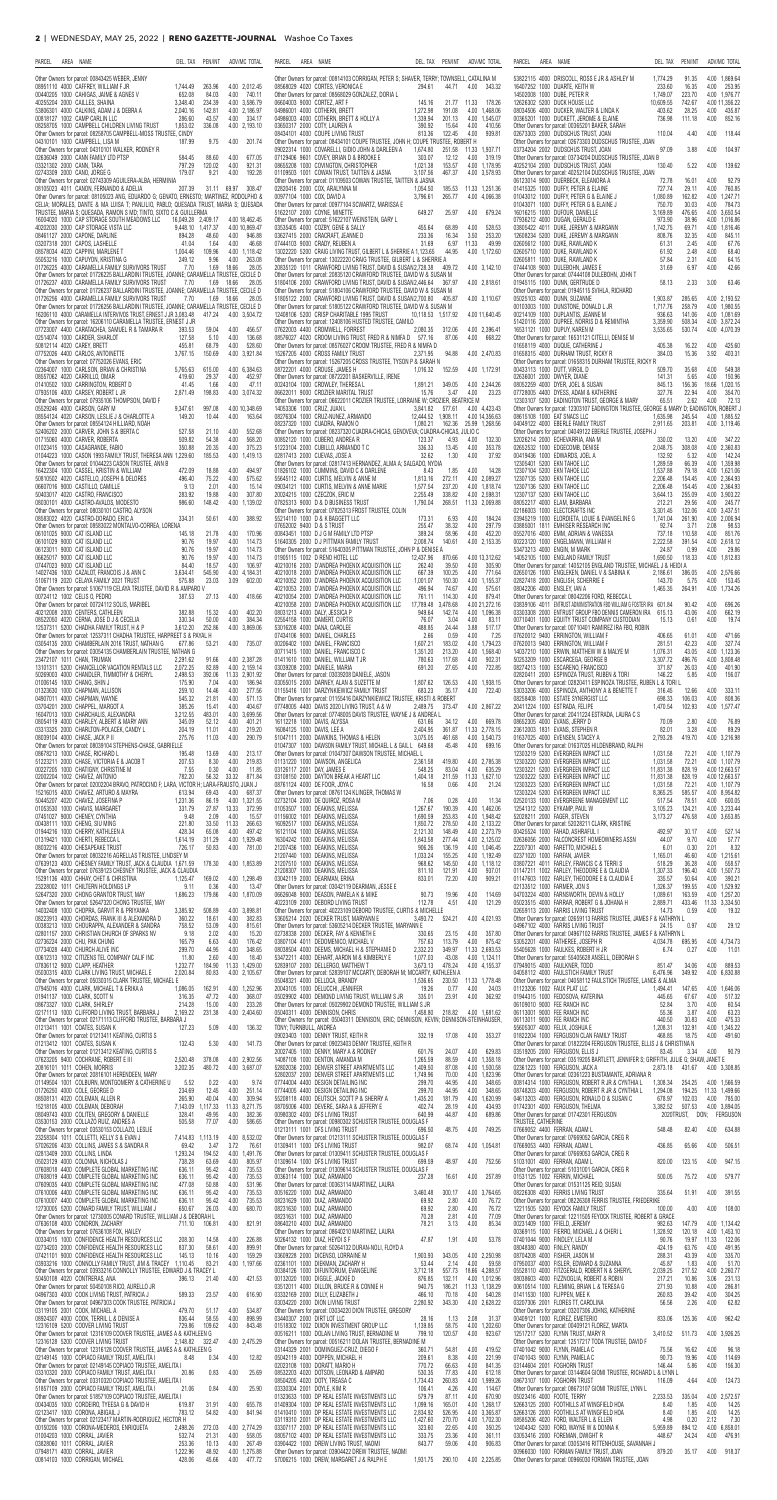| PARCEL<br>AREA NAME                                                                                                                                                                       | DEL. TAX<br>PEN/INT                                         | ADV/MC TOTAL                                        | PARCEL<br>AREA NAME                                                                                                                                               | DEL. TAX<br>PEN/INT                                                            | ADV/MC TOTAL                                  | PARCEL<br>AREA NAME                                                                                                                                                                                               | DEL. TAX PEN/INT                                                    | ADV/MC TOTAL                                           |
|-------------------------------------------------------------------------------------------------------------------------------------------------------------------------------------------|-------------------------------------------------------------|-----------------------------------------------------|-------------------------------------------------------------------------------------------------------------------------------------------------------------------|--------------------------------------------------------------------------------|-----------------------------------------------|-------------------------------------------------------------------------------------------------------------------------------------------------------------------------------------------------------------------|---------------------------------------------------------------------|--------------------------------------------------------|
| 02827411 2000 FORREST, LARRY J<br>00843435 1000 FORT POINT PROPERTIES LLC                                                                                                                 | 471.65<br>50.30<br>360.46<br>54.59                          | 4.00<br>525.95<br>4.00<br>419.05                    | 00744511 1001 GRANGE, FRED<br>00744513 1001 GRANGE, FRED                                                                                                          | 85.05<br>4.00<br>3.40<br>160.96<br>6.44<br>4.00                                | 92.45<br>171.40                               | Other Owners for parcel: 12628019 HOPKINS TRUSTEE, PAUL & MELISSA<br>01647203 4000 HOPSON FAMILY TRUST, THOMAS & PATRICIA 915.90                                                                                  | 64.12                                                               | 984.02<br>4.00                                         |
| 53072110 4000 FOSTER LIVING TRUST<br>Other Owners for parcel: 53072110 FOSTER TRUSTEE, TERRY & KIMBERLY A<br>08715302 4000 FOTIS TRUST                                                    | 27.30<br>682.52<br>519.26<br>78.02                          | 713.82<br>4.00<br>601.28<br>4.00                    | 00744310 1001 GRANGE, FREDERICK C<br>12212607 5200 GRANGER, DANIEL D & JOANN K<br>00327104 1000 GRANT, BRYAN W                                                    | 86.29<br>3.45<br>4.00<br>10,834.24 1,191.77<br>249.16<br>4.00<br>9.97          | 93.74<br>4.00 12,030.01<br>263.13             | Other Owners for parcel: 01647203 HOPSON TRUSTEE, THOMAS W & PATRICIA L<br>02842404 2000 HOPSON FAMILY TRUST, THOMAS & PATRICIA 519.66<br>Other Owners for parcel: 02842404 HOPSON TRUSTEE, THOMAS W & PATRICIA L | 36.37                                                               | 4.00<br>560.03                                         |
| Other Owners for parcel: 08715302 FOTIS TRUSTEE, GUST P & MARCELLA N<br>06607053 9000 FOWLER, ALLEN B SR                                                                                  | 52.78                                                       | 83.05<br>11.61 18.66                                | Other Owners for parcel: 00327104 LUCAS, KAREN<br>08210121 1000 GRASSER, CINDY R                                                                                  | 3,616.96<br>727.07                                                             | 4.00 4.348.03                                 | 04324208 1000 HOPSON FAMILY TRUST, THOMAS & PATRICIA 1,005.32 70.37<br>Other Owners for parcel: 04324208 HOPSON TRUSTEE, THOMAS W & PATRICIA L                                                                    |                                                                     | 4.00 1,079.69                                          |
| Other Owners for parcel: 06607053 FOWLER, ALLEN B JR & BEATRICE<br>03660401 2000 FOX, NANCY                                                                                               | 3,049.61                                                    | 528.83 11.33 3,589.77                               | 50404219 4020 GREEN, DALE P & MELBA B<br>00241105 1000 GREENE SURVIVORS TRUST, HARRY A                                                                            | 158.75<br>4.00<br>6.35<br>1,085.47<br>163.20                                   | 169.10<br>4.00 1,252.67                       | 04324211 1000 HOPSON FAMILY TRUST, THOMAS & PATRICIA 1,062.08<br>Other Owners for parcel: 04324211 HOPSON TRUSTEE, THOMAS W & PATRICIA L                                                                          | 74.34                                                               | 4.00 1.140.42                                          |
| 07423140 9000 FRANCO, JUAN C<br>Other Owners for parcel: 07423140 FERIA, ARACELY C<br>04238102 1000 FRANK, DANIEL M & KATHLEEN M                                                          | 17.45<br>3.84<br>1,032.54<br>54.78                          | 25.29<br>4.00<br>4.00 1.091.32                      | Other Owners for parcel: 00241105 GREENE TRUSTEE, SHIRLEY L<br>08276103 1000 GREENE, MATTHEW S<br>01724205 4000 GREENE, SHANE T                                   | 4.00<br>394.49<br>59.32<br>4.00<br>295.49<br>11.82                             | 457.81<br>311.31                              | 03052204 2000 HOPSON TRUST, THOMAS & HELENE<br>Other Owners for parcel: 03052204 HOPSON TRUSTEE, HELENE C; HOPSON TRUSTEE, THOMAS W<br>20006201 1000 HOPSON TRUST, THOMAS & HELENE                                | 54.15<br>773.64<br>981.70<br>68.72                                  | 4.00 831.79<br>4.00 1.054.42                           |
| 03425725 2000 FRANKE USA REAL ESTATE LLC<br>50805206 4020 FRANKLIN, RONALD G & OLLIE E                                                                                                    | 25,137.46 1,759.63<br>348.90<br>52.89                       | 4.00 26,901.09<br>4.00<br>405.79                    | 05006003 4000 GREENE, SHIRLEY L<br>03332162 2000 GREENFIELD FAMILY TRUST                                                                                          | 2,396.52<br>359.48<br>59.34<br>2.37<br>3.11                                    | 4.00 2,760.00<br>64.82                        | Other Owners for parcel: 20006201 HOPSON TRUSTEE, HELENE C; HOPSON TRUSTEE, THOMAS W<br>20050208 1000 HOPSON TRUST, THOMAS & HELENE                                                                               | 1.178.03<br>82.46                                                   | 4.00 1.264.49                                          |
| 00425403 1000 FREE CHURCH OF TONGA STATE OF NV<br>50804301 4020 FREEMAN, ROBERT V                                                                                                         | 8.82<br>1.94<br>85.56<br>564.99                             | 4.00<br>14.76<br>4.00<br>654.55                     | Other Owners for parcel: 03332162 GREENFIELD TRUSTEE, RICHARD J & LENORA<br>16092616 1000 GREGORY, JENNIFER                                                       | 1,688.38<br>180.10                                                             | 4.00 1,872.48                                 | Other Owners for parcel: 20050208 HOPSON TRUSTEE, HELENE C; HOPSON TRUSTEE, THOMAS W<br>02750030 2000 HORNIK, MARIE                                                                                               | 559.81<br>84.47 11.33                                               | 655.61                                                 |
| 16131207 1000 FREEMYER, MARCUS<br>50264208 1000 FREGOSO ZUNIGA, SALVADOR<br>08677505 1000 FREGOSO, MATEO E I                                                                              | 4.470.78<br>671.91<br>670.15<br>36.21<br>1,397.39<br>267.70 | 11.33 5.154.02<br>4.00<br>710.36<br>4.00 1,669.09   | 16123518 1000 GREGORY, JENNIFER R<br>00420252 1000 GREYROCK WOLF LLC<br>00420253 1000 GREYROCK WOLF LLC                                                           | 2,069.55<br>220.75<br>233.52<br>35.72<br>2,110.40<br>317.41                    | 4.00 2.294.30<br>4.00 273.24<br>4.00 2,431.81 | 07754001 4400 HORTON, CRAIG R B<br>Other Owners for parcel: 07754001 HOLT, PATRICIA M<br>00351025 1000 HOULTON, ALEXANDER                                                                                         | 144.17<br>5.77<br>324.72<br>22.73                                   | 4.00<br>153.94<br>4.00<br>351.45                       |
| Other Owners for parcel: 08677505 ROBLES, GLORIA<br>14224141 4000 FRITZ, JOHN & MELISSA C                                                                                                 | 102.41<br>681.76                                            | 4.00<br>788.17                                      | 00420260 1000 GREYROCK WOLF LLC<br>00420261 1000 GREYROCK WOLF LLC                                                                                                | 303.50<br>46.21<br>4.00<br>412.89<br>62.62<br>4.00                             | 353.71<br>479.51                              | 08716704 4000 HOVATTER, TODD & TAMMY<br>08235407 1000 HOWARD, DEBBIE J                                                                                                                                            | 277.41<br>41.75<br>963.78<br>162.46                                 | 4.00<br>323.16<br>4.00 1.130.24                        |
| Other Owners for parcel: 14224141 FRITZ, JASON<br>01919305 1000 FRUSCIONE FAMILY TRUST                                                                                                    | 1.12<br>27.88                                               | 4.00<br>33.00                                       | 00420262 1000 GREYROCK WOLF LLC<br>00420263 1000 GREYROCK WOLF LLC                                                                                                | 363.26<br>55.19<br>4.00<br>359.64<br>54.63<br>4.00                             | 422.45<br>418.27                              | 07623104 9400 HSU, MICHAEL & MARIA<br>Other Owners for parcel: 07623104 CHAN, JWEU C & SO HING LOA; CHEUNG, KONG M & KA LAI NGKA;                                                                                 | 156.40<br>6.26                                                      | 4.00<br>166.66                                         |
| Other Owners for parcel: 01919305 FRUSCIONE TRUSTEE, ANTHONY & LYDA; FRUSCIONE TRUSTEE,<br>PARIS A<br>16225108 4000 FULLER, ROGER L & DEE C                                               | 495.04<br>7.072.01                                          | 4.00 7,571.05                                       | 40207121 2000 GRIFFITH, STACEY<br>08231401 4000 GRIMM FAMILY TRUST, RAY<br>Other Owners for parcel: 08231401 BERRY FAMILY 1991 TRUST; BERRY TRUSTEE, EDMUND &     | 2,085.46<br>313.27<br>7.70<br>1.69<br>18.66                                    | 4.00 2,402.73<br>28.05                        | CHOW. HON DEE & YU LING KA<br>12803220 5200 HUDSON, MICHAEL S & DIANE D<br>02642103 2000 HUERTA, JOSE                                                                                                             | 1,649.51<br>87.51<br>474.93<br>19.00                                | 4.00 1,741.02<br>497.93<br>4.00                        |
| 16225109 4000 FULLER, ROGER L & DEE C<br>51074105 2000 FUSILIER, STEPHEN L & REYNA I                                                                                                      | 1,472.51<br>103.07<br>1,260.75<br>50.43                     | 4.00 1,579.58<br>4.00 1,315.18                      | VICTORIA; GRIMM TRUSTEE, W RAY & MARGARET L<br>08510217 4020 GRISSOM, ROY M & SHIRLEY M                                                                           | 293.21<br>44.12 11.33                                                          | 348.66                                        | 00516410 1000 HUGHES LIVING TRUST<br>Other Owners for parcel: 00516410 HUGHES TRUSTEE, IAN R                                                                                                                      | 8.09<br>202.26                                                      | 4.00<br>214.35                                         |
| 06607061 9000 FUTRELL LIVING TRUST<br>Other Owners for parcel: 06607061 FUTRELL TRUSTEE, CHARLENE V<br>05117241 4000 GADSBY, JEFFREY J                                                    | 42.18<br>9.28<br>282.74<br>1,879.25                         | 4.00<br>55.46<br>4.00 2,165.99                      | 12627205 5200 GROSS, MICHAEL D<br>Other Owners for parcel: 12627205 LECOQ, JOAN<br>52655104 2000 GROVER, STACY & GEORGE                                           | 677.47<br>4.00<br>27.10<br>41.52<br>1,037.89                                   | 708.57<br>4.00 1,083.41                       | 50805304 4020 HUGHES, JOHN & MARGERY<br>01260014 1001 HULSEY, CAMERON<br>Other Owners for parcel: 01260014 HULSEY FAMILY TRUST; HULSEY TRUSTEE, GARY L & MARSHA                                                   | 533.14<br>80.55<br>1,241.56<br>86.91                                | 11.33<br>625.02<br>4.00 1,332.47                       |
| 03913327 4011 GAGLIARDI, JOHN & MELANY<br>12736105 5200 GALATI FAMILY LIVING TRUST                                                                                                        | 362.52<br>25.37<br>20.22<br>0.81                            | 4.00<br>391.89<br>25.03<br>4.00                     | 50822107 4020 GUADRON, GABRIELA<br>Other Owners for parcel: 50822107 GUADRON, ERNESTO; GUADRON-CASTILLO, IVETTE                                                   | 361.12<br>14.44<br>4.00                                                        | 379.56                                        | 57026311 4030 HUNTER, ARTIS H<br>00612402 1002 HUNTER, GWENDOLYN                                                                                                                                                  | 394.55<br>67.27<br>22.51<br>0.90                                    | 4.00<br>465.82<br>27.41<br>4.00                        |
| Other Owners for parcel: 12736105 GALATI TRUSTEE, SUE<br>03112347 2000 GALLAGHER, MAUREEN                                                                                                 | 713.89<br>108.09                                            | 4.00<br>825.98                                      | 00804314 1000 GUILLEN, SALVADOR & GUADELUPE R<br>52818504 2000 GUINASSO, RICHARD J & PATRICIA A                                                                   | 366.36<br>25.65<br>4.00<br>1,542.43<br>123.39                                  | 396.01<br>4.00 1,669.82                       | 12725003 5200 HUNTER, JULENE A<br>08691109 1000 HUNTER, SUZAN                                                                                                                                                     | 70.91<br>1,013.11<br>3,663.94<br>549.96                             | 4.00 1.088.02<br>4.00 4.217.90                         |
| 55227111 1000 GALLEGOS, MARK<br>03618107 2000 GALVAN, BONNIE J & HIPOLITO<br>00816206 1000 GARCIA, CREG                                                                                   | 561.46<br>22.46<br>786.92<br>55.08<br>3.00<br>75.11         | 4.00<br>587.92<br>4.00<br>846.00<br>4.00<br>82.11   | 07443159 9000 GUNDERSON, ALEXANDER G & ISLA L<br>50826110 4020 GUTIERREZ, ERNESTINA<br>55406202 1000 GUTIERREZ, OMAR                                              | 31.69<br>6.97<br>4.00<br>313.48<br>4.00<br>15.67<br>599.68<br>4.00<br>63.97    | 42.66<br>333.15<br>667.65                     | 51068301 2000 HURT, BILLY L & MELISSA A<br>02837110 2000 HURTADO, RAFAEL<br>Other Owners for parcel: 02837110 HURTADO, MARTHA                                                                                     | 1,221.38<br>48.86<br>710.62<br>91.87                                | 4.00 1,274.24<br>4.00<br>806.49                        |
| 03510403 4000 GARCIA, ERNESTO<br>21207433 1000 GARCIA, JENNIFER & FRANK                                                                                                                   | 1,212.92<br>226.74<br>865.20<br>130.04                      | 1,450.99<br>11.33<br>4.00<br>999.24                 | 50815209 4020 GUTIERREZ-PORTUGUEZ, DIEGO A<br>00819302 1002 GUZMAN, ERNESTO                                                                                       | 137.49<br>10.51<br>4.00<br>679.17<br>103.00<br>4.00                            | 152.00<br>786.17                              | 52641116 2000 HUSSAIN, MOHAMMED & WAZIFA<br>08576012 4020 HUYTER, BETTY L                                                                                                                                         | 157.43<br>7.87<br>306.62<br>28.85                                   | 2.60<br>167.90<br>4.00<br>339.47                       |
| 00113224 1000 GARCIA, JULIO C C<br>07711027 4400 GARCIA, JUSTIN A<br>08071007 4000 GARCIA, PEDRO L                                                                                        | 835.51<br>125.87<br>330.24<br>49.53<br>748.00<br>112.34     | 4.00<br>965.38<br>4.00<br>383.77<br>25.99<br>886.33 | 08031312 4000 GUZMAN, GABRIEL G<br>01322411 1000 GUZMAN-RIVERA, DALILA<br>Other Owners for parcel: 01322411 GOMEZ-GOMEZ, JULISSA                                  | 896.61<br>134.76<br>2,140.30<br>321.85                                         | 4.00 1.035.37<br>4.00 2,466.15                | 01729130 4000 HYATT, KELLY S<br>07452004 9000 HYLTON, FRANCINE E<br>07634014 9400 IBAY, REY P                                                                                                                     | 249.50<br>17.47<br>32.38<br>7.12<br>140.75<br>5.63                  | 4.00<br>270.97<br>50.83<br>11.33<br>4.00<br>150.38     |
| Other Owners for parcel: 08071007 CURTIS, THOMAS<br>03637135 2000 GARCIA, PEDRO N                                                                                                         | 119.59<br>4.78                                              | 4.00<br>128.37                                      | 12725008 5200 GWIAZDOWSKI, ERIC<br>08028703 4000 GWYN FAMILY TRUST                                                                                                | 981.86<br>88.37<br>512.49<br>20.50<br>4.00                                     | 4.00 1,074.23<br>536.99                       | Other Owners for parcel: 07634014 IBAY, RANDY P; IBAY, REGOLETTE P; IBAY, ROSANNA P; IBAY, ROY<br>P JR; IBAY, RUTH P                                                                                              |                                                                     |                                                        |
| 16080122 1000 GARCIA, REBECCA A<br>50445216  4020  GARCIA-CANO, ISRAEL                                                                                                                    | 33.66<br>841.38<br>608.16<br>33.40                          | 4.00<br>879.04<br>4.00<br>645.56                    | Other Owners for parcel: 08028703 GWYN TRUSTEE, RICHARD L<br>07950062 4000 H & M PROPERTIES LLC                                                                   | 4.00<br>78.70<br>3.15                                                          | 85.85                                         | 03230201 2000 ICEHOUSE 4 LLC<br>07423150 9000 IGLOO INDUSTRIES LLC                                                                                                                                                | 18,670.99 1,991.57<br>44.33<br>9.75                                 | 4.00 20,666.56<br>4.00<br>58.08                        |
| Other Owners for parcel: 50445216 ROMERO, CELIA E<br>02742105 2000 GARCIA-NUNEZ, JESUS F<br>07422120 9000 GARDNER, JAMES                                                                  | 1,608.02<br>297.80<br>13.93<br>63.30                        | 4.00 1,909.82<br>18.66<br>95.89                     | 07950063 4000 H & M PROPERTIES LLC<br>07950064 4000 H & M PROPERTIES LLC<br>07950065 4000 H & M PROPERTIES LLC                                                    | 78.70<br>3.15<br>4.00<br>78.70<br>3.15<br>4.00<br>78.70<br>3.15<br>4.00        | 85.85<br>85.85<br>85.85                       | 07447019 9000 IGLOO INDUSTRIES LLC<br>08555221 4020 IN GOD WE TRUST<br>13023034 5200 INCLINE TSS LTD                                                                                                              | 69.03<br>15.19<br>159.46<br>11.17<br>26,286.61<br>1,314.33          | 4.00<br>88.22<br>4.00<br>174.63<br>4.00 27.604.94      |
| Other Owners for parcel: 07422120 RAY, CHRISTINA<br>02726504 2000 GARRETT, FREDERICK L & CATHY A                                                                                          | 256.39<br>10.26                                             | 4.00<br>270.65                                      | 52807201 2000 HA, TUYEN Q<br>Other Owners for parcel: 52807201 HUA, ANH N                                                                                         | 1,257.98<br>88.06                                                              | 4.00 1,350.04                                 | 55410210 1000 INDIGO SPRINGS TRUST<br>Other Owners for parcel: 55410210 SHAMSHOIAN TRUSTEE, RALPH S                                                                                                               | 301.38<br>16.74                                                     | 4.00<br>322.12                                         |
| 50257314 1000 GARRETT. FREDERICK L & CATHY A<br>02634138 4000 GARRETT, JOHN A                                                                                                             | 898.25<br>35.93<br>938.95                                   | 4.00<br>938.18<br>142.36 18.66<br>1,099.97          | 08656303 1000 HABIG, JOY E<br>Other Owners for parcel: 08656303 HABIG, LAURALIE H                                                                                 | 1.859.55<br>337.00 18.66 2,215.21                                              |                                               | 01309426 1000 INMAN, TODD<br>23451221 1011 IRA SERVICES TRUST COMPANY CUSTODIAN 442.15                                                                                                                            | 1.897.39<br>265.19<br>22.11                                         | 4.00 2.166.58<br>3.27<br>467.53                        |
| Other Owners for parcel: 02634138 STRALLA, ANITA K<br>03112328 2000 GARRO FAMILY TRUST<br>Other Owners for parcel: 03112328 GARRO TRUSTEE, CLAUDIA F                                      | 9.39<br>0.38                                                | 4.00<br>13.77                                       | 09028207 1000 HADLEY, BRANDEN<br>20210204 1000 HAEREITI, TE KANAWA & JENNIFER<br>53824201 4000 HAGERS LP                                                          | 1,421.80<br>151.66<br>597.29<br>29.86<br>4.00<br>464.07<br>69.76<br>4.00       | 4.00 1,577.46<br>631.15<br>537.83             | Other Owners for parcel: 23451221 DENOCE IRA FBO, CRAIG<br>01316115 1000 IRATCABAL FAMILY TRUST<br>Other Owners for parcel: 01316115 IRATCABAL TRUSTEE, ANDRE & ESTHER                                            | 225.52<br>9.02                                                      | 4.00<br>238.54                                         |
| 01941111 1000 GARRY, MARK<br>16106303 1000 GARZA, LINDA                                                                                                                                   | 260.42<br>39.34<br>90.47<br>1,292.37                        | 303.76<br>4.00<br>4.00 1,386.84                     | 53824519 4000 HAGERS LP<br>04146212 1000 HAHNER, LISA                                                                                                             | 527.67<br>4.00<br>79.29<br>3.683.62<br>543.66                                  | 610.96<br>4.00 4,231.28                       | 55013202 1000 ISAKSON, GASPER B<br>08614594 1000 ITRONICS METALLURGICAL INC                                                                                                                                       | 3.62<br>72.32<br>11,598.78  1,237.21                                | 2.29<br>78.23<br>4.00 12.839.99                        |
| 00354104 1000 GASH, SABRA L<br>00439264 1000 GAST, JAMES L<br>05056002 4000 GAUGH, NICOLE                                                                                                 | 4,208.39<br>737.33<br>354.73<br>24.83<br>693.15<br>104.10   | 11.33 4,957.05<br>383.56<br>4.00<br>11.33<br>808.58 | 01010215 1000 HALL LIVING TRUST, JEAN R<br>Other Owners for parcel: 01010215 HALL-PELTIER TRUSTEE, KYLE<br>20027114 1000 HALL, MICHAEL A & TIFFANY                | 932.03<br>143.11<br>4.00<br>586.31<br>23.45                                    | 4.00 1,079.14<br>613.76                       | 08577024 4020 IZQUIERDO RODRIGUEZ, JOSE R<br>51074108 2000 IZQUIERDO, TANIA A<br>Other Owners for parcel: 51074108 AYALA-MARTINEZ, VICTOR; OJEDA, JOSEFINA I; PENA-CORTEZ                                         | 175.02<br>7.00<br>6,074.21<br>911.58                                | 186.02<br>4.00<br>4.00 6,989.79                        |
| 00329225 1000 GAUL, KEVIN & NIKKI<br>00368107 1000 GAULER 2019 TRUST                                                                                                                      | 6.56<br>163.97<br>412.52<br>2,747.66                        | 4.00<br>174.53<br>4.00 3,164.18                     | 08027702 4000 HALLMARK, MARJORIE A<br>23267210 1011 HALLVIK, CHRISTOPHER                                                                                          | 519.14<br>36.34<br>4.00<br>23.03<br>0.92<br>4.00                               | 559.48<br>27.95                               | <b>ISIDRO</b><br>03615112 2000 JACKSON TRUST, JOHN L SR & LOVIE L 1,897.98 337.62                                                                                                                                 |                                                                     | 4.00 2,239.60                                          |
| Other Owners for parcel: 00368107 GAULER TRUSTEE, CAROLE S<br>52717302 2000 GAUTHIER, LISA M<br>55222104 4000 GEHLKEN, RONNIE L                                                           | 7,186.36 1,134.86                                           | 4.00 8.325.22                                       | 01813122 1000 HAMILTON FAMILY TRUST<br>Other Owners for parcel: 01813122 HAMILTON TRUSTEE, ANDY D & JILL C                                                        | 920.80<br>36.83<br>4.00                                                        | 961.63                                        | Other Owners for parcel: 03615112 JACKSON TRUSTEE, JOHN L SR & LOVIE L<br>01212221 1000 JACKSON, DAVID E                                                                                                          | 450.92<br>31.56                                                     | 4.00<br>486.48                                         |
| 02732105 2000 GENTRY, MELVIN<br>07406222 9000 GENTZEL, CHARLOTTE                                                                                                                          | 682.95<br>103.03<br>6.07<br>0.24<br>7.04<br>1.55            | 4.00<br>789.98<br>4.00<br>10.31<br>2.44<br>11.03    | 53412402 4000 HAMLIN LIVING TRUST<br>Other Owners for parcel: 53412402 HAMLIN TRUSTEE, JERRY L & JOYCE R<br>53041425 4000 HAMLIN, RHEANDA N & JEREMY R            | 183.72<br>12.86<br>1,720.06<br>258.47                                          | 4.00 200.58<br>4.00 1.982.53                  | 01214133 1000 JACKSON, DAVID E<br>02108306 4000 JACKSON, DAVID E<br>02113145 4000 JACKSON, DAVID E                                                                                                                | 335.93<br>23.52<br>742.82<br>63.14<br>3,398.32<br>237.88            | 4.00<br>363.45<br>809.96<br>4.00<br>4.00 3,640.20      |
| 09041018 1000 GEOFORTIS PROCESSING & LOGISTICS LLC14,137.39 2,120.74<br>01319125 1000 GEORGE, DIANNE L                                                                                    | 103.48<br>686.28                                            | 4.00 16,262.13<br>4.00<br>793.76                    | 04808203 4000 HAND, MARK A<br>22206027 4000 HANLON LIVING TRUST, DAVID P                                                                                          | 2,261.79<br>339.42<br>3.382.96<br>135.32                                       | 4.00 2,605.21<br>4.00 3,522.28                | 01212203 1000 JACKSON, DAVID E & KATHERINE A<br>07831110 9000 JACKSON, WENDY A                                                                                                                                    | 45.13<br>644.74<br>77.48<br>3.10                                    | 4.00<br>693.87<br>4.00<br>84.58                        |
| 01409201 1000 GEREGHTY, GAIL M<br>07726018 4400 GERLINGER, MITCHELL<br>07726020 4400 GERLINGER, MITCHELL                                                                                  | 1,527.94<br>229.76<br>440.31<br>66.04<br>403.61<br>60.54    | 4.00 1,761.70<br>4.00<br>510.35<br>4.00<br>468.15   | Other Owners for parcel: 22206027 HANLON TRUSTEE, DAVID P<br>08120306 4000 HANNEMAN, GWENDOLYN<br>02718133 2000 HANSEN, ALICIA                                    | 4.00<br>798.96<br>119.99<br>4.00<br>30.66<br>1.23                              | 922.95<br>35.89                               | 57010203 1000 JACOBSON, MICHAEL<br>02318127 1000 JAFERIAN LIVING TRUST, DIKRAN<br>Other Owners for parcel: 02318127 JAFERIAN TRUSTEE, DIKRAN                                                                      | 646.91<br>32.35<br>342.48<br>17.12                                  | 3.87<br>683.13<br>362.00<br>2.40                       |
| 01727123 4000 GERYCH, RHONDA<br>Other Owners for parcel: 01727123 COLE, KIM M                                                                                                             | 197.68<br>13.84                                             | 4.00<br>215.52                                      | 01147414 1002 HARADA, ANN S<br>01152605 1001 HARADA, ANN S                                                                                                        | 839.66<br>126.24<br>4.00<br>2,350.54<br>352.83                                 | 969.90<br>4.00 2,707.37                       | 03231115 2000 JAFERIAN LIVING TRUST, DIKRAN<br>Other Owners for parcel: 03231115 JAFERIAN TRUSTEE, DIKRAN                                                                                                         | 8,143.40 1,222.82                                                   | 4.00 9,370.22                                          |
| 08532206 4020 GETTEN, SHAWN C<br>03144603 2001 GHIGLIERI, ANTHONY N                                                                                                                       | 513.83<br>77.50<br>306.37<br>21.45                          | 602.66<br>11.33<br>4.00<br>331.82                   | 08673313 1000 HARDING, RICHARD O & CAROLYN S<br>01648103 4000 HARDUNG, KURT                                                                                       | 105.90<br>4.24<br>4.00<br>471.03<br>18.84<br>4.00                              | 114.14<br>493.87                              | 03535709 4000 JAMES, AMBER L<br>55611101 4000 JAMES, PHANICHA & DARIK                                                                                                                                             | 1,341.04<br>93.88<br>438.52<br>17.54                                | 4.00 1,438.92<br>460.06<br>4.00                        |
| 16083106 1000 GILBERT FAMILY TRUST, GREG & REBEKAH 3,770.92<br>Other Owners for parcel: 16083106 GILBERT TRUSTEE, REBEKAH<br>03022201 2000 GILMORE, VALERIE                               | 567.01<br>14.94<br>373.57                                   | 4.00 4,341.93<br>4.00<br>392.51                     | 03513507 1000 HARLAN REAL ESTATE LLC<br>53609222 2020 HARPSTEAD, AMANDA E & KOLBY M<br>07669050 4400 HARRIS, AVIEN                                                | 492.93<br>4.00<br>74.35<br>50.15<br>716.41<br>4.00<br>436.85<br>65.66<br>4.00  | 571.28<br>770.56<br>506.51                    | 13109006 5200 JARED FAMILY TRUST, DAVID & DENISE 2,036.68<br>Other Owners for parcel: 13109006 JARED TRUSTEE, DAVID J & DENISE D; ZAMBRANO LIVING TRUST<br>ZAMBRANO TRUSTEE, JOSE J & LILLIAN                     | 142.57                                                              | 4.00 2,183.25                                          |
| 06122014 9000 GINN, ROBERT W JR<br>06625013 9000 GINN, ROBERT W JR                                                                                                                        | 68.58<br>15.09<br>10.29<br>46.75                            | 4.00<br>87.67<br>4.00<br>61.04                      | 55671117 4000 HARRIS, KRISTEN D & MIKE J<br>00308309 1000 HARRIS, MICHAEL & SUZANNE                                                                               | 811.22<br>4.00<br>56.78<br>285.40<br>4.00<br>11.42                             | 872.00<br>300.82                              | 08209217 1000 JAVIER, ROBERTO V<br>00812210 1000 JAVIER-BROADNAX, ROSA V                                                                                                                                          | 447.73<br>36.84<br>404.25<br>46.67                                  | 488.57<br>4.00<br>4.00<br>454.92                       |
| 40007120 1000 GIUDICI, CAROLYN<br>00923216 1000 GLADDING, KARIN M<br>Other Owners for parcel: 00923216 GLADDING, KIERSTEN                                                                 | 12.31<br>307.81<br>295.20<br>11.81                          | 2.89<br>323.01<br>311.01<br>4.00                    | 00308312 1000 HARRIS, MICHAEL F & SUZANNE<br>00309121 1000 HARRIS, MICHAEL F & SUZANNE<br>07717018 4400 HARRIS, VARIAN                                            | 176.25<br>7.05<br>4.00<br>1,187.84<br>47.51<br>722.62<br>108.40<br>4.00        | 187.30<br>4.00 1,239.35<br>835.02             | Other Owners for parcel: 00812210 JAVIER, JACOB J C<br>55244101 1000 JC ESTANCIA LLC<br>55244102 1000 JC ESTANCIA LLC                                                                                             | 0.29<br>7.18<br>7.18<br>0.29                                        | 4.00<br>11.47<br>4.00<br>11.47                         |
| 06124102 9000 GLADWILL, ALICE M<br>00611128 1000 GLENDINNING, NATASHA L                                                                                                                   | 121.46<br>809.71<br>1,096.78<br>164.88                      | 4.00<br>935.17<br>4.00 1,265.66                     | 05043312 4000 HARRISON LIVING TRUST<br>Other Owners for parcel: 05043312 HARRISON TRUSTEE, SYLVIA L                                                               | 307.96<br>21.56<br>4.00                                                        | 333.52                                        | 55244104 1000 JC ESTANCIA LLC<br>55244105 1000 JC ESTANCIA LLC                                                                                                                                                    | 7.18<br>0.29<br>0.29<br>7.18                                        | 11.47<br>4.00<br>4.00<br>11.47                         |
| Other Owners for parcel: 00611128 GLENDINNING, FINIS E IV<br>01723214 4000 GNAGY, ANDREW                                                                                                  | 1,032.88<br>199.51                                          | 11.33 1,243.72                                      | 05043313 4000 HARRISON LIVING TRUST<br>Other Owners for parcel: 05043313 HARRISON TRUSTEE, SYLVIA L                                                               | 1,850.82<br>129.56                                                             | 4.00 1,984.38                                 | 55244106 1000 JC ESTANCIA LLC<br>55228112 1000 JC ESTANCIA NEVADA LLC                                                                                                                                             | 0.29<br>7.18<br>94.38<br>628.27                                     | 4.00<br>11.47<br>726.65<br>4.00                        |
| 07405110 9000 GODIN, ORRIN E<br>Other Owners for parcel: 07405110 PETERS, SHEVAWN L<br>55406324 1000 GODSEY LIVING TRUST, D R                                                             | 33.53<br>7.38<br>198.68<br>7.95                             | 4.00<br>44.91<br>4.00<br>210.63                     | 03950237 1000 HARRISON, RICHARD J & JEANNE M<br>20422138 1000 HARTZELL, DOUGLAS R<br>03613130 2000 HARVEY, BENJAMIN A                                             | 601.85<br>24.07<br>329.90<br>2,196.76<br>278.02<br>19.46<br>4.00               | 4.00 629.92<br>4.00 2.530.66<br>301.48        | 02737127 2000 JENKINS, DONYA<br>01915205 1000 JENKINS-MELVILLE TRUST, KIMBERLY D 1,344.98<br>Other Owners for parcel: 01915205 JENKINS-MELVILLE TRUSTEE, KIMBERLY D                                               | 87.79<br>823.08<br>202.24                                           | 4.00<br>914.87<br>4.00<br>1.551.22                     |
| Other Owners for parcel: 55406324 GODSEY TRUSTEE, DEIRDRE R<br>03824102 4011 GOLD BEAVER LLC                                                                                              | 1.70<br>7.75                                                | 13.45<br>4.00                                       | 07724020 4400 HARWELL, RUSTY & JODI<br>08628407 4000 HASSETT, CHRYS D & JOSEPH P                                                                                  | 1,256.49<br>90.74<br>133.84<br>6.88<br>4.00                                    | 4.00 1,351.23<br>144.72                       | 07827102 9000 JENNI, JOSHUA E<br>02170103 1000 JENSEN, ARTHUR                                                                                                                                                     | 27.76<br>530.97<br>28.77<br>1.15                                    | 4.00<br>562.73<br>32.00<br>2.08                        |
| 06123028 9000 GOLDEN FAMILY TRUST, GEORGIA V<br>Other Owners for parcel: 06123028 GOLDEN TRUSTEE, GEORGIA V; WILLIAMS TRUSTEE, SHERRILYNN<br>07122009 9000 GOLDEN FAMILY TRUST. GEORGIA V | 117.99                                                      | 17.70 18.66<br>154.35                               | 04330306 1000 HASTINGS FAMILY TRUST<br>Other Owners for parcel: 04330306 HASTINGS TRUSTEE. JOHN F<br>13256031 5200 HAVA INTERNATIONAL INC                         | 2,301.42<br>346.09                                                             | 4.00 2,651.51                                 | Other Owners for parcel: 02170103 JENSEN REAL PROPERTY TRUST, THOMAS; JENSEN TRUSTEE<br>ARTHUR                                                                                                                    |                                                                     |                                                        |
| Other Owners for parcel: 07122009 GOLDEN TRUSTEE, GEORGIA V; WILLIAMS TRUSTEE, SHERRILYNN<br>07122010 9000 GOLDEN FAMILY TRUST, GEORGIA V                                                 | 53.76<br>59.54                                              | 11.83 18.66<br>84.25<br>13.10 18.66<br>91.30        | 02142117 1000 HAVELIK 2011 TRUST, K G & EVA A<br>Other Owners for parcel: 02142117 HAVELIK TRUSTEE, K G & EVA A                                                   | 732.08<br>4.00<br>70.84<br>410.43<br>16.42<br>4.00                             | 806.92<br>430.85                              | 08660003 1000 JENSEN, DAVID<br>06607057 9000 JETTA FINANCIAL LLC<br>08584212 4020 JH ESTATES LLC                                                                                                                  | 0.54<br>13.62<br>52.78<br>11.61<br>883.90<br>61.88                  | 4.00<br>18.16<br>68.39<br>4.00<br>4.00<br>949.78       |
| Other Owners for parcel: 07122010 GOLDEN TRUSTEE, GEORGIA V; WILLIAMS TRUSTEE, SHERRILYNN<br>07447006 9000 GOLDWATER, BERNARD L                                                           | 84.40                                                       | 18.57 11.33<br>114.30                               | 07826216 9000 HAWTHORNE, JAMES K & ROSEMARY L<br>07438008 9000 HAYES, MATTHEW D                                                                                   | 4.00<br>183.36<br>27.50<br>24.09<br>5.30<br>11.33                              | 214.86<br>40.72                               | 08584213 4020 JH ESTATES LLC<br>08584214 4020 JH ESTATES LLC                                                                                                                                                      | 137.40<br>9.57<br>128.82<br>9.01                                    | 4.00<br>150.97<br>4.00<br>141.83                       |
| 08036216 4000 GOMES, LUKE M<br>08067104 4000 GOMEZ, JULISSA<br>Other Owners for parcel: 08067104 GONZALEZ MENDOZA, SALVADOR                                                               | 230.00<br>34.63<br>2.482.41<br>373.39                       | 268.63<br>4.00<br>4.00 2.859.80                     | 21207432 1000 HEALEY, TIMOTHY<br>23474112 1011 HEAPE FAMILY TRUST, STEPHEN & KELLY 3,919.52<br>Other Owners for parcel: 23474112 HEAPE TRUSTEE, STEPHEN & KELLY A | 364.44<br>25.51<br>4.00<br>274.37                                              | 393.95<br>4.00 4.197.89                       | 08584215 4020 JH ESTATES LLC<br>00323415 1000 JHR HOLDINGS LLC SERIES A<br>07452027 9000 JILLSON, MARILYN                                                                                                         | 9.28<br>133.33<br>530.20<br>3,528.48<br>32.38<br>7.12               | 4.00<br>146.61<br>4.00<br>4,062.68<br>50.83<br>11.33   |
| 50271203 4020 GOMEZ, MARCO A & MARIA A<br>00439394 1000 GONZALEZ, ALFREDO M                                                                                                               | 1,438.90<br>77.11<br>314.72<br>22.02                        | 4.00 1.520.01<br>340.74<br>4.00                     | 08118114 4000 HEDLEY. WILLIAM W JR<br>00744405 1001 HEIDINGER, MARTHA                                                                                             | 128.24<br>5.13<br>4.00<br>84.93<br>3.40<br>4.00                                | 137.37<br>92.33                               | 07446119 9000 JIMSAMMONEY INC<br>Other Owners for parcel: 07446119 BROCKELSBY, SAMANTHA                                                                                                                           | 26.38<br>5.80                                                       | 4.00<br>36.18                                          |
| 08515151 4020 GONZALEZ, JOAQUIN<br>Other Owners for parcel: 08515151 ZEPEDA, YANIRA G                                                                                                     | 191.89<br>13.44                                             | 4.00<br>209.33                                      | 04227210 1000 HEITZIG FAMILY TRUST<br>Other Owners for parcel: 04227210 HEITZIG TRUSTEE, DUANE L & JACQUELINE L                                                   | 2,921.13<br>503.47 11.33 3.435.93                                              |                                               | 00833104 1002 JJ7TH ST LLC<br>03545132 2000 JOHNSON, CARRIE A & RYAN E                                                                                                                                            | 806.50<br>41.52<br>440.00<br>17.60                                  | 4.00<br>852.02<br>4.00<br>461.60                       |
| 02132204 1000 GONZALEZ, ROBERTO<br>Other Owners for parcel: 02132204 DE GONZALEZ, AMPARO GOMEZ<br>00131402 1000 GONZALEZ, RUBEN                                                           | 131.11<br>870.99                                            | 347.48  13.90  4.00  365.38<br>4.00 1.006.10        | 07455003 9000 HELLER, SCOTT<br>Other Owners for parcel: 07455003 JOZANS, RICHARD<br>03223218 2002 HELMER, JOHN                                                    | 18.10  4.00  104.38<br>1,140.87<br>121.69                                      | 4.00 1,266.56                                 | 02131105 1000 JOHNSON, DAVID R & MICHELE<br>52825106 2000 JOHNSON, HEATHER<br>03144308 2001 JOHNSON, INEZ M                                                                                                       | 743.46<br>330.95<br>13.24<br>173.38<br>890.89                       | 52.05  4.00  799.51<br>347.94<br>3.75<br>4.00 1,068.27 |
| 00246241 1000 GONZALEZ, RUBEN<br>03210212 2001 GONZALEZ, RUBEN                                                                                                                            | 145.33<br>21.94<br>2,397.03<br>306.49                       | 4.00<br>171.27<br>4.00 2,707.52                     | 04607056 4000 HELMER, JOHN<br>07405255 9000 HELMS, HAROLD L & HELEN                                                                                               | 3,368.73<br>359.33<br>32.76<br>4.00<br>7.21                                    | 4.00 3,732.06<br>43.97                        | Other Owners for parcel: 03144308 PALMS, ROBBY D<br>01323605 1000 JOHNSON, JOHN R                                                                                                                                 | 914.92<br>137.38                                                    | 4.00 1,056.30                                          |
| 08049704 4000 GONZALEZ-CRUZ, JOAQUIN<br>Other Owners for parcel: 08049704 ZEPEDA, YANIRA G<br>53818103 4000 GONZALEZ-HERNANDEZ, OSCAR                                                     | 141.45<br>9.91<br>490.15<br>34.31                           | 4.00<br>155.36<br>4.00<br>528.46                    | 15209115 4000 HELMS, PAUL R<br>15012208 4000 HEMPEL FAMILY TRUST<br>Other Owners for parcel: 15012208 HEMPEL TRUSTEE, HUGH & CHRISTINE                            | 2,390.74<br>167.35<br>4,570.84<br>319.96                                       | 4.00 2,562.09<br>4.00 4.894.80                | 03043206 2000 JOHNSON, NICOLE D<br>15031003 4000 JOHNSON, ROBERT & LINDSEY<br>07731018 4400 JOHNSON, ROSS                                                                                                         | 1,273.70<br>244.48<br>2,160.57<br>111.23<br>1,632.19<br>113.73      | 4.00 1,522.18<br>4.00 2,275.80<br>4.00 1,749.92        |
| 00516327 1000 GOODRICH, ANGELA A<br>08722208 4000 GOODWIN, TARRAMYA                                                                                                                       | 7.15<br>178.82<br>42.57<br>498.68                           | 4.00<br>189.97<br>4.00<br>545.25                    | 55019202 1000 HENLINE, SANDRA<br>01646112 4000 HENRY SALAZAR & CONSTANCE BESSE TRUST100.62                                                                        | 16.21<br>0.65<br>4.00<br>5.05<br>4.00                                          | 20.86<br>109.67                               | 12611007 5200 JOHNSTON, JUSTIN B<br>01531335 1002 JOHNSTON, MICHAEL                                                                                                                                               | 502.80<br>20.11<br>432.45<br>65.77                                  | 4.00<br>526.91<br>502.22<br>4.00                       |
| 00819724 1002 GOODWIN, WILLIAM A<br>00819726 1002 GOODWIN, WILLIAM A<br>00106108 1000 GORDILLO, VIOLETA                                                                                   | 679.12<br>103.42<br>98.99<br>658.97<br>839.83<br>58.19      | 786.54<br>4.00<br>4.00<br>761.96<br>4.00<br>902.02  | Other Owners for parcel: 01646112 SALAZAR TRUSTEE, EILEEN M; SALAZAR, EILEEN M<br>08553214 4020 HENRY, VERNON R & ANNABELL L<br>02823141 2000 HEPP, CARLEIGH      | 594.57<br>89.79<br>4.00<br>119.85<br>4.00<br>4.79                              | 688.36<br>128.64                              | 00610209 1000 JONES FAMILY TRUST<br>Other Owners for parcel: 00610209 JONES TRUSTEE, EARNEST S<br>08238304 1000 JONES FAMILY TRUST                                                                                | 115.94<br>770.27<br>112.90<br>748.98                                | 890.21<br>4.00<br>4.00<br>865.88                       |
| Other Owners for parcel: 00106108 GORDILLO CUSTODIAN, VIOLETA; GORDILLO FBO, SCARLETTE E B<br>51218215 2000 GORDON, MICHAEL L & KAREN ANN R                                               | 3,207.51                                                    | 342.14 29.00 3,578.65                               | Other Owners for parcel: 02823141 HEPP, PETER & LESLIE<br>55671101 4000 HERBST, MAURICE E & JENNIFER L                                                            | 4.00<br>286.27<br>11.45                                                        | 301.72                                        | Other Owners for parcel: 08238304 JONES TRUSTEE, ARGLE L & WANDA L<br>07817207 9000 JONES, ANDREW L III                                                                                                           | 808.62<br>121.30                                                    | 4.00<br>933.92                                         |
| 02031502 1000 GORMLEY, BARBARA J & FRANCIS P<br>08713201 4000 GOULD, JOHN J<br>01004107 1000 GRABA PROPERTIES LLC                                                                         | 60.53<br>3.03<br>268.31<br>40.39<br>158.25<br>1,483.65      | 65.87<br>2.31<br>4.00<br>312.70<br>4.00 1,645.90    | 00409308 1000 HERNANDEZ FAMILY TRUST<br>Other Owners for parcel: 00409308 HERNANDEZ TRUSTEE, AIDA; HERNANDEZ-RAMIREZ TRUSTEE,<br>FRANCISCO J                      | 1.231.75<br>185.29                                                             | 4.00 1.421.04                                 | 07444104 9000 JONES, CONSUELO<br>08561067 4020 JONES, JOHN A<br>Other Owners for parcel: 08561067 BARNHART, DESTINY                                                                                               | 6.97<br>31.69<br>383.58<br>33.93                                    | 42.66<br>4.00<br>4.00<br>421.51                        |
| 01113403 1000 GRABA PROPERTIES LLC<br>01311213 1000 GRABA PROPERTIES LLC                                                                                                                  | 2,912.30<br>203.86<br>709.34<br>75.67                       | 4.00 3,120.16<br>789.01<br>4.00                     | 50807402 4020 HERNANDEZ, ADRIAN<br>08677306 1000 HERNANDEZ, FIDEL M                                                                                               | 4.00<br>500.48<br>75.57<br>119.69<br>4.79<br>4.00                              | 580.05<br>128.48                              | 01155804 1001 JONES, MATHEW<br>08763205 4000 JONES, PAUL                                                                                                                                                          | 1.36<br>33.92<br>313.40<br>12.54                                    | 4.00<br>39.28<br>329.94<br>4.00                        |
| 01319113 1000 GRABA PROPERTIES LLC<br>01338207 1000 GRABA PROPERTIES LLC                                                                                                                  | 464.40<br>49.54<br>267.11<br>10.68                          | 4.00<br>517.94<br>4.00<br>281.79                    | 53824210 4000 HERNANDEZ, ISIDRO D L<br>03535710 4000 HERNANDEZ, MEGAN                                                                                             | 88.04<br>4.00<br>586.05<br>370.93<br>39.57<br>4.00                             | 678.09<br>414.50                              | Other Owners for parcel: 08763205 STRATTON-JONES, DIANE<br>07416148 9000 JONES, WILLIE & BARBARA                                                                                                                  | 13.89<br>63.12                                                      | 4.00<br>81.01                                          |
| 01406542 1002 GRABA PROPERTIES LLC<br>01420418 1000 GRABA PROPERTIES LLC<br>03138128 2000 GRABA PROPERTIES LLC                                                                            | 1,515.72<br>161.68<br>466.30<br>49.75<br>387.72<br>27.14    | 4.00 1,681.40<br>4.00<br>520.05<br>4.00<br>418.86   | Other Owners for parcel: 03535710 GHORMLEY, JASON<br>55658105 4000 HERNANDEZ, MIGUEL<br>02606245 2000 HERNANDEZ-GUILLEN, ALEJANDRA                                | 2,759.65<br>414.08<br>390.75<br>27.35<br>4.00                                  | 4.00 3,177.73<br>422.10                       | 08552201 4020 JORGENSEN, DENIS B<br>Other Owners for parcel: 08552201 SMITH-JORGENSEN, SANDRA J<br>03023132 2000 JOSHI, KAMAL J & LALITA                                                                          | 76.92<br>3.08<br>390.46<br>15.62                                    | 84.00<br>4.00<br>4.00<br>410.08                        |
| 03105303 2002 GRACE TABERNACLE LOCAL CHURCH OF GOD IN CHRIST 15.47<br>03105313 2002 GRACE TABERNACLE LOCAL CHURCH OF GOD IN CHRIST 15.22                                                  | 3.40<br>3.35                                                | 4.00<br>22.87<br>4.00<br>22.57                      | 08029201 4000 HERNANDEZ-JACINTO, ALMA J<br>Other Owners for parcel: 08029201 SOTELO, JOHN M                                                                       | 543.72<br>38.06<br>4.00                                                        | 585.78                                        | 07441241 9000 JOSHUA TREE ASSOCIATES LLC<br>53042603 4000 JOSLYN, DONALD J & DORIS M                                                                                                                              | 134.52<br>20.17<br>2,012.94<br>214.72                               | 158.69<br>4.00<br>4.00 2,231.66                        |
| 57026314 4030 GRAHAM, GLADYS<br>Other Owners for parcel: 57026314 GRAHAM, CHARLES A<br>07416208 9000 GRAHAM, JOHN & PATRICIA                                                              | 17.05<br>426.34<br>26.38<br>5.80                            | 4.00<br>447.39<br>4.00<br>36.18                     | 07452017 9000 HERNANDEZ-RAMIREZ, RAUL<br>Other Owners for parcel: 07452017 HUMPHREY, SAMMY W<br>08515216  4020    HERNANDEZ-VIDALES, MARGARITO                    | 4.00<br>32.61<br>7.17<br>750.89<br>113.59<br>4.00                              | 43.78<br>868.48                               | 08676105 1000 JOVEL, GUILLERMO & GLORIA<br>08555211 4020 JOY, JACK D<br>01436101 1000 JOYCE, STEVEN & CHRISTINE E                                                                                                 | 1,320.24<br>256.20<br>656.62<br>98.91<br>876.86<br>131.67           | 4.00 1,580.44<br>759.53<br>4.00<br>4.00 1,012.53       |
| 01413113 1002 GRAILY INVESTMENTS LLC<br>08276303 1000 GRANATA, ARCHIE                                                                                                                     | 1,221.59<br>183.64<br>394.48<br>59.32                       | 4.00 1,409.23<br>457.80<br>4.00                     | 08567019 4020 HERNANDEZ-VIDALES, MARGARITO<br>08520315 4020 HERNDON LIVING TRUST, JOSEPHINE                                                                       | 132.95<br>5.32<br>4.00<br>357.19<br>54.05<br>4.00                              | 142.27<br>415.24                              | 01436102 1000 JOYCE, STEVEN & CHRISTINE E<br>16444005 1000 JRI FUTURE LLC                                                                                                                                         | 876.86<br>131.67<br>302.99<br>4,328.50                              | 4.00 1,012.53<br>4.00 4,635.49                         |
| 01313404 1000 GRANATA, KENNETH W<br>50450225 4020 GRANATA, STEVEN M<br>00744202 1001 GRANGE, FRED                                                                                         | 356.94<br>14.28<br>1,291.90<br>165.02<br>86.33<br>3.45      | 4.00<br>375.22<br>4.00<br>1,460.92<br>93.78<br>4.00 | Other Owners for parcel: 08520315 HERNDON TRUSTEE, SHELLEY W<br>01733009 4000 HERRERA, MIRIAM A<br>Other Owners for parcel: 01733009 RANGEL-GUILLEN, HERIBERTO    | 187.98<br>1,252.19                                                             | 4.00 1,444.17                                 | 02432110 1000 JSR ENTERPRISES<br>02651406 1000 JUAREZ, JORGE R<br>53231128 4000 KALABOLAS, JEANETTE                                                                                                               | 911.72<br>63.82<br>17.57<br>439.19<br>1,162.63<br>58.93             | 4.00<br>979.54<br>4.00<br>460.76<br>4.00 1,225.56      |
| 00744204 1001 GRANGE, FRED<br>00744206 1001 GRANGE, FRED                                                                                                                                  | 3.47<br>86.66<br>69.11<br>2.76                              | 4.00<br>94.13<br>4.00<br>75.87                      | 04979121 4000 HERRICK, BETTY S<br>03667105 2000 HERRICK, MILES & SHAUNA                                                                                           | 3,556.24<br>534.01<br>670.05<br>40.20                                          | 4.00 4,094.25<br>3.88 714.13                  | 01347517 1000 KALANTAREE, MEENNO<br>00913161 4000 KAMLER, JAN & JILL                                                                                                                                              | 522.80<br>55.77<br>128.66<br>1,837.90                               | 4.00<br>582.57<br>4.00<br>1,970.56                     |
| 00744208 1001 GRANGE, FRED<br>00744212 1001 GRANGE, FRED                                                                                                                                  | 84.25<br>3.37<br>84.93<br>3.40<br>3.40                      | 4.00<br>91.62<br>4.00<br>92.33<br>4.00<br>92.37     | 15024104 4000 HEYER, GUNTER H & KATJA M<br>01902341 1000 HI-BOUND INC                                                                                             | 2,399.83<br>360.12<br>6,711.54<br>268.46<br>127.64<br>8.93                     | 4.00 2,763.95<br>4.00 6,984.00<br>140.57      | 03326109 2000 KAMM, JULIE<br>Other Owners for parcel: 03326109 GONZALES, JOHN                                                                                                                                     | 22.53<br>1.13                                                       | 25.95<br>2.29<br>4.00<br>631.88                        |
| 00744213 1001 GRANGE, FRED<br>00744214 1001 GRANGE, FRED<br>00744303 1001 GRANGE, FRED                                                                                                    | 84.97<br>85.59<br>3.42<br>86.36<br>3.45                     | 4.00<br>93.01<br>4.00<br>93.81                      | 07915002 4000 HICE, DOUGLAS<br>12524437 5200 HIDROGO, CARMEN<br>Other Owners for parcel: 12524437 HIDROGO GUARDIAN, CARMEN; MARTIN FBO, BRANDON LYNN              | 4.00<br>4,822.31<br>721.59                                                     | 4.00 5,547.90                                 | 04908014 4000 KANN FAMILY LIMITED PTSP<br>02817211 2000 KAPHAN, STACEY<br>Other Owners for parcel: 02817211 TONZI, CHARLES                                                                                        | 545.86<br>82.02<br>865.90<br>109.62                                 | 979.52<br>4.00                                         |
| 00744305 1001 GRANGE, FRED<br>00744306 1001 GRANGE, FRED                                                                                                                                  | 84.93<br>3.40<br>3.47<br>86.75                              | 4.00<br>92.33<br>4.00<br>94.22                      | 02042234 1000 HIGH SIERRA RENTAL PROPERTIES LLC<br>03045201 2000 HIGH SIERRA RENTAL PROPERTIES LLC                                                                | 390.10<br>41.61<br>4.00<br>481.67<br>51.37<br>4.00                             | 435.71<br>537.04                              | 01250412 1002 KAPLAN, TIMOTHY D<br>05043504 4000 KASE TRUST, JUSTIN N                                                                                                                                             | 140.03<br>21.15<br>39.66<br>1.98                                    | 4.00<br>165.18<br>45.64<br>4.00                        |
| 00744311 1001 GRANGE, FRED<br>00744312 1001 GRANGE, FRED<br>00744318 1001 GRANGE, FRED                                                                                                    | 3.45<br>86.36<br>85.11<br>3.40<br>3.45<br>86.29             | 4.00<br>93.81<br>4.00<br>92.51<br>4.00<br>93.74     | 03513604 1000 HIGH SIERRA RENTAL PROPERTIES LLC<br>08610112 1000 HIGHER VISION CHURCH<br>00344101 1000 HILFER, ROBERT J                                           | 361.43<br>38.55<br>4.00<br>4.40<br>0.97<br>4.00<br>481.46<br>19.26<br>4.00     | 403.98<br>9.37<br>504.72                      | Other Owners for parcel: 05043504 DYER TRUSTEE, KATHRYN J<br>03341206 2000 KASIMATIS, ARACELI M<br>16206116 4000 KASPIAN 2011 TRUST, ROBERT                                                                       | 317.84<br>31.00<br>2,125.43<br>319.98                               | 4.00<br>352.84<br>4.00 2,449.41                        |
| 00744321 1001 GRANGE, FRED<br>00744322 1001 GRANGE, FRED                                                                                                                                  | 84.93<br>3.40<br>173.50<br>12.15                            | 4.00<br>92.33<br>4.00<br>189.65                     | 01944207 1000 HILFER, ROBERT J & CHRISTINA A<br>01116313 1002 HILL APARTMENTS LLC                                                                                 | 90.97<br>3.64<br>4.00<br>2,680.17<br>403.56                                    | 98.61<br>4.00 3,087.73                        | Other Owners for parcel: 16206116 BUCCIERI TRUSTEE, ROBERT J & JANNA<br>53609208 2020 KAUFMAN LIVING TRUST, GREGORY & SHARON 2,582.17 275.43                                                                      |                                                                     | 4.00 2,861.60                                          |
| 00744323 1001 GRANGE, FRED<br>00744401 1001 GRANGE, FRED<br>00744402 1001 GRANGE, FRED                                                                                                    | 86.70<br>3.47<br>85.11<br>3.40<br>86.29<br>3.45             | 4.00<br>94.17<br>4.00<br>92.51<br>4.00<br>93.74     | 08210171 1000 HILL, JOSHUA D<br>08711406 4000 HILLIARD, ALICIA<br>Other Owners for parcel: 08711406 GUTIERREZ, SATURNINO                                          | 6,064.21<br>909.76<br>493.02<br>74.09                                          | 4.00 6,977.97<br>4.00 571.11                  | 23217206 1011 KAZAKOV, ANDREY A & VICTORIA<br>01004620 1000 KEATING, CURTIS<br>Other Owners for parcel: 01004620 COATES, SUSAN                                                                                    | 14,752.36 2,213.31<br>201.41<br>8.06                                | 4.00 16,969.67<br>4.00 213.47                          |
| 00744404 1001 GRANGE, FRED<br>00744406 1001 GRANGE, FRED                                                                                                                                  | 85.11<br>3.40<br>86.75<br>3.47                              | 92.51<br>4.00<br>4.00<br>94.22                      | 01052025 1000 HIRSH, SHERRY A<br>01052028 1000 HIRSH, SHERRY A                                                                                                    | 1,445.76<br>154.22<br>1,599.21<br>170.58                                       | 4.00 1,603.98<br>4.00 1,773.79                | 02033225 1000 KEATING, CURTIS<br>Other Owners for parcel: 02033225 COATES, SUSAN                                                                                                                                  | 214.78<br>8.59                                                      | 4.00<br>227.37                                         |
| 00744407 1001 GRANGE, FRED<br>00744409 1001 GRANGE, FRED                                                                                                                                  | 86.70<br>3.47<br>85.11<br>3.40                              | 4.00<br>94.17<br>4.00<br>92.51                      | 08052107 4000 HITE, VICTORIA L<br>01728205 4000 HODGE, JOYCE                                                                                                      | 104.27<br>7.30<br>4.00<br>417.94<br>29.26<br>4.00                              | 115.57<br>451.20                              | 02033226 1000 KEATING, CURTIS<br>Other Owners for parcel: 02033226 COATES, SUSAN                                                                                                                                  | 154.16<br>6.17                                                      | 4.00<br>164.33                                         |
| 00744410 1001 GRANGE, FRED<br>00744411 1001 GRANGE, FRED<br>00744412 1001 GRANGE, FRED                                                                                                    | 86.29<br>3.45<br>86.36<br>3.45<br>3.40<br>85.11             | 4.00<br>93.74<br>4.00<br>93.81<br>4.00<br>92.51     | 08555227 4020 HODGES, GARY L & CYNTHIA A<br>02149206 1000 HODGES, JULIE L<br>16407113 1000 HODGES, JULIE L                                                        | 73.89<br>3.69<br>4.00<br>802.04<br>120.59<br>11.33<br>11.33<br>511.05<br>77.48 | 81.58<br>933.96<br>599.86                     | 02651504 1000 KEATON, RONALD E<br>03575133 4000 KEENA, JODI<br>08676201 1000 KEEPING, SHARON L                                                                                                                    | 1,783.48 267.86 11.33 2,062.67<br>130.19<br>9.11<br>332.14<br>43.80 | 4.00<br>143.30<br>4.00<br>379.94                       |
| 00744413 1001 GRANGE, FRED<br>00744414 1001 GRANGE, FRED                                                                                                                                  | 3.40<br>84.93<br>3.47<br>86.75                              | 4.00<br>92.33<br>4.00<br>94.22                      | 00130606 1000 HOFFMAN, LISA M<br>04132110 1000 HOGAN, MELLONIE G                                                                                                  | 104.06<br>4.00<br>727.95<br>4.00<br>1,046.36<br>41.85                          | 836.01<br>1,092.21                            | 00439263 1000 KELLAR, ISABEL<br>01338319 1000 KELLER, RICHARD A & BROOKE S                                                                                                                                        | 23.21<br>331.52<br>44.97<br>421.53                                  | 4.00<br>358.73<br>470.50<br>4.00                       |
| 00744415 1001 GRANGE, FRED<br>00744502 1001 GRANGE, FRED<br>00744504 1001 GRANGE, FRED                                                                                                    | 3.47<br>86.70<br>3.46<br>86.38<br>3.40<br>85.05             | 4.00<br>94.17<br>4.00<br>93.84<br>4.00<br>92.45     | 01423204 1002 HOLLAND PROJECT<br>02431006 1000 HOLLAND, JOSIE<br>51648114 2000 HOLTZ, DAVID A & LAURIE A                                                          | 4.00<br>20.02<br>0.80<br>18.62<br>2.09<br>0.74<br>45.74<br>1.83<br>4.00        | 24.82<br>21.45<br>51.57                       | 04702227 4000 KELLEY, HOWARD G & EVELYN R<br>08654326 1000 KELLY, DONALD B<br>51075227 2000 KELLY, VERONICA V & SHAWN M                                                                                           | 1,842.16<br>202.64<br>575.95<br>86.77<br>1,716.85<br>120.18         | 4.00 2,048.80<br>666.72<br>4.00<br>4.00 1,841.03       |
| 00744505 1001 GRANGE, FRED<br>00744506 1001 GRANGE, FRED                                                                                                                                  | 3.40<br>84.96<br>6.44<br>160.96                             | 4.00<br>92.36<br>4.00<br>171.40                     | 01913211 1000 HOMESTEAD PL<br>51818103 2000 HOOPES, BENSON P                                                                                                      | 15.32<br>218.84<br>4.00<br>742.73<br>40.13<br>4.00                             | 238.16<br>786.86                              | 08581208 4020 KENNEY, JOHN A<br>15211052 4000 KEPHART, JOHN C & JULIE A                                                                                                                                           | 110.05<br>732.72<br>44.90<br>1,122.45                               | 4.00 846.77<br>4.00 1,171.35                           |
| 00744508 1001 GRANGE, FRED<br>00744509 1001 GRANGE, FRED                                                                                                                                  | 85.13<br>3.41<br>3.46<br>86.38                              | 4.00<br>92.54<br>4.00<br>93.84                      | 12213505 5200 HOOPES, BRYAN<br>12628019 5200 HOPKINS TRUST                                                                                                        | 1,222.02<br>48.88<br>82.08<br>3.28<br>4.00                                     | 4.00 1,274.90<br>89.36                        | 04324205 1000 KERNECKER, HERBERT & MARTHA F<br>02342227 1000 KERR, JEFFREY A                                                                                                                                      | 0.82<br>20.51<br>1,984.83<br>298.33                                 | 25.33<br>4.00<br>4.00 2,287.16                         |

| <b>FANGEL</b><br>ANCA IVAIVIE<br>DEL. IAA<br><b>FEIV/IIVI</b><br>ADVING TUTAL                                                                                                                  | <b><i>FANGEL</i></b><br>ANEA IVAIVIE<br>DEL. IAA FEIVIIVI<br>ADVING TUTAL                                                                                                                                           | <b>FANGEL</b><br>ANCA IVAIVIC<br>DEL. IAA FEIVIIVI<br>ADVING IOIAL                                                                                                                                                                   |
|------------------------------------------------------------------------------------------------------------------------------------------------------------------------------------------------|---------------------------------------------------------------------------------------------------------------------------------------------------------------------------------------------------------------------|--------------------------------------------------------------------------------------------------------------------------------------------------------------------------------------------------------------------------------------|
| 02827411 2000 FORREST LARRY J<br>50.30<br>4.00<br>525.95<br>471.65<br>00843435 1000 FORT POINT PROPERTIES LLC<br>360.46<br>54.59<br>4.00<br>419.05                                             | 00744511 1001 GRANGE, FRED<br>4.00<br>92.45<br>85.05<br>3.40<br>00744513 1001 GRANGE, FRED<br>160.96<br>6.44<br>4.00<br>171.40                                                                                      | Other Owners for parcel: 12628019 HOPKINS TRUSTEE, PAUL & MELISSA<br>01647203 4000 HOPSON FAMILY TRUST, THOMAS & PATRICIA 915.90<br>984.02<br>64.12<br>4.00                                                                          |
| 682.52<br>27.30<br>4.00<br>713.82<br>53072110 4000 FOSTER LIVING TRUST<br>Other Owners for parcel: 53072110 FOSTER TRUSTEE, TERRY & KIMBERLY A                                                 | 00744310 1001 GRANGE, FREDERICK C<br>86.29<br>3.45<br>4.00<br>93.74<br>12212607 5200 GRANGER, DANIEL D & JOANN K<br>4.00 12,030.01<br>10,834.24 1,191.77                                                            | Other Owners for parcel: 01647203 HOPSON TRUSTEE, THOMAS W & PATRICIA L<br>02842404 2000 HOPSON FAMILY TRUST, THOMAS & PATRICIA 519.66<br>4.00<br>560.03<br>36.37                                                                    |
| 08715302 4000 FOTIS TRUST<br>601.28<br>519.26<br>78.02<br>4.00<br>Other Owners for parcel: 08715302 FOTIS TRUSTEE, GUST P & MARCELLA N                                                         | 4.00<br>00327104 1000 GRANT, BRYAN W<br>249.16<br>9.97<br>263.13<br>Other Owners for parcel: 00327104 LUCAS, KAREN                                                                                                  | Other Owners for parcel: 02842404 HOPSON TRUSTEE, THOMAS W & PATRICIA L<br>04324208 1000 HOPSON FAMILY TRUST, THOMAS & PATRICIA 1,005.32 70.37<br>4.00 1,079.69                                                                      |
| 06607053 9000 FOWLER, ALLEN B SR<br>52.78<br>11.61 18.66<br>83.05<br>Other Owners for parcel: 06607053 FOWLER, ALLEN B JR & BEATRICE                                                           | 08210121 1000 GRASSER, CINDY R<br>4.00 4.348.03<br>3,616.96<br>727.07<br>4.00<br>169.10<br>50404219 4020 GREEN, DALE P & MELBA B<br>158.75<br>6.35                                                                  | Other Owners for parcel: 04324208 HOPSON TRUSTEE, THOMAS W & PATRICIA L<br>04324211 1000 HOPSON FAMILY TRUST. THOMAS & PATRICIA 1.062.08 74.34<br>4.00 1,140.42                                                                      |
| 03660401 2000 FOX, NANCY<br>3,049.61<br>528.83<br>11.33 3,589.77<br>07423140 9000 FRANCO, JUAN C<br>17.45<br>3.84<br>4.00<br>25.29                                                             | 00241105 1000 GREENE SURVIVORS TRUST, HARRY A<br>1,085.47<br>163.20<br>4.00 1,252.67<br>Other Owners for parcel: 00241105 GREENE TRUSTEE, SHIRLEY L                                                                 | Other Owners for parcel: 04324211 HOPSON TRUSTEE, THOMAS W & PATRICIA L<br>03052204 2000 HOPSON TRUST, THOMAS & HELENE<br>773.64<br>54.15<br>4.00 831.79                                                                             |
| Other Owners for parcel: 07423140 FERIA, ARACELY C<br>04238102 1000 FRANK, DANIEL M & KATHLEEN M<br>1,032.54<br>54.78<br>4.00 1,091.32                                                         | 08276103 1000 GREENE, MATTHEW S<br>4.00<br>457.81<br>394.49<br>59.32<br>01724205 4000 GREENE, SHANE T<br>295.49<br>4.00<br>311.31<br>11.82                                                                          | Other Owners for parcel: 03052204 HOPSON TRUSTEE, HELENE C; HOPSON TRUSTEE, THOMAS W<br>20006201 1000 HOPSON TRUST. THOMAS & HELENE<br>981.70<br>68.72<br>4.00 1.054.42                                                              |
| 03425725 2000 FRANKE USA REAL ESTATE LLC<br>25,137.46 1,759.63<br>4.00 26.901.09<br>348.90<br>4.00<br>405.79<br>50805206 4020 FRANKLIN, RONALD G & OLLIE E<br>52.89                            | 05006003 4000 GREENE, SHIRLEY L<br>2.396.52<br>359.48<br>4.00 2,760.00<br>59.34<br>03332162 2000 GREENFIELD FAMILY TRUST<br>2.37<br>3.11<br>64.82                                                                   | Other Owners for parcel: 20006201 HOPSON TRUSTEE, HELENE C; HOPSON TRUSTEE, THOMAS W<br>20050208 1000 HOPSON TRUST, THOMAS & HELENE<br>1,178.03<br>82.46<br>4.00 1.264.49                                                            |
| 00425403 1000 FREE CHURCH OF TONGA STATE OF NV<br>1.94<br>4.00<br>14.76<br>8.82<br>50804301 4020 FREEMAN, ROBERT V<br>85.56<br>4.00<br>654.55<br>564.99                                        | Other Owners for parcel: 03332162 GREENFIELD TRUSTEE, RICHARD J & LENORA<br>16092616 1000 GREGORY, JENNIFER<br>1,688.38<br>4.00 1.872.48<br>180.10                                                                  | Other Owners for parcel: 20050208 HOPSON TRUSTEE, HELENE C; HOPSON TRUSTEE, THOMAS W<br>02750030 2000 HORNIK, MARIE<br>84.47 11.33<br>559.81<br>655.61                                                                               |
| 11.33 5,154.02<br>16131207 1000 FREEMYER, MARCUS<br>4,470.78<br>671.91<br>50264208 1000 FREGOSO ZUNIGA, SALVADOR<br>36.21<br>4.00<br>710.36<br>670.15                                          | 2,069.55<br>220.75<br>4.00 2.294.30<br>16123518 1000 GREGORY, JENNIFER R<br>00420252 1000 GREYROCK WOLF LLC<br>233.52<br>35.72<br>4.00 273.24                                                                       | 144.17<br>5.77<br>4.00<br>153.94<br>07754001 4400 HORTON, CRAIG R B<br>Other Owners for parcel: 07754001 HOLT, PATRICIA M                                                                                                            |
| 08677505 1000 FREGOSO, MATEO E I<br>1.397.39<br>267.70<br>4.00 1,669.09<br>Other Owners for parcel: 08677505 ROBLES, GLORIA                                                                    | 00420253 1000 GREYROCK WOLF LLC<br>2,110.40<br>4.00 2.431.81<br>317.41<br>00420260 1000 GREYROCK WOLF LLC<br>303.50<br>353.71<br>46.21<br>4.00                                                                      | 00351025 1000 HOULTON, ALEXANDER<br>4.00<br>324.72<br>22.73<br>351.45<br>08716704 4000 HOVATTER, TODD & TAMMY<br>277.41<br>41.75<br>4.00<br>323.16                                                                                   |
| 14224141 4000 FRITZ, JOHN & MELISSA C<br>681.76<br>102.41<br>4.00<br>788.17                                                                                                                    | 00420261 1000 GREYROCK WOLF LLC<br>412.89<br>62.62<br>4.00<br>479.51                                                                                                                                                | 08235407 1000 HOWARD, DEBBIE J<br>162.46<br>4.00 1.130.24<br>963.78                                                                                                                                                                  |
| Other Owners for parcel: 14224141 FRITZ, JASON<br>33.00<br>01919305 1000 FRUSCIONE FAMILY TRUST<br>27.88<br>1.12<br>4.00                                                                       | 00420262 1000 GREYROCK WOLF LLC<br>363.26<br>422.45<br>55.19<br>4.00<br>00420263 1000 GREYROCK WOLF LLC<br>359.64<br>54.63<br>4.00<br>418.27                                                                        | 156.40<br>6.26<br>4.00<br>166.66<br>07623104 9400 HSU, MICHAEL & MARIA<br>Other Owners for parcel: 07623104 CHAN, JWEU C & SO HING LOA; CHEUNG, KONG M & KA LAI NGKA;                                                                |
| Other Owners for parcel: 01919305 FRUSCIONE TRUSTEE, ANTHONY & LYDA; FRUSCIONE TRUSTEE,<br>PARIS A                                                                                             | 40207121 2000 GRIFFITH, STACEY<br>2,085.46<br>313.27<br>4.00 2.402.73<br>08231401 4000 GRIMM FAMILY TRUST, RAY<br>7.70<br>1.69<br>18.66<br>28.05                                                                    | CHOW, HON DEE & YU LING KA<br>12803220 5200 HUDSON, MICHAEL S & DIANE D<br>4.00 1.741.02<br>1.649.51<br>87.51                                                                                                                        |
| 16225108 4000 FULLER. ROGER L & DEE C<br>495.04<br>4.00 7,571.05<br>7,072.01<br>16225109 4000 FULLER, ROGER L & DEE C<br>1,472.51<br>103.07<br>4.00 1,579.58                                   | Other Owners for parcel: 08231401 BERRY FAMILY 1991 TRUST; BERRY TRUSTEE, EDMUND &<br>VICTORIA; GRIMM TRUSTEE, W RAY & MARGARET L                                                                                   | 474.93<br>19.00<br>4.00<br>497.93<br>02642103 2000 HUERTA, JOSE<br>202.26<br>8.09<br>4.00<br>214.35<br>00516410 1000 HUGHES LIVING TRUST                                                                                             |
| 51074105 2000 FUSILIER, STEPHEN L & REYNA I<br>1,260.75<br>50.43<br>4.00 1,315.18<br>42.18<br>9.28<br>4.00<br>55.46<br>06607061 9000 FUTRELL LIVING TRUST                                      | 08510217 4020 GRISSOM, ROY M & SHIRLEY M<br>44.12 11.33<br>293.21<br>348.66<br>12627205 5200 GROSS, MICHAEL D<br>677.47<br>27.10<br>4.00<br>708.57                                                                  | Other Owners for parcel: 00516410 HUGHES TRUSTEE, IAN R<br>50805304 4020 HUGHES, JOHN & MARGERY<br>11.33<br>625.02<br>533.14<br>80.55                                                                                                |
| Other Owners for parcel: 06607061 FUTRELL TRUSTEE, CHARLENE V<br>05117241 4000 GADSBY, JEFFREY J<br>4.00 2.165.99<br>1,879.25<br>282.74                                                        | Other Owners for parcel: 12627205 LECOQ, JOAN<br>52655104 2000 GROVER, STACY & GEORGE<br>4.00 1.083.41<br>1.037.89<br>41.52                                                                                         | 1.241.56<br>86.91<br>4.00 1.332.47<br>01260014 1001 HULSEY, CAMERON<br>Other Owners for parcel: 01260014 HULSEY FAMILY TRUST; HULSEY TRUSTEE, GARY L & MARSHA                                                                        |
| 362.52<br>4.00<br>391.89<br>03913327 4011 GAGLIARDI, JOHN & MELANY<br>25.37<br>12736105 5200 GALATI FAMILY LIVING TRUST<br>20.22<br>0.81<br>4.00<br>25.03                                      | 361.12<br>14.44<br>379.56<br>50822107 4020 GUADRON, GABRIELA<br>4.00<br>Other Owners for parcel: 50822107 GUADRON, ERNESTO; GUADRON-CASTILLO, IVETTE                                                                | 57026311 4030 HUNTER, ARTIS H<br>4.00<br>465.82<br>394.55<br>67.27<br>0.90<br>4.00<br>27.41<br>00612402 1002 HUNTER, GWENDOLYN<br>22.51                                                                                              |
| Other Owners for parcel: 12736105 GALATI TRUSTEE, SUE<br>03112347 2000 GALLAGHER, MAUREEN<br>713.89<br>108.09<br>4.00<br>825.98                                                                | 00804314 1000 GUILLEN, SALVADOR & GUADELUPE R<br>366.36<br>396.01<br>25.65<br>4.00<br>123.39<br>4.00 1,669.82<br>52818504 2000 GUINASSO. RICHARD J & PATRICIA A                                                     | 12725003 5200 HUNTER, JULENE A<br>1.013.11<br>70.91<br>4.00 1.088.02<br>3,663.94<br>549.96<br>4.00 4,217.90                                                                                                                          |
| 55227111 1000 GALLEGOS, MARK<br>561.46<br>22.46<br>4.00<br>587.92                                                                                                                              | 1,542.43<br>31.69<br>4.00<br>42.66<br>07443159 9000 GUNDERSON, ALEXANDER G & ISLA L<br>6.97                                                                                                                         | 08691109 1000 HUNTER, SUZAN<br>51068301 2000 HURT, BILLY L & MELISSA A<br>1,221.38<br>48.86<br>4.00 1,274.24                                                                                                                         |
| 03618107 2000 GALVAN, BONNIE J & HIPOLITO<br>786.92<br>55.08<br>4.00<br>846.00<br>4.00<br>82.11<br>00816206 1000 GARCIA, CREG<br>75.11<br>3.00                                                 | 50826110 4020 GUTIERREZ, ERNESTINA<br>333.15<br>313.48<br>15.67<br>4.00<br>599.68<br>63.97<br>4.00<br>667.65<br>55406202 1000 GUTIERREZ, OMAR                                                                       | 02837110 2000 HURTADO, RAFAEL<br>710.62<br>91.87<br>4.00<br>806.49<br>Other Owners for parcel: 02837110 HURTADO, MARTHA                                                                                                              |
| 1,212.92<br>226.74<br>11.33<br>1.450.99<br>03510403 4000 GARCIA, ERNESTO<br>865.20<br>130.04<br>4.00<br>999.24<br>21207433 1000 GARCIA, JENNIFER & FRANK                                       | 50815209 4020 GUTIERREZ-PORTUGUEZ, DIEGO A<br>137.49<br>10.51<br>4.00<br>152.00<br>00819302 1002 GUZMAN, ERNESTO<br>679.17<br>103.00<br>4.00<br>786.17                                                              | 52641116 2000 HUSSAIN, MOHAMMED & WAZIFA<br>157.43<br>7.87<br>2.60<br>167.90<br>08576012 4020 HUYTER, BETTY L<br>306.62<br>28.85<br>4.00<br>339.47                                                                                   |
| 835.51<br>125.87<br>4.00<br>965.38<br>00113224 1000 GARCIA, JULIO C C<br>07711027 4400 GARCIA, JUSTIN A<br>330.24<br>49.53<br>4.00<br>383.77                                                   | 896.61<br>4.00 1,035.37<br>08031312 4000 GUZMAN, GABRIEL G<br>134.76<br>2,140.30<br>321.85<br>4.00 2,466.15<br>01322411 1000 GUZMAN-RIVERA, DALILA                                                                  | 249.50<br>17.47<br>4.00<br>270.97<br>01729130 4000 HYATT, KELLY S<br>07452004 9000 HYLTON, FRANCINE E<br>32.38<br>7.12<br>11.33<br>50.83                                                                                             |
| 08071007 4000 GARCIA, PEDRO L<br>748.00<br>112.34<br>25.99<br>886.33<br>Other Owners for parcel: 08071007 CURTIS, THOMAS                                                                       | Other Owners for parcel: 01322411 GOMEZ-GOMEZ, JULISSA<br>12725008 5200 GWIAZDOWSKI, ERIC<br>4.00 1,074.23<br>981.86<br>88.37                                                                                       | 07634014 9400 IBAY, REY P<br>140.75<br>5.63<br>4.00<br>150.38<br>Other Owners for parcel: 07634014 IBAY, RANDY P; IBAY, REGOLETTE P; IBAY, ROSANNA P; IBAY, ROY                                                                      |
| 03637135 2000 GARCIA, PEDRO N<br>4.00<br>128.37<br>119.59<br>4.78<br>16080122 1000 GARCIA, REBECCA A<br>841.38<br>33.66<br>4.00<br>879.04                                                      | 512.49<br>20.50<br>4.00<br>536.99<br>08028703 4000 GWYN FAMILY TRUST<br>Other Owners for parcel: 08028703 GWYN TRUSTEE, RICHARD L                                                                                   | P JR; IBAY, RUTH P<br>03230201 2000 ICEHOUSE 4 LLC<br>4.00 20,666.56<br>18,670.99 1,991.57                                                                                                                                           |
| 608.16<br>33.40<br>4.00<br>645.56<br>50445216 4020 GARCIA-CANO, ISRAEL<br>Other Owners for parcel: 50445216 ROMERO, CELIA E                                                                    | 4.00<br>85.85<br>07950062 4000 H & M PROPERTIES LLC<br>78.70<br>3.15<br>07950063 4000 H & M PROPERTIES LLC<br>3.15<br>85.85<br>78.70<br>4.00                                                                        | 44.33<br>9.75<br>4.00<br>58.08<br>07423150 9000 IGLOO INDUSTRIES LLC<br>07447019 9000 IGLOO INDUSTRIES LLC<br>15.19<br>4.00<br>88.22<br>69.03                                                                                        |
| 02742105 2000 GARCIA-NUNEZ. JESUS F<br>4.00 1.909.82<br>1,608.02<br>297.80<br>63.30<br>13.93<br>18.66<br>95.89<br>07422120 9000 GARDNER, JAMES                                                 | 07950064 4000 H & M PROPERTIES LLC<br>78.70<br>3.15<br>4.00<br>85.85<br>07950065 4000 H & M PROPERTIES LLC<br>78.70<br>4.00<br>85.85<br>3.15                                                                        | 08555221 4020 IN GOD WE TRUST<br>174.63<br>159.46<br>11.17<br>4.00<br>13023034 5200 INCLINE TSS LTD<br>4.00 27,604.94<br>26,286.61<br>1,314.33                                                                                       |
| Other Owners for parcel: 07422120 RAY, CHRISTINA<br>02726504 2000 GARRETT, FREDERICK L & CATHY A<br>256.39<br>4.00<br>270.65<br>10.26                                                          | 52807201 2000 HA, TUYEN Q<br>1,257.98<br>88.06<br>4.00 1,350.04<br>Other Owners for parcel: 52807201 HUA, ANH N                                                                                                     | 16.74<br>4.00<br>322.12<br>55410210 1000 INDIGO SPRINGS TRUST<br>301.38<br>Other Owners for parcel: 55410210 SHAMSHOIAN TRUSTEE, RALPH S                                                                                             |
| 938.18<br>898.25<br>35.93<br>4.00<br>50257314 1000 GARRETT. FREDERICK L & CATHY A                                                                                                              | 08656303 1000 HABIG, JOY E<br>1,859.55<br>337.00<br>18.66 2,215.21                                                                                                                                                  | 01309426 1000 INMAN, TODD<br>265.19<br>4.00 2,166.58<br>1,897.39<br>3.27 467.53                                                                                                                                                      |
| 938.95<br>142.36<br>18.66 1,099.97<br>02634138 4000 GARRETT, JOHN A<br>Other Owners for parcel: 02634138 STRALLA, ANITA K                                                                      | Other Owners for parcel: 08656303 HABIG, LAURALIE H<br>1,421.80  151.66  4.00  1,577.46<br>09028207 1000 HADLEY, BRANDEN                                                                                            | 23451221 1011 IRA SERVICES TRUST COMPANY CUSTODIAN 442.15<br>22.11<br>Other Owners for parcel: 23451221 DENOCE IRA FBO, CRAIG                                                                                                        |
| 03112328 2000 GARRO FAMILY TRUST<br>0.38<br>4.00<br>9.39<br>13.77<br>Other Owners for parcel: 03112328 GARRO TRUSTEE, CLAUDIA F                                                                | 20210204 1000 HAEREITI. TE KANAWA & JENNIFER<br>597.29<br>29.86<br>4.00<br>631.15<br>53824201 4000 HAGERS LP<br>537.83<br>464.07<br>69.76<br>4.00                                                                   | 01316115 1000 IRATCABAL FAMILY TRUST<br>225.52<br>9.02<br>4.00<br>238.54<br>Other Owners for parcel: 01316115 IRATCABAL TRUSTEE, ANDRE & ESTHER                                                                                      |
| 01941111 1000 GARRY, MARK<br>4.00<br>303.76<br>39.34<br>260.42<br>1,386.84<br>16106303 1000 GARZA, LINDA<br>1,292.37<br>90.47<br>4.00                                                          | 53824519 4000 HAGERS LP<br>79.29<br>610.96<br>527.67<br>4.00<br>543.66<br>4.00 4,231.28<br>04146212 1000 HAHNER, LISA<br>3,683.62                                                                                   | 55013202 1000 ISAKSON, GASPER B<br>2.29<br>78.23<br>72.32<br>3.62<br>08614594 1000 ITRONICS METALLURGICAL INC<br>4.00 12,839.99<br>11,598.78<br>1,237.21                                                                             |
| 00354104 1000 GASH, SABRA L<br>4,208.39<br>11.33 4,957.05<br>737.33<br>00439264 1000 GAST, JAMES L<br>4.00<br>383.56<br>354.73<br>24.83                                                        | 932.03<br>4.00 1,079.14<br>01010215 1000 HALL LIVING TRUST, JEAN R<br>143.11<br>Other Owners for parcel: 01010215 HALL-PELTIER TRUSTEE, KYLE                                                                        | 08577024 4020 IZQUIERDO RODRIGUEZ, JOSE R<br>186.02<br>175.02<br>7.00<br>4.00<br>4.00 6,989.79<br>51074108 2000 IZQUIERDO, TANIA A<br>6.074.21<br>911.58                                                                             |
| 693.15<br>11.33<br>808.58<br>05056002 4000 GAUGH, NICOLE<br>104.10<br>00329225 1000 GAUL, KEVIN & NIKKI<br>4.00<br>174.53<br>163.97<br>6.56                                                    | 20027114 1000 HALL, MICHAEL A & TIFFANY<br>4.00<br>613.76<br>586.31<br>23.45<br>08027702 4000 HALLMARK, MARJORIE A<br>36.34<br>4.00<br>559.48<br>519.14                                                             | Other Owners for parcel: 51074108 AYALA-MARTINEZ, VICTOR; OJEDA, JOSEFINA I; PENA-CORTEZ<br><b>ISIDRO</b>                                                                                                                            |
| 4.00 3,164.18<br>00368107 1000 GAULER 2019 TRUST<br>2,747.66<br>412.52<br>Other Owners for parcel: 00368107 GAULER TRUSTEE, CAROLE S                                                           | 23267210 1011 HALLVIK, CHRISTOPHER<br>23.03<br>27.95<br>0.92<br>4.00<br>01813122 1000 HAMILTON FAMILY TRUST<br>920.80<br>36.83<br>4.00<br>961.63                                                                    | 03615112 2000 JACKSON TRUST, JOHN L SR & LOVIE L 1,897.98 337.62<br>4.00 2,239.60<br>Other Owners for parcel: 03615112 JACKSON TRUSTEE, JOHN L SR & LOVIE L                                                                          |
| 4.00 8,325.22<br>52717302 2000 GAUTHIER, LISA M<br>7,186.36 1,134.86<br>55222104 4000 GEHLKEN, RONNIE L<br>103.03<br>4.00<br>789.98<br>682.95                                                  | Other Owners for parcel: 01813122 HAMILTON TRUSTEE, ANDY D & JILL C<br>53412402 4000 HAMLIN LIVING TRUST<br>183.72<br>200.58<br>12.86<br>4.00                                                                       | 01212221 1000 JACKSON, DAVID E<br>450.92<br>31.56<br>4.00<br>486.48<br>01214133 1000 JACKSON, DAVID E<br>335.93<br>23.52<br>4.00<br>363.45                                                                                           |
| 4.00<br>10.31<br>02732105 2000 GENTRY, MELVIN<br>6.07<br>0.24<br>1.55<br>2.44<br>11.03<br>07406222 9000 GENTZEL, CHARLOTTE<br>7.04                                                             | Other Owners for parcel: 53412402 HAMLIN TRUSTEE, JERRY L & JOYCE R<br>53041425 4000 HAMLIN, RHEANDA N & JEREMY R<br>1,720.06<br>4.00 1,982.53                                                                      | 742.82<br>4.00<br>809.96<br>02108306 4000 JACKSON, DAVID E<br>63.14<br>3,398.32<br>4.00 3,640.20<br>02113145 4000 JACKSON, DAVID E<br>237.88                                                                                         |
| 09041018 1000 GEOFORTIS PROCESSING & LOGISTICS LLC14,137.39 2,120.74<br>4.00 16,262.13                                                                                                         | 258.47<br>04808203 4000 HAND, MARK A<br>4.00 2,605.21<br>2.261.79<br>339.42                                                                                                                                         | 01212203 1000 JACKSON, DAVID E & KATHERINE A<br>4.00<br>693.87<br>644.74<br>45.13                                                                                                                                                    |
| 01319125 1000 GEORGE, DIANNE L<br>103.48<br>4.00<br>793.76<br>686.28<br>01409201 1000 GEREGHTY, GAIL M<br>1,527.94<br>4.00 1,761.70<br>229.76                                                  | 22206027 4000 HANLON LIVING TRUST, DAVID P<br>3,382.96<br>135.32<br>4.00 3,522.28<br>Other Owners for parcel: 22206027 HANLON TRUSTEE, DAVID P                                                                      | 84.58<br>07831110 9000 JACKSON, WENDY A<br>77.48<br>3.10<br>4.00<br>57010203 1000 JACOBSON, MICHAEL<br>646.91<br>32.35<br>3.87<br>683.13                                                                                             |
| 440.31<br>4.00<br>510.35<br>07726018 4400 GERLINGER, MITCHELL<br>66.04<br>403.61<br>4.00<br>468.15<br>07726020 4400 GERLINGER, MITCHELL<br>60.54                                               | 4.00<br>08120306 4000 HANNEMAN, GWENDOLYN<br>798.96<br>119.99<br>922.95<br>35.89<br>02718133 2000 HANSEN, ALICIA<br>30.66<br>1.23<br>4.00                                                                           | 02318127 1000 JAFERIAN LIVING TRUST, DIKRAN<br>342.48<br>17.12<br>362.00<br>2.40<br>Other Owners for parcel: 02318127 JAFERIAN TRUSTEE, DIKRAN                                                                                       |
| 13.84<br>4.00<br>215.52<br>01727123 4000 GERYCH, RHONDA<br>197.68<br>Other Owners for parcel: 01727123 COLE, KIM M                                                                             | 839.66<br>4.00<br>969.90<br>01147414 1002 HARADA, ANN S<br>126.24<br>01152605 1001 HARADA, ANN S<br>2,350.54<br>352.83<br>4.00 2,707.37                                                                             | 03231115 2000 JAFERIAN LIVING TRUST, DIKRAN<br>8,143.40 1,222.82<br>4.00 9,370.22<br>Other Owners for parcel: 03231115 JAFERIAN TRUSTEE, DIKRAN                                                                                      |
| 602.66<br>08532206 4020 GETTEN, SHAWN C<br>513.83<br>77.50<br>11.33<br>03144603 2001 GHIGLIERI, ANTHONY N<br>4.00<br>331.82<br>306.37<br>21.45                                                 | 105.90<br>114.14<br>08673313 1000 HARDING, RICHARD O & CAROLYN S<br>4.24<br>4.00<br>01648103 4000 HARDUNG, KURT<br>471.03<br>4.00<br>493.87<br>18.84                                                                | 03535709 4000 JAMES, AMBER L<br>93.88<br>4.00 1,438.92<br>1,341.04<br>55611101 4000 JAMES, PHANICHA & DARIK<br>17.54<br>438.52<br>4.00<br>460.06                                                                                     |
| 16083106 1000 GILBERT FAMILY TRUST, GREG & REBEKAH 3,770.92<br>567.01<br>4.00 4,341.93<br>Other Owners for parcel: 16083106 GILBERT TRUSTEE, REBEKAH                                           | 03513507 1000 HARLAN REAL ESTATE LLC<br>492.93<br>74.35<br>4.00<br>571.28<br>4.00<br>770.56<br>53609222 2020 HARPSTEAD, AMANDA E & KOLBY M<br>716.41<br>50.15                                                       | 13109006 5200 JARED FAMILY TRUST, DAVID & DENISE<br>2.036.68<br>142.57<br>4.00 2,183.25<br>Other Owners for parcel: 13109006 JARED TRUSTEE, DAVID J & DENISE D; ZAMBRANO LIVING TRUST;                                               |
| 392.51<br>03022201 2000 GILMORE, VALERIE<br>14.94<br>4.00<br>373.57<br>06122014 9000 GINN, ROBERT W JR<br>15.09<br>4.00<br>87.67<br>68.58                                                      | 07669050 4400 HARRIS, AVIEN<br>436.85<br>65.66<br>506.51<br>4.00<br>55671117 4000 HARRIS, KRISTEN D & MIKE J<br>811.22<br>872.00<br>56.78<br>4.00                                                                   | ZAMBRANO TRUSTEE, JOSE J & LILLIAN<br>08209217 1000 JAVIER, ROBERTO V<br>4.00<br>447.73<br>36.84<br>488.57                                                                                                                           |
| 4.00<br>61.04<br>06625013 9000 GINN, ROBERT W JR<br>46.75<br>10.29<br>40007120 1000 GIUDICI, CAROLYN<br>2.89<br>323.01<br>307.81<br>12.31                                                      | 00308309 1000 HARRIS, MICHAEL & SUZANNE<br>285.40<br>4.00<br>300.82<br>11.42<br>00308312 1000 HARRIS, MICHAEL F & SUZANNE<br>176.25<br>7.05<br>187.30<br>4.00                                                       | 404.25<br>46.67<br>4.00<br>454.92<br>00812210 1000 JAVIER-BROADNAX, ROSA V<br>Other Owners for parcel: 00812210 JAVIER, JACOB J C                                                                                                    |
| 00923216 1000 GLADDING, KARIN M<br>295.20<br>311.01<br>11.81<br>4.00<br>Other Owners for parcel: 00923216 GLADDING, KIERSTEN                                                                   | 00309121 1000 HARRIS, MICHAEL F & SUZANNE<br>1,187.84<br>4.00 1,239.35<br>47.51<br>07717018 4400 HARRIS, VARIAN<br>722.62<br>835.02<br>108.40<br>4.00                                                               | 55244101 1000 JC ESTANCIA LLC<br>0.29<br>4.00<br>7.18<br>11.47<br>55244102 1000 JC ESTANCIA LLC<br>7.18<br>0.29<br>4.00<br>11.47                                                                                                     |
| 06124102 9000 GLADWILL, ALICE M<br>935.17<br>809.71<br>121.46<br>4.00<br>00611128 1000 GLENDINNING, NATASHA L<br>164.88<br>4.00 1,265.66<br>1,096.78                                           | 05043312 4000 HARRISON LIVING TRUST<br>307.96<br>21.56<br>4.00<br>333.52<br>Other Owners for parcel: 05043312 HARRISON TRUSTEE, SYLVIA L                                                                            | 0.29<br>4.00<br>11.47<br>55244104 1000 JC ESTANCIA LLC<br>7.18<br>55244105 1000 JC ESTANCIA LLC<br>0.29<br>7.18<br>4.00<br>11.47                                                                                                     |
| Other Owners for parcel: 00611128 GLENDINNING, FINIS E IV<br>01723214 4000 GNAGY, ANDREW                                                                                                       | 05043313 4000 HARRISON LIVING TRUST<br>1,850.82<br>129.56<br>4.00 1,984.38                                                                                                                                          | 0.29<br>4.00<br>11.47<br>55244106 1000 JC ESTANCIA LLC<br>7.18<br>628.27<br>94.38<br>4.00<br>726.65                                                                                                                                  |
| 11.33 1,243.72<br>1,032.88<br>199.51<br>07405110 9000 GODIN, ORRIN E<br>44.91<br>33.53<br>7.38<br>4.00                                                                                         | Other Owners for parcel: 05043313 HARRISON TRUSTEE, SYLVIA L<br>03950237 1000 HARRISON, RICHARD J & JEANNE M<br>4.00 629.92<br>24.07<br>601.85                                                                      | 55228112 1000 JC ESTANCIA NEVADA LLC<br>02737127 2000 JENKINS, DONYA<br>823.08<br>87.79<br>4.00<br>914.87                                                                                                                            |
| Other Owners for parcel: 07405110 PETERS, SHEVAWN L<br>55406324 1000 GODSEY LIVING TRUST, D R<br>198.68<br>7.95<br>4.00<br>210.63                                                              | 329.90<br>4.00 2,530.66<br>20422138 1000 HARTZELL, DOUGLAS R<br>2,196.76<br>03613130 2000 HARVEY, BENJAMIN A<br>278.02<br>301.48<br>19.46<br>4.00                                                                   | 01915205 1000 JENKINS-MELVILLE TRUST, KIMBERLY D 1,344.98<br>202.24<br>4.00 1.551.22<br>Other Owners for parcel: 01915205 JENKINS-MELVILLE TRUSTEE, KIMBERLY D                                                                       |
| Other Owners for parcel: 55406324 GODSEY TRUSTEE, DEIRDRE R<br>03824102 4011 GOLD BEAVER LLC<br>13.45<br>1.70<br>4.00<br>7.75                                                                  | 07724020 4400 HARWELL, RUSTY & JODI<br>1,256.49<br>4.00 1,351.23<br>90.74<br>133.84<br>08628407 4000 HASSETT, CHRYS D & JOSEPH P<br>6.88<br>4.00<br>144.72                                                          | 07827102 9000 JENNI, JOSHUA E<br>562.73<br>530.97<br>27.76<br>4.00<br>32.00<br>02170103 1000 JENSEN, ARTHUR<br>28.77<br>1.15<br>2.08                                                                                                 |
| 117.99<br>18.66<br>154.35<br>06123028 9000 GOLDEN FAMILY TRUST, GEORGIA V<br>17.70<br>Other Owners for parcel: 06123028 GOLDEN TRUSTEE, GEORGIA V; WILLIAMS TRUSTEE, SHERRILYNN                | 2,301.42<br>346.09<br>4.00 2,651.51<br>04330306 1000 HASTINGS FAMILY TRUST<br>Other Owners for parcel: 04330306 HASTINGS TRUSTEE, JOHN F                                                                            | Other Owners for parcel: 02170103 JENSEN REAL PROPERTY TRUST, THOMAS; JENSEN TRUSTEE<br>ARTHUR                                                                                                                                       |
| 07122009 9000 GOLDEN FAMILY TRUST, GEORGIA V<br>84.25<br>53.76<br>11.83 18.66<br>Other Owners for parcel: 07122009 GOLDEN TRUSTEE, GEORGIA V; WILLIAMS TRUSTEE, SHERRILYNN                     | 13256031 5200 HAVA INTERNATIONAL INC<br>732.08<br>4.00<br>806.92<br>70.84<br>16.42<br>430.85<br>02142117 1000 HAVELIK 2011 TRUST, K G & EVA A<br>410.43<br>4.00                                                     | 08660003 1000 JENSEN, DAVID<br>13.62<br>0.54<br>4.00<br>18.16<br>52.78<br>11.61<br>4.00<br>68.39<br>06607057 9000 JETTA FINANCIAL LLC                                                                                                |
| 07122010 9000 GOLDEN FAMILY TRUST, GEORGIA V<br>59.54<br>13.10 18.66<br>91.30<br>Other Owners for parcel: 07122010 GOLDEN TRUSTEE, GEORGIA V; WILLIAMS TRUSTEE, SHERRILYNN                     | Other Owners for parcel: 02142117 HAVELIK TRUSTEE, K G & EVA A<br>4.00<br>214.86<br>07826216 9000 HAWTHORNE, JAMES K & ROSEMARY L<br>183.36<br>27.50                                                                | 08584212 4020 JH ESTATES LLC<br>883.90<br>61.88<br>949.78<br>4.00<br>08584213 4020 JH ESTATES LLC<br>9.57<br>4.00<br>150.97<br>137.40                                                                                                |
| 07447006 9000 GOLDWATER, BERNARD L<br>84.40<br>18.57 11.33<br>114.30<br>08036216 4000 GOMES, LUKE M<br>268.63<br>230.00<br>34.63<br>4.00                                                       | 07438008 9000 HAYES, MATTHEW D<br>24.09<br>11.33<br>40.72<br>5.30<br>21207432 1000 HEALEY, TIMOTHY<br>364.44<br>25.51<br>4.00<br>393.95                                                                             | 08584214 4020 JH ESTATES LLC<br>128.82<br>9.01<br>4.00<br>141.83<br>08584215 4020 JH ESTATES LLC<br>146.61<br>133.33<br>9.28<br>4.00                                                                                                 |
| 373.39<br>4.00 2,859.80<br>08067104 4000 GOMEZ. JULISSA<br>2,482.41<br>Other Owners for parcel: 08067104 GONZALEZ MENDOZA, SALVADOR                                                            | 23474112 1011 HEAPE FAMILY TRUST, STEPHEN & KELLY 3,919.52<br>274.37<br>4.00 4.197.89<br>Other Owners for parcel: 23474112 HEAPE TRUSTEE, STEPHEN & KELLY A                                                         | 00323415 1000 JHR HOLDINGS LLC SERIES A<br>530.20<br>4.00<br>4,062.68<br>3,528.48<br>07452027 9000 JILLSON, MARILYN<br>7.12<br>11.33<br>50.83<br>32.38                                                                               |
| 50271203 4020 GOMEZ, MARCO A & MARIA A<br>4.00 1,520.01<br>1,438.90<br>77.11<br>340.74<br>00439394 1000 GONZALEZ, ALFREDO M<br>314.72<br>22.02<br>4.00                                         | 08118114 4000 HEDLEY, WILLIAM W JR<br>4.00<br>128.24<br>137.37<br>5.13<br>92.33<br>00744405 1001 HEIDINGER, MARTHA<br>84.93<br>3.40<br>4.00                                                                         | 07446119 9000 JIMSAMMONEY INC<br>5.80<br>4.00<br>36.18<br>26.38<br>Other Owners for parcel: 07446119 BROCKELSBY, SAMANTHA                                                                                                            |
| 08515151 4020 GONZALEZ, JOAQUIN<br>191.89<br>13.44<br>209.33<br>4.00<br>Other Owners for parcel: 08515151 ZEPEDA, YANIRA G                                                                     | 503.47<br>04227210 1000 HEITZIG FAMILY TRUST<br>2,921.13<br>11.33 3.435.93<br>Other Owners for parcel: 04227210 HEITZIG TRUSTEE, DUANE L & JACQUELINE L                                                             | 00833104 1002 JJ7TH ST LLC<br>806.50<br>41.52<br>4.00<br>852.02<br>03545132 2000 JOHNSON, CARRIE A & RYAN E<br>440.00<br>17.60<br>461.60<br>4.00                                                                                     |
| 347.48<br>13.90<br>02132204 1000 GONZALEZ, ROBERTO<br>4.00 365.38<br>Other Owners for parcel: 02132204 DE GONZALEZ. AMPARO GOMEZ                                                               | 07455003 9000 HELLER, SCOTT<br>82.28<br>18.10  4.00  104.38<br>Other Owners for parcel: 07455003 JOZANS, RICHARD                                                                                                    | 743.46<br>799.51<br>02131105 1000 JOHNSON, DAVID R & MICHELE<br>52.05<br>4.00<br>13.24 3.75 347.94<br>52825106 2000 JOHNSON, HEATHER<br>330.95                                                                                       |
| 00131402 1000 GONZALEZ, RUBEN<br>131.11<br>4.00 1,006.10<br>870.99<br>00246241 1000 GONZALEZ, RUBEN<br>145.33<br>21.94<br>4.00<br>171.27                                                       | 03223218 2002 HELMER, JOHN<br>1,140.87<br>121.69<br>4.00 1,266.56<br>3,368.73<br>359.33<br>4.00 3,732.06<br>04607056 4000 HELMER, JOHN                                                                              | 03144308 2001 JOHNSON, INEZ M<br>890.89<br>173.38<br>4.00 1,068.27<br>Other Owners for parcel: 03144308 PALMS, ROBBY D                                                                                                               |
| 03210212 2001 GONZALEZ, RUBEN<br>306.49<br>4.00 2,707.52<br>2,397.03<br>08049704 4000 GONZALEZ-CRUZ, JOAQUIN<br>9.91<br>4.00<br>155.36<br>141.45                                               | 7.21<br>4.00<br>43.97<br>07405255 9000 HELMS, HAROLD L & HELEN<br>32.76<br>15209115 4000 HELMS, PAUL R<br>2,390.74<br>167.35<br>4.00 2,562.09                                                                       | 01323605 1000 JOHNSON, JOHN R<br>914.92<br>137.38<br>4.00 1,056.30<br>03043206 2000 JOHNSON, NICOLE D<br>1,273.70<br>244.48<br>4.00 1,522.18                                                                                         |
| Other Owners for parcel: 08049704 ZEPEDA, YANIRA G<br>53818103 4000 GONZALEZ-HERNANDEZ, OSCAR<br>490.15<br>34.31<br>4.00<br>528.46                                                             | 4,570.84<br>4.00 4,894.80<br>15012208 4000 HEMPEL FAMILY TRUST<br>319.96<br>Other Owners for parcel: 15012208 HEMPEL TRUSTEE, HUGH & CHRISTINE                                                                      | 15031003 4000 JOHNSON, ROBERT & LINDSEY<br>2,160.57<br>111.23<br>4.00 2,275.80<br>113.73<br>4.00 1.749.92<br>07731018 4400 JOHNSON, ROSS<br>1,632.19                                                                                 |
| 00516327 1000 GOODRICH, ANGELA A<br>178.82<br>7.15<br>4.00<br>189.97<br>4.00<br>545.25<br>08722208 4000 GOODWIN, TARRAMYA                                                                      | 55019202 1000 HENLINE, SANDRA<br>4.00<br>20.86<br>16.21<br>0.65<br>5.05<br>4.00<br>109.67                                                                                                                           | 502.80<br>20.11<br>4.00<br>526.91<br>12611007 5200 JOHNSTON, JUSTIN B<br>432.45<br>4.00<br>502.22                                                                                                                                    |
| 42.57<br>498.68<br>103.42<br>4.00<br>786.54<br>00819724 1002 GOODWIN, WILLIAM A<br>679.12<br>658.97<br>98.99<br>4.00<br>761.96                                                                 | 01646112 4000 HENRY SALAZAR & CONSTANCE BESSE TRUST100.62<br>Other Owners for parcel: 01646112 SALAZAR TRUSTEE, EILEEN M; SALAZAR, EILEEN M<br>08553214 4020 HENRY, VERNON R & ANNABELL L<br>688.36                 | 01531335 1002 JOHNSTON, MICHAEL<br>65.77<br>115.94<br>4.00<br>890.21<br>00610209 1000 JONES FAMILY TRUST<br>770.27                                                                                                                   |
| 00819726 1002 GOODWIN, WILLIAM A<br>839.83<br>58.19<br>4.00<br>902.02<br>00106108 1000 GORDILLO, VIOLETA                                                                                       | 594.57<br>89.79<br>4.00<br>4.00<br>128.64<br>02823141 2000 HEPP, CARLEIGH<br>119.85<br>4.79                                                                                                                         | Other Owners for parcel: 00610209 JONES TRUSTEE, EARNEST S<br>112.90<br>4.00<br>865.88<br>08238304 1000 JONES FAMILY TRUST<br>748.98                                                                                                 |
| Other Owners for parcel: 00106108 GORDILLO CUSTODIAN, VIOLETA; GORDILLO FBO, SCARLETTE E B<br>342.14<br>29.00 3,578.65<br>51218215 2000 GORDON, MICHAEL L & KAREN ANN R<br>3,207.51            | Other Owners for parcel: 02823141 HEPP, PETER & LESLIE<br>55671101 4000 HERBST, MAURICE E & JENNIFER L<br>286.27<br>4.00<br>11.45<br>301.72                                                                         | Other Owners for parcel: 08238304 JONES TRUSTEE, ARGLE L & WANDA L<br>4.00<br>933.92<br>07817207 9000 JONES, ANDREW L III<br>808.62<br>121.30                                                                                        |
| 65.87<br>02031502 1000 GORMLEY, BARBARA J & FRANCIS P<br>60.53<br>3.03<br>2.31<br>08713201 4000 GOULD, JOHN J<br>268.31<br>40.39<br>4.00<br>312.70                                             | 1,231.75<br>00409308 1000 HERNANDEZ FAMILY TRUST<br>185.29<br>4.00 1,421.04<br>Other Owners for parcel: 00409308 HERNANDEZ TRUSTEE, AIDA; HERNANDEZ-RAMIREZ TRUSTEE,                                                | 42.66<br>07444104 9000 JONES, CONSUELO<br>31.69<br>6.97<br>4.00<br>383.58<br>33.93<br>4.00<br>421.51<br>08561067 4020 JONES, JOHN A                                                                                                  |
| 01004107 1000 GRABA PROPERTIES LLC<br>158.25<br>4.00 1,645.90<br>1,483.65<br>4.00 3,120.16<br>01113403 1000 GRABA PROPERTIES LLC<br>2,912.30<br>203.86                                         | FRANCISCO J<br>50807402 4020 HERNANDEZ, ADRIAN<br>4.00<br>580.05<br>500.48<br>75.57                                                                                                                                 | Other Owners for parcel: 08561067 BARNHART, DESTINY<br>1.36<br>4.00<br>39.28<br>01155804 1001 JONES, MATHEW<br>33.92                                                                                                                 |
| 4.00<br>789.01<br>01311213 1000 GRABA PROPERTIES LLC<br>709.34<br>75.67<br>4.00<br>517.94<br>01319113 1000 GRABA PROPERTIES LLC<br>464.40<br>49.54                                             | 08677306 1000 HERNANDEZ, FIDEL M<br>119.69<br>4.79<br>4.00<br>128.48<br>53824210 4000 HERNANDEZ. ISIDRO D L<br>586.05<br>88.04<br>678.09<br>4.00                                                                    | 12.54<br>4.00<br>329.94<br>08763205 4000 JONES, PAUL<br>313.40<br>Other Owners for parcel: 08763205 STRATTON-JONES, DIANE                                                                                                            |
| 4.00<br>281.79<br>01338207 1000 GRABA PROPERTIES LLC<br>267.11<br>10.68<br>161.68<br>4.00 1,681.40<br>01406542 1002 GRABA PROPERTIES LLC<br>1,515.72                                           | 370.93<br>39.57<br>03535710 4000 HERNANDEZ, MEGAN<br>4.00<br>414.50<br>Other Owners for parcel: 03535710 GHORMLEY, JASON                                                                                            | 13.89<br>4.00<br>81.01<br>07416148 9000 JONES. WILLIE & BARBARA<br>63.12<br>3.08<br>4.00<br>84.00<br>08552201 4020 JORGENSEN, DENIS B<br>76.92                                                                                       |
| 01420418 1000 GRABA PROPERTIES LLC<br>466.30<br>49.75<br>4.00<br>520.05<br>387.72<br>4.00<br>418.86<br>03138128 2000 GRABA PROPERTIES LLC<br>27.14                                             | 55658105 4000 HERNANDEZ, MIGUEL<br>4.00 3.177.73<br>2,759.65<br>414.08<br>390.75<br>27.35<br>422.10<br>02606245 2000 HERNANDEZ-GUILLEN, ALEJANDRA<br>4.00                                                           | Other Owners for parcel: 08552201 SMITH-JORGENSEN, SANDRA J<br>03023132 2000 JOSHI, KAMAL J & LALITA<br>4.00<br>410.08<br>15.62<br>390.46                                                                                            |
| 3.40<br>4.00<br>22.87<br>03105303 2002 GRACE TABERNACLE LOCAL CHURCH OF GOD IN CHRIST 15.47<br>03105313 2002 GRACE TABERNACLE LOCAL CHURCH OF GOD IN CHRIST<br>22.57<br>15.22<br>3.35<br>4.00  | 543.72<br>38.06<br>585.78<br>08029201 4000 HERNANDEZ-JACINTO, ALMA J<br>4.00<br>Other Owners for parcel: 08029201 SOTELO, JOHN M                                                                                    | 134.52<br>20.17<br>4.00<br>158.69<br>07441241 9000 JOSHUA TREE ASSOCIATES LLC<br>214.72<br>4.00 2,231.66<br>53042603 4000 JOSLYN, DONALD J & DORIS M<br>2,012.94                                                                     |
| 447.39<br>17.05<br>4.00<br>57026314 4030 GRAHAM, GLADYS<br>426.34<br>Other Owners for parcel: 57026314 GRAHAM, CHARLES A                                                                       | 07452017 9000 HERNANDEZ-RAMIREZ, RAUL<br>4.00<br>43.78<br>32.61<br>7.17<br>Other Owners for parcel: 07452017 HUMPHREY, SAMMY W                                                                                      | 1,320.24<br>256.20<br>4.00 1,580.44<br>08676105 1000 JOVEL, GUILLERMO & GLORIA<br>656.62<br>98.91<br>4.00<br>759.53<br>08555211 4020 JOY, JACK D                                                                                     |
| 07416208 9000 GRAHAM, JOHN & PATRICIA<br>4.00<br>36.18<br>26.38<br>5.80<br>183.64<br>4.00 1.409.23<br>01413113 1002 GRAILY INVESTMENTS LLC<br>1,221.59                                         | 08515216 4020 HERNANDEZ-VIDALES, MARGARITO<br>4.00<br>868.48<br>750.89<br>113.59<br>132.95<br>142.27<br>08567019 4020 HERNANDEZ-VIDALES, MARGARITO<br>5.32<br>4.00                                                  | 4.00 1,012.53<br>01436101 1000 JOYCE, STEVEN & CHRISTINE E<br>876.86<br>131.67<br>4.00 1,012.53<br>01436102 1000 JOYCE, STEVEN & CHRISTINE E<br>876.86<br>131.67                                                                     |
| 59.32<br>4.00<br>457.80<br>08276303 1000 GRANATA, ARCHIE<br>394.48<br>01313404 1000 GRANATA, KENNETH W<br>356.94<br>14.28<br>4.00<br>375.22                                                    | 357.19<br>54.05<br>4.00<br>415.24<br>08520315 4020 HERNDON LIVING TRUST, JOSEPHINE<br>Other Owners for parcel: 08520315 HERNDON TRUSTEE, SHELLEY W                                                                  | 4,328.50<br>302.99<br>4.00 4,635.49<br>16444005 1000 JRI FUTURE LLC<br>02432110 1000 JSR ENTERPRISES<br>911.72<br>63.82<br>4.00<br>979.54                                                                                            |
| 165.02<br>4.00<br>1,460.92<br>50450225 4020 GRANATA, STEVEN M<br>1,291.90<br>3.45<br>4.00<br>93.78<br>00744202 1001 GRANGE, FRED<br>86.33                                                      | 01733009 4000 HERRERA, MIRIAM A<br>187.98<br>4.00 1,444.17<br>1,252.19<br>Other Owners for parcel: 01733009 RANGEL-GUILLEN, HERIBERTO                                                                               | 460.76<br>02651406 1000 JUAREZ, JORGE R<br>439.19<br>17.57<br>4.00<br>58.93<br>4.00 1,225.56<br>53231128 4000 KALABOLAS, JEANETTE<br>1,162.63                                                                                        |
| 00744204 1001 GRANGE, FRED<br>3.47<br>4.00<br>94.13<br>86.66<br>2.76<br>4.00<br>75.87<br>00744206 1001 GRANGE, FRED<br>69.11                                                                   | 04979121 4000 HERRICK, BETTY S<br>4.00 4,094.25<br>3,556.24<br>534.01<br>670.05<br>3.88 714.13<br>03667105 2000 HERRICK, MILES & SHAUNA<br>40.20                                                                    | 01347517 1000 KALANTAREE, MEENNO<br>522.80<br>582.57<br>55.77<br>4.00<br>128.66<br>4.00 1,970.56<br>00913161 4000 KAMLER, JAN & JILL<br>1,837.90                                                                                     |
| 84.25<br>3.37<br>4.00<br>91.62<br>00744208 1001 GRANGE, FRED<br>3.40<br>4.00<br>92.33<br>00744212 1001 GRANGE, FRED<br>84.93                                                                   | 2,399.83<br>4.00 2,763.95<br>15024104 4000 HEYER, GUNTER H & KATJA M<br>360.12<br>01902341 1000 HI-BOUND INC<br>6.711.54<br>268.46<br>4.00 6,984.00                                                                 | 22.53<br>1.13<br>2.29<br>25.95<br>03326109 2000 KAMM, JULIE<br>Other Owners for parcel: 03326109 GONZALES, JOHN                                                                                                                      |
| 92.37<br>84.97<br>3.40<br>4.00<br>00744213 1001 GRANGE, FRED                                                                                                                                   | 127.64<br>140.57<br>07915002 4000 HICE, DOUGLAS<br>8.93<br>4.00                                                                                                                                                     | 04908014 4000 KANN FAMILY LIMITED PTSP<br>4.00<br>631.88<br>545.86<br>82.02                                                                                                                                                          |
| 85.59<br>3.42<br>4.00<br>93.01<br>00744214 1001 GRANGE, FRED<br>00744303 1001 GRANGE, FRED<br>86.36<br>3.45<br>4.00<br>93.81                                                                   | 4,822.31<br>721.59<br>4.00 5,547.90<br>12524437 5200 HIDROGO, CARMEN<br>Other Owners for parcel: 12524437 HIDROGO GUARDIAN, CARMEN; MARTIN FBO, BRANDON LYNN                                                        | 865.90<br>109.62<br>4.00<br>979.52<br>02817211 2000 KAPHAN, STACEY<br>Other Owners for parcel: 02817211 TONZI, CHARLES                                                                                                               |
| 4.00<br>92.33<br>84.93<br>3.40<br>00744305 1001 GRANGE, FRED<br>3.47<br>4.00<br>94.22<br>00744306 1001 GRANGE, FRED<br>86.75                                                                   | 02042234 1000 HIGH SIERRA RENTAL PROPERTIES LLC<br>390.10<br>4.00<br>435.71<br>41.61<br>537.04<br>03045201 2000 HIGH SIERRA RENTAL PROPERTIES LLC<br>481.67<br>51.37<br>4.00                                        | 4.00<br>165.18<br>01250412 1002 KAPLAN, TIMOTHY D<br>140.03<br>21.15<br>1.98<br>45.64<br>05043504 4000 KASE TRUST, JUSTIN N<br>39.66<br>4.00                                                                                         |
| 00744311 1001 GRANGE, FRED<br>3.45<br>4.00<br>93.81<br>86.36<br>85.11<br>3.40<br>4.00<br>92.51<br>00744312 1001 GRANGE, FRED                                                                   | 403.98<br>03513604 1000 HIGH SIERRA RENTAL PROPERTIES LLC<br>361.43<br>38.55<br>4.00<br>4.40<br>9.37<br>08610112 1000 HIGHER VISION CHURCH<br>0.97<br>4.00                                                          | Other Owners for parcel: 05043504 DYER TRUSTEE, KATHRYN J<br>03341206 2000 KASIMATIS, ARACELI M<br>31.00<br>4.00<br>352.84<br>317.84                                                                                                 |
| 86.29<br>3.45<br>4.00<br>93.74<br>00744318 1001 GRANGE, FRED<br>00744321 1001 GRANGE, FRED<br>3.40<br>4.00<br>92.33<br>84.93                                                                   | 00344101 1000 HILFER, ROBERT J<br>481.46<br>504.72<br>19.26<br>4.00<br>01944207 1000 HILFER, ROBERT J & CHRISTINA A<br>98.61<br>90.97<br>3.64<br>4.00                                                               | 4.00 2,449.41<br>16206116 4000 KASPIAN 2011 TRUST, ROBERT<br>2,125.43<br>319.98<br>Other Owners for parcel: 16206116 BUCCIERI TRUSTEE, ROBERT J & JANNA                                                                              |
| 173.50<br>12.15<br>4.00<br>189.65<br>00744322 1001 GRANGE, FRED<br>3.47<br>4.00<br>94.17<br>00744323 1001 GRANGE, FRED<br>86.70                                                                |                                                                                                                                                                                                                     | 53609208 2020 KAUFMAN LIVING TRUST, GREGORY & SHARON 2,582.17275.43<br>4.00 2,861.60                                                                                                                                                 |
| 00744401 1001 GRANGE, FRED<br>3.40<br>4.00<br>92.51<br>85.11                                                                                                                                   | 2,680.17<br>403.56<br>4.00 3,087.73<br>01116313 1002 HILL APARTMENTS LLC<br>08210171 1000 HILL, JOSHUA D<br>4.00 6,977.97<br>6,064.21<br>909.76                                                                     | 23217206 1011 KAZAKOV, ANDREY A & VICTORIA<br>14,752.36 2,213.31<br>4.00 16,969.67                                                                                                                                                   |
| 86.29<br>3.45<br>4.00<br>93.74<br>00744402 1001 GRANGE, FRED                                                                                                                                   | 08711406 4000 HILLIARD, ALICIA<br>493.02<br>74.09<br>4.00<br>571.11<br>Other Owners for parcel: 08711406 GUTIERREZ, SATURNINO                                                                                       | 201.41<br>01004620 1000 KEATING, CURTIS<br>8.06<br>4.00<br>213.47<br>Other Owners for parcel: 01004620 COATES, SUSAN                                                                                                                 |
| 3.40<br>4.00<br>92.51<br>00744404 1001 GRANGE, FRED<br>85.11<br>94.22<br>00744406 1001 GRANGE, FRED<br>86.75<br>3.47<br>4.00                                                                   | 01052025 1000 HIRSH, SHERRY A<br>1,445.76<br>154.22<br>4.00 1,603.98<br>01052028 1000 HIRSH, SHERRY A<br>1,599.21<br>4.00 1,773.79<br>170.58                                                                        | 4.00<br>02033225 1000 KEATING, CURTIS<br>214.78<br>8.59<br>227.37<br>Other Owners for parcel: 02033225 COATES, SUSAN                                                                                                                 |
| 94.17<br>3.47<br>4.00<br>00744407 1001 GRANGE, FRED<br>86.70<br>3.40<br>4.00<br>92.51<br>00744409 1001 GRANGE, FRED<br>85.11                                                                   | 08052107 4000 HITE, VICTORIA L<br>104.27<br>7.30<br>4.00<br>115.57<br>417.94<br>29.26<br>451.20<br>01728205 4000 HODGE, JOYCE<br>4.00                                                                               | 154.16<br>4.00<br>164.33<br>02033226 1000 KEATING, CURTIS<br>6.17                                                                                                                                                                    |
| 86.29<br>3.45<br>4.00<br>93.74<br>00744410 1001 GRANGE, FRED<br>86.36<br>3.45<br>4.00<br>93.81                                                                                                 | 08555227 4020 HODGES, GARY L & CYNTHIA A<br>73.89<br>3.69<br>4.00<br>81.58<br>802.04<br>933.96                                                                                                                      | Other Owners for parcel: 02033226 COATES, SUSAN<br>02651504 1000 KEATON, RONALD E<br>267.86 11.33 2,062.67<br>1,783.48<br>130.19                                                                                                     |
| 00744411 1001 GRANGE, FRED<br>00744412 1001 GRANGE, FRED<br>85.11<br>3.40<br>4.00<br>92.51                                                                                                     | 120.59 11.33<br>02149206 1000 HODGES, JULIE L<br>16407113 1000 HODGES, JULIE L<br>77.48<br>11.33<br>599.86<br>511.05                                                                                                | 03575133 4000 KEENA, JODI<br>143.30<br>9.11 4.00<br>08676201 1000 KEEPING, SHARON L<br>332.14<br>43.80<br>4.00<br>379.94                                                                                                             |
| 00744413 1001 GRANGE, FRED<br>3.40<br>4.00<br>92.33<br>84.93<br>00744414 1001 GRANGE, FRED<br>3.47<br>4.00<br>94.22<br>86.75                                                                   | 104.06<br>4.00<br>836.01<br>00130606 1000 HOFFMAN, LISA M<br>727.95<br>41.85<br>4.00<br>1,092.21<br>04132110 1000 HOGAN, MELLONIE G<br>1,046.36                                                                     | 00439263 1000 KELLAR, ISABEL<br>331.52<br>23.21<br>4.00<br>358.73<br>44.97<br>4.00<br>470.50<br>01338319 1000 KELLER, RICHARD A & BROOKE S<br>421.53                                                                                 |
| 00744415 1001 GRANGE, FRED<br>3.47<br>4.00<br>94.17<br>86.70<br>00744502 1001 GRANGE, FRED<br>3.46<br>4.00<br>93.84<br>86.38                                                                   | 01423204 1002 HOLLAND PROJECT<br>0.80<br>4.00<br>24.82<br>20.02<br>02431006 1000 HOLLAND, JOSIE<br>18.62<br>0.74<br>2.09<br>21.45                                                                                   | 04702227 4000 KELLEY, HOWARD G & EVELYN R<br>202.64<br>4.00 2,048.80<br>1,842.16<br>08654326 1000 KELLY, DONALD B<br>666.72<br>575.95<br>86.77<br>4.00                                                                               |
| 00744504 1001 GRANGE, FRED<br>3.40<br>4.00<br>92.45<br>85.05<br>00744505 1001 GRANGE, FRED<br>3.40<br>4.00<br>92.36<br>84.96<br>00744506 1001 GRANGE, FRED<br>6.44<br>4.00<br>171.40<br>160.96 | 45.74<br>4.00<br>51.57<br>51648114 2000 HOLTZ, DAVID A & LAURIE A<br>1.83<br>01913211 1000 HOMESTEAD PL<br>218.84<br>15.32<br>4.00<br>238.16<br>51818103 2000 HOOPES, BENSON P<br>742.73<br>40.13<br>4.00<br>786.86 | 51075227 2000 KELLY, VERONICA V & SHAWN M<br>120.18<br>4.00 1,841.03<br>1,716.85<br>08581208 4020 KENNEY, JOHN A<br>732.72<br>110.05<br>4.00 846.77<br>15211052 4000 KEPHART, JOHN C & JULIE A<br>1,122.45<br>44.90<br>4.00 1,171.35 |

| 02827411 2000 FORREST, LARRY J<br>50.30<br>4.00<br>525.95<br>471.65<br>4.00<br>419.05<br>00843435 1000 FORT POINT PROPERTIES LLC<br>360.46<br>54.59                                              | 4.00<br>00744511 1001 GRANGE, FRED<br>85.05<br>3.40<br>92.45<br>4.00<br>00744513 1001 GRANGE, FRED<br>160.96<br>6.44<br>171.40                                                                         | Other Owners for parcel: 12628019 HOPKINS TRUSTEE, PAUL & MELISSA<br>01647203 4000 HOPSON FAMILY TRUST, THOMAS & PATRICIA 915.90<br>64.12<br>4.00<br>984.02                                                                            |
|--------------------------------------------------------------------------------------------------------------------------------------------------------------------------------------------------|--------------------------------------------------------------------------------------------------------------------------------------------------------------------------------------------------------|----------------------------------------------------------------------------------------------------------------------------------------------------------------------------------------------------------------------------------------|
| 53072110 4000 FOSTER LIVING TRUST<br>682.52<br>27.30<br>4.00<br>713.82<br>Other Owners for parcel: 53072110 FOSTER TRUSTEE, TERRY & KIMBERLY A                                                   | 00744310 1001 GRANGE, FREDERICK C<br>86.29<br>3.45<br>4.00<br>93.74<br>12212607 5200 GRANGER, DANIEL D & JOANN K<br>4.00 12,030.01<br>10,834.24 1,191.77                                               | Other Owners for parcel: 01647203 HOPSON TRUSTEE, THOMAS W & PATRICIA L<br>02842404 2000 HOPSON FAMILY TRUST, THOMAS & PATRICIA 519.66 36.37<br>560.03<br>4.00                                                                         |
| 08715302 4000 FOTIS TRUST<br>519.26<br>4.00<br>601.28<br>78.02                                                                                                                                   | 263.13<br>00327104 1000 GRANT, BRYAN W<br>249.16<br>9.97<br>4.00<br>Other Owners for parcel: 00327104 LUCAS. KAREN                                                                                     | Other Owners for parcel: 02842404 HOPSON TRUSTEE, THOMAS W & PATRICIA L<br>04324208 1000 HOPSON FAMILY TRUST. THOMAS & PATRICIA 1.005.32 70.37                                                                                         |
| Other Owners for parcel: 08715302 FOTIS TRUSTEE, GUST P & MARCELLA N<br>06607053 9000 FOWLER, ALLEN B SR<br>52.78<br>11.61 18.66<br>83.05                                                        | 08210121 1000 GRASSER, CINDY R<br>4.00 4.348.03<br>3,616.96<br>727.07                                                                                                                                  | 4.00 1.079.69<br>Other Owners for parcel: 04324208 HOPSON TRUSTEE, THOMAS W & PATRICIA L                                                                                                                                               |
| Other Owners for parcel: 06607053 FOWLER, ALLEN B JR & BEATRICE<br>03660401 2000 FOX, NANCY<br>3.049.61<br>528.83 11.33 3,589.77                                                                 | 4.00<br>169.10<br>50404219 4020 GREEN, DALE P & MELBA B<br>158.75<br>6.35<br>00241105 1000 GREENE SURVIVORS TRUST, HARRY A<br>163.20<br>4.00 1.252.67<br>1.085.47                                      | 04324211 1000 HOPSON FAMILY TRUST, THOMAS & PATRICIA 1,062.08 74.34<br>4.00 1,140.42<br>Other Owners for parcel: 04324211 HOPSON TRUSTEE, THOMAS W & PATRICIA L                                                                        |
| 07423140 9000 FRANCO, JUAN C<br>17.45<br>4.00<br>25.29<br>3.84<br>Other Owners for parcel: 07423140 FERIA, ARACELY C                                                                             | Other Owners for parcel: 00241105 GREENE TRUSTEE, SHIRLEY L<br>457.81<br>08276103 1000 GREENE, MATTHEW S<br>59.32<br>4.00<br>394.49                                                                    | 03052204 2000 HOPSON TRUST, THOMAS & HELENE<br>773.64<br>54.15<br>4.00 831.79<br>Other Owners for parcel: 03052204 HOPSON TRUSTEE, HELENE C; HOPSON TRUSTEE, THOMAS W                                                                  |
| 04238102 1000 FRANK, DANIEL M & KATHLEEN M<br>1.032.54<br>4.00 1.091.32<br>54.78<br>03425725 2000 FRANKE USA REAL ESTATE LLC<br>4.00 26.901.09<br>25,137.46 1,759.63                             | 01724205 4000 GREENE, SHANE T<br>295.49<br>11.82<br>4.00<br>311.31<br>05006003 4000 GREENE, SHIRLEY L<br>2,396.52<br>359.48<br>4.00 2,760.00                                                           | 20006201 1000 HOPSON TRUST, THOMAS & HELENE<br>981.70<br>68.72<br>4,00 1.054.42<br>Other Owners for parcel: 20006201 HOPSON TRUSTEE, HELENE C; HOPSON TRUSTEE, THOMAS W                                                                |
| 4.00<br>405.79<br>50805206 4020 FRANKLIN, RONALD G & OLLIE E<br>348.90<br>52.89<br>1.94                                                                                                          | 59.34<br>03332162 2000 GREENFIELD FAMILY TRUST<br>2.37<br>3.11 64.82                                                                                                                                   | 20050208 1000 HOPSON TRUST, THOMAS & HELENE<br>1,178.03<br>82.46<br>4.00 1.264.49                                                                                                                                                      |
| 00425403 1000 FREE CHURCH OF TONGA STATE OF NV<br>8.82<br>4.00<br>14.76<br>50804301 4020 FREEMAN, ROBERT V<br>564.99<br>85.56<br>4.00<br>654.55                                                  | Other Owners for parcel: 03332162 GREENFIELD TRUSTEE, RICHARD J & LENORA<br>16092616 1000 GREGORY, JENNIFER<br>1,688.38<br>4.00 1,872.48<br>180.10                                                     | Other Owners for parcel: 20050208 HOPSON TRUSTEE, HELENE C; HOPSON TRUSTEE, THOMAS W<br>02750030 2000 HORNIK, MARIE<br>559.81<br>84.47 11.33<br>655.61                                                                                 |
| 11.33 5,154.02<br>16131207 1000 FREEMYER, MARCUS<br>4,470.78<br>671.91<br>50264208 1000 FREGOSO ZUNIGA, SALVADOR<br>670.15<br>36.21<br>4.00<br>710.36                                            | 2,069.55<br>220.75<br>4.00 2,294.30<br>16123518 1000 GREGORY, JENNIFER R<br>00420252 1000 GREYROCK WOLF LLC<br>233.52<br>35.72<br>4.00 273.24                                                          | 144.17<br>07754001 4400 HORTON, CRAIG R B<br>5.77<br>4.00<br>153.94<br>Other Owners for parcel: 07754001 HOLT, PATRICIA M                                                                                                              |
| 08677505 1000 FREGOSO, MATEO E I<br>267.70<br>1.669.09<br>1.397.39<br>4.00<br>Other Owners for parcel: 08677505 ROBLES, GLORIA                                                                   | 00420253 1000 GREYROCK WOLF LLC<br>4.00 2,431.81<br>2,110.40<br>317.41<br>353.71<br>00420260 1000 GREYROCK WOLF LLC<br>303.50<br>46.21<br>4.00                                                         | 00351025 1000 HOULTON, ALEXANDER<br>4.00<br>324.72<br>22.73<br>351.45<br>4.00<br>323.16<br>08716704 4000 HOVATTER, TODD & TAMMY<br>277.41<br>41.75                                                                                     |
| 14224141 4000 FRITZ, JOHN & MELISSA C<br>681.76<br>102.41<br>4.00<br>788.17                                                                                                                      | 00420261 1000 GREYROCK WOLF LLC<br>412.89<br>62.62<br>4.00<br>479.51<br>00420262 1000 GREYROCK WOLF LLC<br>363.26<br>55.19<br>4.00<br>422.45                                                           | 08235407 1000 HOWARD, DEBBIE J<br>963.78<br>162.46<br>4.00<br>1.130.24<br>07623104 9400 HSU, MICHAEL & MARIA<br>156.40<br>6.26<br>4.00<br>166.66                                                                                       |
| Other Owners for parcel: 14224141 FRITZ, JASON<br>01919305 1000 FRUSCIONE FAMILY TRUST<br>27.88<br>1.12<br>4.00<br>33.00                                                                         | 00420263 1000 GREYROCK WOLF LLC<br>359.64<br>4.00<br>418.27<br>54.63                                                                                                                                   | Other Owners for parcel: 07623104 CHAN, JWEU C & SO HING LOA; CHEUNG, KONG M & KA LAI NGKA;                                                                                                                                            |
| Other Owners for parcel: 01919305 FRUSCIONE TRUSTEE, ANTHONY & LYDA; FRUSCIONE TRUSTEE,<br>PARIS A                                                                                               | 40207121 2000 GRIFFITH, STACEY<br>2.085.46<br>313.27<br>4.00 2.402.73<br>7.70<br>1.69<br>18.66<br>28.05<br>08231401 4000 GRIMM FAMILY TRUST, RAY                                                       | CHOW. HON DEE & YU LING KA<br>12803220 5200 HUDSON, MICHAEL S & DIANE D<br>4.00 1.741.02<br>87.51<br>1,649.51                                                                                                                          |
| 16225108 4000 FULLER, ROGER L & DEE C<br>7,072.01<br>495.04<br>4.00 7,571.05<br>16225109 4000 FULLER. ROGER L & DEE C<br>1,472.51<br>103.07<br>4.00 1.579.58                                     | Other Owners for parcel: 08231401 BERRY FAMILY 1991 TRUST: BERRY TRUSTEE. EDMUND &<br>VICTORIA; GRIMM TRUSTEE, W RAY & MARGARET L                                                                      | 474.93<br>02642103 2000 HUERTA, JOSE<br>19.00<br>4.00<br>497.93<br>202.26<br>8.09<br>4.00<br>214.35<br>00516410 1000 HUGHES LIVING TRUST                                                                                               |
| 51074105 2000 FUSILIER, STEPHEN L & REYNA I<br>4.00 1,315.18<br>1,260.75<br>50.43<br>4.00<br>55.46<br>06607061 9000 FUTRELL LIVING TRUST<br>42.18<br>9.28                                        | 08510217 4020 GRISSOM, ROY M & SHIRLEY M<br>44.12 11.33<br>348.66<br>293.21<br>677.47<br>4.00<br>708.57<br>12627205 5200 GROSS. MICHAEL D<br>27.10                                                     | Other Owners for parcel: 00516410 HUGHES TRUSTEE, IAN R<br>50805304 4020 HUGHES, JOHN & MARGERY<br>80.55<br>11.33<br>625.02<br>533.14                                                                                                  |
| Other Owners for parcel: 06607061 FUTRELL TRUSTEE, CHARLENE V<br>05117241 4000 GADSBY, JEFFREY J<br>4.00 2,165.99<br>1,879.25<br>282.74                                                          | Other Owners for parcel: 12627205 LECOQ, JOAN<br>52655104 2000 GROVER, STACY & GEORGE<br>4.00 1,083.41<br>1.037.89<br>41.52                                                                            | 01260014 1001 HULSEY, CAMERON<br>1.241.56<br>86.91<br>4.00<br>1.332.47<br>Other Owners for parcel: 01260014 HULSEY FAMILY TRUST; HULSEY TRUSTEE, GARY L & MARSHA                                                                       |
| 391.89<br>03913327 4011 GAGLIARDI. JOHN & MELANY<br>362.52<br>25.37<br>4.00                                                                                                                      | 4.00 379.56<br>50822107 4020 GUADRON, GABRIELA<br>361.12<br>14.44                                                                                                                                      | 57026311 4030 HUNTER, ARTIS H<br>394.55<br>67.27<br>4.00<br>465.82                                                                                                                                                                     |
| 12736105 5200 GALATI FAMILY LIVING TRUST<br>20.22<br>0.81<br>4.00<br>25.03<br>Other Owners for parcel: 12736105 GALATI TRUSTEE, SUE                                                              | Other Owners for parcel: 50822107 GUADRON, ERNESTO; GUADRON-CASTILLO, IVETTE<br>00804314 1000 GUILLEN, SALVADOR & GUADELUPE R<br>366.36<br>4.00<br>396.01<br>25.65                                     | 00612402 1002 HUNTER, GWENDOLYN<br>22.51<br>0.90<br>4.00<br>27.41<br>12725003 5200 HUNTER, JULENE A<br>4.00 1.088.02<br>1,013.11<br>70.91                                                                                              |
| 4.00<br>825.98<br>03112347 2000 GALLAGHER, MAUREEN<br>713.89<br>108.09<br>55227111 1000 GALLEGOS, MARK<br>561.46<br>22.46<br>4.00<br>587.92                                                      | 4.00 1,669.82<br>52818504 2000 GUINASSO, RICHARD J & PATRICIA A<br>1,542.43<br>123.39<br>07443159 9000 GUNDERSON, ALEXANDER G & ISLA L<br>31.69<br>4.00<br>42.66<br>6.97                               | 549.96<br>4.00 4,217.90<br>08691109 1000 HUNTER, SUZAN<br>3,663.94<br>51068301 2000 HURT, BILLY L & MELISSA A<br>1.221.38<br>48.86<br>4.00<br>1.274.24                                                                                 |
| 03618107 2000 GALVAN, BONNIE J & HIPOLITO<br>786.92<br>55.08<br>4.00<br>846.00<br>4.00<br>82.11<br>00816206 1000 GARCIA, CREG<br>75.11<br>3.00                                                   | 50826110 4020 GUTIERREZ, ERNESTINA<br>4.00<br>333.15<br>313.48<br>15.67<br>4.00<br>667.65<br>55406202 1000 GUTIERREZ, OMAR<br>599.68<br>63.97                                                          | 02837110 2000 HURTADO, RAFAEL<br>710.62<br>91.87<br>4.00<br>806.49<br>Other Owners for parcel: 02837110 HURTADO, MARTHA                                                                                                                |
| 03510403 4000 GARCIA, ERNESTO<br>1.212.92<br>226.74<br>11.33<br>1.450.99<br>999.24<br>865.20<br>130.04<br>4.00<br>21207433 1000 GARCIA, JENNIFER & FRANK                                         | 50815209 4020 GUTIERREZ-PORTUGUEZ. DIEGO A<br>137.49<br>10.51<br>4.00<br>152.00<br>00819302 1002 GUZMAN, ERNESTO<br>679.17<br>103.00<br>4.00<br>786.17                                                 | 52641116 2000 HUSSAIN, MOHAMMED & WAZIFA<br>2.60<br>167.90<br>157.43<br>7.87<br>339.47<br>08576012 4020 HUYTER, BETTY L<br>306.62<br>28.85<br>4.00                                                                                     |
| 4.00<br>965.38<br>00113224 1000 GARCIA, JULIO C C<br>835.51<br>125.87                                                                                                                            | 4.00 1,035.37<br>08031312 4000 GUZMAN, GABRIEL G<br>896.61<br>134.76                                                                                                                                   | 249.50<br>4.00<br>270.97<br>01729130 4000 HYATT, KELLY S<br>17.47                                                                                                                                                                      |
| 07711027 4400 GARCIA, JUSTIN A<br>330.24<br>49.53<br>4.00<br>383.77<br>886.33<br>08071007 4000 GARCIA, PEDRO L<br>748.00<br>112.34<br>25.99                                                      | 01322411 1000 GUZMAN-RIVERA, DALILA<br>2,140.30<br>321.85<br>4.00 2.466.15<br>Other Owners for parcel: 01322411 GOMEZ-GOMEZ, JULISSA                                                                   | 07452004 9000 HYLTON, FRANCINE E<br>32.38<br>7.12<br>11.33<br>50.83<br>140.75<br>5.63<br>4.00<br>150.38<br>07634014 9400 IBAY, REY P                                                                                                   |
| Other Owners for parcel: 08071007 CURTIS, THOMAS<br>03637135 2000 GARCIA, PEDRO N<br>4.00<br>128.37<br>119.59<br>4.78                                                                            | 12725008 5200 GWIAZDOWSKI, ERIC<br>981.86<br>88.37<br>4.00 1.074.23<br>08028703 4000 GWYN FAMILY TRUST<br>512.49<br>20.50<br>4.00<br>536.99                                                            | Other Owners for parcel: 07634014 IBAY, RANDY P; IBAY, REGOLETTE P; IBAY, ROSANNA P; IBAY, ROY<br>P JR: IBAY, RUTH P                                                                                                                   |
| 879.04<br>16080122 1000 GARCIA, REBECCA A<br>841.38<br>33.66<br>4.00<br>608.16<br>4.00<br>645.56<br>50445216 4020 GARCIA-CANO, ISRAEL<br>33.40                                                   | Other Owners for parcel: 08028703 GWYN TRUSTEE, RICHARD L<br>4.00<br>07950062 4000 H & M PROPERTIES LLC<br>78.70<br>3.15<br>85.85                                                                      | 03230201 2000 ICEHOUSE 4 LLC<br>18,670.99 1,991.57<br>4.00 20,666.56<br>44.33<br>4.00<br>07423150 9000 IGLOO INDUSTRIES LLC<br>9.75<br>58.08                                                                                           |
| Other Owners for parcel: 50445216 ROMERO, CELIA E<br>02742105 2000 GARCIA-NUNEZ, JESUS F<br>4.00<br>1,909.82<br>1,608.02<br>297.80                                                               | 07950063 4000 H & M PROPERTIES LLC<br>78.70<br>4.00<br>85.85<br>3.15<br>07950064 4000 H & M PROPERTIES LLC<br>78.70<br>4.00<br>85.85<br>3.15                                                           | 07447019 9000 IGLOO INDUSTRIES LLC<br>69.03<br>15.19<br>4.00<br>88.22<br>08555221 4020 IN GOD WE TRUST<br>174.63<br>159.46<br>11.17<br>4.00                                                                                            |
| 95.89<br>07422120 9000 GARDNER, JAMES<br>63.30<br>13.93<br>18.66                                                                                                                                 | 4.00<br>07950065 4000 H & M PROPERTIES LLC<br>78.70<br>3.15<br>85.85                                                                                                                                   | 13023034 5200 INCLINE TSS LTD<br>26,286.61 1,314.33<br>4.00 27,604.94                                                                                                                                                                  |
| Other Owners for parcel: 07422120 RAY, CHRISTINA<br>02726504 2000 GARRETT, FREDERICK L & CATHY A<br>256.39<br>10.26<br>4.00<br>270.65                                                            | 52807201 2000 HA, TUYEN Q<br>1,257.98<br>88.06<br>4.00 1.350.04<br>Other Owners for parcel: 52807201 HUA, ANH N                                                                                        | 55410210 1000 INDIGO SPRINGS TRUST<br>301.38<br>16.74<br>4.00<br>322.12<br>Other Owners for parcel: 55410210 SHAMSHOIAN TRUSTEE, RALPH S                                                                                               |
| 4.00<br>938.18<br>50257314 1000 GARRETT, FREDERICK L & CATHY A<br>898.25<br>35.93<br>02634138 4000 GARRETT, JOHN A<br>938.95<br>142.36<br>18.66 1,099.97                                         | 337.00<br>08656303 1000 HABIG, JOY E<br>1,859.55<br>18.66 2,215.21<br>Other Owners for parcel: 08656303 HABIG, LAURALIE H                                                                              | 01309426 1000 INMAN, TODD<br>265.19<br>4.00 2,166.58<br>1,897.39<br>23451221 1011 IRA SERVICES TRUST COMPANY CUSTODIAN 442.15<br>22.11<br>467.53<br>3.27                                                                               |
| Other Owners for parcel: 02634138 STRALLA, ANITA K<br>03112328 2000 GARRO FAMILY TRUST<br>9.39<br>0.38<br>4.00<br>13.77                                                                          | 09028207 1000 HADLEY, BRANDEN<br>1,421.80  151.66  4.00  1,577.46<br>20210204 1000 HAEREITI, TE KANAWA & JENNIFER<br>597.29<br>4.00<br>29.86<br>631.15                                                 | Other Owners for parcel: 23451221 DENOCE IRA FBO, CRAIG<br>01316115 1000 IRATCABAL FAMILY TRUST<br>4.00<br>225.52<br>9.02<br>238.54                                                                                                    |
| Other Owners for parcel: 03112328 GARRO TRUSTEE, CLAUDIA F<br>01941111 1000 GARRY, MARK<br>4.00<br>39.34<br>303.76<br>260.42                                                                     | 53824201 4000 HAGERS LP<br>464.07<br>69.76<br>4.00<br>537.83<br>53824519 4000 HAGERS LP<br>4.00<br>610.96<br>527.67<br>79.29                                                                           | Other Owners for parcel: 01316115 IRATCABAL TRUSTEE, ANDRE & ESTHER<br>55013202 1000 ISAKSON, GASPER B<br>2.29<br>72.32<br>3.62<br>78.23                                                                                               |
| 16106303 1000 GARZA, LINDA<br>1,292.37<br>90.47<br>4.00 1,386.84                                                                                                                                 | 04146212 1000 HAHNER, LISA<br>3,683.62<br>543.66<br>4.00 4.231.28                                                                                                                                      | 08614594 1000 ITRONICS METALLURGICAL INC<br>4.00 12,839.99                                                                                                                                                                             |
| 00354104 1000 GASH, SABRA L<br>4,208.39<br>11.33 4.957.05<br>737.33<br>4.00<br>383.56<br>00439264 1000 GAST, JAMES L<br>354.73<br>24.83                                                          | 01010215 1000 HALL LIVING TRUST, JEAN R<br>932.03<br>143.11<br>4.00 1.079.14<br>Other Owners for parcel: 01010215 HALL-PELTIER TRUSTEE, KYLE                                                           | 08577024 4020 IZQUIERDO RODRIGUEZ. JOSE R<br>175.02<br>4.00<br>7.00<br>186.02<br>4.00 6,989.79<br>51074108 2000 IZQUIERDO, TANIA A<br>6,074.21<br>911.58                                                                               |
| 808.58<br>05056002 4000 GAUGH, NICOLE<br>693.15<br>104.10<br>11.33<br>00329225 1000 GAUL. KEVIN & NIKKI<br>163.97<br>4.00<br>174.53<br>6.56                                                      | 20027114 1000 HALL, MICHAEL A & TIFFANY<br>4.00<br>613.76<br>586.31<br>23.45<br>08027702 4000 HALLMARK, MARJORIE A<br>519.14<br>36.34<br>4.00<br>559.48                                                | Other Owners for parcel: 51074108 AYALA-MARTINEZ, VICTOR; OJEDA, JOSEFINA I; PENA-CORTEZ<br><b>ISIDRO</b>                                                                                                                              |
| 2,747.66<br>4.00 3,164.18<br>00368107 1000 GAULER 2019 TRUST<br>412.52<br>Other Owners for parcel: 00368107 GAULER TRUSTEE, CAROLE S                                                             | 23.03<br>4.00<br>27.95<br>23267210 1011 HALLVIK, CHRISTOPHER<br>0.92<br>01813122 1000 HAMILTON FAMILY TRUST<br>920.80<br>36.83<br>4.00<br>961.63                                                       | 03615112 2000 JACKSON TRUST, JOHN L SR & LOVIE L 1,897.98 337.62<br>4.00 2,239.60<br>Other Owners for parcel: 03615112 JACKSON TRUSTEE, JOHN L SR & LOVIE L                                                                            |
| 4.00 8,325.22<br>52717302 2000 GAUTHIER, LISA M<br>7,186.36 1,134.86<br>55222104 4000 GEHLKEN, RONNIE L<br>4.00<br>789.98<br>682.95<br>103.03                                                    | Other Owners for parcel: 01813122 HAMILTON TRUSTEE, ANDY D & JILL C<br>200.58<br>53412402 4000 HAMLIN LIVING TRUST<br>183.72<br>12.86<br>4.00                                                          | 01212221 1000 JACKSON, DAVID E<br>450.92<br>31.56<br>4.00<br>486.48<br>01214133 1000 JACKSON, DAVID E<br>335.93<br>363.45<br>23.52<br>4.00                                                                                             |
| 10.31<br>02732105 2000 GENTRY, MELVIN<br>6.07<br>0.24<br>4.00                                                                                                                                    | Other Owners for parcel: 53412402 HAMLIN TRUSTEE, JERRY L & JOYCE R                                                                                                                                    | 02108306 4000 JACKSON, DAVID E<br>742.82<br>63.14<br>4.00<br>809.96                                                                                                                                                                    |
| 07406222 9000 GENTZEL, CHARLOTTE<br>7.04<br>1.55<br>2.44<br>11.03<br>09041018 1000 GEOFORTIS PROCESSING & LOGISTICS LLC14.137.39 2.120.74<br>4.00 16,262.13                                      | 53041425 4000 HAMLIN, RHEANDA N & JEREMY R<br>1,720.06<br>4.00 1.982.53<br>258.47<br>04808203 4000 HAND, MARK A<br>4.00 2,605.21<br>2,261.79<br>339.42                                                 | 02113145 4000 JACKSON, DAVID E<br>3.398.32<br>237.88<br>4.00 3.640.20<br>01212203 1000 JACKSON, DAVID E & KATHERINE A<br>644.74<br>693.87<br>45.13<br>4.00                                                                             |
| 01319125 1000 GEORGE, DIANNE L<br>103.48<br>4.00<br>793.76<br>686.28<br>01409201 1000 GEREGHTY, GAIL M<br>1,527.94<br>4.00 1.761.70<br>229.76                                                    | 22206027 4000 HANLON LIVING TRUST, DAVID P<br>3,382.96<br>135.32<br>4.00 3,522.28<br>Other Owners for parcel: 22206027 HANLON TRUSTEE, DAVID P                                                         | 07831110 9000 JACKSON, WENDY A<br>77.48<br>3.10<br>4.00<br>84.58<br>57010203 1000 JACOBSON, MICHAEL<br>646.91<br>32.35<br>3.87<br>683.13                                                                                               |
| 440.31<br>66.04<br>4.00<br>510.35<br>07726018 4400 GERLINGER, MITCHELL<br>4.00<br>468.15<br>07726020 4400 GERLINGER, MITCHELL<br>403.61<br>60.54                                                 | 08120306 4000 HANNEMAN, GWENDOLYN<br>4.00<br>922.95<br>798.96<br>119.99<br>4.00<br>35.89<br>02718133 2000 HANSEN, ALICIA<br>30.66<br>1.23                                                              | 342.48<br>362.00<br>02318127 1000 JAFERIAN LIVING TRUST, DIKRAN<br>17.12<br>2.40<br>Other Owners for parcel: 02318127 JAFERIAN TRUSTEE, DIKRAN                                                                                         |
| 197.68<br>13.84<br>4.00<br>215.52<br>01727123 4000 GERYCH, RHONDA                                                                                                                                | 01147414 1002 HARADA, ANN S<br>839.66<br>126.24<br>4.00<br>969.90<br>2,350.54<br>01152605 1001 HARADA, ANN S<br>352.83<br>4.00 2,707.37                                                                | 03231115 2000 JAFERIAN LIVING TRUST, DIKRAN<br>8,143.40 1,222.82<br>4.00 9.370.22<br>Other Owners for parcel: 03231115 JAFERIAN TRUSTEE, DIKRAN                                                                                        |
| Other Owners for parcel: 01727123 COLE, KIM M<br>08532206 4020 GETTEN, SHAWN C<br>513.83<br>77.50 11.33<br>602.66                                                                                | 08673313 1000 HARDING, RICHARD O & CAROLYN S<br>105.90<br>4.24<br>4.00<br>114.14                                                                                                                       | 03535709 4000 JAMES, AMBER L<br>4.00 1,438.92<br>1,341.04<br>93.88                                                                                                                                                                     |
| 03144603 2001 GHIGLIERI, ANTHONY N<br>306.37<br>4.00<br>331.82<br>21.45<br>16083106 1000 GILBERT FAMILY TRUST, GREG & REBEKAH 3,770.92<br>567.01<br>4.00 4,341.93                                | 01648103 4000 HARDUNG, KURT<br>471.03<br>18.84<br>4.00<br>493.87<br>492.93<br>571.28<br>03513507 1000 HARLAN REAL ESTATE LLC<br>74.35<br>4.00                                                          | 55611101 4000 JAMES, PHANICHA & DARIK<br>438.52<br>17.54<br>4.00<br>460.06<br>13109006 5200 JARED FAMILY TRUST, DAVID & DENISE<br>2,036.68<br>142.57<br>4.00 2,183.25                                                                  |
| Other Owners for parcel: 16083106 GILBERT TRUSTEE, REBEKAH<br>03022201 2000 GILMORE, VALERIE<br>4.00<br>392.51<br>14.94<br>373.57                                                                | 53609222 2020 HARPSTEAD, AMANDA E & KOLBY M<br>716.41<br>50.15<br>4.00<br>770.56<br>07669050 4400 HARRIS, AVIEN<br>436.85<br>65.66<br>4.00<br>506.51                                                   | Other Owners for parcel: 13109006 JARED TRUSTEE, DAVID J & DENISE D; ZAMBRANO LIVING TRUST;<br>ZAMBRANO TRUSTEE, JOSE J & LILLIAN                                                                                                      |
| 06122014 9000 GINN, ROBERT W JR<br>15.09<br>4.00<br>87.67<br>68.58<br>4.00<br>06625013 9000 GINN, ROBERT W JR<br>46.75<br>10.29<br>61.04                                                         | 55671117 4000 HARRIS, KRISTEN D & MIKE J<br>811.22<br>4.00<br>872.00<br>56.78<br>285.40<br>4.00<br>300.82<br>00308309 1000 HARRIS, MICHAEL & SUZANNE<br>11.42                                          | 08209217 1000 JAVIER, ROBERTO V<br>4.00<br>447.73<br>36.84<br>488.57<br>00812210 1000 JAVIER-BROADNAX, ROSA V<br>404.25<br>46.67<br>4.00<br>454.92                                                                                     |
| 40007120 1000 GIUDICI, CAROLYN<br>12.31<br>2.89<br>323.01<br>307.81<br>00923216 1000 GLADDING, KARIN M<br>4.00<br>295.20<br>11.81<br>311.01                                                      | 00308312 1000 HARRIS, MICHAEL F & SUZANNE<br>176.25<br>7.05<br>4.00<br>187.30<br>00309121 1000 HARRIS, MICHAEL F & SUZANNE<br>1,187.84<br>4.00 1,239.35<br>47.51                                       | Other Owners for parcel: 00812210 JAVIER, JACOB J C<br>55244101 1000 JC ESTANCIA LLC<br>4.00<br>7.18<br>0.29<br>11.47                                                                                                                  |
| Other Owners for parcel: 00923216 GLADDING, KIERSTEN                                                                                                                                             | 835.02<br>07717018 4400 HARRIS, VARIAN<br>722.62<br>108.40<br>4.00                                                                                                                                     | 4.00<br>11.47<br>55244102 1000 JC ESTANCIA LLC<br>7.18<br>0.29                                                                                                                                                                         |
|                                                                                                                                                                                                  |                                                                                                                                                                                                        |                                                                                                                                                                                                                                        |
| 06124102 9000 GLADWILL, ALICE M<br>809.71<br>121.46<br>4.00<br>935.17<br>1,265.66<br>00611128 1000 GLENDINNING, NATASHA L<br>1,096.78<br>164.88<br>4.00                                          | 307.96<br>21.56<br>4.00<br>333.52<br>05043312 4000 HARRISON LIVING TRUST<br>Other Owners for parcel: 05043312 HARRISON TRUSTEE, SYLVIA L                                                               | 55244104 1000 JC ESTANCIA LLC<br>7.18<br>0.29<br>4.00<br>11.47<br>55244105 1000 JC ESTANCIA LLC<br>7.18<br>0.29<br>4.00<br>11.47                                                                                                       |
| Other Owners for parcel: 00611128 GLENDINNING, FINIS E IV<br>01723214 4000 GNAGY, ANDREW<br>199.51<br>11.33 1,243.72<br>1,032.88                                                                 | 05043313 4000 HARRISON LIVING TRUST<br>129.56<br>4.00 1,984.38<br>1,850.82<br>Other Owners for parcel: 05043313 HARRISON TRUSTEE, SYLVIA L                                                             | 4.00<br>55244106 1000 JC ESTANCIA LLC<br>7.18<br>0.29<br>11.47<br>55228112 1000 JC ESTANCIA NEVADA LLC<br>628.27<br>94.38<br>4.00<br>726.65                                                                                            |
| 44.91<br>07405110 9000 GODIN, ORRIN E<br>33.53<br>7.38<br>4.00                                                                                                                                   | 4.00 629.92<br>03950237 1000 HARRISON, RICHARD J & JEANNE M<br>601.85<br>24.07<br>20422138 1000 HARTZELL, DOUGLAS R<br>2,196.76<br>329.90<br>4.00 2,530.66                                             | 02737127 2000 JENKINS, DONYA<br>823.08<br>87.79<br>4.00<br>914.87<br>202.24<br>4.00 1,551.22                                                                                                                                           |
| Other Owners for parcel: 07405110 PETERS, SHEVAWN L<br>55406324 1000 GODSEY LIVING TRUST, D R<br>198.68<br>7.95<br>4.00<br>210.63                                                                | 03613130 2000 HARVEY, BENJAMIN A<br>278.02<br>19.46<br>4.00 301.48                                                                                                                                     | 01915205 1000 JENKINS-MELVILLE TRUST, KIMBERLY D 1,344.98<br>Other Owners for parcel: 01915205 JENKINS-MELVILLE TRUSTEE, KIMBERLY D                                                                                                    |
| Other Owners for parcel: 55406324 GODSEY TRUSTEE, DEIRDRE R<br>03824102 4011 GOLD BEAVER LLC<br>1.70<br>4.00<br>13.45<br>7.75                                                                    | 1,256.49<br>4.00 1,351.23<br>07724020 4400 HARWELL, RUSTY & JODI<br>90.74<br>08628407 4000 HASSETT, CHRYS D & JOSEPH P<br>133.84<br>6.88<br>4.00<br>144.72                                             | 07827102 9000 JENNI, JOSHUA E<br>562.73<br>530.97<br>27.76<br>4.00<br>02170103 1000 JENSEN, ARTHUR<br>28.77<br>1.15<br>2.08<br>32.00                                                                                                   |
| 06123028 9000 GOLDEN FAMILY TRUST, GEORGIA V<br>117.99<br>17.70<br>18.66<br>154.35<br>Other Owners for parcel: 06123028 GOLDEN TRUSTEE, GEORGIA V; WILLIAMS TRUSTEE, SHERRILYNN                  | 04330306 1000 HASTINGS FAMILY TRUST<br>2,301.42<br>346.09<br>4.00 2.651.51<br>Other Owners for parcel: 04330306 HASTINGS TRUSTEE, JOHN F                                                               | Other Owners for parcel: 02170103 JENSEN REAL PROPERTY TRUST, THOMAS; JENSEN TRUSTEE<br>ARTHUR                                                                                                                                         |
| 07122009 9000 GOLDEN FAMILY TRUST, GEORGIA V<br>11.83 18.66<br>53.76<br>84.25<br>Other Owners for parcel: 07122009 GOLDEN TRUSTEE, GEORGIA V: WILLIAMS TRUSTEE, SHERRILYNN                       | 13256031 5200 HAVA INTERNATIONAL INC<br>4.00<br>806.92<br>732.08<br>70.84<br>410.43<br>16.42<br>4.00<br>430.85<br>02142117 1000 HAVELIK 2011 TRUST, K G & EVA A                                        | 08660003 1000 JENSEN, DAVID<br>0.54<br>4.00<br>18.16<br>13.62<br>52.78<br>11.61<br>4.00<br>68.39<br>06607057 9000 JETTA FINANCIAL LLC                                                                                                  |
| 07122010 9000 GOLDEN FAMILY TRUST, GEORGIA V<br>59.54<br>13.10 18.66<br>91.30                                                                                                                    | Other Owners for parcel: 02142117 HAVELIK TRUSTEE, K G & EVA A<br>07826216 9000 HAWTHORNE, JAMES K & ROSEMARY L<br>183.36<br>27.50<br>4.00<br>214.86                                                   | 4.00<br>949.78<br>08584212 4020 JH ESTATES LLC<br>883.90<br>61.88<br>4.00<br>150.97<br>08584213 4020 JH ESTATES LLC<br>137.40<br>9.57                                                                                                  |
| Other Owners for parcel: 07122010 GOLDEN TRUSTEE, GEORGIA V; WILLIAMS TRUSTEE, SHERRILYNN<br>07447006 9000 GOLDWATER, BERNARD L<br>84.40<br>18.57 11.33<br>114.30                                | 07438008 9000 HAYES, MATTHEW D<br>24.09<br>5.30<br>11.33<br>40.72                                                                                                                                      | 08584214 4020 JH ESTATES LLC<br>128.82<br>9.01<br>4.00<br>141.83                                                                                                                                                                       |
| 08036216 4000 GOMES, LUKE M<br>230.00<br>268.63<br>34.63<br>4.00<br>4.00 2,859.80<br>08067104 4000 GOMEZ. JULISSA<br>2,482.41<br>373.39                                                          | 21207432 1000 HEALEY, TIMOTHY<br>364.44<br>393.95<br>25.51<br>4.00<br>23474112 1011 HEAPE FAMILY TRUST, STEPHEN & KELLY 3,919.52<br>274.37<br>4.00 4,197.89                                            | 08584215 4020 JH ESTATES LLC<br>133.33<br>4.00<br>146.61<br>9.28<br>00323415 1000 JHR HOLDINGS LLC SERIES A<br>3,528.48<br>530.20<br>4.00<br>4,062.68                                                                                  |
| Other Owners for parcel: 08067104 GONZALEZ MENDOZA, SALVADOR<br>50271203 4020 GOMEZ, MARCO A & MARIA A<br>4.00 1,520.01<br>1,438.90<br>77.11                                                     | Other Owners for parcel: 23474112 HEAPE TRUSTEE, STEPHEN & KELLY A<br>08118114 4000 HEDLEY, WILLIAM W JR<br>4.00<br>128.24<br>137.37<br>5.13                                                           | 07452027 9000 JILLSON, MARILYN<br>32.38<br>7.12<br>11.33<br>50.83<br>07446119 9000 JIMSAMMONEY INC<br>26.38<br>5.80<br>4.00<br>36.18                                                                                                   |
| 00439394 1000 GONZALEZ, ALFREDO M<br>314.72<br>22.02<br>4.00<br>340.74<br>08515151 4020 GONZALEZ, JOAQUIN<br>191.89<br>13.44<br>4.00<br>209.33                                                   | 00744405 1001 HEIDINGER, MARTHA<br>84.93<br>3.40<br>4.00<br>92.33<br>503.47<br>04227210 1000 HEITZIG FAMILY TRUST<br>2,921.13<br>11.33 3.435.93                                                        | Other Owners for parcel: 07446119 BROCKELSBY, SAMANTHA<br>00833104 1002 JJ7TH ST LLC<br>806.50<br>41.52<br>4.00<br>852.02                                                                                                              |
| Other Owners for parcel: 08515151 ZEPEDA, YANIRA G<br>02132204 1000 GONZALEZ, ROBERTO<br>347.48<br>13.90<br>4.00 365.38                                                                          | Other Owners for parcel: 04227210 HEITZIG TRUSTEE, DUANE L & JACQUELINE L<br>07455003 9000 HELLER, SCOTT<br>18.10  4.00  104.38<br>82.28                                                               | 03545132 2000 JOHNSON, CARRIE A & RYAN E<br>440.00<br>17.60<br>461.60<br>4.00<br>02131105 1000 JOHNSON, DAVID R & MICHELE<br>743.46<br>52.05<br>4.00<br>799.51                                                                         |
| Other Owners for parcel: 02132204 DE GONZALEZ, AMPARO GOMEZ<br>870.99<br>131.11<br>4.00 1,006.10                                                                                                 | Other Owners for parcel: 07455003 JOZANS, RICHARD<br>1,140.87<br>4.00 1,266.56                                                                                                                         | 52825106 2000 JOHNSON, HEATHER<br>330.95  13.24  3.75  347.94<br>03144308 2001 JOHNSON, INEZ M<br>890.89<br>173.38<br>4.00 1.068.27                                                                                                    |
| 00131402 1000 GONZALEZ, RUBEN<br>00246241 1000 GONZALEZ, RUBEN<br>145.33<br>21.94<br>4.00<br>171.27                                                                                              | 03223218 2002 HELMER, JOHN<br>121.69<br>04607056 4000 HELMER, JOHN<br>3,368.73<br>359.33<br>4.00 3,732.06                                                                                              | Other Owners for parcel: 03144308 PALMS, ROBBY D                                                                                                                                                                                       |
| 03210212 2001 GONZALEZ, RUBEN<br>4.00 2,707.52<br>2,397.03<br>306.49<br>155.36<br>08049704 4000 GONZALEZ-CRUZ, JOAQUIN<br>141.45<br>9.91<br>4.00                                                 | 07405255 9000 HELMS, HAROLD L & HELEN<br>32.76<br>4.00<br>43.97<br>7.21<br>2,390.74<br>4.00 2,562.09<br>15209115 4000 HELMS, PAUL R<br>167.35                                                          | 01323605 1000 JOHNSON, JOHN R<br>914.92<br>137.38<br>4.00 1,056.30<br>03043206 2000 JOHNSON, NICOLE D<br>1,273.70<br>4.00 1,522.18<br>244.48                                                                                           |
| Other Owners for parcel: 08049704 ZEPEDA, YANIRA G<br>53818103 4000 GONZALEZ-HERNANDEZ, OSCAR<br>4.00<br>490.15<br>34.31<br>528.46                                                               | 4.00 4,894.80<br>15012208 4000 HEMPEL FAMILY TRUST<br>4,570.84<br>319.96<br>Other Owners for parcel: 15012208 HEMPEL TRUSTEE, HUGH & CHRISTINE                                                         | 15031003 4000 JOHNSON, ROBERT & LINDSEY<br>2,160.57<br>111.23<br>4.00 2,275.80<br>4.00 1.749.92<br>07731018 4400 JOHNSON, ROSS<br>1,632.19<br>113.73                                                                                   |
| 4.00<br>189.97<br>00516327 1000 GOODRICH, ANGELA A<br>178.82<br>7.15<br>4.00<br>545.25<br>08722208 4000 GOODWIN, TARRAMYA<br>498.68<br>42.57                                                     | 4.00<br>55019202 1000 HENLINE, SANDRA<br>16.21<br>0.65<br>20.86<br>01646112 4000 HENRY SALAZAR & CONSTANCE BESSE TRUST100.62<br>5.05<br>4.00<br>109.67                                                 | 502.80<br>526.91<br>12611007 5200 JOHNSTON, JUSTIN B<br>20.11<br>4.00<br>01531335 1002 JOHNSTON, MICHAEL<br>432.45<br>65.77<br>4.00<br>502.22                                                                                          |
| 00819724 1002 GOODWIN, WILLIAM A<br>679.12<br>103.42<br>4.00<br>786.54<br>658.97<br>98.99<br>4.00<br>761.96<br>00819726 1002 GOODWIN, WILLIAM A                                                  | Other Owners for parcel: 01646112 SALAZAR TRUSTEE, EILEEN M; SALAZAR, EILEEN M<br>08553214 4020 HENRY, VERNON R & ANNABELL L<br>688.36<br>594.57<br>89.79<br>4.00                                      | 770.27<br>115.94<br>4.00<br>890.21<br>00610209 1000 JONES FAMILY TRUST<br>Other Owners for parcel: 00610209 JONES TRUSTEE, EARNEST S                                                                                                   |
| 4.00<br>902.02<br>00106108 1000 GORDILLO, VIOLETA<br>839.83<br>58.19<br>Other Owners for parcel: 00106108 GORDILLO CUSTODIAN, VIOLETA; GORDILLO FBO, SCARLETTE E B                               | 02823141 2000 HEPP. CARLEIGH<br>119.85<br>4.79<br>4.00<br>128.64<br>Other Owners for parcel: 02823141 HEPP, PETER & LESLIE                                                                             | 865.88<br>08238304 1000 JONES FAMILY TRUST<br>112.90<br>4.00<br>748.98<br>Other Owners for parcel: 08238304 JONES TRUSTEE, ARGLE L & WANDA L                                                                                           |
| 51218215 2000 GORDON, MICHAEL L & KAREN ANN R<br>29.00 3,578.65<br>3,207.51<br>342.14<br>02031502 1000 GORMLEY, BARBARA J & FRANCIS P<br>60.53<br>3.03<br>2.31<br>65.87                          | 55671101 4000 HERBST, MAURICE E & JENNIFER L<br>4.00<br>286.27<br>11.45<br>301.72<br>00409308 1000 HERNANDEZ FAMILY TRUST<br>1,231.75<br>185.29<br>4.00 1,421.04                                       | 4.00<br>933.92<br>07817207 9000 JONES, ANDREW L III<br>808.62<br>121.30<br>07444104 9000 JONES, CONSUELO<br>31.69<br>6.97<br>4.00<br>42.66                                                                                             |
| 08713201 4000 GOULD, JOHN J<br>268.31<br>40.39<br>4.00<br>312.70                                                                                                                                 | Other Owners for parcel: 00409308 HERNANDEZ TRUSTEE, AIDA; HERNANDEZ-RAMIREZ TRUSTEE,                                                                                                                  | 383.58<br>33.93<br>4.00<br>421.51<br>08561067 4020 JONES, JOHN A                                                                                                                                                                       |
| 4.00 1,645.90<br>01004107 1000 GRABA PROPERTIES LLC<br>1,483.65<br>158.25<br>4.00 3.120.16<br>01113403 1000 GRABA PROPERTIES LLC<br>2,912.30<br>203.86                                           | FRANCISCO J<br>50807402 4020 HERNANDEZ, ADRIAN<br>500.48<br>4.00<br>580.05<br>75.57                                                                                                                    | Other Owners for parcel: 08561067 BARNHART, DESTINY<br>01155804 1001 JONES, MATHEW<br>1.36<br>4.00<br>39.28<br>33.92                                                                                                                   |
| 01311213 1000 GRABA PROPERTIES LLC<br>709.34<br>4.00<br>789.01<br>75.67<br>464.40<br>4.00<br>517.94<br>01319113 1000 GRABA PROPERTIES LLC<br>49.54                                               | 08677306 1000 HERNANDEZ. FIDEL M<br>119.69<br>4.79<br>4.00<br>128.48<br>586.05<br>678.09<br>53824210 4000 HERNANDEZ, ISIDRO D L<br>88.04<br>4.00                                                       | 08763205 4000 JONES, PAUL<br>313.40<br>12.54<br>4.00<br>329.94<br>Other Owners for parcel: 08763205 STRATTON-JONES, DIANE                                                                                                              |
| 4.00<br>281.79<br>01338207 1000 GRABA PROPERTIES LLC<br>267.11<br>10.68<br>01406542 1002 GRABA PROPERTIES LLC<br>161.68<br>4.00 1.681.40<br>1,515.72                                             | 03535710  4000  HERNANDEZ, MEGAN<br>370.93<br>39.57<br>4.00<br>414.50<br>Other Owners for parcel: 03535710 GHORMLEY, JASON                                                                             | 07416148 9000 JONES, WILLIE & BARBARA<br>63.12<br>13.89<br>4.00<br>81.01<br>08552201 4020 JORGENSEN, DENIS B<br>76.92<br>3.08<br>4.00<br>84.00                                                                                         |
| 466.30<br>4.00<br>520.05<br>01420418 1000 GRABA PROPERTIES LLC<br>49.75<br>4.00<br>418.86<br>03138128 2000 GRABA PROPERTIES LLC<br>387.72<br>27.14                                               | 55658105 4000 HERNANDEZ, MIGUEL<br>414.08<br>4.00 3.177.73<br>2,759.65<br>02606245 2000 HERNANDEZ-GUILLEN, ALEJANDRA<br>390.75<br>27.35<br>4.00<br>422.10                                              | Other Owners for parcel: 08552201 SMITH-JORGENSEN, SANDRA J<br>03023132 2000 JOSHI, KAMAL J & LALITA<br>15.62<br>4.00<br>410.08<br>390.46                                                                                              |
| 03105303 2002 GRACE TABERNACLE LOCAL CHURCH OF GOD IN CHRIST<br>3.40<br>4.00<br>22.87<br>15.47<br>03105313 2002 GRACE TABERNACLE LOCAL CHURCH OF GOD IN CHRIST<br>4.00<br>22.57<br>15.22<br>3.35 | 543.72<br>38.06<br>585.78<br>08029201 4000 HERNANDEZ-JACINTO, ALMA J<br>4.00<br>Other Owners for parcel: 08029201 SOTELO, JOHN M                                                                       | 07441241 9000 JOSHUA TREE ASSOCIATES LLC<br>134.52<br>20.17<br>4.00<br>158.69<br>53042603 4000 JOSLYN, DONALD J & DORIS M<br>2,012.94<br>214.72<br>4.00 2,231.66                                                                       |
| 4.00<br>447.39<br>57026314 4030 GRAHAM, GLADYS<br>426.34<br>17.05<br>Other Owners for parcel: 57026314 GRAHAM, CHARLES A                                                                         | 07452017 9000 HERNANDEZ-RAMIREZ, RAUL<br>32.61<br>7.17<br>4.00<br>43.78<br>Other Owners for parcel: 07452017 HUMPHREY, SAMMY W                                                                         | 08676105 1000 JOVEL, GUILLERMO & GLORIA<br>1,320.24<br>256.20<br>4.00 1,580.44<br>08555211 4020 JOY, JACK D<br>656.62<br>98.91<br>4.00<br>759.53                                                                                       |
| 07416208 9000 GRAHAM, JOHN & PATRICIA<br>4.00<br>36.18<br>26.38<br>5.80                                                                                                                          | 08515216 4020 HERNANDEZ-VIDALES, MARGARITO<br>4.00<br>750.89<br>113.59<br>868.48                                                                                                                       | 876.86<br>4.00 1.012.53<br>01436101 1000 JOYCE, STEVEN & CHRISTINE E<br>131.67                                                                                                                                                         |
| 4.00 1,409.23<br>01413113 1002 GRAILY INVESTMENTS LLC<br>1,221.59<br>183.64<br>08276303 1000 GRANATA, ARCHIE<br>394.48<br>59.32<br>4.00<br>457.80                                                | 08567019 4020 HERNANDEZ-VIDALES, MARGARITO<br>132.95<br>5.32<br>4.00<br>142.27<br>357.19<br>54.05<br>4.00<br>415.24<br>08520315 4020 HERNDON LIVING TRUST, JOSEPHINE                                   | 01436102 1000 JOYCE, STEVEN & CHRISTINE E<br>876.86<br>131.67<br>4.00 1,012.53<br>16444005 1000 JRI FUTURE LLC<br>4,328.50<br>302.99<br>4.00 4.635.49                                                                                  |
| 356.94<br>4.00<br>375.22<br>01313404 1000 GRANATA, KENNETH W<br>14.28<br>4.00<br>1,460.92<br>50450225 4020 GRANATA, STEVEN M<br>1,291.90<br>165.02                                               | Other Owners for parcel: 08520315 HERNDON TRUSTEE, SHELLEY W<br>01733009 4000 HERRERA, MIRIAM A<br>1,252.19<br>187.98<br>4.00 1,444.17                                                                 | 911.72<br>63.82<br>979.54<br>02432110 1000 JSR ENTERPRISES<br>4.00<br>02651406 1000 JUAREZ, JORGE R<br>439.19<br>17.57<br>4.00<br>460.76                                                                                               |
| 4.00<br>93.78<br>00744202 1001 GRANGE, FRED<br>86.33<br>3.45<br>00744204 1001 GRANGE, FRED<br>4.00<br>94.13<br>86.66<br>3.47                                                                     | Other Owners for parcel: 01733009 RANGEL-GUILLEN, HERIBERTO<br>04979121 4000 HERRICK, BETTY S<br>4.00 4,094.25<br>3,556.24<br>534.01                                                                   | 53231128 4000 KALABOLAS, JEANETTE<br>1,162.63<br>58.93<br>4.00 1,225.56<br>522.80<br>582.57<br>01347517 1000 KALANTAREE, MEENNO<br>55.77<br>4.00                                                                                       |
| 4.00<br>75.87<br>00744206 1001 GRANGE, FRED<br>69.11<br>2.76<br>00744208 1001 GRANGE, FRED<br>84.25<br>3.37<br>4.00<br>91.62                                                                     | 03667105 2000 HERRICK, MILES & SHAUNA<br>670.05<br>40.20<br>3.88 714.13<br>2.399.83<br>360.12<br>4.00 2,763.95<br>15024104 4000 HEYER, GUNTER H & KATJA M                                              | 00913161 4000 KAMLER, JAN & JILL<br>1,837.90<br>128.66<br>4.00 1,970.56<br>03326109 2000 KAMM, JULIE<br>22.53<br>1.13<br>2.29<br>25.95                                                                                                 |
| 84.93<br>4.00<br>92.33<br>00744212 1001 GRANGE, FRED<br>3.40<br>84.97<br>4.00<br>92.37<br>00744213 1001 GRANGE, FRED<br>3.40                                                                     | 4.00 6,984.00<br>01902341 1000 HI-BOUND INC<br>6,711.54<br>268.46<br>07915002 4000 HICE, DOUGLAS<br>127.64<br>8.93<br>4.00<br>140.57                                                                   | Other Owners for parcel: 03326109 GONZALES, JOHN<br>04908014 4000 KANN FAMILY LIMITED PTSP<br>545.86<br>82.02<br>4.00<br>631.88                                                                                                        |
| 00744214 1001 GRANGE, FRED<br>85.59<br>3.42<br>4.00<br>93.01                                                                                                                                     | 4.822.31<br>721.59<br>4.00 5,547.90<br>12524437 5200 HIDROGO, CARMEN                                                                                                                                   | 02817211 2000 KAPHAN, STACEY<br>865.90<br>109.62<br>4.00<br>979.52                                                                                                                                                                     |
| 00744303 1001 GRANGE, FRED<br>86.36<br>4.00<br>93.81<br>3.45<br>4.00<br>3.40<br>92.33<br>00744305 1001 GRANGE, FRED<br>84.93                                                                     | Other Owners for parcel: 12524437 HIDROGO GUARDIAN, CARMEN; MARTIN FBO, BRANDON LYNN<br>02042234 1000 HIGH SIERRA RENTAL PROPERTIES LLC<br>390.10<br>41.61<br>4.00 435.71                              | Other Owners for parcel: 02817211 TONZI, CHARLES<br>01250412 1002 KAPLAN, TIMOTHY D<br>140.03<br>21.15<br>4.00<br>165.18                                                                                                               |
| 00744306 1001 GRANGE, FRED<br>86.75<br>3.47<br>4.00<br>94.22<br>4.00<br>93.81<br>00744311 1001 GRANGE, FRED<br>86.36<br>3.45                                                                     | 481.67<br>4.00<br>537.04<br>03045201 2000 HIGH SIERRA RENTAL PROPERTIES LLC<br>51.37<br>4.00<br>403.98<br>03513604 1000 HIGH SIERRA RENTAL PROPERTIES LLC<br>361.43<br>38.55                           | 39.66<br>4.00<br>45.64<br>05043504 4000 KASE TRUST, JUSTIN N<br>1.98<br>Other Owners for parcel: 05043504 DYER TRUSTEE, KATHRYN J                                                                                                      |
| 4.00<br>92.51<br>00744312 1001 GRANGE, FRED<br>85.11<br>3.40<br>00744318 1001 GRANGE, FRED<br>86.29<br>3.45<br>4.00<br>93.74                                                                     | 08610112 1000 HIGHER VISION CHURCH<br>4.40<br>0.97<br>4.00<br>9.37<br>00344101 1000 HILFER, ROBERT J<br>481.46<br>19.26<br>4.00<br>504.72                                                              | 03341206 2000 KASIMATIS, ARACELI M<br>31.00<br>4.00<br>352.84<br>317.84<br>319.98<br>4.00 2.449.41<br>16206116 4000 KASPIAN 2011 TRUST, ROBERT<br>2,125.43                                                                             |
| 84.93<br>4.00<br>92.33<br>00744321 1001 GRANGE, FRED<br>3.40<br>4.00<br>189.65<br>00744322 1001 GRANGE, FRED<br>173.50<br>12.15                                                                  | 98.61<br>01944207 1000 HILFER, ROBERT J & CHRISTINA A<br>90.97<br>3.64<br>4.00<br>01116313 1002 HILL APARTMENTS LLC<br>2,680.17<br>403.56<br>4.00 3,087.73                                             | Other Owners for parcel: 16206116 BUCCIERI TRUSTEE, ROBERT J & JANNA<br>53609208 2020 KAUFMAN LIVING TRUST, GREGORY & SHARON 2,582.17 275.43<br>4.00 2,861.60                                                                          |
| 00744323 1001 GRANGE, FRED<br>86.70<br>3.47<br>4.00<br>94.17<br>4.00<br>92.51<br>00744401 1001 GRANGE, FRED<br>85.11<br>3.40                                                                     | 08210171 1000 HILL, JOSHUA D<br>6.064.21<br>909.76<br>4.00 6.977.97<br>493.02<br>08711406 4000 HILLIARD, ALICIA<br>74.09<br>4.00<br>571.11                                                             | 23217206 1011 KAZAKOV, ANDREY A & VICTORIA<br>14,752.36 2,213.31<br>4.00 16.969.67<br>01004620 1000 KEATING, CURTIS<br>201.41<br>8.06<br>4.00<br>213.47                                                                                |
| 4.00<br>93.74<br>00744402 1001 GRANGE, FRED<br>86.29<br>3.45                                                                                                                                     | Other Owners for parcel: 08711406 GUTIERREZ, SATURNINO                                                                                                                                                 | Other Owners for parcel: 01004620 COATES, SUSAN                                                                                                                                                                                        |
| 00744404 1001 GRANGE, FRED<br>85.11<br>3.40<br>4.00<br>92.51<br>00744406 1001 GRANGE, FRED<br>4.00<br>94.22<br>86.75<br>3.47                                                                     | 01052025 1000 HIRSH, SHERRY A<br>4.00 1,603.98<br>1,445.76<br>154.22<br>170.58<br>4.00 1,773.79<br>01052028 1000 HIRSH, SHERRY A<br>1,599.21                                                           | 8.59<br>4.00<br>02033225 1000 KEATING, CURTIS<br>214.78<br>227.37<br>Other Owners for parcel: 02033225 COATES, SUSAN                                                                                                                   |
| 4.00<br>94.17<br>00744407 1001 GRANGE, FRED<br>86.70<br>3.47<br>00744409 1001 GRANGE, FRED<br>85.11<br>3.40<br>4.00<br>92.51                                                                     | 08052107 4000 HITE, VICTORIA L<br>104.27<br>7.30<br>4.00<br>115.57<br>01728205 4000 HODGE, JOYCE<br>417.94<br>29.26<br>4.00<br>451.20                                                                  | 4.00<br>02033226 1000 KEATING, CURTIS<br>154.16<br>6.17<br>164.33<br>Other Owners for parcel: 02033226 COATES, SUSAN                                                                                                                   |
| 86.29<br>4.00<br>93.74<br>00744410 1001 GRANGE, FRED<br>3.45<br>3.45<br>4.00<br>00744411 1001 GRANGE, FRED<br>86.36<br>93.81                                                                     | 08555227 4020 HODGES, GARY L & CYNTHIA A<br>73.89<br>3.69<br>4.00<br>81.58<br>02149206 1000 HODGES, JULIE L<br>802.04<br>120.59 11.33<br>933.96                                                        | 02651504 1000 KEATON, RONALD E<br>267.86 11.33 2,062.67<br>1,783.48<br>03575133 4000 KEENA, JODI<br>9.11 4.00 143.30<br>130.19                                                                                                         |
| 00744412 1001 GRANGE, FRED<br>4.00<br>92.51<br>85.11<br>3.40<br>00744413 1001 GRANGE, FRED<br>3.40<br>4.00<br>92.33<br>84.93                                                                     | 16407113 1000 HODGES, JULIE L<br>511.05<br>77.48<br>11.33<br>599.86<br>4.00<br>836.01<br>00130606 1000 HOFFMAN, LISA M<br>727.95<br>104.06                                                             | 379.94<br>08676201 1000 KEEPING, SHARON L<br>332.14<br>43.80<br>4.00<br>00439263 1000 KELLAR, ISABEL<br>331.52<br>23.21<br>358.73<br>4.00                                                                                              |
| 4.00<br>94.22<br>00744414 1001 GRANGE, FRED<br>86.75<br>3.47<br>00744415 1001 GRANGE, FRED<br>3.47<br>4.00<br>94.17<br>86.70                                                                     | 4.00 1,092.21<br>04132110 1000 HOGAN, MELLONIE G<br>1,046.36<br>41.85<br>01423204 1002 HOLLAND PROJECT<br>20.02<br>0.80<br>4.00<br>24.82                                                               | 01338319 1000 KELLER, RICHARD A & BROOKE S<br>421.53<br>44.97<br>4.00<br>470.50<br>04702227 4000 KELLEY, HOWARD G & EVELYN R<br>202.64<br>4.00 2,048.80<br>1,842.16                                                                    |
| 00744502 1001 GRANGE, FRED<br>4.00<br>93.84<br>86.38<br>3.46                                                                                                                                     | 18.62<br>2.09<br>21.45<br>02431006 1000 HOLLAND, JOSIE<br>0.74                                                                                                                                         | 08654326 1000 KELLY, DONALD B<br>575.95<br>86.77<br>4.00 666.72                                                                                                                                                                        |
| 4.00<br>92.45<br>00744504 1001 GRANGE, FRED<br>85.05<br>3.40<br>00744505 1001 GRANGE, FRED<br>84.96<br>3.40<br>4.00<br>92.36                                                                     | 4.00<br>51.57<br>51648114 2000 HOLTZ, DAVID A & LAURIE A<br>45.74<br>1.83<br>01913211 1000 HOMESTEAD PL<br>218.84<br>15.32<br>4.00<br>238.16                                                           | 51075227 2000 KELLY, VERONICA V & SHAWN M<br>1,716.85<br>120.18<br>4.00 1,841.03<br>08581208 4020 KENNEY, JOHN A<br>4.00 846.77<br>732.72<br>110.05                                                                                    |
| 00744506 1001 GRANGE, FRED<br>4.00<br>160.96<br>6.44<br>171.40<br>00744508 1001 GRANGE, FRED<br>4.00<br>3.41<br>92.54<br>85.13<br>00744509 1001 GRANGE, FRED<br>86.38<br>3.46<br>4.00<br>93.84   | 742.73<br>40.13<br>4.00<br>786.86<br>51818103 2000 HOOPES, BENSON P<br>12213505 5200 HOOPES, BRYAN<br>1,222.02<br>48.88<br>4.00 1,274.90<br>12628019 5200 HOPKINS TRUST<br>82.08<br>3.28<br>4.00 89.36 | 15211052 4000 KEPHART, JOHN C & JULIE A<br>1,122.45<br>44.90<br>4.00 1,171.35<br>04324205 1000 KERNECKER, HERBERT & MARTHA F<br>20.51<br>0.82<br>4.00<br>25.33<br>02342227 1000 KERR, JEFFREY A<br>1,984.83<br>298.33<br>4.00 2,287.16 |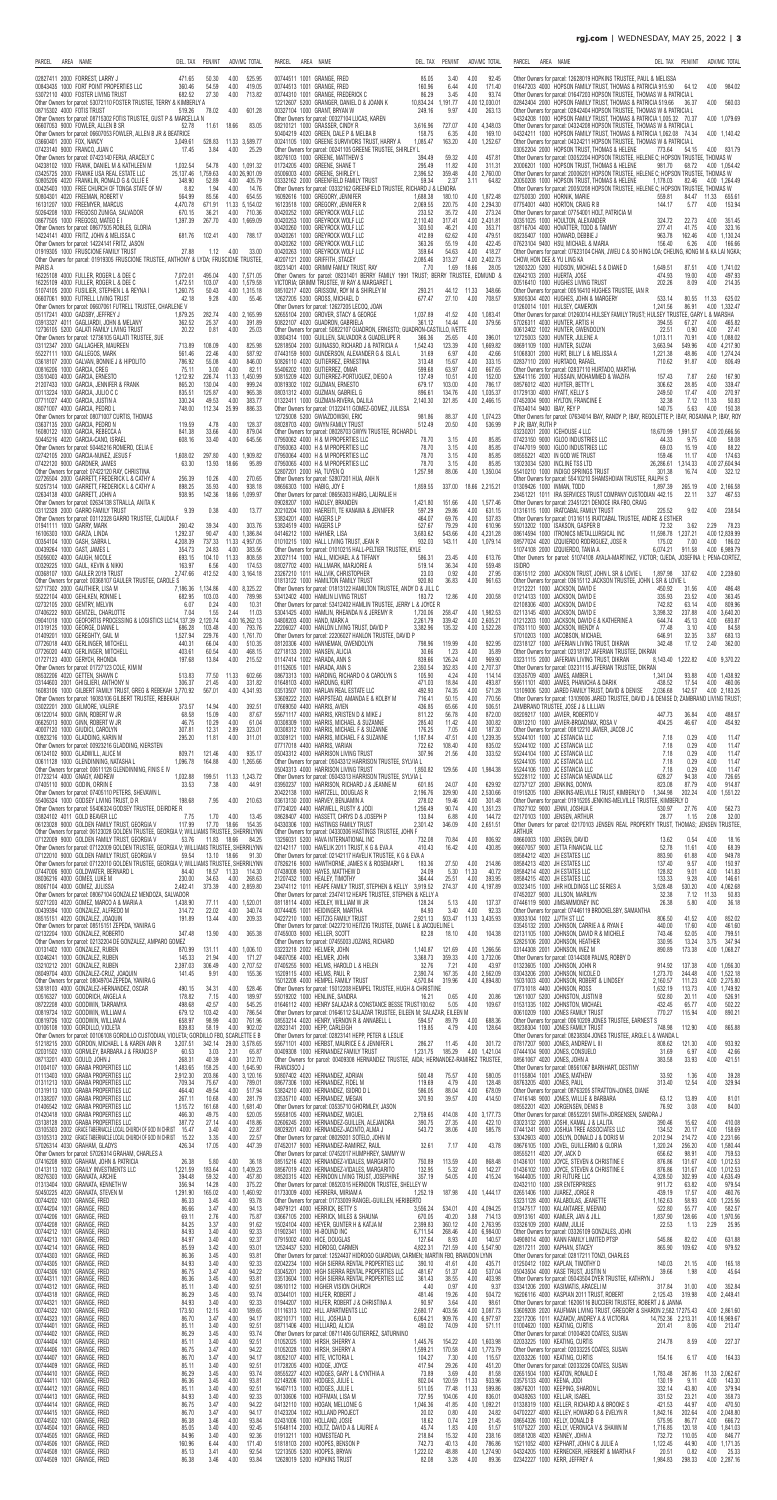| PARCEL<br>area<br>NAME<br>PEN/INT<br>ADV/MC TOTAL<br>DEL. TAX                                                                                                                                         | PARCEL<br>AREA<br>NAME<br>DEL. TAX<br>ADV/MC TOTAL<br>PEN/INT                                                                                                                                                                    | PARCEL<br>area<br>DEL. TAX<br>PEN/INT<br>ADV/MC TOTAL<br>NAME                                                                                                                                                                    |
|-------------------------------------------------------------------------------------------------------------------------------------------------------------------------------------------------------|----------------------------------------------------------------------------------------------------------------------------------------------------------------------------------------------------------------------------------|----------------------------------------------------------------------------------------------------------------------------------------------------------------------------------------------------------------------------------|
| Other Owners for parcel: 02342227 STREET, KANDI I                                                                                                                                                     | 51461107 2000 LIAM 7 LLC<br>1,361.69<br>204.40<br>4.00 1,570.09                                                                                                                                                                  | Other Owners for parcel: 01101220 MATTHEW TRUSTEE, COLEMAN                                                                                                                                                                       |
| 02518020 1000 KHAN FAMILY TRUST<br>55.46<br>2.22<br>4.00<br>61.68<br>Other Owners for parcel: 02518020 KHAN TRUSTEE, ABAID G & MUNAZAH A                                                              | 20224146 1000 LIBRA, TODD K & MARY B<br>181.08<br>4.00 2,224.79<br>2,039.71<br>03574152 4000 LICHTEN, BRIELLE<br>130.19<br>4.00<br>143.30<br>9.11                                                                                | 17.42<br>08086310 1000 MATTSON FAMILY LIVING TRUST<br>435.56<br>4.00<br>456.98<br>Other Owners for parcel: 08086310 MATTSON TRUSTEE, MARVIN & NANCY                                                                              |
| 08584216 4020 KHAN, SHAHEEN A<br>412.92<br>4.00 3,166.73<br>2,749.81<br>Other Owners for parcel: 08584216 ALI, ASMINA B                                                                               | 4.00 3,273.85<br>15035206 4000 LICHTY, TIMOTHY C & ANNE C<br>3,144.09<br>125.76<br>54.79<br>4.00 1,428.56<br>53462201 4000 LIEBHARD, BRANDON & FREDIA L<br>1,369.77                                                              | 07626207 4400 MAURICE, LAWRENCE R & LONNIE J<br>0.79<br>4.00<br>19.65<br>24.44<br>92.44<br>4.00<br>710.47<br>08518307 4000 MAXWELL LIVING TRUST<br>614.03                                                                        |
| 03320123 2000 KIBBE, TAMARA<br>4.00<br>121.98<br>4.88<br>130.86<br>55617131 4000 KIDWELL-DOBSON, JUDITH<br>1,032.14<br>113.54<br>4.00 1,149.68                                                        | 0.51<br>4.00<br>6.82<br>05537105 4000 LIGHTNING W RANCH COMM ASSOC<br>2.31<br>11.33 2,070.55<br>03649604 2000 LIMA, MARCO A & VICTORIA A<br>1,790.08<br>269.14                                                                   | Other Owners for parcel: 08518307 MAXWELL TRUSTEE, M JUNE<br>08031509 4000 MCALLISTER-SPIVA, PATRICIA<br>4.00 1,008.01<br>872.74<br>131.27                                                                                       |
| 2.923.92<br>439.04<br>00918113 1000 KILBURN 1986 TRUST<br>4.00 3,366.96                                                                                                                               | 32.57<br>4.00<br>43.74<br>07405211 9000 LIND, DANIEL<br>7.17                                                                                                                                                                     | 02732213 2000 MCARDLE, KATIE R<br>4.00<br>357.49<br>330.36<br>23.13                                                                                                                                                              |
| Other Owners for parcel: 00918113 KILBURN TRUSTEE, MARK A<br>20423111 1000 KILDUFF 1993 LIVING TRUST<br>2,815.20<br>4.00 3,241.96<br>422.76                                                           | Other Owners for parcel: 07405211 LIND, DANIELLE<br>02003121 1002 LINDEN TRUST<br>612.98<br>42.90<br>4.00<br>659.88                                                                                                              | 289.03<br>4.00 2,217.05<br>53041422 4000 MCCANLESS, PAULINE<br>1,924.02<br>Other Owners for parcel: 53041422 KING, CORRY J; MCCANLESS, RENEE                                                                                     |
| Other Owners for parcel: 20423111 KILDUFF TRUSTEE, ROBERT J & LINDA F<br>50213203 1000 KILLINGSWORTH, MICHAEL & SANDRA<br>2,758.07<br>4.00 3,176.19<br>414.12                                         | Other Owners for parcel: 02003121 AGRELLAS TRUSTEE, LINDSEY M<br>4.00<br>155.53<br>03542467 1000 LINDSLEY, DANIEL & NANCY<br>143.93<br>7.60                                                                                      | 20015103 1000 MCCARTHY FAMILY TRUST<br>1,796.59<br>269.91<br>4.00 2,070.50<br>Other Owners for parcel: 20015103 MCCARTHY TRUSTEE, ELIZABETH D                                                                                    |
| 00428812 1000 KIM, MICHAEL Y<br>219.46<br>33.61<br>4.00<br>257.07<br>4.00 2,460.05<br>14232345 1000 KIM, SUNDUK<br>2,135.49<br>320.56                                                                 | 762.39<br>02652415 1000 LIPNISKY, DENNIS J & ELENA S<br>708.77<br>49.62<br>4.00<br>35.85<br>4.00<br>552.01<br>21208306 1000 LIRA. PAMELA A<br>512.16                                                                             | 20427107 1000 MCCARTHY, DEBRA J<br>1,409.89<br>119.84<br>4.00 1,533.73<br>05042226 4000 MCCAULEY, VELDA<br>192.59<br>4.00 1.366.57<br>1.169.98                                                                                   |
| 13.93<br>07446113 9000 KIMBALL, CECE<br>63.30<br>4.00<br>81.23<br>Other Owners for parcel: 07446113 KIMBALL, DONALD B JR; KIMBALL, MARK; KIMBALL, STUART D                                            | 2.55<br>4.00<br>70.31<br>20870203 1011 LITCHIE, JASON<br>63.76<br>4.00 1,780.89                                                                                                                                                  | 2.312.16<br>00941102 1000 MCCLINTOCK, CHRISTOPHER<br>347.45<br>4.00 2.663.61<br>268.85<br>01133401 1002 MCCLINTOCK. CHRISTOPHER<br>4.00 2.059.31                                                                                 |
| 170.49<br>4.00 1,253.98<br>08922006 4000 KIMPEL, DONALD W<br>1.079.49                                                                                                                                 | 03227116 2002 LITTLE LIVING TRUST, EDWARD R<br>1,544.41<br>232.48<br>Other Owners for parcel: 03227116 LITTLE TRUSTEE, EDWARD R                                                                                                  | 1,786.46<br>Other Owners for parcel: 01133401 SWOPE, WILLIAM                                                                                                                                                                     |
| 77.19<br>4.00<br>593.16<br>08556216 4020 KING, DONNA V<br>511.97<br>4.00<br>558.73<br>55407523 1000 KING, JANIS L & ALVIN G<br>502.75<br>51.98                                                        | 278.41 11.33 2,140.08<br>01915305 1000 LITTLEWOOD, SARA N<br>1,850.34<br>14142513 1000 LIU LIVING TRUST, ADRIENNE<br>776.11<br>39.75<br>4.00<br>819.86                                                                           | 02706404 4000 MCCLINTOCK, CHRISTOPHER<br>168.06<br>4.00 1.279.79<br>1.107.73<br>29.24<br>00711404 1000 MCCOMBS LIVING TRUST<br>417.68<br>4.00<br>450.92                                                                          |
| 0.88<br>2.08<br>24.99<br>16040204 1000 KINGERY LIVING TRUST<br>22.03<br>Other Owners for parcel: 16040204 KINGERY TRUSTEE, KRISTEN J                                                                  | Other Owners for parcel: 14142513 LIU TRUSTEE, ADRIENNE<br>14142517 1000 LIU LIVING TRUST, ADRIENNE<br>741.65<br>37.09<br>3.96<br>782.70                                                                                         | Other Owners for parcel: 00711404 MCCOMBS TRUSTEE, MAX G & DIANE<br>4.00<br>50845102 4020 MCCORD, ROBERT A & MARIA<br>1,168.75<br>81.81<br>1,254.56                                                                              |
| 00630039 1000 KIRKPATRICK TRUST, JANICE A<br>88.45<br>4.00<br>679.18<br>586.73<br>Other Owners for parcel: 00630039 KIRKPATRICK TRUSTEE, SEAN                                                         | Other Owners for parcel: 14142517 LIU TRUSTEE, ADRIENNE<br>05040602 4000 LMS TRUST<br>667.07<br>46.70<br>4.00<br>717.77                                                                                                          | 51821304 2000 MCCORMACK, PATRICK & LINDA<br>30.92<br>1.24<br>4.00<br>36.16<br>2.89<br>4.00<br>50234112 1000 MCCOY, BRENT<br>13.14<br>20.03                                                                                       |
| 115.23<br>05147105 4000 KIRKPATRICK TRUST, JANICE A<br>1,646.16<br>4.00 1,765.39                                                                                                                      | Other Owners for parcel: 05040602 SCOTT TRUSTEE, LITA M                                                                                                                                                                          | 4.00<br>140.12<br>14006307 4000 MCCROSSIN, JENNIFER A<br>130.88<br>5.24                                                                                                                                                          |
| Other Owners for parcel: 05147105 KIRKPATRICK TRUSTEE, SEAN<br>14042108 1000 KLAICH TRUST, DEBBIE A<br>4.00 7,795.82<br>6,774.81 1,017.01                                                             | 02636013 2000 LNV PROPERTIES LLC<br>62.39<br>4.00<br>476.58<br>410.19<br>122.03<br>4.00<br>937.50<br>03032811 2000 LOCASTRO. MARCELLINA L<br>811.47                                                                              | 03574113 4000 MCCUBBINS, ELEANOR S<br>7.88<br>0.39<br>2.24<br>10.51<br>Other Owners for parcel: 03574113 POOL, SEAN                                                                                                              |
| Other Owners for parcel: 14042108 KLAICH TRUSTEE, DEBBIE A<br>00513407 1000 KLEINER FAMILY TRUST<br>1,279.50<br>4.00 1,475.83<br>192.33                                                               | 2.12<br>53045208 4000 LOCKHART, JASON M & ANNALISE<br>53.00<br>4.00<br>59.12<br>23.61<br>11.33<br>08656204 1000 LODER, JON B & ALINA E<br>354.99<br>389.93                                                                       | 4.00 1.852.73<br>02349017 1000 MCCULLOCH TRUST, KYLE C<br>1,727.79<br>120.94<br>Other Owners for parcel: 02349017 MCCULLOCH TRUSTEE. KYLE C                                                                                      |
| Other Owners for parcel: 00513407 KLEINER TRUSTEE, JAMES<br>972.55<br>4.00 7,439.69<br>01414105 1000 KLEINERT, ALAN J & SUSAN R<br>6,463.14                                                           | 122.07<br>4.00<br>937.61<br>02645132 1000 LOERA, MARIO A<br>811.54<br>471.36<br>71.55<br>4.00<br>546.91<br>03207511 2001 LOLO-MOKOFISI, LUTE K                                                                                   | 08041501 4000 MCCUTCHEON, ROBERT F<br>27.63<br>4.00<br>722.26<br>690.63<br>80.71<br>4.00<br>613.13<br>03118103 2001 MCDONALD, AMELIA J<br>528.42                                                                                 |
| 01674001 4000 KLIMAN, NIKLAUS E P<br>309.98<br>33.07<br>4.00<br>347.05<br>137.67 29.00 1,084.45<br>05044407 4000 KLINE LIVING TRUST, LA & MARCELLA<br>917.78                                          | 25.43<br>665.18<br>16108616 1000 LONG RESIDENCE TRUST<br>635.75<br>4.00<br>Other Owners for parcel: 16108616 LONG TRUSTEE, ELGEN M                                                                                               | 08556220 4020 MCDONALD, MICHAEL G & JUDITH C T<br>811.81<br>122.20<br>4.00<br>938.01<br>2.85<br>00208209 1000 MCDOWELL, DENZEL JR<br>56.90<br>2.25<br>62.00                                                                      |
| Other Owners for parcel: 05044407 KLINE TRUSTEE, LA & MARCELLA; TRYON, SHARON D                                                                                                                       | 11.33 2,994.32<br>01323301 1000 LONGE, GREGORY V<br>2,543.33<br>439.66                                                                                                                                                           | 05516501 4000 MCGILL, KEVIN D & KATHERINE G<br>1,174.72<br>46.99<br>4.00 1,225.71                                                                                                                                                |
| 02520136 1000 KLINE, JANICE<br>88.94<br>4.00<br>680.04<br>587.10<br>53.22<br>4.00<br>409.31<br>02048519 1000 KLINE, JANICE L<br>352.09                                                                | 00249716 1000 LOPEZ, ADELSO & JOSEFA A<br>1,406.13<br>211.42<br>4.00 1,621.55<br>20.63<br>4.00<br>162.14<br>07835104 9000 LOPEZ, ANGELA<br>137.51                                                                                | 2.924.53<br>493.03<br>53012203 4000 MCGRAW, SANDRA L A<br>4.00 3.421.56<br>03941415 1000 MCGREGOR, MARY J<br>2,462.87<br>370.29<br>11.33 2.844.49                                                                                |
| 03069231 2000 KLINE, JANICE L<br>3.329.67<br>4.00 3.883.58<br>549.91<br>08942522 4000 KLUENDER FAMILY TRUST, DONALD J<br>1,785.11<br>268.37<br>4.00 2,057.48                                          | Other Owners for parcel: 07835104 LOPEZ-BARAJAS, MARTIN<br>02741101 2000 LOPEZ, FRANCISCO J<br>156.00<br>4.00 1,196.67<br>1,036.67                                                                                               | 1,401.82<br>98.13<br>4.00 1.503.95<br>16060104 1000 MCGUIGAN, ANN<br>4.00<br>03140136 2001 MCGUIRE, JOHN M<br>541.40<br>81.97<br>627.37                                                                                          |
| Other Owners for parcel: 08942522 KLUENDER TRUSTEE, DONALD J<br>00717223 1000 KNAPP, EDGAR L & ELAINE L<br>1.019.03<br>69.63<br>4.00 1,092.66                                                         | 07811125 9000 LOPEZ, MANUEL<br>33.10<br>4.00<br>257.86<br>220.76<br>16422310 1000 LOPEZ, MANUEL<br>1,215.72<br>183.60<br>4.00 1,403.32                                                                                           | 07742001 4400 MCKAY, STEPHANIE<br>366.94<br>4.00<br>425.97<br>55.03<br>366.94<br>55.03<br>425.97<br>07743007 4400 MCKAY, STEPHANIE<br>4.00                                                                                       |
| Other Owners for parcel: 00717223 BUNN, JUDITH A<br>08769309 4000 KOESTER, SEAN P & ELIZABETH<br>17.22<br>4.00<br>355.59<br>334.37                                                                    | Other Owners for parcel: 16422310 LOPEZ, JUANITA<br>437.55<br>03015231 2000 LOPEZ-AGUIRRE, ERASMO<br>26.81<br>4.00<br>468.36                                                                                                     | 07954010 4000 MCKINLEY, MACK R & ROBYN M<br>3,777.64<br>264.43<br>4.00 4,046.07<br>1.675.19<br>117.26<br>4.00 1.796.45<br>04130001 1000 MCKINNEY TRUST, TAMARA                                                                   |
| 08563104 4020 KOHLMEYER, FREDERICK L<br>357.65<br>54.14<br>4.00<br>415.79                                                                                                                             | Other Owners for parcel: 03015231 ARELLANO, MARIA C                                                                                                                                                                              | Other Owners for parcel: 04130001 MCKINNEY TRUSTEE, TAMARA                                                                                                                                                                       |
| 07948176 4000 KOLVET SEARATE PROP TRUST, TAMMY<br>2,913.48<br>203.95<br>4.00 3,121.43<br>Other Owners for parcel: 07948176 KOLVET TRUSTEE, TAMMY J                                                    | 08573003 4020 LOPEZ-GUTIERREZ, LUIS S<br>152.79<br>4.00<br>162.90<br>6.11<br>Other Owners for parcel: 08573003 MARTINEZ-ARENAS, LORENA G                                                                                         | 16117113 1000 MCKOWN, ALEKSANDRA<br>368.81<br>4.00 2,824.45<br>2,451.64<br>03507102 4000 MCLAUGHLIN, ETHAN P & CARLA A<br>150.16<br>6.01<br>4.00<br>160.17                                                                       |
| 01313347 1000 KONA CLAUDE LLC<br>14.67<br>4.00<br>385.42<br>366.75<br>245.67<br>01531128 1002 KOSICH TRUST, MARCIA<br>225.86<br>15.81<br>4.00                                                         | 4.00<br>433.48<br>08036112 4000 LOPEZ-MONROY, RENE<br>412.96<br>16.52<br>4.00 1,509.32<br>04416404 4000 LORSON, GWEN C<br>1,360.23<br>145.09                                                                                     | 14031325 1000 MCMULLEN, MATTHEW W<br>38.99<br>974.86<br>4.00 1,017.85<br>55013208 1000 MCNEELY, KYLE H<br>1,632.37<br>245.38<br>4.00 1.881.75                                                                                    |
| Other Owners for parcel: 01531128 KOSICH TRUSTEE, ANDRIA L<br>69.80<br>05040314 4000 KOSKOVICH, BRAD<br>997.17<br>4.00 1.070.97                                                                       | 4.00<br>294.61<br>08727212 4000 LOVE, GREGORY D & JESSICA A<br>271.60<br>19.01<br>2.569.16<br>385.51<br>4.00 2,958.67<br>04531071 4000 LOVIG, JUSTIN & JAMIE                                                                     | 07822112 9000 MCNELIS, KRISTIN<br>425.98<br>21.30<br>4.00<br>451.28<br>00309201 1000 MCPHERSON FAMILY TRUST<br>2,357.67<br>94.31<br>4.00 2,455.98                                                                                |
| 52028115 2000 KOVARIK LIVING TRUST, JOSEPH & DAWNE 2,203.56<br>207.39<br>4.00 2,414.95                                                                                                                | 33.21<br>4.00<br>21420203 1000 LOWE FAMILY TRUST<br>830.28<br>867.49                                                                                                                                                             | Other Owners for parcel: 00309201 GOULD TRUSTEE, STEPHEN G; JONES TRUSTEE, JACQUELYN M:                                                                                                                                          |
| Other Owners for parcel: 52028115 KOVARIK TRUSTEE, JOSEPH & DAWNE<br>01149606 1001 KOWALEWSKI, GERALD<br>952.69<br>66.35<br>4.00 1,023.04                                                             | Other Owners for parcel: 21420203 LOWE TRUSTEE, GLEN R & CHLOE H<br>22211205 1000 LUCAS, MARK G & AMY E<br>4,052.71<br>569.18<br>25.00 4,646.89                                                                                  | SHERMAN TRUSTEE, DARRYL; WALKER EXEMPTION TRUST, WAYNE; WALKER TRUSTEE, RENEE<br>08716204 4000 MCPHIE, DOUG<br>237.10<br>16.11<br>4.00<br>257.21                                                                                 |
| 07655001 4400 KOYTO HOLDING COLTD<br>299.70<br>44.95<br>4.00<br>348.65<br>13021205 5200 KRAKOWIAK, ANTHONY<br>11.33 7,400.34<br>6.425.10<br>963.91                                                    | 01319420 1000 LUCAS, PAUL<br>7.62<br>0.30<br>2.10<br>10.02<br>50465221 4020 LUCCHESI TRUST, BRYAN<br>0.60<br>4.00<br>15.02<br>19.62                                                                                              | 13219107 5200 MCWHORTER INHERITANCE TRUST, D PAUL 586.85<br>41.08<br>4.00<br>631.93<br>Other Owners for parcel: 13219107 ALLIANCE TRUST CO LLC                                                                                   |
| 00508311 1000 KRAUSE FAMILY TRUST<br>1.782.60<br>325.39<br>4.00 2.111.99<br>Other Owners for parcel: 00508311 KRAUSE TRUSTEE, HARRY F; STOUT TESTAMENTARY TRUST,                                      | Other Owners for parcel: 50465221 LUCCHESI TRUSTEE, BRYAN<br>03574110 4000 LUMBRERAS, ANGELA<br>131.56<br>9.21<br>4.00<br>144.77                                                                                                 | 01827315 1000 MEAD 2017 LIVING TRUST, JASON R<br>544.87<br>21.79 4.00<br>570.66<br>Other Owners for parcel: 01827315 MEAD TRUSTEE, JASON R                                                                                       |
| SHAHNA; STOUT TRUSTEE, JAMES<br>03607402 2000 KRISTIE, CORWYN J<br>234.36<br>9.37<br>4.00<br>247.73                                                                                                   | 02827506 2000 LUNA, CARLOS A & VILMA C<br>1,434.23<br>271.83<br>4.00 1.710.06<br>08544216 4020 LUND, SANDY<br>317.10<br>48.25<br>4.00<br>369.35                                                                                  | 02310301 1000 MEAGHER, JAMES W & PATRICIA L<br>1,317.96<br>198.05<br>4.00 1,520.01<br>16121202 1000 MEDEIROS FAMILY TRUST<br>763.04<br>4.00 5.846.61<br>5,079.57                                                                 |
| Other Owners for parcel: 03607402 KRISTIE, MICHAEL J<br>14515212 1000 KUDRNA, GREGORY L<br>4,447.04<br>667.22<br>4.00 5.118.26                                                                        | Other Owners for parcel: 08544216 AUCUTT, ELAINE; LUND, LEONARD<br>01149325 1001 LUSE, OTIS<br>101.89<br>4.00<br>783.69<br>677.80                                                                                                | Other Owners for parcel: 16121202 MEDEIROS TRUSTEE, LORIN G & JILL A<br>08052102 4000 MEDEIROS. DARLENE M<br>349.75<br>52.81<br>4.00<br>406.56                                                                                   |
| 12219307 5200 KUHN, BRIAN J<br>3,734.48<br>4.00 3,999.89<br>261.41                                                                                                                                    | 39.61<br>4.00<br>609.41<br>03614709 2000 LUTU, MARGO S<br>565.80                                                                                                                                                                 | 01308206 1000 MEDINA, ISAAC & ANA L<br>47.36<br>4.00<br>556.41<br>607.77                                                                                                                                                         |
| 07959007 4000 KUHN, HERON W & ELIZABETH<br>641.42<br>96.35<br>4.00 741.77<br>23234202 1011 KURAS, JOHN & MARYBETH<br>3.82 1.687.84<br>1,603.82<br>80.20                                               | 75.93<br>4.00<br>556.20<br>08258505 1000 LYNCH, BRIDGETE<br>476.27<br>20224142 1000 MA, XU & YUCHUN<br>4,242.94<br>636.84<br>11.33 4,891.11                                                                                      | 365.98<br>08652230 4000 MEDINA-BARAJAS, LUIS<br>2.437.10<br>4.00 2,807.08<br>Other Owners for parcel: 08652230 ESTRADA-MARTINEZ, CAROLI                                                                                          |
| 3,062.05<br>460.55 11.33 3.533.93<br>04130002 1000 LA ESTANCIA VERDE TRUST<br>Other Owners for parcel: 04130002 MORRISON TRUSTEE, CHRISTELLE M                                                        | 05031015 4000 MAAS, CHRISTOPHER B & ASHLEY M<br>1,392.35<br>55.69<br>4.00 1.452.04<br>01735047 4000 MACDONALD, KRYSTIN N<br>43.54<br>4.00<br>893.22<br>845.68                                                                    | 07443222 9000 MEDISCH, MICHAEL<br>5.80<br>4.00<br>26.38<br>36.18<br>Other Owners for parcel: 07443222 MEDISCH, RICHARD                                                                                                           |
| 01422526 1000 LABRADOR, CLARITA A<br>186.62<br>4.00<br>198.08<br>7.46<br>00812212 1000 LACY, RANDY<br>32.70<br>4.00<br>253.69<br>216.99                                                               | 02749032 2000 MACEK, BARRY<br>4.53<br>4.00<br>121.67<br>113.14<br>04109112 4000 MACFARLANE FAMILY TRUST<br>6,890.31<br>4.00 7,930.72<br>1,036.41                                                                                 | 4.00 2,089.11<br>08231506 4000 MEDVIN FAMILY TRUST<br>1,812.84<br>272.27<br>Other Owners for parcel: 08231506 MEDVIN TRUSTEE, MICHAEL E & SANDRA N                                                                               |
| 02601301 2000 LADERA NORTH VALLEY LLC<br>1,839.84<br>276.11 4.00 2.119.95<br>Other Owners for parcel: 02601301 ACAK IRREVOCABLE TRUST: LAMPMAN TRUSTEE, CHRISTIAN:                                    | Other Owners for parcel: 04109112 MACFARLANE TRUSTEE. IAN C<br>840.18<br>03623142 2000 MACHUCA, HORACIO<br>726.69<br>109.49<br>4.00                                                                                              | 55049209 1000 MELECIO, ALEJANDRA<br>446.77<br>17.87<br>4.00<br>468.64<br>73.73<br>4.00<br>923.88<br>08508116 4020 MELENDREZ SILVA, ROCIO G<br>846.15                                                                             |
| PICKETT, GARTH & KATHLEEN; PICKETT, GREGORY & MADELEINE                                                                                                                                               | Other Owners for parcel: 03623142 RODRIGUEZ, YERANIA                                                                                                                                                                             | Other Owners for parcel: 08508116 ALVAREZ GONZALEZ, DAVID                                                                                                                                                                        |
| 08208307 1000 LADERA NORTH VALLEY LLC<br>518.96<br>4.00 3,981.76<br>3,458.80<br>Other Owners for parcel: 08208307 ACAK IRREVOCABLE TRUST; LAMPMAN TRUSTEE, CHRISTIAN;                                 | 53215207 4000 MACIAS, LUIS M<br>3,242.42<br>345.86<br>4.00 3,592.28<br>01346428 1002 MADERA, PEDRO P & MARIA C<br>4.00<br>651.06<br>69.44<br>724.50                                                                              | 06603001 9000 MELODY MOUNTAIN RANCH<br>19.97<br>4.00<br>114.73<br>90.76<br>06608021 9000 MELODY MOUNTAIN RANCH<br>30.34<br>4.00<br>236.61<br>202.27                                                                              |
| PICKETT, GARTH & KATHLEEN; PICKETT, GREGORY & MADELEINE<br>04945053 4000 LADERA PROPERTIES LLC<br>2,345.33<br>351.95<br>4.00 2,701.28                                                                 | 6.23<br>4.00<br>03313311 2000 MADRIGAL-CAMARENA, NAYELI<br>155.72<br>165.95<br>Other Owners for parcel: 03313311 MADRIGAL-PINTOR, ALEXIS                                                                                         | 02659102 2000 MELTON ENTERPRISES LLC<br>2,654.88<br>398.65<br>4.00 3,057.53<br>3,238.42<br>486.52<br>05167304 4000 MEMON LIVING TRUST, MOHAMMAD I<br>4.00 3,728.94                                                               |
| 590.38<br>55420207 1000 LAFONTAINE FAMILY TRUST<br>548.02<br>38.36<br>4.00<br>Other Owners for parcel: 55420207 LAFONTAINE TRUSTEE, NANCY F                                                           | 02020165 1002 MADSEN LLC<br>802.68<br>4.00 10,105.86<br>9,299.18<br>00438305 1000 MAESTRO BAY LLC<br>22.57<br>4.00<br>175.49<br>148.92                                                                                           | Other Owners for parcel: 05167304 MEMON TRUSTEE, MOHAMMAD I<br>02519004 1000 MENDEZ, MIGUEL<br>4.00<br>665.48<br>100.30<br>769.78                                                                                                |
| 04201112 1000 LAKERIDGE<br>2.60<br>4.00<br>18.40<br>11.80<br>Other Owners for parcel: 04201112 HILLCREST INVESTMENT CO                                                                                | 51.00<br>4.00<br>393.09<br>02554126 1000 MAESTRO BAY LLC<br>338.09<br>02554457 1000 MAESTRO BAY LLC<br>50.90<br>4.00<br>392.37<br>337.47                                                                                         | Other Owners for parcel: 02519004 DIAZ, BRENDA<br>08511315 4020 MENDOZA, JUAN<br>8.34<br>0.33<br>2.33<br>11.00                                                                                                                   |
| 889.64<br>00703303 1000 LALLY, THOMAS A M<br>769.66<br>115.98<br>4.00                                                                                                                                 | 37.98<br>292.62<br>02604104 1000 MAESTRO BAY LLC<br>250.64<br>4.00                                                                                                                                                               | 08513146  4020  MENDOZA, JUAN<br>466.32<br>70.37<br>4.00<br>540.69                                                                                                                                                               |
| Other Owners for parcel: 00703303 AU, JESSICA Y<br>50840011 4020 LAMB, JOHN B<br>160.31<br>2.70<br>171.02<br>8.01                                                                                     | 02604211 1000 MAESTRO BAY LLC<br>252.52<br>38.19<br>4.00<br>294.71<br>02604303 1000 MAESTRO BAY LLC<br>253.58<br>38.42<br>4.00<br>296.00                                                                                         | Other Owners for parcel: 08513146 SANCHEZ, MARIA E<br>00840107 1000 MENDOZA, MIGUEL A<br>1,346.72<br>260.09<br>4.00 1,610.81                                                                                                     |
| 16.97<br>4.00<br>445.27<br>14326303 1000 LAMBERT TRUST<br>424.30<br>Other Owners for parcel: 14326303 LAMBERT TRUSTEE, MICHAEL R & LISA R                                                             | 02604304 1000 MAESTRO BAY LLC<br>253.57<br>38.42<br>4.00<br>295.99<br>933.48<br>65.35<br>01036302 1000 MAGARAN LIVING TRUST<br>4.00 1,002.83                                                                                     | Other Owners for parcel: 00840107 VALENCIA, EMILIA<br>00152207 1000 MENEZES 2003 TRUST, RICHARD & CAROL 3,828.89<br>574.87<br>4.00 4,407.76                                                                                      |
| 4.00<br>00432203 1000 LAMBERT, MICHAEL S<br>278.68<br>258.95<br>15.73<br>4.00 2,980.16<br>00116103 1000 LANCASTER, KEITH C & AMY L<br>2,587.52<br>388.64                                              | Other Owners for parcel: 01036302 MAGARAN TRUSTEE, CARL G & TERRY I<br>406.79<br>02110101 1000 MAGEE LIVING TRUST, GERALDINE L<br>380.64<br>4.00<br>22.15                                                                        | Other Owners for parcel: 00152207 MENEZES TRUSTEE, MONTGOMERY; MENEZES TRUSTEE, RICHARD<br>& CAROL                                                                                                                               |
| 190.03<br>01337111 1000 LANCE, NATHAENIAL<br>1,149.13<br>4.00 1,343.16                                                                                                                                | Other Owners for parcel: 02110101 MAGEE TRUSTEE, GERALDINE L                                                                                                                                                                     | 03554402 2000 MENEZES 2003 TRUST, RICHARD & CAROL 3,104.92 466.26<br>4.00 3.575.18                                                                                                                                               |
|                                                                                                                                                                                                       |                                                                                                                                                                                                                                  |                                                                                                                                                                                                                                  |
| 3.85<br>420.15<br>55041305 1000 LANDEROS, MARTHA A & VICTOR M<br>389.06<br>27.24<br>5.43<br>3.40<br>86.43<br>08543202 4020 LANDIN-VAZQUEZ, DENIA Y<br>77.60                                           | 03306210 2000 MAGLINAO, BELLA<br>23.25<br>4.00<br>359.44<br>332.19<br>729.60<br>109.84<br>4.00<br>843.44<br>00439384 1000 MAGO, CRISTAL M                                                                                        | Other Owners for parcel: 03554402 MENEZES TRUSTEE, MONTGOMERY; MENEZES TRUSTEE, RICHARD<br>& CAROL                                                                                                                               |
| 08512512 4020 LANE, PATRICIA L & MARK D<br>315.60<br>22.09<br>4.00<br>341.69<br>67.22<br>4.00 1,751.75<br>23474101 1011 LANFERMAN, DAVID P<br>1.680.53                                                | Other Owners for parcel: 00439384 MAGO, BRYAN J<br>02002103 1002 MAGUIRE, PAUL J<br>424.18<br>63.77<br>4.00<br>491.95                                                                                                            | 07822123 9000 MENEZES 2003 TRUST, RICHARD & CAROL 3,400.98 510.16 4.00 3,915.14<br>Other Owners for parcel: 07822123 MENEZES TRUSTEE, MONTGOMERY; MENEZES TRUSTEE, RICHARD                                                       |
| Other Owners for parcel: 23474101 HILLOCK, LYNNE M<br>02726306 2000 LANG FAMILY TRUST<br>231.34<br>11.56<br>4.00<br>246.90                                                                            | 02002104 1002 MAGUIRE, PAUL J<br>448.44<br>67.40<br>4.00<br>519.84<br>123.26<br>02002131 1002 MAGUIRE, PAUL J<br>820.80<br>4.00<br>948.06                                                                                        | & CAROL<br>55229307 1000 MENEZES 2003 TRUST, RICHARD & CAROL 3,880.04<br>633.97<br>4.00 4.518.01                                                                                                                                 |
| Other Owners for parcel: 02726306 JONES, MARK L; LANG TRUSTEE, KATHY L<br>08046130 1000 LANSING-ARCUS LLC<br>323.89<br>307.59<br>12.30<br>4.00                                                        | 02744401 2000 MAHMOOD/FERREL FAMILY TRUST<br>82.13<br>4.00<br>545.27<br>631.40<br>Other Owners for parcel: 02744401 FERREL TRUSTEE, SHIRLEY M; MAHMOOD TRUSTEE, KHALID                                                           | Other Owners for parcel: 55229307 MENEZES TRUSTEE, MONTGOMERY; MENEZES TRUSTEE, RICHARD<br>& CAROL                                                                                                                               |
| 4.00<br>08072102 4000 LANSING-ARCUS LLC<br>266.47<br>10.66<br>281.13                                                                                                                                  | 03207516 2001 MAHMOOD/FERREL FAMILY TRUST<br>1,053.13<br>158.79<br>4.00 1,215.92                                                                                                                                                 | 55611205 4000 MENEZES 2003 TRUST, RICHARD & CAROL 1,953.44<br>293.15<br>4.00 2,250.59                                                                                                                                            |
| 08072103 4000 LANSING-ARCUS LLC<br>4.00<br>292.87<br>11.71<br>308.58<br>10.86<br>286.39<br>08072104 4000 LANSING-ARCUS LLC<br>271.53<br>4.00                                                          | Other Owners for parcel: 03207516 FERREL TRUSTEE, SHIRLEY M; MAHMOOD TRUSTEE, KHALID<br>50803033 4000 MAHMOOD/FERREL FAMILY TRUST<br>282.89<br>42.57 4.00 329.46                                                                 | Other Owners for parcel: 55611205 MENEZES TRUSTEE, MONTGOMERY<br>55635122 4000 MENEZES, MONTGOMERY M<br>252.10 4.00 1,935.85<br>1,679.75                                                                                         |
| 300.20<br>08072105 4000 LANSING-ARCUS LLC<br>12.01<br>4.00<br>316.21<br>08072106 4000 LANSING-ARCUS LLC<br>4.00<br>295.59<br>11.82<br>311.41                                                          | Other Owners for parcel: 50803033 FERREL TRUSTEE, SHIRLEY M; MAHMOOD TRUSTEE, KHALID<br>02744201 2000 MALDONADO, TORIBIO O<br>1,533.28<br>286.85<br>4.00 1,824.13                                                                | Other Owners for parcel: 55635122 MENEZES 2003 TRUST, RICHARD & CAROL; MENEZES TRUSTEE.<br>RICHARD & CAROL                                                                                                                       |
| 386.40<br>08072107 4000 LANSING-ARCUS LLC<br>367.69<br>14.71<br>4.00<br>08072108 4000 LANSING-ARCUS LLC<br>4.00<br>302.50<br>287.02<br>11.48                                                          | Other Owners for parcel: 02744201 RIVERA, VEICE A<br>55625117 4000 MALDONADO, YANIRA L<br>1,419.56<br>213.07<br>4.00 1,636.63                                                                                                    | 23409129 1011 MERRIOTT LIVING TRUST, JUDITH A<br>2,681.22<br>402.70<br>4.00 3.087.92<br>Other Owners for parcel: 23409129 MERRIOTT TRUSTEE, JUDITH A                                                                             |
| 08072302 4000 LANSING-ARCUS LLC<br>4.00<br>282.10<br>267.40<br>10.70<br>266.77<br>10.67<br>4.00<br>281.44<br>08072303 4000 LANSING-ARCUS LLC                                                          | 262.85<br>4.00 1,990.21<br>08932112 4000 MALONEY, ELISABETH<br>1,723.36<br>1,843.88<br>4.00 1,942.07<br>94.19                                                                                                                    | 1,353.18 241.95<br>4.00 1,599.13<br>55224129 4000 MESSER, ROY C<br>Other Owners for parcel: 55224129 MESSER, SHARON L                                                                                                            |
| 304.49<br>12.18<br>4.00<br>320.67<br>08073011 1000 LANSING-ARCUS LLC                                                                                                                                  | 04931331 4000 MALROUX, ADRIENNE A & SYLVAIN<br>13.26<br>4.00<br>348.85<br>52851116 2000 MANA AY, KAECEL D & WENIFRED P JR<br>331.59                                                                                              | 03913408 1011 MEYER, ADAM<br>1.27<br>2.19<br>25.34<br>28.80                                                                                                                                                                      |
| 08073013 1000 LANSING-ARCUS LLC<br>4.00<br>480.07<br>457.76<br>18.31<br>08073014 1000 LANSING-ARCUS LLC<br>302.84<br>12.11<br>4.00<br>318.95                                                          | 22.24<br>4.00<br>03032406 2000 MANCILLA, NOEL N<br>317.72<br>343.96<br>3.209.13<br>482.01<br>23447223 1011 MANDERS, DAVID M<br>4.00 3,695.14                                                                                     | 550.41<br>4.00 8,417.67<br>04975103 4000 MEZGER TRUST<br>7.863.26<br>Other Owners for parcel: 04975103 MARTINSON TRUSTEE, CHAD J                                                                                                 |
| 08073015 1000 LANSING-ARCUS LLC<br>390.51<br>4.00<br>15.62<br>410.13<br>08073016 1000 LANSING-ARCUS LLC<br>12.13<br>4.00<br>319.27<br>303.14                                                          | Other Owners for parcel: 23447223 MANDERS, ARLETTE D<br>14324212 1000 MANN, KENNETH M & DIANA L<br>1,641.12<br>65.64<br>4.00 1.710.76                                                                                            | 05105108 4000 MIKKELSON FAMILY TRUST. STEPHEN L<br>1,505.40<br>226.58<br>4.00 1.735.98<br>Other Owners for parcel: 05105108 MIKKELSON TRUSTEE, STEPHEN L                                                                         |
| 08073017 1000 LANSING-ARCUS LLC<br>12.57<br>4.00<br>330.91<br>314.34<br>12.95<br>4.00<br>340.60<br>08903001 4000 LANSING-ARCUS LLC<br>323.65                                                          | 08418001 4000 MANSFIELD, SANDRA R<br>175.35<br>18.71<br>4.00<br>198.06<br>02347107 1000 MAPES FAMILY TRUST, HELLEN M<br>1,355.90<br>94.92<br>4.00 1,454.82                                                                       | 01316204 1000 MILETICH, JIM & JEAN<br>93.96<br>4.00<br>719.89<br>621.93<br>02412209 1000 MILETICH, JIM & JEAN<br>260.14<br>4.00 1.994.35<br>1,730.21                                                                             |
| 08903002 4000 LANSING-ARCUS LLC<br>12.74<br>4.00<br>318.50<br>335.24<br>08903003 4000 LANSING-ARCUS LLC<br>267.52<br>10.70<br>4.00<br>282.22                                                          | Other Owners for parcel: 02347107 MAPES TRUSTEE, HELLEN M<br>02376003 1000 MARADEL PROPERTIES LLC                                                                                                                                | 01305226 1000 MILL STREET LLC<br>11,228.88<br>4.00 12,919.13<br>1,686.25<br>2,739.86 109.59 4.00 2,853.45 01752102 4000 MILLARE FAMILY TRUST, RICHIE & JULIE 206.14<br>14.43<br>4.00 224.57                                      |
| 08903004 4000 LANSING-ARCUS LLC<br>266.73<br>10.67<br>4.00<br>281.40<br>11.92<br>4.00<br>08903005 4000 LANSING-ARCUS LLC<br>298.12<br>314.04                                                          | 03207416 2001 MARAVILLA, NARCISO E M<br>718.09<br>108.45<br>4.00<br>830.54<br>Other Owners for parcel: 03207416 CARRERA, BRENDA M: ESCOBAR, BELINDA M: MARTINEZ, MARY E                                                          | Other Owners for parcel: 01752102 MILLARE TRUSTEE, RICHARD G & JULIE H<br>55641105 4000 MILLER LIVING TRUST<br>18.03<br>$0.72$ 4.00<br>22.75                                                                                     |
| 08903007 4000 LANSING-ARCUS LLC<br>10.75<br>4.00<br>283.56<br>268.81                                                                                                                                  | 01435106 1002 MARDIAN. MICHAEL E<br>1.49<br>4.00<br>12.25<br>6.76                                                                                                                                                                | Other Owners for parcel: 55641105 MILLER TRUSTEE, RHONDA L; SOUSA TRUSTEE, SHERRI                                                                                                                                                |
| 298.22<br>08903008 4000 LANSING-ARCUS LLC<br>282.90<br>11.32<br>4.00<br>08903009 4000 LANSING-ARCUS LLC<br>15.84<br>4.00<br>314.37<br>294.53                                                          | Other Owners for parcel: 01435106 LIEBERSTEIN, SHARON K<br>20441111 1000 MARENO, PHILLIP J & BARBARA A<br>714.52<br>46.11<br>4.00<br>764.63                                                                                      | 55658120 4000 MILLER LIVING TRUST<br>38.22<br>32.90<br>1.32<br>4.00<br>Other Owners for parcel: 55658120 MILLER TRUSTEE, RHONDA L; SOUSA TRUSTEE, SHERRI                                                                         |
| 35.61<br>00962109 1000 LANTZ 1997 FAMILY TRUST<br>30.39<br>1.22<br>4.00<br>Other Owners for parcel: 00962109 LANTZ TRUSTEE, FRANCIS D & ANNA L                                                        | 988.10<br>04432018 4000 MARIER, CODY J<br>854.42<br>129.68<br>4.00<br>325.47<br>14320109 1000 MARIN, SEBERO JR<br>13.02<br>4.00<br>342.49                                                                                        | 03604204 2000 MILLER TRUST, ORISON<br>1,152.91<br>173.45<br>4.00<br>1,330.36<br>Other Owners for parcel: 03604204 MILLER TRUSTEE, ORISON F                                                                                       |
| 00423506 1000 LARA, JUAN S & EUGENIA<br>637.90<br>96.22<br>4.00<br>738.12<br>00830312 1000 LARA-HERNANDEZ, VICTOR<br>9.19<br>4.00<br>243.00<br>229.81                                                 | 02678212 2000 MARIONA, TARA<br>120.43<br>4.00 1,124.54<br>1.000.11<br>02735417 2000 MARK, TERRI A<br>1.702.20<br>312.03<br>4.00 2,018.23                                                                                         | 02357217 1000 MILLER TRUST, THOMAS<br>13.86<br>0.55<br>4.00<br>18.41<br>Other Owners for parcel: 02357217 MILLER TRUSTEE, THOMAS M                                                                                               |
| 03417142 2000 LARKIN CIRCLE LLC<br>7,347.18<br>293.89<br>4.00 7,645.07<br>6,861.13<br>23242207 1011 LARKIN TRUST, ROBERT J<br>1,030.23<br>11.33 7,902.69                                              | 4.00<br>590.35<br>03206504 2001 MARKCO RENTAL PROPERTIES CORPORATION509.22<br>77.13<br>26.26<br>4.00<br>686.80<br>51072108 2000 MARKOFF ANDERS C<br>656.54                                                                       | 02357219 1000 MILLER TRUST. THOMAS<br>21.36<br>0.85<br>4.00<br>26.21<br>Other Owners for parcel: 02357219 MILLER TRUSTEE, THOMAS M                                                                                               |
| Other Owners for parcel: 23242207 LARKIN TRUSTEE, ROBERT J<br>56613205 4000 LARKIN, MELINDA J<br>4.00 2,400.58<br>2,083.87<br>312.71                                                                  | Other Owners for parcel: 51072108 JANCSO, MICHELLE K<br>03017202 2000 MARKS, LANNETTE E<br>12.76<br>4.00<br>335.87<br>319.11                                                                                                     | 02749038 2000 MILLER. BEN M<br>45.56<br>11.33<br>446.41<br>389.52<br>07417031 9000 MILLER. BENJAMIN F<br>90.76<br>19.97 25.99<br>136.72                                                                                          |
| 50405121 4020 LARKINS, STEPHEN<br>4.00<br>432.62<br>46.14<br>482.76                                                                                                                                   | 52851117 2000 MARRETT, ELIZABETH & AUSTIN<br>16.56<br>4.00<br>434.50<br>413.94                                                                                                                                                   | Other Owners for parcel: 07417031 MILLER, ALEXANDER M; MILLER, JASON B                                                                                                                                                           |
| 50405122 4020 LARKINS, STEPHEN<br>482.76<br>432.62<br>46.14<br>4.00<br>365.01<br>08718120 4000 LARSEN FAMILY TRUST<br>313.81<br>47.20<br>4.00                                                         | 01120225 1000 MARSH AVENUE LLC<br>1,628.29<br>244.82<br>4.00 1,877.11<br>56.09<br>00843466 1000 MARSH, ALMA<br>371.24<br>4.00<br>431.33                                                                                          | 02132104 1000 MILLER, BRUCE B<br>1,647.32<br>247.96<br>11.33 1,906.61<br>08911001 4000 MILLER, BRUCE J<br>298.91<br>44.98<br>4.00<br>347.89                                                                                      |
| 12657026 5200 LARSON, GREGORY L<br>4.00<br>342.49<br>321.91<br>16.58<br>4.00 1,020.33<br>01129203 1000 LATHAM 1988 TRUST, KATHERENE J<br>949.84<br>66.49                                              | 321.08<br>48.55<br>11.33<br>380.96<br>08539030 4020 MARSHALL LIVING TRUST, VETA<br>Other Owners for parcel: 08539030 MARSHALL TRUSTEE, VETA                                                                                      | 00614010 1002 MILLER, KENNETH C<br>69.61<br>460.85<br>4.00<br>534.46<br>05126101 4000 MILLER, MICHAEL D & EMMA K<br>31.55<br>1.26<br>4.00<br>36.81                                                                               |
| Other Owners for parcel: 01129203 LATHAM TRUSTEE, KATHERENE J<br>01722403 4000 LAUSE, TIMOTHY<br>22.45<br>4.00<br>347.10<br>320.65                                                                    | 20444007 1000 MARTENSEN, JAMES A & KATHLEEN A<br>2.88<br>4.00<br>78.95<br>72.07<br>00613108 1000 MARTIN, JO ANN<br>148.87<br>18.66 1,157.20<br>989.67                                                                            | 03574107 4000 MILLER, TERRANCE L & ROSIE G<br>980.48<br>69.16<br>4.00 1,053.64<br>08657109 1000 MILLER, TIMMIE D<br>108.92<br>4.00 1,103.10<br>990.18                                                                            |
| 08745306 4000 LAWRENCE, MARGARET<br>13.99<br>4.00<br>367.79<br>349.80<br>Other Owners for parcel: 08745306 GARSIDE, NANCY I; ROBERTSON, ELIZABETH                                                     | 40.38<br>422.98<br>03206512 2001 MARTIN, LILLIE E<br>378.60<br>4.00<br>Other Owners for parcel: 03206512 EDWARDS, PHOEBE                                                                                                         | 21.92<br>0.88<br>4.00<br>26.80<br>12736130 5200 MILLS TRUST, RICHARD M<br>Other Owners for parcel: 12736130 MILLS TRUSTEE, RICHARD M                                                                                             |
| 08730301 4000 LAWSON LIVING TRUST<br>157.73<br>6.31<br>4.00<br>168.04<br>Other Owners for parcel: 08730301 LAWSON TRUSTEE, CLARA                                                                      | 12926016 5200 MARTINEZ FAMILY TRUST<br>1,017.61<br>71.23<br>4.00 1.092.84<br>Other Owners for parcel: 12926016 MARTINEZ TRUSTEE, REYNALDO L & DIANE S                                                                            | 50461105 4020 MIMS, ESTHER J<br>250.00<br>4.00 1,915.36<br>1,661.36<br>07420219 9000 MINER, RACHEL J<br>25.29<br>17.45<br>3.84<br>4.00                                                                                           |
| 05048221 4000 LAWSON, STEPHANEE<br>4.00<br>181.03<br>170.22<br>6.81                                                                                                                                   | 08528103 4020 MARTINEZ, ERICA C<br>12.34<br>4.00<br>192.54<br>176.20                                                                                                                                                             | 56.09<br>4.00<br>53609303 2020 MINNIE, BENJAMIN<br>801.36<br>861.45                                                                                                                                                              |
| 33.34<br>20220118 1000 LE. KE T<br>833.59<br>4.00<br>870.93<br>Other Owners for parcel: 20220118 CHEN, CAIYU                                                                                          | Other Owners for parcel: 08528103 CARDONA, VANESSA C<br>53.91<br>4.00<br>05011329 4000 MARTINEZ, EULOGIO<br>358.44<br>416.35                                                                                                     | Other Owners for parcel: 53609303 IRONS, NICKI<br>07615016 4400 MIR, ROBERT F & CLAIRE M<br>324.40<br>22.71<br>4.00<br>351.11                                                                                                    |
| 02723218 2000 LEAHY, JOSEPH W & MARY G<br>21.64<br>4.00<br>334.72<br>309.08<br>02003109 1002 LEAL TRUST, LAUREANO<br>459.26<br>69.26<br>532.52<br>4.00                                                | 08109018 4011 MARTINEZ, EULOGIO<br>6.73<br>1.48<br>4.00<br>12.21<br>1.48<br>4.00<br>08109019  4011  MARTINEZ, EULOGIO<br>6.73<br>12.21                                                                                           | 01754020 4000 MIRANDA, ALVIN<br>234.12<br>16.35<br>4.00<br>254.47<br>08032104 4000 MIRANDA, JOSE SANTOS RIOS<br>294.20<br>11.77<br>4.00<br>309.97                                                                                |
| Other Owners for parcel: 02003109 LEAL TRUSTEE, LAUREANO<br>07636140 4000 LEAL TRUST, LAUREANO<br>4.00<br>821.91<br>711.10<br>106.81                                                                  | 08552212 4020 MARTINEZ, EULOGIO<br>186.60<br>1,236.62<br>4.00 1,427.22<br>4.00<br>194.60<br>08548134 4020 MARTINEZ, JESUS<br>183.27<br>7.33                                                                                      | 34.63<br>01531334 1002 MISCH, CAITLIN<br>302.62<br>4.00<br>341.25<br>252.38<br>02703215 2000 MITCHELL WILLIS LIVING TRUST<br>1,327.69<br>4.00 1,584.07                                                                           |
| Other Owners for parcel: 07636140 LEAL TRUSTEE, LAUREANO<br>08120222 4000 LEBARD, LLOYD<br>4.00<br>537.67<br>498.76<br>34.91                                                                          | 02817418 2000 MARTINEZ, JOE F & MARY ANN V<br>353.30<br>4.00 2.357.89<br>2.000.59<br>03574137 4000 MARTINEZ, JOSEPH J<br>130.19<br>4.00<br>143.30<br>9.11                                                                        | Other Owners for parcel: 02703215 MITCHELL TRUSTEE, MAE E<br>02703343 2000 MITCHELL WILLIS LIVING TRUST<br>4.00 1.576.05<br>1,320.72<br>251.33                                                                                   |
| 52821505 2000 LEBER, DAVID & CHERYL<br>3,473.88<br>521.63<br>4.00 3,999.51                                                                                                                            | 23.80<br>08245201 1000 MARTINEZ, LUIS A<br>339.96<br>4.00<br>367.76                                                                                                                                                              | Other Owners for parcel: 02703343 MITCHELL TRUSTEE, MAE E                                                                                                                                                                        |
| 04094108 1000 LEE HANCOCK CONSTRUCTION INC<br>7,312.32<br>511.86<br>4.00 7,828.18<br>32.93<br>4.00<br>860.09<br>51072204 2000 LEE, CAROL<br>823.16                                                    | Other Owners for parcel: 08245201 MARTINEZ, ESTEBAN<br>303.38<br>4.00 2,041.46<br>03112334 2000 MARTINEZ, MICHELE<br>1,734.08                                                                                                    | 02726507 2000 MITCHELL WILLIS LIVING TRUST<br>2,668.85<br>509.93<br>4.00 3,182.78<br>Other Owners for parcel: 02726507 MITCHELL TRUSTEE, MAE E                                                                                   |
| Other Owners for parcel: 51072204 KIM, SHIN Y<br>07443238 9000 LEE, GEORGE R<br>5.80 11.33<br>43.51<br>26.38                                                                                          | 01413507 1000 MARTINEZ, RAUL<br>2,316.25<br>450.66<br>4.00 2,770.91<br>01413514 1000 MARTINEZ, RAUL<br>4.00 5,741.20<br>4,907.14<br>830.06                                                                                       | 02726508 2000 MITCHELL WILLIS LIVING TRUST<br>501.13<br>4.00 3,115.76<br>2,610.63<br>Other Owners for parcel: 02726508 MITCHELL TRUSTEE, MAE E                                                                                   |
| 51057416 2000 LEE, MICHAEL R<br>0.41<br>4.00<br>14.62<br>10.21<br>00234413 1000 LEEDS TRUST, LESLIE T<br>610.37<br>42.30<br>4.00<br>656.67                                                            | 02554251 1000 MARTINEZ, VIRGINIA<br>49.14<br>378.84<br>325.70<br>4.00<br>7.25<br>44.19<br>07406101 9000 MARTINEZ, VIRGINIA<br>32.94<br>4.00                                                                                      | 259.23<br>4.00 1,636.60<br>02748008 2000 MITCHELL WILLIS LIVING TRUST<br>1,373.37<br>Other Owners for parcel: 02748008 MITCHELL TRUSTEE, MAE E                                                                                   |
| Other Owners for parcel: 00234413 LEEDS TRUSTEE, LESLIE 1<br>647.26<br>601.64<br>41.62<br>4.00                                                                                                        | 08552204 4020 MARTINEZ, VIRGINIA<br>108.81<br>4.00<br>837.28<br>724.47<br>03574127 4000 MARTINEZ-ESPARZA, JACQUELINE<br>131.51<br>9.21<br>4.00<br>144.72                                                                         | 343.14<br>02816324 2000 MITCHELL WILLIS LIVING TRUST<br>1,933.08<br>4.00 2,280.22                                                                                                                                                |
| 02844218 2000 LEEDS TRUST, LESLIE T<br>Other Owners for parcel: 02844218 LEEDS TRUSTEE, LESLIE T                                                                                                      | Other Owners for parcel: 03574127 CORTEZ, RODRIGO & CARINA                                                                                                                                                                       | Other Owners for parcel: 02816324 MITCHELL TRUSTEE, MAE E<br>03613145 2000 MITCHELL WILLIS LIVING TRUST<br>1,504.29<br>278.82<br>4.00 1,787.11                                                                                   |
| 00364207 1000 LEI CLARK PROPERTIES LLC<br>7.40<br>0.37<br>2.02<br>9.79<br>13018026 5200 LEI CLARK PROPERTIES LLC<br>4.00 2,251.58<br>2,030.94<br>216.64                                               | 08575047 4020 MARTINEZ-RODRIGUEZ, ELISANDRO<br>178.08<br>4.00 2,590.70<br>2,408.62<br>Other Owners for parcel: 08575047 SALGADO-IBARRA, CINDY                                                                                    | Other Owners for parcel: 03613145 MITCHELL TRUSTEE, MAE E<br>51043113 2000 MITCHELL WILLIS LIVING TRUST<br>451.86<br>4.00 3,112.97<br>2,657.11                                                                                   |
| 05037124 4000 LEIDER TRUST, GB<br>3.735.80<br>560.46<br>4.00 4.300.26<br>Other Owners for parcel: 05037124 BOTSFORD TRUSTEE, RONDA K: LEIDER TRUSTEE, GEORGE K &                                      | 51615701 2000 MARTINEZ-SANCHEZ, FRANCISCO<br>18.04<br>4.00<br>22.76<br>0.72<br>Other Owners for parcel: 51615701 HERNANDEZ-MARTINEZ, MARIA                                                                                       | Other Owners for parcel: 51043113 MITCHELL TRUSTEE, MAE E<br>00842032 1000 MITCHELL, BURT L III<br>3.74<br>4.00<br>80.35<br>72.61                                                                                                |
| <b>BARBARA J</b><br>53054405 4000 LEIMBACH, ROGER & ANN<br>348.49<br>4.00 2,670.96<br>2,318.47                                                                                                        | 07442018 9000 MARTINEZ-VELASCO, RAUL<br>2.23<br>18.66<br>31.02<br>10.13<br>Other Owners for parcel: 07442018 MARTINEZ, ARACELI                                                                                                   | 00842033 1000 MITCHELL, BURT L III<br>4.25<br>4.00<br>88.37<br>80.12<br>03142001 2001 MITCHELL, BURT L III<br>167.79<br>8.90<br>4.00<br>180.69                                                                                   |
| 08520338 4020 LEMUS, KARINA<br>4.00<br>135.25<br>5.41<br>144.66<br>12.49 10.22<br>02631111 1000 LEMUS, SOFIA E<br>178.45<br>201.16                                                                    | 13122406 5200 MAS PROPERTY HOLDINGS LLC<br>11,994.27<br>4.00 12,837.87<br>839.60<br>00219116 1000 MASSEY, DRURY & AUSTIN<br>346.83<br>4.00 2,121.62<br>1,770.79                                                                  | 00425207 1000 MITCHELL, LEE E & MAE E<br>1,431.29<br>280.22<br>4.00<br>1.715.51<br>02168436 1000 MJ PROPERTIES LLC<br>632.16<br>604.00<br>24.16<br>4.00                                                                          |
| 07435103 9000 LENO, GLORIA A<br>4.71<br>1.04<br>4.00<br>9.75                                                                                                                                          | 02706331 4000 MASSIN, SANDRA K<br>35.63<br>7.84<br>4.00<br>47.47                                                                                                                                                                 | 08409044 4000 MMNV2 HOLDINGS I LLC<br>3,537.65<br>531.10<br>4.00 4,072.75                                                                                                                                                        |
| 08463213 2000 LERCARI TRUST, DENISE L<br>30.14<br>33.42<br>1.21<br>2.07<br>Other Owners for parcel: 08463213 LERCARI TRUSTEE, DENISE L                                                                | 04927302 4000 MAST TRUST, LAVERNE E<br>1,059.18<br>42.37<br>4.00 1,105.55<br>Other Owners for parcel: 04927302 MAST TRUSTEE, LAVERNE E                                                                                           | 08622515 4000 MMR LIVING TRUST<br>1.564.48<br>234.80<br>4.00 1,803.28<br>Other Owners for parcel: 08622515 REDDIS TRUSTEE, MEGAN M                                                                                               |
| 09010207 1000 LESTER, JOSEPH C JR<br>173.29<br>4.00 1,329.91<br>1,152.62<br>02739231 2000 LEVAN, CINDY J<br>7.49 3.38 117.73<br>106.86                                                                | 20039411 1000 MAST TRUST, LAVERNE E<br>1,749.09<br>262.81<br>4.00 2,015.90<br>Other Owners for parcel: 20039411 MAST TRUSTEE, LAVERNE E                                                                                          | 03574145 4000 MOBALIGH, LAILAH<br>9.11 4.00 143.30<br>130.19<br>12937006 5200 MOCHI WAFFLE LLC<br>74.01    4.00    1.135.35<br>1.057.34                                                                                          |
| 03619614 2000 LEWIS TRUST, BRYAN M & JACQUELINE A<br>4.00 417.24<br>397.35<br>15.89<br>Other Owners for parcel: 03619614 LEWIS TRUSTEE, BRYAN M & JACQUELINE A                                        | 55031106 1000 MATAMORAS, WASHINGTON S<br>379.01<br>15.16<br>4.00<br>398.17<br>Other Owners for parcel: 55031106 CHIRIGUAYA-BOHORQUEZ, GEOCONDA M                                                                                 | 01722325 4000 MODERN HOME INVESTMENT GROUP LLC<br>401.20<br>60.32<br>4.00<br>465.52<br>00242103 1000 MOLLET TRUST, DANIELLE<br>11.33<br>4.00<br>242.02<br>226.69                                                                 |
| 12713112 5200 LEWIS, MICHELLE D<br>4.00 2,063.78<br>1,790.99<br>268.79<br>295.76 11.33 1,892.25<br>00511106 1000 LEWIS, STEVEN E & PATRICIA A<br>1,585.16                                             | 2.45<br>42.96<br>08564023 4020 MATHENY, JODY & KATHY<br>37.86<br>2.65<br>07446103 9000 MATLOCK, PAMELA L<br>26.38<br>5.80<br>4.00<br>36.18                                                                                       | Other Owners for parcel: 00242103 MOLLET TRUSTEE, DANIELLE<br>01901127 1000 MOLLET TRUST, DANIELLE<br>4.00<br>279.95<br>14.23<br>298.18                                                                                          |
| 03637132 2000 LEWIS, TARA<br>1,250.91<br>244.29<br>4.00 1,499.20                                                                                                                                      | 07823104 9000 MATSON, JENNIFER<br>220.76<br>33.10<br>4.00<br>257.86                                                                                                                                                              | Other Owners for parcel: 01901127 MOLLET TRUSTEE, DANIELLE                                                                                                                                                                       |
| 12219115 5200 LHUILLIER LAND HOLDINGS LTD<br>4.00 447.90<br>426.83<br>17.07<br>4.00 1,570.09<br>51461101 2000 LIAM 7 LLC<br>1,361.69<br>204.40                                                        | 86.18<br>4.00<br>662.15<br>00425312 1000 MATTHEW LIVING TRUST, COLEMAN<br>571.97<br>Other Owners for parcel: 00425312 MATTHEW TRUSTEE, COLEMAN                                                                                   | 00746610 1001 MOLLET, THAIS<br>19.89<br>0.80<br>4.00<br>24.69<br>Other Owners for parcel: 00746610 MOLLET TRUST, DANIELLE; MOLLET TRUSTEE, DANIELLE                                                                              |
| 205.49<br>4.00 1,578.57<br>51461102 2000 LIAM 7 LLC<br>1,369.08<br>51461105 2000 LIAM 7 LLC<br>205.49<br>4.00 1,578.57<br>1,369.08<br>51461106 2000 LIAM 7 LLC<br>4.00 1,578.57<br>1,369.08<br>205.49 | 01101219 1000 MATTHEW LIVING TRUST, COLEMAN<br>861.11<br>130.06<br>11.33 1,002.50<br>Other Owners for parcel: 01101219 MATTHEW TRUSTEE, COLEMAN<br>01101220 1000 MATTHEW LIVING TRUST, COLEMAN<br>535.42<br>80.45<br>4.00 619.87 | 03532221 2000 MOLS, GERALD S<br>1,006.96<br>70.48<br>4.00 1,081.44<br>15.63<br>4.00<br>410.46<br>02337333 1000 MONASTERIO, SHERRY JO<br>390.83<br>02814502 2000 MONDRAGON, VICTOR J & LIDIA<br>288.26<br>273.33<br>10.93<br>4.00 |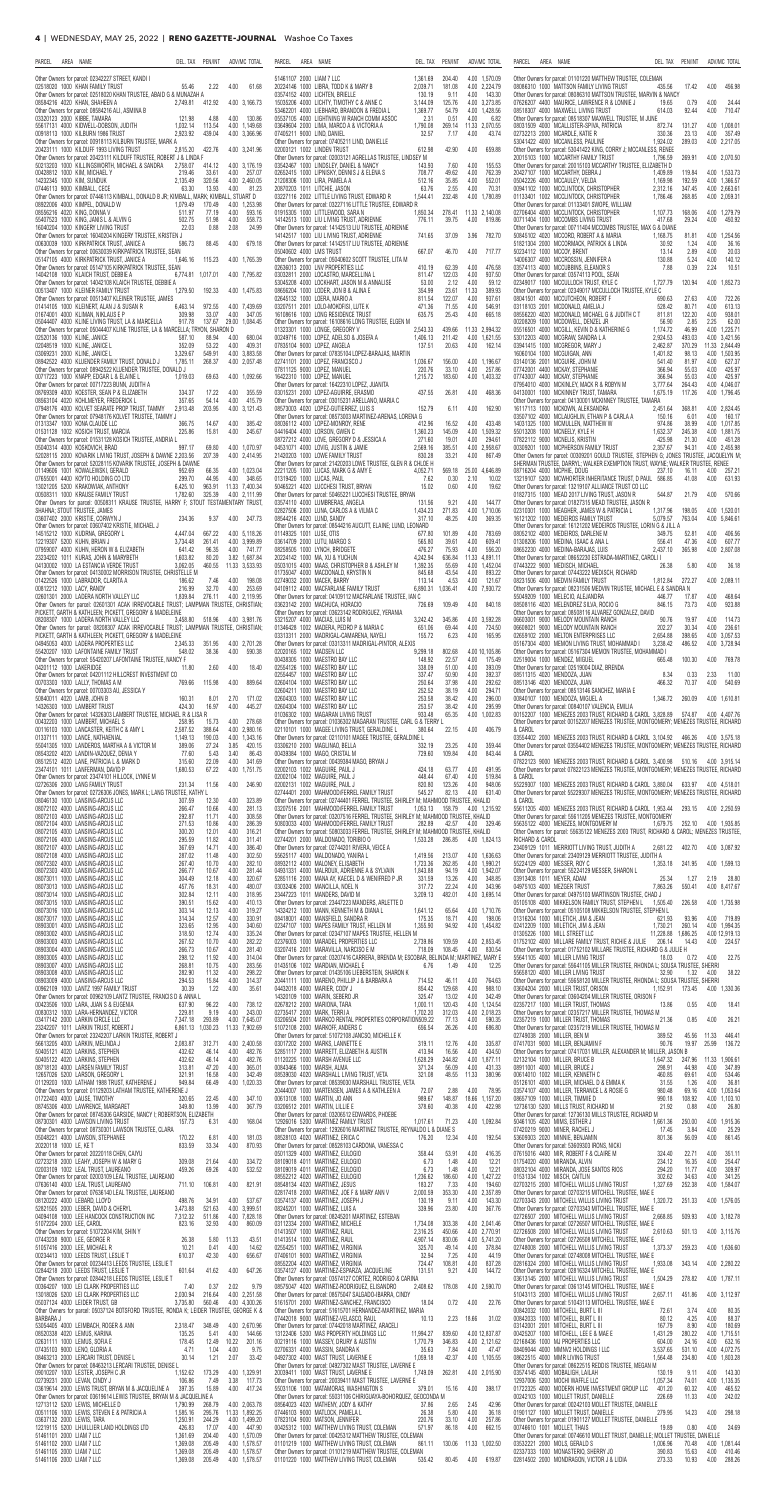#### **rgj.com** | WEDNESDAY, MAY 25, 2022 | **5**

| <b>PARCEL</b>          | AREA | NAME                                                                                                                                                                                                                                                                                                                                                                                                                                  | DEL. TAX             | PEN/INT          |                         | ADV/MC TOTAL                   | PARCEL               | AREA | NAME                                                                                                                                       | DEL. TAX                      | PEN/INT           |               | ADV/MC TOTAL                    |
|------------------------|------|---------------------------------------------------------------------------------------------------------------------------------------------------------------------------------------------------------------------------------------------------------------------------------------------------------------------------------------------------------------------------------------------------------------------------------------|----------------------|------------------|-------------------------|--------------------------------|----------------------|------|--------------------------------------------------------------------------------------------------------------------------------------------|-------------------------------|-------------------|---------------|---------------------------------|
|                        |      | 00923328 1000 MONIGHETTI, FREDRICK E & KAREN A                                                                                                                                                                                                                                                                                                                                                                                        | 2,439.09             | 417.31           |                         | 4.00 2,860.40                  |                      |      | Other Owners for parcel: 02032135 CAMPOS, JUANA F                                                                                          |                               |                   |               |                                 |
|                        |      | 477.95<br>01531220 1002 MONTGOMERY, GREG                                                                                                                                                                                                                                                                                                                                                                                              |                      | 72.62<br>103.73  | 11.33<br>11.33          | 561.90<br>804.28               |                      |      | 00838305 1002 ORTEGA, LINO<br>Other Owners for parcel: 00838305 FLORES, NORMA                                                              | 2,799.52                      | 420.84            |               | 4.00 3,224.36                   |
|                        |      | 50003211 4000 MONTGOMERY, SHARON K 689.22<br>00610206 1000 MONTGOMERY, SHARON K 689.22<br>00610206 1000 MONTOYA, JESSICA 186.78<br>52821510 2000 MONTOYA, MEGAN M 1,260.73<br>08517404 4000 MOONEY, JENNIFER & HARLEY 808.21<br>808.21                                                                                                                                                                                                |                      | 7.47<br>50.43    | 4.00<br>4.00 1,315.16   | 198.25                         |                      |      | 03862127 4011 ORTH, THOMAS & KELLY<br>08043105 4000 ORTIZ, MA LUISA C                                                                      | 488.79<br>1.089.35            | 42.20<br>208.28   | 4.00<br>11.33 | 534.99<br>1,308.96              |
|                        |      | Other Owners for parcel: 08517404 BAUGHER, WILMA                                                                                                                                                                                                                                                                                                                                                                                      |                      | 159.21           | 4.00                    | 971.42                         |                      |      | 03313302 2000 ORTIZ-CISNEROS, DESIDERIO<br>03509204 4000 OSBORNE, DONNITA                                                                  | 337.20<br>109.03              | 29.53<br>4.36     | 4.00<br>4.00  | 370.73<br>117.39                |
|                        |      | 13033605 5000 MOORE, BARBARA<br>Other Owners for parcel: 13033605 WILLIAMS TRUST, BEVERLY R; WILLIAMS TRUSTEE, BEVERLY R                                                                                                                                                                                                                                                                                                              | 7.91                 | 1.74             | 4.00                    | 13.65                          |                      |      | Other Owners for parcel: 03509204 OSBORNE, MATHEW R<br>01115305 1000 OSGOOD, ERIC P                                                        | 492.17                        | 24.61             | 3.66          | 520.44                          |
|                        |      | 1,733.98<br>51074110 2000 MOORE, CHARLENE<br>Other Owners for parcel: 51074110 MOORE, NATHANIEL; RATANAKUL, CASSIDY                                                                                                                                                                                                                                                                                                                   |                      | 97.55            | 4.00 1,835.53           |                                |                      |      | 03008405 2000 OTTERSON, NANCY A<br>Other Owners for parcel: 03008405 OTTERSON, LISA L                                                      | 774.68                        | 54.23             | 4.00          | 832.91                          |
|                        |      | 13225128 5200 MOORE, JAMIE & JANEL<br>02605422 1000 MOORE, JEFFREY K                                                                                                                                                                                                                                                                                                                                                                  |                      | 436.57<br>51.63  | 11.33 3,357.40<br>11.33 | 405.30                         |                      |      | 50814209 4020 OVENSTONE FAMILY 2019 TRUST<br>Other Owners for parcel: 50814209 OVENSTONE TRUSTEE, WALTER H & CHARLOTTE A                   | 8.62                          | 0.35              | 2.10          | 11.07                           |
|                        |      | $\begin{array}{r} 2,909.50 \\ 2,909.50 \\ 342.34 \\ 29.76 \\ 1,001.64 \\ 3,698.04 \end{array}$<br>02032107 1000 MOORE, JOSEPH V<br>00129123 1000 MOORE, PATRICIA A                                                                                                                                                                                                                                                                    |                      | 1.19<br>102.51   | 4.00<br>11.33 1.115.48  | 34.95                          |                      |      | 08642107 4000 OWEN. IVIN R<br>Other Owners for parcel: 08642107 OWEN, RONALD K & REVA J                                                    | 566.66                        | 22.67             | 4.00          | 593.33                          |
|                        |      | 04908010 4000 MOOS, CRISTINE M<br>00383118 1000 MORALES FAMILY TRUST, MARTIN M & CHERYL B 367.86 18.94                                                                                                                                                                                                                                                                                                                                |                      | 554.97           | 4.00 4,257.01<br>4.00   | 390.80                         |                      |      | 16322007 1000 OWNERS OF METRIC BUILDING<br>50604311 4020 PADILLA, GABRIEL Z                                                                | 11.80<br>490.14               | 2.60<br>74.07     | 4.00<br>4.00  | 18.40<br>568.21                 |
|                        |      | Other Owners for parcel: 00383118 MORALES TRUSTEE, MARTIN M & CHERYL B<br>07737011 9400 MORAN, PETER A & AMANDA N<br>$x = 6$<br>$x = 1$<br>$x = 1$<br>$x = 1$<br>$x = 1$<br>$x = 1$<br>$x = 1$<br>$x = 1$<br>$x = 1$<br>$x = 1$<br>$x = 1$<br>$x = 1$<br>$x = 1$<br>$x = 1$<br>$x = 1$<br>$x = 1$<br>$x = 1$<br>$x = 1$<br>$x = 1$<br>$x = 1$<br>$x = 1$<br>$x = 1$<br>$x = 1$<br>$x = 1$<br>$x = 1$<br>$x = 1$<br>$x = 1$<br>$x = 1$ |                      | 117.30           | 4.00                    | 903.29                         |                      |      | Other Owners for parcel: 50604311 ZARAGOZA, MELISSA L<br>02631402 1000 PADILLA, JAVIER M                                                   | 223.99                        | 8.96              | 4.00          | 236.95                          |
|                        |      | 00391104 1000 MORENO, ROBERT P & GENE B<br>08236121 4000 MORENO, STEPHANIE                                                                                                                                                                                                                                                                                                                                                            |                      | 60.69<br>78.85   | 11.33<br>4.00           | 473.63<br>607.51               |                      |      | Other Owners for parcel: 02631402 PADILLA, ROBERTO M<br>08534043 4020 PADILLA-DIOSDADO, MARCO A                                            | 609.33                        | 92.04             | 4.00          | 705.37                          |
|                        |      | 08253321 1000 MORENO, STEPHANIE<br>08253322 1000 MORENO, STEPHANIE                                                                                                                                                                                                                                                                                                                                                                    |                      | 59.32<br>59.32   | 4.00<br>4.00            | 457.80<br>457.80               |                      |      | Other Owners for parcel: 08534043 MARTIN-CASTRO, LIZBETH Y<br>15016101 4000 PAGE FAMILY TRUST, TENCH & LAURA                               | 10,746.20 1,612.70            |                   |               | 4.00 12,362.90                  |
|                        |      | 08253323 1000 MORENO, STEPHANIE                                                                                                                                                                                                                                                                                                                                                                                                       |                      | 59.32            | 4.00                    | 457.80                         |                      |      | Other Owners for parcel: 15016101 PAGE TRUSTEE, TENCH C & LAURA D<br>16407133 1000 PAGE, LAURA D                                           |                               |                   |               |                                 |
|                        |      | 08253324 1000 MORENO, STEPHANIE<br>08253325 1000 MORENO, STEPHANIE                                                                                                                                                                                                                                                                                                                                                                    |                      | 59.32<br>59.32   | 4.00<br>4.00            | 457.80<br>457.80               |                      |      | 00438339 1000 PAGE, NICHOLAS E                                                                                                             | 771.34<br>226.08              | 116.56<br>34.13   | 4.00<br>11.33 | 891.90<br>271.54                |
|                        |      | 08253326 1000 MORENO, STEPHANIE<br>51847104 2000 MORENO-ONATE, J JESUS                                                                                                                                                                                                                                                                                                                                                                |                      | 59.32<br>709.37  | 4.00                    | 457.80<br>4.00 5,441.16        |                      |      | 08532110 4020 PAGNOSSIN, STEVEN J & MARY L<br>14528311 1000 PALACIOS, JENNIFER J & JUAN L                                                  | 305.51<br>880.00              | 46.38<br>35.20    | 4.00<br>4.00  | 355.89<br>919.20                |
|                        |      | Other Owners for parcel: 51847104 MORENO, MA S<br>51027123 2000 MORENO-VEGA, STEPHANIE                                                                                                                                                                                                                                                                                                                                                | 106.87               | 7.48             | 4.00                    | 118.35                         |                      |      | 52612220 2000 PALMER, HUNTER W & TAYLOR N<br>02618115 4000 PALMER, LINDA C                                                                 | 1,253.59<br>1,471.23          | 50.14<br>221.73   |               | 4.00 1,307.73<br>4.00 1,696.96  |
|                        |      | 02122303 1000 MORGAN, HURRICANE L<br>02847206 2000 MORGAN, JERRY P                                                                                                                                                                                                                                                                                                                                                                    | 889.29<br>722.16     | 94.86<br>108.72  | 4.00<br>4.00            | 988.15<br>834.88               |                      |      | 02618115 4000 PALMER, LINDA C<br>01728202 4000 PALMER, MARK & MARIA<br>50602121 4020 PALMER, RICHARD E & CAROLYN R                         | 178.75<br>392.31              | 12.51<br>59.31    | 4.00<br>4.00  | 195.26<br>455.62                |
| WILLIAMS, JANICE M     |      | Other Owners for parcel: 02847206 DUPREE, JENNIFER M; MORGAN, JIM; SMITH, DEBORAH M;                                                                                                                                                                                                                                                                                                                                                  |                      |                  |                         |                                |                      |      | 00815414 1000 PALOMAR, HUGO & JHERENY L<br>in 1996.<br>Tanzania<br>03139205 2000 PANIAGUA FAMILY TRUST                                     | 370.38<br>311.90              | 25.85<br>12.48    | 4.00<br>4.00  | 400.23<br>328.38                |
|                        |      | 14504115 1000 MORGAN, JOHN E & CAREY L<br>01825343 1000 MORGHEN, GEOFFREY H                                                                                                                                                                                                                                                                                                                                                           | 1,266.03<br>1,409.34 | 50.64<br>212.32  |                         | 4.00 1,320.67<br>4.00 1,625.66 |                      |      | Other Owners for parcel: 03139205 MEJORADO TRUSTEE, JUAN P; PANIAGUA-NUNEZ TRUSTEE, ELVA<br>02802211 2000 PANOS, TROY A                    | 795.34                        | 119.63            | 4.00          | 918.97                          |
|                        |      | 14086217 1000 MORREY, TJ<br>Other Owners for parcel: 14086217 MORREY, J JOHN                                                                                                                                                                                                                                                                                                                                                          | 1,632.20             | 84.03            | 4.00 1,720.23           |                                |                      |      | 16524110 1000 PANZ, TED W<br>Other Owners for parcel: 16524110 MILCZAREK, DOROTA                                                           | 7,759.53 1,164.17             |                   |               | 4.00 8,927.70                   |
|                        |      | 01946034 1000 MORRIS, ANDREW B<br>03044103 2000 MORRISON, RUTH                                                                                                                                                                                                                                                                                                                                                                        | 494.65               | 34.63<br>51.45   | 4.00<br>4.00            | 533.28<br>537.77               |                      |      | 08553209 4020 PARIANI, ROBERT F<br>53228209 4000 PARK, ANDREW                                                                              | 416.96<br>1,121.05            | 63.06<br>44.84    | 11.33         | 491.35<br>4.00 1.169.89         |
|                        |      | $734.03$<br>482.32<br>2 1,516.38<br>AVO 832.56<br>12647012 5200 MOSCARITOLO, CYNTHIA Z<br>50249123 1000 MOYA-DELATORRE, GUSTAVO                                                                                                                                                                                                                                                                                                       | 832.56               | 106.15<br>33.30  | 4.00                    | 4.00 1,626.53<br>869.86        | & GINA L             |      | Other Owners for parcel: 53228209 CAPPS, JACINDA; PARK 2007 TRUST; PARK TRUSTEE, LOUIS W                                                   |                               |                   |               |                                 |
|                        |      | Other Owners for parcel: 50249123 FLORES-SOLORZANO, MARIA D                                                                                                                                                                                                                                                                                                                                                                           |                      |                  |                         |                                |                      |      | 14153505 1000 PARKER, DOUGLAS A & LYNNETTE L                                                                                               | 1,130.32                      | 45.21             |               | 4.00 1,179.53                   |
|                        |      | 04136403 1000 MOYLE, DENISE<br>08570211 4020 MUNSON, JACK E                                                                                                                                                                                                                                                                                                                                                                           | 3,640.83<br>347.91   | 546.55<br>29.99  | 4.00                    | 4.00 4,191.38<br>381.90        |                      |      | 00718113 1000 PARMAR GROUP LLC<br>06118014 9000 PARRIOTT, SAM                                                                              | 1,130.96<br>587.08            | 79.16<br>41.10    | 4.00          | 4.00 1,214.12<br>632.18         |
|                        |      | 08582012 4020 MURGA, STEPHANIE C<br>07923001 9000 MURPHY, SHAWN P                                                                                                                                                                                                                                                                                                                                                                     | 280.40<br>207.81     | 19.63<br>31.17   | 4.00<br>11.33           | 304.03<br>250.31               |                      |      | 06118017 9000 PARRIOTT, SAM<br>50214205 1000 PARSONS, RICKY                                                                                | 90.75<br>404.24               | 6.35<br>28.30     | 4.00<br>4.00  | 101.10<br>436.54                |
|                        |      | 01816172 1000 MURPHY-DENMARK, BELINDA A<br>Other Owners for parcel: 01816172 MURPHY, KEVIN A                                                                                                                                                                                                                                                                                                                                          | 2,069.59             | 311.13           |                         | 4.00 2,384.72                  |                      |      | SUS SUMPLIEL<br>:<br>:<br>M<br>1087UK FAMIL<br>16509214 1000 PARSONS, SUSAN E<br>52804304 2000 PASCUAL, JESSIE B M                         | 839.64<br>4,879.35            | 43.23<br>728.57   | 4.00          | 886.87<br>4.00 5,611.92         |
|                        |      | 01816173 1000 MURPHY-DENMARK, BELINDA A<br>Other Owners for parcel: 01816173 MURPHY, KEVIN A                                                                                                                                                                                                                                                                                                                                          | 745.76               | 112.55           | 4.00                    | 862.31                         |                      |      | Other Owners for parcel: 52804304 CIMOSZUK, EMILIA<br>08614724 1000 PASKAR, NADEZHDA                                                       | 1,751.71                      | 262.89            |               | 4.00 2,018.60                   |
|                        |      | 53008417 4000 MURRAY, PETER & KAREN<br>23406216 1011 MYKLEBUST, TERRI                                                                                                                                                                                                                                                                                                                                                                 | 678.10<br>660.69     | 34.91<br>26.43   | 4.00<br>4.00            | 717.01<br>691.12               |                      |      | 02834321 2000 PASZEK, CAROLYN<br>52024406 2000 PATE TRUST, FLETCHER & SHIZUKO                                                              | 1,165.63<br>1.466.74          | 175.38<br>102.67  |               | 4.00 1,345.01<br>4.00 1,573.41  |
|                        |      | 02146131 1000 N & D TRADING CORP<br>Other Owners for parcel: 02146131 PARKER, CHARLES L JR & KATHRYN C                                                                                                                                                                                                                                                                                                                                | 3,543.35             | 248.03           |                         | 2.52 3,793.90                  |                      |      | Other Owners for parcel: 52024406 PATE TRUSTEE, FLETCHER S & SHIZUKO<br>55058428 1000 PATRI, MILLS B                                       | 1,068.01                      | 54.98             |               | 4.00 1.126.99                   |
|                        |      | 02820512 2000 NAPIER, JESSE W & EDITH<br>1,461.13<br>00351026 1000 NARAYAN LIVING TRUST                                                                                                                                                                                                                                                                                                                                               | 324.72               | 276.20<br>25.98  | 4.00                    | 4.00 1,741.33<br>354.70        |                      |      | Other Owners for parcel: 55058428 LLEWELLYN, CASSY A<br>14043211 1000 PATTERSON TRUST, JENNIFER L                                          | 2,736.17                      | 235.13            |               | 4.00 2.975.30                   |
|                        |      | Other Owners for parcel: 00351026 NARAYAN TRUSTEE, JAI<br>53456108 4000 NARAYAN LIVING TRUST                                                                                                                                                                                                                                                                                                                                          | 303.14               | 24.25            | 4.00                    | 331.39                         |                      |      | Other Owners for parcel: 14043211 PATTERSON TRUSTEE, JENNIFER L<br>07940019 4000 PATTERSON, ALLISAN                                        | 277.12                        | 19.40             | 4.00          | 300.52                          |
|                        |      | Other Owners for parcel: 53456108 NARAYAN TRUSTEE, JAI<br>01345209 1000 NARAYAN, JAI P                                                                                                                                                                                                                                                                                                                                                | 118.00               | 9.44             | 4.00                    | 131.44                         |                      |      | Other Owners for parcel: 07940019 GUTIERREZ-BUENO, RITA<br>02636014 2000 PATTERSON, BYRON M                                                | 583.62                        | 88.41             | 4.00          | 676.03                          |
|                        |      | 01345210 1000 NARAYAN, JAI P<br>01345211 1000 NARAYAN, JAI P                                                                                                                                                                                                                                                                                                                                                                          | 318.16<br>1,301.46   | 25.45<br>73.04   | 4.00<br>4.00 1,378.50   | 347.61                         |                      |      | Other Owners for parcel: 02636014 FINE, ESTHER L<br>14811018 4000 PATTERSON, JASON B & MARLO M                                             | 5,053.58                      | 617.52            |               | 4.00 5,675.10                   |
|                        |      | 08578050 4020 NASON, KYLE C<br>03510409 4000 NAVA, CARLOS A M                                                                                                                                                                                                                                                                                                                                                                         | 462.05<br>220.79     | 69.69<br>8.83    | 4.00<br>4.00            | 535.74<br>233.62               |                      |      | 50820107 4020 PAUL FAMILY TRUST, KELLIE                                                                                                    | 1,212.75                      | 129.37            |               | 4.00 1,346.12                   |
|                        |      | 51075123 2000 NAVARRO, NEUYARELI                                                                                                                                                                                                                                                                                                                                                                                                      | 1,520.89             | 85.44<br>32.67   | 4.00<br>4.00            | 1,610.33<br>503.37             |                      |      | Other Owners for parcel: 50820107 PAUL TRUSTEE, KELLIE<br>05006024 4000 PAUL, JESSICA M<br>07815126 9000 PAWLEY, KATHERINE S               | 2.740.32<br>389.55            | 191.82<br>41.55   | 4.00          | 4.00 2,936.14<br>435.10         |
|                        |      |                                                                                                                                                                                                                                                                                                                                                                                                                                       |                      | 82.19            | 4.00                    | 890.43                         |                      |      | Other Owners for parcel: 07815126 MOSCHETTI, DINAH S                                                                                       |                               |                   |               |                                 |
|                        |      | 00709503 1000 NEBESKY, SCOTT A<br>00709503 1000 NECKEL, ROBERT W<br>00403016 4020 NECKEL, ROBERT W<br>00919319 1000 NEIDERT, DAVID K & LAURA C<br>00919319 1000 NEIDERT, DAVID K & LAURA C<br>635.50<br>00919319 1000 NEIDERT, DAVID K & L                                                                                                                                                                                            |                      | 14.21<br>59.53   | 4.00<br>4.00            | 373.52<br>914.03               |                      |      | 51213109 2000 PAYNE, SAM G & TRACY J<br>03135202 2001 PEACOCK PALACE LLC                                                                   | 4.219.01<br>532.31            | 633.35<br>37.26   | 4.00          | 4.00 4,856.36<br>573.57         |
|                        |      | 23409116 1011 NELSON HAWKINS FAMILY TRUST                                                                                                                                                                                                                                                                                                                                                                                             | 41.94                | 34.34<br>1.68    | 4.00<br>4.00            | 673.84<br>47.62                |                      |      | 04943110 4000 PEAK, JASON W<br>02508201 1000 PEAK, JASON W<br>Other Owners for narrol: 02500001 DLE T                                      | 1,040.38<br>404.02            | 72.54<br>31.88    | 4.00          | 4.00 1,116.92<br>439.90         |
|                        |      | Other Owners for parcel: 23409116 NELSON TRUSTEE, EDWIN & DEBORAH<br>08548208 4020 NELSON, DAVID L                                                                                                                                                                                                                                                                                                                                    | 294.67               | 44.64            | 4.00                    | 343.31                         |                      |      | Other Owners for parcel: 02508201 RILEY TRUSTEE, ELLEN H<br>08223204 4000 PEARSON, GARFIELD L                                              | 2,136.51                      | 320.94            |               | 4.00 2,461.45                   |
|                        |      | Other Owners for parcel: 08548208 WALBERG, STEVEN L<br>53820103 4000 NELSON, JOHN G & GAYLE M                                                                                                                                                                                                                                                                                                                                         | 745.53               | 52.19            | 4.00                    | 801.72                         |                      |      | 09032305 1000 PEDROZA, MARCO<br>Other Owners for parcel: 09032305 PEDROZA-RODRIGUEZ, MARTHA; RODRIGUEZ, FRANCISCO                          | 807.66                        | 76.03             | 4.00          | 887.69                          |
|                        |      | 00209314 1000 NELSON, LYNNE M<br>19224135 4000 NELSON, LYNNE M<br>19224135 4000 NELSON, ROBERT & TANYA<br>16524201 1000 NELSON, ROBERT & TANYA<br>03071208 2000 NEMEDEZ, RUDY N & GLORY<br>19092303 1000 NESRAL TRUST<br>2,018.45<br>2,018.45                                                                                                                                                                                         |                      | 232.94<br>37.48  | 11.33 1,793.50<br>4.00  | 439.64                         |                      |      | 01402125 1000 PEEK TRUST, MATTHEW S<br>Other Owners for parcel: 01402125 PEEK TRUSTEE, MATTHEW S                                           | 697.82                        | 48.85             | 4.00          | 750.67                          |
|                        |      |                                                                                                                                                                                                                                                                                                                                                                                                                                       |                      | 423.77<br>318.09 |                         | 4.00 4,930.75<br>4.00 2,435.78 |                      |      | 01734204 4000 PEEKS, PAMELA S<br>03065109 2000 PEER FAMILY DECEDENTS TRUST                                                                 | 2,134.11<br>2,218.47          | 227.64<br>333.15  |               | 4.00 2,365.75<br>4.00 2,555.62  |
|                        |      | 14092303 1000 NESRAL TRUST<br>Other Owners for parcel: 14092303 LARSEN TRUSTEE, PATRICIA L                                                                                                                                                                                                                                                                                                                                            | 2,018.45             | 303.15           |                         | 4.00 2,325.60                  | WICK TRUSTEE, JUSTUS |      | Other Owners for parcel: 03065109 PEER FAMILY SURVIVORS TRUST; PEER TRUSTEE, DONALD R;                                                     |                               |                   |               |                                 |
|                        |      | 08957101 4000 NETZEL, SHERI A<br>51453103 2000 NEVADA BUILDING & DEVELOPMENT CO LLC5,548.10                                                                                                                                                                                                                                                                                                                                           | 44.47                | 1.78<br>884.60   | 4.00                    | 50.25<br>4.00 6,436.70         |                      |      | 00906618 4000 PEETZ, JUSTIN A<br>08717307 4000 PEEVERS, TROY J                                                                             | 1,442.99<br>211.02            | 216.92<br>14.78   | 4.00          | 4.00 1,663.91<br>229.80         |
|                        |      | 52226113 2000 NEVADA BUILDING & DEVELOPMENT COMPANY LLC 2,372.05357.27 4.00 2,733.32<br>01332307 1000 NEVADA RECYCLING & SALVAGE LTD                                                                                                                                                                                                                                                                                                  | 721.01               | 28.84            | 4.00                    | 753.85                         |                      |      | 03847210 4011 PEFFLY FAMILY TRUST, TERRANCE D & JACKIE A468.34 18.73<br>Other Owners for parcel: 03847210 PEFFLY TRUSTEE, JACKIE A         |                               |                   | 4.00          | 491.07                          |
|                        |      | 01332323 1000 NEVADA RECYCLING & SALVAGE LTD<br>08420006 4000 NEW MOON, GEORGE                                                                                                                                                                                                                                                                                                                                                        | 3,843.44<br>177.98   | 153.74<br>27.14  | 4.00                    | 4.00 4,001.18<br>209.12        |                      |      | 20215008 1000 PEKKONEN, BRANDYLEE A & RUSSELL<br>03012301 2000 PELFREY, RAYMOND H & EDNA M                                                 | 2,996.39<br>436.81            | 450.49<br>17.47   | 4.00          | 4.00 3,450.88<br>458.28         |
|                        |      | 02742106 2000 NEWELL FAMILY TRUST, JANA K<br>Other Owners for parcel: 02742106 NEWELL TRUSTEE, JANA K                                                                                                                                                                                                                                                                                                                                 | 146.11               | 5.84             | 4.00                    | 155.95                         |                      |      | 08045004 4000 PELTIER, MARVIN E & GLENDA M                                                                                                 | 170.72<br>536.54              | 11.95<br>26.82    | 4.00<br>3.91  | 186.67<br>567.27                |
|                        |      | 50605024 4020 NEWHALL, GENE O<br>23411215 1011 NEWMAN FAMILY TRUST, ROBERTA J                                                                                                                                                                                                                                                                                                                                                         | 432.73<br>851.11     | 65.34<br>34.04   | 4.00<br>4.00            | 502.07<br>889.15               |                      |      | U3U39102 2000 PELTON, CAROL<br>02706323 4000 PENA, MARIA C<br>02744510 2000 PENMAN TRUST, PATRICIA L                                       | 1,961.99<br>1,581.19          | 78.48<br>308.93   |               | 4.00 2,044.47<br>18.66 1,908.78 |
|                        |      | Other Owners for parcel: 23411215 NEWMAN TRUSTEE, ROBERTA J<br>03320127 2000 NEWSOM LIFE ESTATE, GLADYS                                                                                                                                                                                                                                                                                                                               | 595.38               | 89.84            | 4.00                    | 689.22                         |                      |      | Other Owners for parcel: 02744510 PENMAN TRUSTEE, PATRICIA L<br>02829317 2000 PENMAN TRUST, PATRICIA L                                     | 1,671.91                      | 307.56            |               | 4.00 1,983.47                   |
|                        |      | Other Owners for parcel: 03320127 O'MEALY REMAINDERMAN, THOMAS C<br>00536106 1000 NEWTON, ARTHUR H & DOLORES                                                                                                                                                                                                                                                                                                                          | 2.249.27             | 395.34           | 4.00 2,648.61           |                                |                      |      | Other Owners for parcel: 02829317 PENMAN TRUSTEE, PATRICIA L<br>02744515 2000 PENMAN, SAMANTHA L                                           | 1,391.86                      | 265.50            |               | 11.33 1,668.69                  |
|                        |      | 00536107 1000 NEWTON, ARTHUR H & DOLORES<br>01419402 1000 NEWTON, ARTHUR H & DOLORES                                                                                                                                                                                                                                                                                                                                                  | 1,536.77<br>1,557.16 | 288.65<br>292.14 |                         | 4.00 1,829.42<br>4.00 1,853.30 |                      |      | 01157001 1000 PENNINGTON LIVING TRUST, DANIELLE K<br>Other Owners for parcel: 01157001 HARRIS ESQ TRUSTEE, STEPHEN R; PETRONI ESQ TRUSTEE, | 929.56                        | 37.18             | 4.00          | 970.74                          |
|                        |      | 14130201 1000 NGUYEN, JASON<br>Other Owners for parcel: 14130201 VO, AMANDA                                                                                                                                                                                                                                                                                                                                                           | 6.10                 | 0.24             | 4.00                    | 10.34                          | <b>GLORIA M</b>      |      | 08206105 1000 PENNINGTON, DANNAH & ALEXANDRA K                                                                                             | 20.43                         | 0.82              | 4.00          | 25.25                           |
|                        |      | 53426305 4000 NICHOLAS, MARILYN<br>Other Owners for parcel: 53426305 LAVEZZARI, LEON                                                                                                                                                                                                                                                                                                                                                  | 3,038.54             | 455.93           |                         | 4.00 3,498.47                  |                      |      | 06127001 9000 PENNINGTON, TERRY L & NAN E<br>Other Owners for parcel: 06127001 PENNINGTON, CLAY L                                          | 404.40                        | 60.66             | 4.00          | 469.06                          |
|                        |      | 55209104 4000 NICHOLS, JEFFREY<br>08545345 4020 NICHOLS, ZELMA                                                                                                                                                                                                                                                                                                                                                                        | 2,129.17<br>315.44   | 357.73<br>47.80  | 4.00 2,490.90<br>11.33  | 374.57                         |                      |      | 01314104 1000 PENROD, TYSON D & MIRANDA D<br>16407316 1000 PENSCO TRUST COMPANY CUSTODIAN                                                  | 222.90<br>510.24              | 12.05<br>77.37    | 4.00<br>4.00  | 238.95<br>591.61                |
|                        |      | 03306109 2000 NICKERSON, JAMES<br>Other Owners for parcel: 03306109 NICKERSON, DIANE                                                                                                                                                                                                                                                                                                                                                  | 1.312.43             | 253.44           | 4.00 1,569.87           |                                |                      |      | Other Owners for parcel: 16407316 PAGE IRA FBO, LAURA<br>04232336 1000 PERALDO, RICHARD J                                                  | 2,031.50                      | 175.33            |               | 4.00 2,210.83                   |
|                        |      | 08232601 1000 NILE RIVER LANDSCAPING LLC<br>03906503 1000 NIZAR, MAHBOOB H                                                                                                                                                                                                                                                                                                                                                            | 161.55<br>1,054.75   | 17.23<br>112.50  | 4.00                    | 182.78<br>4.00 1,171.25        |                      |      | Other Owners for parcel: 04232336 CARTER, KRISTI A<br>40212019 2000 PEREZ, JORGE F & MARIA R                                               | 2,681.54                      | 459.02            |               | 4.00 3,144.56                   |
|                        |      | 680.18<br>16422215 1000 NOLASCO, MARCO A & ROSA M<br>02735306 2000 NORMAN, BRIAN J & CHRISELLA A 412.70                                                                                                                                                                                                                                                                                                                               |                      | 47.61<br>28.89   | 4.00<br>4.00 445.59     | 731.79                         |                      |      | 02823217 2000 PEREZ, LAURA M<br>Other Owners for parcel: 02823217 NAJAR, FRANCISCO P                                                       | 2,311.45                      | 399.96            |               | 4.00 2,715.41                   |
|                        |      | 08103146 4000 NORTH VALLEY FREEWAY CENTER LLC<br>00130809 1000 NORTON FAMILY TRUST                                                                                                                                                                                                                                                                                                                                                    | 146.66<br>2,035.80   | 10.27<br>363.28  | 4.00                    | 160.93<br>4.00 2,403.08        |                      |      | 55411404 1000 PEREZ, VIDALIA M<br>Other Owners for parcel: 55411404 AVILA PEREZ, GUSTAVO A; SANDOVAL F, MELVIN A                           | 400.28                        | 16.01             | 4.00          | 420.29                          |
|                        |      | Other Owners for parcel: 00130809 NORTON TRUSTEE, CECILIA P<br>01163001 1001 NOTHOM TRUST, KAREN B                                                                                                                                                                                                                                                                                                                                    | 1,828.22             | 274.57           |                         | 4.00 2,106.79                  |                      |      | 55429209 1000 PEREZ-GARCIA, JOSSELIN<br>Other Owners for parcel: 55429209 PEREZ-GARCIA, TIFFANY                                            | 778.16                        | 40.06             | 4.00          | 822.22                          |
|                        |      | Other Owners for parcel: 01163001 NOTHOM TRUSTEE, KAREN B<br>01162310 1001 NOTHOM, KAREN                                                                                                                                                                                                                                                                                                                                              | 1,159.26             | 174.22           |                         | 4.00 1,337.48                  |                      |      | 50459135 4020 PEREZ-ZAPATA, NICOLAS<br>Other Owners for parcel: 50459135 PEREZ, GREGORIA S D                                               | 862.12                        | 58.20             | 4.00          | 924.32                          |
|                        |      | 03536603 4000 NUNEZ, ISMAEL & PATRICIA<br>08052108 4000 NUNEZ, RAMIRO M                                                                                                                                                                                                                                                                                                                                                               | 433.82<br>337.78     | 65.50<br>51.31   | 4.00<br>4.00            | 503.32<br>393.09               |                      |      | 02370202 1000 PERRY, O JEANNE<br>14416103 4000 PERSHING-OSBORNE, JENNIFER A                                                                | 6,987.12 1,048.56<br>2,904.64 | 370.60            |               | 4.00 8,039.68<br>4.00 3,279.24  |
|                        |      | Other Owners for parcel: 08052108 MOJICA-APARICIO, DALILA                                                                                                                                                                                                                                                                                                                                                                             |                      |                  |                         |                                |                      |      | Other Owners for parcel: 14416103 OSBORNE, JAMES M                                                                                         |                               |                   |               |                                 |
|                        |      | 01258407 1002 NUNN, HENRY P III & D'ARCY C<br>00240122 1000 NUNN, JARED R & JENIL                                                                                                                                                                                                                                                                                                                                                     | 173.30<br>321.42     | 26.14<br>16.56   | 4.00<br>4.00            | 203.44<br>341.98               |                      |      | 12513223 5200 PETERSON FAMILY TRUST<br>Other Owners for parcel: 12513223 PETERSON TRUSTEE, DANIEL L & MARY L                               | 6,788.12                      | 904.40            |               | 4.00 7.696.52                   |
|                        |      | 03506211 4000 NUNO, RAUL<br>08567071 4020 NUNO, RAUL                                                                                                                                                                                                                                                                                                                                                                                  | 397.05<br>561.24     | 60.33<br>84.34   | 4.00<br>4.00            | 461.38<br>649.58               |                      |      | 04917303 4000 PETERSON LIVING TRUST, LYLE & ANGELA 2,631.90<br>Other Owners for parcel: 04917303 PETERSON TRUSTEE, LYLE & ANGELA           |                               | 184.24            |               | 4.00 2,820.14                   |
|                        |      | 1,464.98<br>13203020 5200 NURNEY, VINCENT E<br>01905216 1002 OL & LLLC                                                                                                                                                                                                                                                                                                                                                                | 2,998.49             | 219.89<br>284.37 | 4.00 1,688.87           | 4.00 3,286.86                  |                      |      | 07454025 9000 PETERSON, RAYNA L<br>12742036 5200 PETRASEK INTER VIVOS TRUST, MARTIN                                                        | 59.08<br>92.76                | 13.00<br>5.57     | 4.00<br>2.23  | 76.08<br>100.56                 |
|                        |      | 01909210 1002 OL & LLLC<br>05127101 4000 O'BRIEN, SEAN C & NANCY ANN<br>14324306 1000 O'BRIEN, TIMOTHY J & MAURA J                                                                                                                                                                                                                                                                                                                    | 714.87<br>2,340.19   | 28.59<br>93.61   | 4.00<br>4.00 2,437.80   | 747.46                         |                      |      | 23260231 1011 PETRILLO FAMILY TRUST<br>Other Owners for parcel: 23260231 PETRILLO TRUSTEE, DAVID & PRESCILLA                               | 4,297.30                      | 221.23            |               | 4.00 4,522.53                   |
|                        |      | 00214320 1000 O'CONNOR, KYLE<br>55207204 4000 O'DOAN FAMILY 1990 TRUST                                                                                                                                                                                                                                                                                                                                                                | 219.08<br>386.08     | 11.83<br>58.05   | 4.00<br>4.00            | 234.91<br>448.13               |                      |      | 05160205 4000 PETROSKY, JOHN M III & DARIA<br>01649073 4000 PETTY TRUST, WILLIAM R SR                                                      | 2,240.00<br>459.71            | 156.80<br>69.10   | 4.00          | 4.00 2,400.80<br>532.81         |
|                        |      | Other Owners for parcel: 55207204 O'DOAN TRUSTEE, GERALD D & MARGARET C<br>02823115 2000 O'MEALY, JOHN F & BESSIE M                                                                                                                                                                                                                                                                                                                   | 950.67               | 143.09           |                         | 4.00 1,097.76                  |                      |      | Other Owners for parcel: 01649073 PETTY TRUSTEE, WILLIAM R SR<br>01649074 4000 PETTY TRUST, WILLIAM R SR                                   | 482.55                        | 72.53             | 4.00          | 559.08                          |
|                        |      | Other Owners for parcel: 02823115 SHERMAN, BONNIE J<br>07948124 4000 O'NEIL LIVING TRUST, JUDY M                                                                                                                                                                                                                                                                                                                                      | 1,457.40             | 102.02           |                         | 4.00 1,563.42                  |                      |      | Other Owners for parcel: 01649074 PETTY TRUSTEE, WILLIAM R SR<br>07945071 4000 PETZ, ROBERT A                                              | 1,313.46                      | 91.94             |               | 4.00 1,409.40                   |
|                        |      | Other Owners for parcel: 07948124 O'NEIL TRUSTEE, JUDY M<br>03146203 2000 O'NEIL, ROBYN                                                                                                                                                                                                                                                                                                                                               | 212.63               | 8.51             | 4.00                    | 225.14                         |                      |      | 02003120 1002 PF RENO II LLC<br>08209202 1000 PF RENO V LLC                                                                                | 15.749.28<br>351.79           | 1,102.45<br>14.07 | 4.00          | 4.00 16.855.73<br>369.86        |
|                        |      | 03642105 2000 O'SULLIVAN, TIMOTHY M<br>13119018 5200 OCAMPO 2011 TRUST, MICHAEL A                                                                                                                                                                                                                                                                                                                                                     | 751.07<br>490.26     | 52.57<br>29.41   | 4.00<br>3.87            | 807.64<br>523.54               |                      |      | 16503609 1000 PHAN TRUST<br>Other Owners for parcel: 16503609 PHAN TRUSTEE, THANH N                                                        | 3,352.03                      | 503.26            |               | 4.00 3,859.29                   |
|                        |      | Other Owners for parcel: 13119018 DONAHUE 2005 TRUST, TINA A; DONAHUE TRUSTEE, TINA A;<br>OCAMPO TRUSTEE, MICHAEL A                                                                                                                                                                                                                                                                                                                   |                      |                  |                         |                                |                      |      | 01214115 1000 PHEENIX INC<br>23252101 1011 PHEENIX INC                                                                                     | 925.81<br>197.20              | 139.01<br>7.89    | 4.00          | 4.00 1,068.82<br>209.09         |
|                        |      | 53610239 2020 OCAMPO, LUZVIMINDA<br>Other Owners for parcel: 53610239 STRICKLAND, CRAIG                                                                                                                                                                                                                                                                                                                                               | 798.25               | 55.88            | 4.00                    | 858.13                         |                      |      | 05531020 4000 PHILIPPI, KATIE<br>Other Owners for parcel: 05531020 PEZZI, ELMER                                                            | 1,287.51                      | 51.50             |               | 4.00 1,343.01                   |
|                        |      | 14130112 1000 OCAMPO, OSCAR & NORMA<br>14031309 1000 OCAMPO, RUSSEL B                                                                                                                                                                                                                                                                                                                                                                 | 2,776.82<br>44.72    | 194.38<br>1.79   | 3.05                    | 4.00 2,975.20<br>49.56         |                      |      | 08575012 4020 PHILLIP, JOSHUA & MELIHTER<br>03119211 2001 PHILLIPS FAMILY TRUST, WILLIAM D                                                 | 47.26<br>30.63                | 1.89<br>1.23      | 4.00<br>2.08  | 53.15<br>33.94                  |
|                        |      | 53606406 2020 OCHOA, OMAR & MARIA D<br>00120029 1000 OIZ, AMAIA                                                                                                                                                                                                                                                                                                                                                                       | 1,212.94<br>2,497.28 | 84.90<br>375.05  | 4.00 1,301.84           | 4.00 2,876.33                  |                      |      | Other Owners for parcel: 03119211 PHILLIPS TRUSTEE, WILLIAM D<br>50277302 1000 PHILLIPS LIVING TRUST, STERLING & AMELIA681.56              |                               | 35.09             | 4.00          | 720.65                          |
| 20469403 1000 OL&L LLC |      | Other Owners for parcel: 00120029 OIZ, MAITE                                                                                                                                                                                                                                                                                                                                                                                          | 1,141.31             | 95.96            | 4.00 1,241.27           |                                |                      |      | Other Owners for parcel: 50277302 FLECK TRUSTEE, AMELIA A; PHILLIPS TRUSTEE, AMELIA V<br>20852002 1011 PHILLIPS, JASON G & LISA M          | 4,107.57                      | 616.81            |               | 4.00 4,728.38                   |
|                        |      | 08510262 4020 OLIVA, ENRIQUE P                                                                                                                                                                                                                                                                                                                                                                                                        | 228.83               | 24.41            | 4.00                    | 257.24                         |                      |      | 52440101 2000 PIETERS, TRACY & JOSHUA<br>05044218 4000 PIGOTT, BILL                                                                        | 62.67<br>794.61               | 3.13              | 2.13<br>4.00  | 67.93                           |
|                        |      | Other Owners for parcel: 08510262 FLORES, MARIA G<br>07638136 4000 OLIVA, JESUS                                                                                                                                                                                                                                                                                                                                                       | 50.33                | 2.01             | 4.00                    | 56.34                          |                      |      | 03612307 2000 PIKE, EARL L JR                                                                                                              | 1,234.08                      | 119.20<br>185.58  |               | 917.81<br>4.00 1,423.66         |
|                        |      | Other Owners for parcel: 07638136 DE OLIVA MENDEZ, ESTHER; SEGURA OLIVA, JAIRO A<br>02675105 2000 OLIVARES DE AGUIRRE, ERIKA                                                                                                                                                                                                                                                                                                          | 1.292.30             | 90.46            | 4.00 1,386.76           |                                |                      |      | 00238211 1000 PILISI, LUCIANO & MELANIE F<br>57024207 4030 PINTOR, JUAN M                                                                  | 564.04<br>64.21               | 60.16<br>2.57     | 4.00<br>4.00  | 628.20<br>70.78                 |
|                        |      | Other Owners for parcel: 02675105 AGUIRRE RAMIREZ, ASCENCION<br>03574158 4000 OLIVARES, MOICES A                                                                                                                                                                                                                                                                                                                                      | 132.79               | 5.31             | 4.00                    | 142.10                         |                      |      | Other Owners for parcel: 57024207 DE MARTINEZ, ANGELICA A<br>08028302 4000 PINTOR-MARTINEZ, MOISES                                         | 2,268.02                      | 340.35            |               | 4.00 2,612.37                   |
|                        |      | Other Owners for parcel: 03574158 OLIVARES DE AGUIRRE, ERIKA; RAMIREZ, ASCENCION A<br>07409007 9000 OLIVEIRA, ALEXANDRA                                                                                                                                                                                                                                                                                                               | 42.18                | 9.28             | 4.00                    | 55.46                          |                      |      | Other Owners for parcel: 08028302 OCHOA-PINTOR, MARIA C<br>04322153 1000 PIRTLE, BRYAN T                                                   | 463.49                        | 18.54             | 4.00          | 486.03                          |
|                        |      | Other Owners for parcel: 07409007 BORGES, DRACO                                                                                                                                                                                                                                                                                                                                                                                       |                      | 11.55            | 4.00                    | 68.06                          |                      |      | Other Owners for parcel: 04322153 ZENI, JENNIFER E<br>50807405 4020 PIZZUTO, DOROTHY J                                                     | 329.93                        | 49.87             | 4.00          | 383.80                          |
|                        |      |                                                                                                                                                                                                                                                                                                                                                                                                                                       |                      | 545.52<br>121.11 |                         | 4.00 4,185.30<br>4.00 1,260.56 |                      |      | Other Owners for parcel: 50807405 PIZZUTO, NORMA A<br>08730304 4000 PLAKK, KELLIE E                                                        | 472.67                        | 50.41             | 4.00          | 527.08                          |
|                        |      | 07454012 9000 OLIVEIRA, GEORGE F<br>08805319 4011 OLIVER, DARREN & LYNN 3,635.78<br>05113205 4000 OLIVER, EURACE & TRACEY<br>55303311 4000 OLIVER, MICHAEL & JIDY 2,121.10<br>08528138 4020 OLIVERA, ADALBERTO 312.83<br>12936003 5200 O                                                                                                                                                                                              |                      | 148.48<br>21.36  | 4.00                    | 4.00 2,273.58<br>338.19        |                      |      | Other Owners for parcel: 08730304 PLAKK, TONU<br>01341201 1000 PLAZA MAYA HOLDING COMPANY LLC                                              | 5,032.44                      | 756.40            |               | 18.66 5,807.50                  |
|                        |      | 12936003 5200 OLMER, ROBERT J<br>01948309 1000 OLSON FAMILY TRUST, LEONARD & LOUISE 6.00                                                                                                                                                                                                                                                                                                                                              |                      | 3.65<br>0.24     | 4.00<br>4.00            | 98.78<br>10.24                 |                      |      | 23409126 1011 PLOURDE, PAUL J & JEANNE L<br>03574154 4000 PLUDE, HUNTER                                                                    | 2,693.39<br>130.19            | 404.76<br>9.11    | 4.00          | 4.00 3,102.15<br>143.30         |
|                        |      | Other Owners for parcel: 01948309 OLSON TRUSTEE, LEONARD W & LOUISE I<br>55644135 4000 OLSON, EVAN K                                                                                                                                                                                                                                                                                                                                  | 361.68               | 14.47            | 4.00                    | 380.15                         |                      |      | 08420038 4000 POLFUS, JANICE<br>08420043 4000 POLFUS, JANICE                                                                               | 59.28<br>237.31               | 13.04<br>36.05    | 4.00<br>11.33 | 76.32<br>284.69                 |
|                        |      | 04907047 4000 OLSON, PAUL<br>08566027 4020 OLSON, UTE & RICHARD T                                                                                                                                                                                                                                                                                                                                                                     | 1,109.11<br>328.30   | 166.51<br>49.86  | 4.00                    | 4.00 1,279.62<br>382.16        |                      |      | 03127211 2001 POLISSO, LOUISE E<br>03106053 2000 POMPE, CAROL A                                                                            | 316.84<br>1,009.05            | 22.18<br>189.60   | 4.00          | 343.02<br>4.00 1,202.65         |
|                        |      | 03574112 4000 OLSON, WENDY A & DOUGLAS R<br>08435128 4000 OPENDOOR PROPERTY TRUST I                                                                                                                                                                                                                                                                                                                                                   | 130.19<br>974.49     | 9.11<br>50.16    | 4.00<br>4.00            | 143.30<br>1,028.65             |                      |      | 16023225 1000 PONZO, JOHN W<br>Other Owners for parcel: 16023225 LOPEZ, CHRISTINE A                                                        | 1,231.70                      | 86.22             |               | 4.00 1,321.92                   |
|                        |      | 16432201 1000 OPENDOOR PROPERTY TRUST I<br>08707407 4000 ORFIELD FAMILY TRUST, MELODY A                                                                                                                                                                                                                                                                                                                                               | 686.30<br>12.60      | 27.45<br>0.63    | 4.00<br>2.13            | 717.75<br>15.36                |                      |      | 07444236 9000 POROLI, GINA M<br>Other Owners for parcel: 07444236 BURVANT, BRIAN R                                                         | 26.38                         | 5.80              | 4.00          | 36.18                           |
|                        |      | Other Owners for parcel: 08707407 ORFIELD TRUSTEE, MELODY A<br>08570218 4020 ORPIADA, DANIELMYR P                                                                                                                                                                                                                                                                                                                                     |                      |                  | 4.00                    |                                |                      |      | 00830208 1000 PORRAS, AGUSTIN L<br>03938217 1000 PORRAS, ISMAEL                                                                            | 416.13                        | 29.13             | 4.00<br>4.00  | 449.26<br>46.40                 |
|                        |      | 07404016 9000 ORTEGA, ANTHONY N                                                                                                                                                                                                                                                                                                                                                                                                       | 254.90<br>401.47     | 17.84<br>88.32   | 4.00                    | 276.74<br>493.79               |                      |      | Other Owners for parcel: 03938217 ACOSTA, JULIA                                                                                            | 40.77                         | 1.63              |               |                                 |
|                        |      | Other Owners for parcel: 07404016 GILBERT, MARY L<br>02032135 1000 ORTEGA, JESUS T                                                                                                                                                                                                                                                                                                                                                    | 397.10               | 27.80            | 4.00                    | 428.90                         |                      |      | 08628502 4000 POST, AUREL A<br>Other Owners for parcel: 08628502 POST, DEBBY L                                                             | 222.00                        | 28.61             | 4.00          | 254.61                          |

|                                                         | DEL. TAX                                 | PEN/INT                  |                       | ADV/MC TOTAL                              | <b>PARCEL</b> | AREA | DEL. TAX<br>PEN/INT<br>NAME                                                                                                                                                                                                                                                                 | ADV/MC TOTAL                       |
|---------------------------------------------------------|------------------------------------------|--------------------------|-----------------------|-------------------------------------------|---------------|------|---------------------------------------------------------------------------------------------------------------------------------------------------------------------------------------------------------------------------------------------------------------------------------------------|------------------------------------|
| JA F                                                    | 2,799.52                                 | 420.84                   |                       | 4.00 3,224.36                             |               |      | 08061403 4000 POST, LYNN J<br>8.39<br>0.34<br>4.00<br>16315005 1000 POWAY ENTERTAINMENT COMPANY LLC<br>874.49<br>5,823.62                                                                                                                                                                   | 12.73<br>4.00 6,702.11             |
| ۱A                                                      | 488.79                                   | 42.20                    | 4.00                  | 534.99<br>11.33 1,308.96                  |               |      | 03324409 2001 PRECIADO, YVONNE V<br>796.85<br>109.90<br>18.66<br>Other Owners for parcel: 03324409 VARGAS, ARACELI                                                                                                                                                                          | 925.41                             |
|                                                         | 1,089.35<br>337.20<br>109.03             | 208.28<br>29.53<br>4.36  | 4.00<br>4.00          | 370.73<br>117.39                          |               |      | 03112345 2000 PREFERRED TRUST CO FBO STANLEY BENSON642.45<br>97.32<br>4.00<br>01711009 4000 PRESSE, WILLIAM L IV<br>360.15<br>2,399.30<br>05041913 4000 PREWITT, KIM<br>92.40<br>615.94<br>4.00                                                                                             | 743.77<br>4.00 2,763.45<br>712.34  |
| thew r                                                  | 492.17                                   | 24.61                    | 3.66                  | 520.44                                    |               |      | 08720117 4000 PRICE, DUSTIN & ALICIA<br>300.85<br>45.26<br>4.00<br>55224201 4000 PRICE, THOMAS G & MARY G<br>677.99<br>4.00<br>102.11                                                                                                                                                       | 350.11<br>784.10                   |
| SA L<br>ìТ                                              | 774.68<br>8.62                           | 54.23<br>0.35            | 4.00<br>2.10          | 832.91<br>11.07                           |               |      | 01732014 4000 PRIESS LIVING TRUST, ELLA M<br>5.646.68<br>847.14<br>Other Owners for parcel: 01732014 PECK TRUSTEE, FRANKI A<br>02139417 1000 PRINCE, WILLIAM H & JEAN<br>1,578.24<br>238.07                                                                                                 | 4.00 6,497.82<br>11.33 1.827.64    |
| RUSTEE, WALTER H & CHARLOTTE A                          | 566.66                                   | 22.67                    | 4.00                  | 593.33                                    |               |      | 08082217 1000 PRITCHARD, WALTER & FREDA<br>1,471.81<br>207.89<br>336.91<br>08729602 4000 PROPES, DONALD W III<br>23.58<br>4.00                                                                                                                                                              | 4.00 1.683.70<br>364.49            |
| D K & REVA J                                            | 11.80<br>490.14                          | 2.60<br>74.07            | 4.00<br>4.00          | 18.40<br>568.21                           | 1,011.07      |      | 51057519 2000 PROVIDENT TRUST GROUP FBO LORETTA MORRIS IRA 941.19<br>65.88<br>14117414 1000 PRUNEAU, KAMAREN F<br>55.13<br>1,005.04                                                                                                                                                         | 4.00<br>4.00 1,064.17              |
| ELISSA L                                                | 223.99                                   | 8.96                     | 4.00                  | 236.95                                    |               |      | 52636216 2000 PRZYBYLA TRUST, PAUL & REBECCA<br>2,545.69<br>271.54<br>Other Owners for parcel: 52636216 PRZYBYLA TRUSTEE, PAUL R & REBECCA S                                                                                                                                                | 4.00 2,821.23                      |
| ERTO M<br>ro, lizbeth y                                 | 609.33                                   | 92.04                    | 4.00                  | 705.37                                    |               |      | 4.00<br>08720108 4000 PUGH, DELORIS M<br>403.50<br>60.66<br>Other Owners for parcel: 08720108 LUNDY, SHERRIE A<br>04228011 1000 PULLMAN FAMILY TRUST<br>43.05<br>1.076.28                                                                                                                   | 468.16<br>4.00 1,123.33            |
| LAURA<br>., TENCH C & LAURA D                           | 10,746.20 1,612.70                       |                          |                       | 4.00 12,362.90                            |               |      | Other Owners for parcel: 04228011 PULLMAN TRUSTEE, JONNIE L<br>20421127 1000 PURVES-WARE, MAX<br>4.00<br>855.63<br>46.22                                                                                                                                                                    | 905.85                             |
| ΊL                                                      | 771.34<br>226.08<br>305.51               | 116.56<br>34.13<br>46.38 | 4.00<br>11.33<br>4.00 | 891.90<br>271.54<br>355.89                |               |      | Other Owners for parcel: 20421127 ENGSTROM, MALARY<br>4.00<br>08718113 4000 QUAM, LAUREL L<br>315.85<br>47.51<br>622.43<br>113.60<br>55208406 4000 QUEZADA, SERGIO<br>4.00                                                                                                                  | 367.36<br>740.03                   |
| L<br>Ν                                                  | 880.00<br>1,253.59                       | 35.20<br>50.14           | 4.00                  | 919.20<br>4.00 1,307.73                   |               |      | Other Owners for parcel: 55208406 REYES, MARIA<br>130.19<br>9.11<br>4.00<br>03575130 4000 QUILICI, ROBERT                                                                                                                                                                                   | 143.30                             |
| 'N R                                                    | 1,471.23<br>178.75<br>392.31             | 221.73<br>12.51<br>59.31 | 4.00<br>4.00          | 4.00 1,696.96<br>195.26<br>455.62         |               |      | Other Owners for parcel: 03575130 DRUM, CASSIDY M<br>00535007 1000 QUIROA, CARLOS & DOLORES<br>29.68<br>4.00<br>424.02<br>52247306 2000 QUISITO, LAURA E<br>502.12<br>20.08<br>4.00                                                                                                         | 457.70<br>526.20                   |
|                                                         | 370.38<br>311.90                         | 25.85<br>12.48           | 4.00<br>4.00          | 400.23<br>328.38                          |               |      | Other Owners for parcel: 52247306 QUISITO, JOSEPH M<br>01126603 1000 RARLLC<br>2,144.01<br>185.45                                                                                                                                                                                           | 4.00 2,333.46                      |
| USTEE, JUAN P; PANIAGUA-NUNEZ TRUSTEE, ELVA             | 795.34                                   | 119.63                   | 4.00                  | 918.97                                    |               |      | 0.34<br>00435219 1000 R G PROPERTIES<br>4.00<br>8.42<br>07638153 4000 RABE, JONATHAN & AMANDA<br>90.54<br>4.00<br>602.74                                                                                                                                                                    | 12.76<br>697.28                    |
| OROTA                                                   | 7,759.53 1,164.17<br>416.96              | 63.06                    | 11.33                 | 4.00 8,927.70<br>491.35                   |               |      | 00432208 1000 RACHLIN, MICHAEL<br>244.40<br>17.07<br>4.00<br>Other Owners for parcel: 00432208 KING, LAURA<br>02140114 1000 RADCLIFFE, SAMUEL<br>1,091.62<br>127.35                                                                                                                         | 265.47<br>4.00 1,222.97            |
| VDA; PARK 2007 TRUST; PARK TRUSTEE, LOUIS W             | 1,121.05                                 | 44.84                    |                       | 4.00 1,169.89                             |               |      | Other Owners for parcel: 02140114 HOWERTON, RACHEAL<br>40007212 1000 RAENELL, KATRINA<br>516.23<br>26.58<br>4.00                                                                                                                                                                            | 546.81                             |
| TE L                                                    | 1,130.32<br>1,130.96                     | 45.21<br>79.16           |                       | 4.00 1,179.53<br>4.00 1,214.12            |               |      | 53.32<br>4.00<br>53609221 2020 RAGHAVAN, PRABHAKARAN<br>761.68<br>Other Owners for parcel: 53609221 PRABHAKARAN, SUPRAJA K<br>937.44<br>65.62<br>05127108 4000 RAINEY, TIMOTHY M                                                                                                            | 819.00<br>4.00 1,007.06            |
|                                                         | 587.08<br>90.75                          | 41.10<br>6.35            | 4.00<br>4.00          | 632.18<br>101.10                          |               |      | Other Owners for parcel: 05127108 BALLARD, CHRISTINE L<br>02152218 1000 RALPHE, JASON R<br>552.25<br>83.16<br>4.00                                                                                                                                                                          | 639.41                             |
|                                                         | 404.24<br>839.64<br>4,879.35             | 28.30<br>43.23<br>728.57 | 4.00<br>4.00          | 436.54<br>886.87<br>4.00 5,611.92         |               |      | 00804306 1000 RAMIREZ, CANDIDO H & MARIA C B<br>166.84<br>6.67<br>4.00<br>144.33<br>5.77<br>4.00<br>03142027 2001 RAMIREZ, ILEANA M<br>50604326 4020 RAMIREZ, YESENIA M<br>288.90<br>20.22<br>4.00                                                                                          | 177.51<br>154.10<br>313.12         |
| 11LIA                                                   | 1,751.71                                 | 262.89                   |                       | 4.00 2,018.60                             |               |      | 08044204 4000 RAMIREZ-ESPINOSA, ROSA<br>1,062.29<br>74.36<br>Other Owners for parcel: 08044204 BONILLA, ORLANDO S                                                                                                                                                                           | 4.00 1,140.65                      |
| UKO<br>, FLETCHER S & SHIZUKO                           | 1,165.63<br>1,466.74                     | 175.38<br>102.67         |                       | 4.00 1,345.01<br>4.00 1,573.41            |               |      | 08654264 1000 RAMIRO, EMMANUEL C<br>1,795.90<br>327.55<br>01725222 4000 RAMON FAMILY TRUST, JOSEPH & ROBIN<br>263.47<br>10.54<br>4.00                                                                                                                                                       | 4.00 2,127.45<br>278.01            |
| ASSY A                                                  | 1,068.01                                 | 54.98                    |                       | 4.00 1,126.99                             |               |      | Other Owners for parcel: 01725222 RAMON TRUSTEE, JOSEPH A & ROBIN R<br>16426301 1000 RAMOS, GABINO R<br>911.53<br>63.81<br>4.00<br>619.90<br>43.40<br>00110308 1000 RAMOS, MARIA J<br>4.00                                                                                                  | 979.34<br>667.30                   |
| RUSTEE, JENNIFER L                                      | 2,736.17                                 | 235.13                   |                       | 4.00 2.975.30                             |               |      | Other Owners for parcel: 00110308 AGUILAR, UBALDO<br>00503307 1000 RANDALL, JOHN W<br>830.32<br>125.13<br>4.00                                                                                                                                                                              | 959.45                             |
| JENO, RITA                                              | 277.12<br>583.62                         | 19.40<br>88.41           | 4.00<br>4.00          | 300.52<br>676.03                          |               |      | 08585120 4020 RANDELL, DAVID & BARBARA<br>515.88<br>77.95<br>4.00<br>354.68<br>14.19<br>50450211 4020 RANGEL, EDGAR R<br>4.00<br>Other Owners for parcel: 50450211 NIEVES, SARA M                                                                                                           | 597.83<br>372.87                   |
| ) M                                                     | 5,053.58                                 | 617.52                   |                       | 4.00 5,675.10                             |               |      | 332.04<br>23.24<br>4.00<br>50474205 4020 RANGEL, JUAN M<br>Other Owners for parcel: 50474205 LOPEZ, CATALINA R                                                                                                                                                                              | 359.28                             |
| :, KELLIE                                               | 1,212.75<br>2,740.32                     | 129.37<br>191.82         |                       | 4.00 1,346.12<br>4.00 2.936.14            |               |      | 12709005 5200 RANKELL LIVING TRUST, HOWARD & ANNA 2,743.27<br>173.68<br>Other Owners for parcel: 12709005 RANKELL TRUSTEE, HOWARD S & ANNA E<br>12709006 5200 RANKELL, HOWARD S & ANNA E<br>2.743.27<br>173.68                                                                              | 4.00 2.920.95<br>4.00 2,920.95     |
| INAH S                                                  | 389.55                                   | 41.55                    | 4.00                  | 435.10                                    |               |      | 51863202 2000 RARDIN, CHRISTOPHER E & DARLENE R<br>85.12<br>2,128.09<br>53822203 4000 RAY-LEWIS, SUSAN<br>511.08<br>20.44<br>3.47                                                                                                                                                           | 4.00 2,217.21<br>534.99            |
|                                                         | 4,219.01<br>532.31                       | 633.35<br>37.26          | 4.00                  | 4.00 4,856.36<br>573.57                   |               |      | Other Owners for parcel: 53822203 LEWIS, JOHN<br>08239107 1000 RAYBURN, KYLE A<br>797.02<br>120.02<br>4.00<br>903.29                                                                                                                                                                        | 921.04                             |
| E, ELLEN H                                              | 1,040.38<br>404.02                       | 72.54<br>31.88           | 4.00                  | 4.00 1,116.92<br>439.90                   |               |      | 01213301 1001 RAZLE LLC RIVER ROCK SERIES<br>63.23<br>4.00<br>02514037 1000 RAZO, WILLY R & BRENDA<br>509.70<br>77.08<br>4.00<br>02511165 1000 RAZO, WILLY R & BRENDA P<br>491.82<br>74.11<br>4.00                                                                                          | 970.52<br>590.78<br>569.93         |
|                                                         | 2,136.51<br>807.66                       | 320.94<br>76.03          | 4.00                  | 4.00 2,461.45<br>887.69                   |               |      | 282.38<br>01419213 1000 RC COOKERS 2016 LIVING TRUST<br>11.30<br>4.00<br>Other Owners for parcel: 01419213 HATCH-COOK TRUSTEE, CINDY                                                                                                                                                        | 297.68                             |
| RIGUEZ, MARTHA; RODRIGUEZ, FRANCISCO<br>:, MATTHEW S    | 697.82                                   | 48.85                    | 4.00                  | 750.67                                    |               |      | 08610143 1000 RDJ HOLDINGS LLC<br>2.676.74<br>187.37<br>Other Owners for parcel: 08610143 DESTORIT LLC; GREY GOOSE INVESTMENTS LLC; LINVEST LLC<br>50264122 1000 RECHUCHER, CINDY<br>3,444.49<br>568.14                                                                                     | 4.00 2,868.11<br>4.00 4,016.63     |
| SТ                                                      | 2,134.11<br>2,218.47                     | 227.64<br>333.15         |                       | 4.00 2,365.75<br>4.00 2,555.62            |               |      | 12319029 5200 RED CEDAR ESTATES ASSOCIATION<br>788.14<br>173.39<br>4.00<br>53823209 4000 REED, ADAM & TIFFANY<br>350.50<br>14.02<br>4.00                                                                                                                                                    | 965.53<br>368.52                   |
| Y SURVIVORS TRUST; PEER TRUSTEE, DONALD R;              | 1,442.99                                 | 216.92                   |                       | 4.00 1,663.91                             |               |      | 9,645.66 1,867.58<br>01902331 1000 REED, MONETTE O<br>14035124 1000 REED, NOELLE M<br>635.00<br>25.40<br>4.00<br>140.54<br>07406116 9000 REETZ LIVING TRUST<br>21.09<br>4.00                                                                                                                | 4.00 11,517.24<br>664.40<br>165.63 |
| ICE D & JACKIE A468.34                                  | 211.02                                   | 14.78<br>18.73           | 4.00<br>4.00          | 229.80<br>491.07                          |               |      | Other Owners for parcel: 07406116 REETZ TRUSTEE, EDWARD F & MARGUERITE<br>00381203 1000 REGALBUTO LIVING TRUST<br>3,544.68<br>532.21                                                                                                                                                        | 4.00 4,080.89                      |
| ee, Jackie a<br>JSSELL<br>Μ                             | 2,996.39<br>436.81                       | 450.49<br>17.47          | 4.00                  | 4.00 3,450.88<br>458.28                   |               |      | Other Owners for parcel: 00381203 REGALBUTO TRUSTEE, BRIAN A & DEANNA D<br>00627111 1000 REGALBUTO PROPERTIES INC<br>1,387.52<br>208.56<br>918.26<br>64.28<br>03214220 2001 REGALBUTO, BRIAN A & DEANNA D<br>4.00                                                                           | 4.00 1,600.08<br>986.54            |
| Μ                                                       | 170.72<br>536.54                         | 11.95<br>26.82           | 4.00<br>3.91          | 186.67<br>567.27                          |               |      | 02620202 4000 REGAS, TROY<br>427.03<br>64.20<br>4.00<br>14331202 1000 REGENCY AT CARAMELLA RANCH COMMUNITY1,247.52 87.33                                                                                                                                                                    | 495.23<br>4.00 1,338.85            |
| Stee, Patricia L                                        | 1,961.99<br>1,581.19                     | 78.48<br>308.93          |                       | 4.00 2,044.47<br>18.66 1,908.78           |               |      | 08277202 1000 REIFF FAMILY TRUST<br>1,266.86<br>190.37<br>Other Owners for parcel: 08277202 REIFF TRUSTEE, JAMES<br>08679407 1000 RENFRO, DENISE M<br>433.85<br>4.00<br>65.48                                                                                                               | 4.00 1,461.23<br>503.33            |
| Stee, Patricia L                                        | 1,671.91                                 | 307.56                   |                       | 4.00 1,983.47                             |               |      | Other Owners for parcel: 08679407 BARNETT, KAREN J<br>4.00<br>01212165 1000 RENO SIKH TEMPLE CORP<br>7.40<br>1.63                                                                                                                                                                           | 13.03                              |
| ANIELLE K<br>) TRUSTEE, STEPHEN R; PETRONI ESQ TRUSTEE, | 1,391.86<br>929.56                       | 265.50<br>37.18          | 4.00                  | 11.33 1,668.69<br>970.74                  |               |      | 97.07<br>3.88<br>08677212 1000 RENO, JENNIFER L<br>4.00<br>Other Owners for parcel: 08677212 HANNERS, CRAIG<br>4.00<br>01224006 1000 RENO-TAHOE AIRPORT AUTHORITY<br>16.79<br>3.70                                                                                                          | 104.95<br>24.49                    |
| ANDRA K                                                 | 20.43                                    | 0.82                     | 4.00                  | 25.25                                     |               |      | 01228401 1000 RENO-TAHOE AIRPORT AUTHORITY<br>3.98<br>18.13<br>4.00<br>01335106 1000 RENO-TAHOE AIRPORT AUTHORITY<br>4.91<br>1.08<br>4.00                                                                                                                                                   | 26.11<br>9.99                      |
| CLAY L<br>D                                             | 404.40<br>222.90                         | 60.66<br>12.05           | 4.00<br>4.00          | 469.06<br>238.95                          |               |      | 02145818 1000 RENO-TAHOE AIRPORT AUTHORITY<br>5.44<br>1.20<br>4.00<br>02538502 1000 RENO-TAHOE AIRPORT AUTHORITY<br>4.99<br>1.10<br>4.00<br>02538602 1000 RENO-TAHOE AIRPORT AUTHORITY<br>12.25<br>2.70<br>4.00                                                                             | 10.64<br>10.09<br>18.95            |
| TODIAN<br>LAURA                                         | 510.24                                   | 77.37                    | 4.00                  | 591.61                                    |               |      | 2.30<br>02538702 1000 RENO-TAHOE AIRPORT AUTHORITY<br>10.44<br>4.00<br>02551202 1000 RENO-TAHOE AIRPORT AUTHORITY<br>1.50<br>6.81<br>4.00                                                                                                                                                   | 16.74<br>12.31                     |
| TI A                                                    | 2,031.50<br>2,681.54                     | 175.33<br>459.02         |                       | 4.00 2.210.83<br>4.00 3,144.56            |               |      | 08685003 1000 RENO-TAHOE AIRPORT AUTHORITY<br>9.59<br>2.11<br>4.00<br>24002109 1000 RENO-TAHOE AIRPORT AUTHORITY<br>237.11<br>52.16<br>4.00<br>01531323 1002 RENSLOW, AYME R<br>4.90<br>4.00<br>122.45                                                                                      | 15.70<br>293.27<br>131.35          |
| <b>ISCOP</b>                                            | 2,311.45                                 | 399.96                   |                       | 4.00 2,715.41                             |               |      | 14240003 4000 RESERVE AT MONTE ROSA HOMEOWNERS ASSN4.52<br>0.99<br>4.00<br>08549215 4020 REYES, ANGEL<br>12.05<br>4.00<br>172.13                                                                                                                                                            | 9.51<br>188.18                     |
| GUSTAVO A; SANDOVAL F, MELVIN A                         | 400.28<br>778.16                         | 16.01<br>40.06           | 4.00<br>4.00          | 420.29                                    |               |      | Other Owners for parcel: 08549215 LOPEZ, ASALIA REYES<br>00433110 1000 REYES, CRISTIAN B & VINCENTA J<br>46.32<br>661.72<br>4.00                                                                                                                                                            | 712.04<br>378.11                   |
| ., TIFFANY                                              | 862.12                                   | 58.20                    | 4.00                  | 822.22<br>924.32                          |               |      | 03505202 4000 REYES, DEIVIS<br>324.96<br>49.15<br>4.00<br>00437032 1000 REYES, HERIBERTO B & MARIA M<br>40.34<br>2.82<br>4.00<br>02514070 1000 REYES, RESTY G & LEVITA J<br>5.87<br>0.23<br>4.00                                                                                            | 47.16<br>10.10                     |
| IRIA S D                                                | 6,987.12 1,048.56                        |                          |                       | 4.00 8,039.68                             |               |      | 940.23<br>02813111 2000 REYNEN, JUDITH M<br>141.55<br>16018210 1000 REYNOLDS, ERIK<br>1,264.28<br>88.50                                                                                                                                                                                     | 4.00 1.085.78<br>4.00 1,356.78     |
| R٨<br>AES M                                             | 2,904.64<br>6,788.12                     | 370.60<br>904.40         |                       | 4.00 3,279.24<br>4.00 7,696.52            |               |      | 14242103 4000 REYNOLDS, KATHRYN E & JOSEPH C<br>1,893.93<br>94.70<br>62.92<br>51406112 2000 REZA, DANIELLE L<br>2.52<br>4.00<br>02703319 2000 RHOADES FAMILY 2021 TRUST<br>393.28<br>41.96<br>4.00                                                                                          | 4.00 1.992.63<br>69.44<br>439.24   |
| USTEE, DANIEL L & MARY L<br>& ANGELA 2,631.90           |                                          | 184.24                   |                       | 4.00 2,820.14                             |               |      | Other Owners for parcel: 02703319 WEIR TRUSTEE, ROSANNE I<br>335.88<br>00437057 1000 RHODES, ANDRE L<br>50.80<br>4.00                                                                                                                                                                       | 390.68                             |
| USTEE. LYLE & ANGELA<br>. MARTIN                        | 59.08<br>92.76                           | 13.00<br>5.57            | 4.00<br>2.23          | 76.08<br>100.56                           |               |      | 1.309.07<br>139.63<br>01028205 1000 RICHARDS TRUST, JANET L<br>715.93<br>107.91<br>4.00<br>Other Owners for parcel: 01028205 RICHARDS TRUSTEE, JANET L                                                                                                                                      | 4.00 1,452.70<br>827.84            |
| STEE, DAVID & PRESCILLA                                 | 4.297.30                                 | 221.23                   |                       | 4.00 4,522.53                             |               |      | 22608209 1000 RICHARDS, DEAN & STACEY<br>42.97<br>4.00<br>1.72<br>01126408 1000 RICHARDSON FAMILY 2007 TRUST<br>371.53<br>14.86<br>4.00                                                                                                                                                     | 48.69<br>390.39                    |
| E, WILLIAM R SR                                         | 2,240.00<br>459.71                       | 156.80<br>69.10          | 4.00                  | 4.00 2,400.80<br>532.81                   |               |      | Other Owners for parcel: 01126408 RICHARDSON TRUSTEE, DANIEL D & VICTORIA A<br>00724223 1002 RICHARDSON, DOUGLAS K<br>4.00<br>634.10<br>95.26<br>23835201 1011 RICHEAL FAMILY TRUST<br>5,562.20<br>835.59                                                                                   | 733.36<br>4.00 6,401.79            |
| E., WILLIAM R SR                                        | 482.55                                   | 72.53                    | 4.00                  | 559.08                                    |               |      | Other Owners for parcel: 23835201 RICHEAL TRUSTEE, RODGER & NANCY<br>74.44<br>52659111 2000 RICHMOND, RONALD C<br>1,063.44                                                                                                                                                                  | 4.00 1,141.88                      |
|                                                         | 1.313.46<br>15,749.28 1,102.45<br>351.79 | 91.94<br>14.07           | 4.00                  | 4.00 1.409.40<br>4.00 16,855.73<br>369.86 |               |      | Other Owners for parcel: 52659111 LUO, TSUN-YIN<br>599.62<br>05038414 4000 RICKS TRUST, RODNEY SR<br>41.97<br>4.00<br>Other Owners for parcel: 05038414 RICKS TRUSTEE, RODNEY R SR                                                                                                          | 645.59                             |
| E, THANH N                                              | 3,352.03                                 | 503.26                   |                       | 4.00 3,859.29                             |               |      | 17.31<br>4.00<br>00161 United States (2010)<br>1428026 1020 RIDER, MICHIELE 1982.80<br>50840306 4011 RIEDI, ERIC 1,287.71<br>50846306 4011 RIEDI, ERIC 1,287.71<br>20812210 1000 RIENDEAU, DONNA M<br>796.58<br>02124421 1000 RIOS, LUCIANO & MARIA 782.34<br><br>72.36                     | 454.11<br>4.00 1,364.07            |
|                                                         | 925.81<br>197.20<br>1,287.51             | 139.01<br>7.89<br>51.50  | 4.00                  | 4.00 1.068.82<br>209.09<br>4.00 1,343.01  |               |      | 374.12<br>31.86<br>4.00<br>54.77<br>4.00                                                                                                                                                                                                                                                    | 4.00 2,863.31<br>832.44<br>841.11  |
|                                                         | 47.26                                    | 1.89                     | 4.00                  | 53.15                                     |               |      | 488.29<br>667.94                                                                                                                                                                                                                                                                            | 4.00 3,744.12<br>4.00 5,119.94     |
| AM D<br>STEE, WILLIAM D<br>ING & AMELIA681.56           | 30.63                                    | 1.23<br>35.09            | 2.08<br>4.00          | 33.94<br>720.65                           |               |      | Other Owners for parcel: 04230030 CARRERAS-RIOS, MONICA<br>07129103 9601 RITTER, JEFF<br>179.07<br>4.00<br>26.86<br>307.33<br>00140202 1000 RIVAS, JESUS D<br>12.29<br>4.00                                                                                                                 | 209.93<br>323.62                   |
| E, AMELIA A; PHILLIPS TRUSTEE, AMELIA V                 | 4,107.57                                 | 616.81                   |                       | 4.00 4,728.38                             |               |      | Other Owners for parcel: 00140202 HERNANDEZ, MARIA D<br>13206331 5200 ROBBINS TRUST, SCOTT<br>4,133.24<br>620.12                                                                                                                                                                            | 4.00 4,757.36                      |
|                                                         | 62.67<br>794.61<br>1,234.08              | 3.13<br>119.20<br>185.58 | 2.13<br>4.00          | 67.93<br>917.81<br>4.00 1,423.66          |               |      | Other Owners for parcel: 13206331 ROBBINS TRUSTEE, SCOTT D<br>345.38<br>08662005 1000 ROBERTS, MICHAEL D<br>24.17<br>4.00<br>08662006 1000 ROBERTS, MICHAEL D<br>4.00<br>351.49<br>24.61                                                                                                    | 373.55<br>380.10                   |
|                                                         | 564.04<br>64.21                          | 60.16<br>2.57            | 4.00<br>4.00          | 628.20<br>70.78                           |               |      | 03862611 4011 ROBERTS, RYAN & BRONWYN<br>516.02<br>36.12<br>4.00<br>01309220 1000 ROBERTS2 LLC<br>337.74<br>23.64<br>4.00                                                                                                                                                                   | 556.14<br>365.38                   |
| ANGELICA A<br>R, MARIA C                                | 2,268.02                                 | 340.35                   |                       | 4.00 2,612.37                             |               |      | 01309221 1000 ROBERTS2 LLC<br>256.52<br>17.95<br>4.00<br>07406203 9000 ROBERTSON, LARRY<br>120.01<br>18.00<br>4.00                                                                                                                                                                          | 278.47<br>142.01                   |
| RE                                                      | 463.49                                   | 18.54                    | 4.00                  | 486.03                                    |               |      | Other Owners for parcel: 07406203 WHITE, GLORIA<br>13206501 5200 ROBINSON LIVING TRUST, KATHLEEN R<br>2,442.29<br>170.96<br>Other Owners for parcel: 13206501 ROBINSON TRUSTEE, KATHLEEN R                                                                                                  | 4.00 2,617.25                      |
| MA A                                                    | 329.93                                   | 49.87                    | 4.00                  | 383.80                                    |               |      | 4.00<br>16414114 1000 ROBINSON, SALLY<br>5.11<br>0.20<br>07638112 4000 ROBISON, CHARLES L<br>07638112 4000 ROBISON, CHARLES L<br>07406220 9000 ROCERO, JAKE<br>04322140 1000 RODDY, WILLIAM C & DALIA<br>283.64<br>19.85<br>4.00                                                            | 9.31<br>307.49                     |
| NY LLC                                                  | 472.67<br>5,032.44                       | 50.41<br>756.40          | 4.00                  | 527.08<br>18.66 5,807.50                  |               |      | 44.37<br>9.76<br>4.00<br>20.15<br>0.81<br>4.00<br>335.38<br>50.45<br>4.00                                                                                                                                                                                                                   | 58.13<br>24.96<br>389.83           |
|                                                         | 2,693.39<br>130.19                       | 404.76<br>9.11           | 4.00                  | 4.00 3,102.15<br>143.30                   |               |      | 97221-4 1000 RODRIGUEZ MARTINEZ, DIEGO V E<br>55208116 4000 RODRIGUEZ MARTINEZ, DIEGO V E<br>00842011 1000 RODRIGUEZ, ARMANDO<br>08222313 4000 RODRIGUEZ, ARMANDO<br>08561037 4020 RODRIGUEZ, ARMANDO<br>08561037 4020 RODRIGUEZ, ARMANDO<br>65.68<br>2.63<br>4.00<br>69.17<br>2.77<br>4.00 | 72.31<br>75.94                     |
|                                                         | 59.28<br>237.31<br>316.84                | 13.04<br>36.05<br>22.18  | 4.00<br>11.33<br>4.00 | 76.32<br>284.69<br>343.02                 |               |      | 346.49<br>13.86<br>4.00<br>134.36<br>5.37<br>4.00<br>55617143 4000 RODRIGUEZ, DIAMANTINA S<br>2,083.59<br>357.10                                                                                                                                                                            | 364.35<br>143.73<br>4.00 2,444.69  |
|                                                         | 1,009.05<br>1,231.70                     | 189.60<br>86.22          |                       | 4.00 1,202.65<br>4.00 1,321.92            |               |      | 08523003 4020 RODRIGUEZ, JUAN<br>515.30<br>77.77<br>4.00<br>01712320 4000 RODRIGUEZ, KIM T<br>606.08<br>91.09<br>4.00                                                                                                                                                                       | 597.07<br>701.17                   |
| <b>TINE A</b><br>AN R                                   | 26.38                                    | 5.80                     | 4.00                  | 36.18                                     |               |      | 08420035 4000 RODRIGUEZ, KIM T<br>156.83<br>23.98<br>4.00<br>00439366 1000 RODRIGUEZ, LUIS<br>2,000.28<br>386.52<br>Other Owners for parcel: 00439366 MARTINEZ, RITA                                                                                                                        | 184.81<br>4.00 2,390.80            |
|                                                         | 416.13<br>40.77                          | 29.13<br>1.63            | 4.00<br>4.00          | 449.26<br>46.40                           |               |      | 00508112 1000 RODRIGUEZ, ROGELIO JR<br>269.75<br>14.30<br>4.00<br>08628801 4000 RODRIGUEZ, SALVADOR<br>172.56<br>8.63<br>2.95                                                                                                                                                               | 288.05<br>184.14                   |
|                                                         | 222.00                                   | 28.61                    | 4.00                  | 254.61                                    |               |      | 55404104 1000 RODRIGUEZ, VICTOR E<br>180.46<br>7.22<br>4.00<br>Other Owners for parcel: 55404104 VARGAS, LIZETH<br>01688104 4000 ROFF LIVING TRUST<br>6,898.61 1,034.94                                                                                                                     | 191.68<br>4.00 7,937.55            |
|                                                         |                                          |                          |                       |                                           |               |      |                                                                                                                                                                                                                                                                                             |                                    |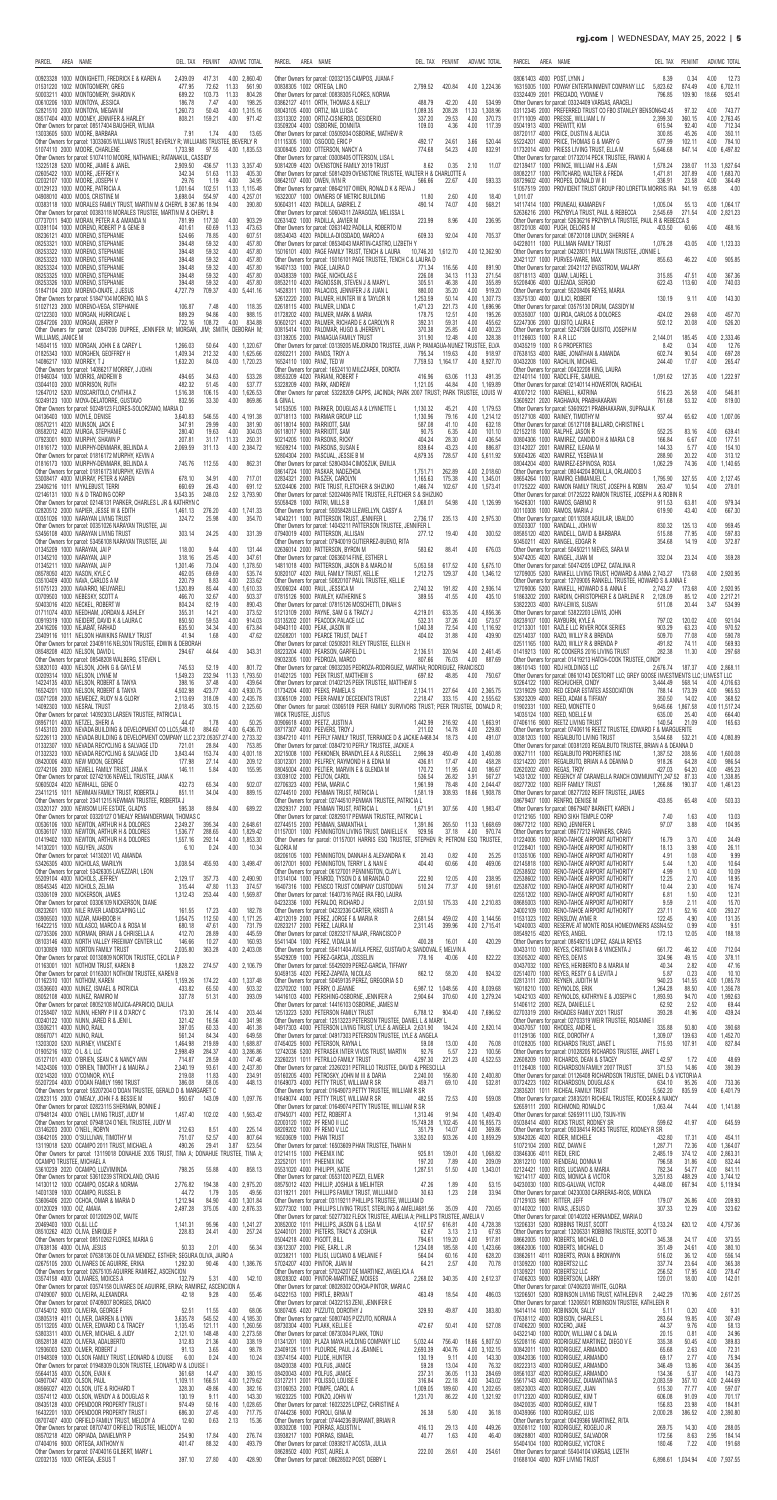| AREA NAME<br>PEN/INT<br>ADV/MC TOTAL<br>PARCEL<br>DEL. TAX                                                                                                                                                                                                        | PARCEL<br>AREA NAME<br>DEL. TAX PEN/INT                                                                                                                                     | ADV/MC TOTAL                                                                  | AREA NAME<br>PARCEL                                                                                                                                                                 | DEL. TAX                         | PEN/INT                    | ADV/MC TOTAL                                         |
|-------------------------------------------------------------------------------------------------------------------------------------------------------------------------------------------------------------------------------------------------------------------|-----------------------------------------------------------------------------------------------------------------------------------------------------------------------------|-------------------------------------------------------------------------------|-------------------------------------------------------------------------------------------------------------------------------------------------------------------------------------|----------------------------------|----------------------------|------------------------------------------------------|
| Other Owners for parcel: 01688104 ROFF TRUSTEE, TIMBER & ANGELA<br>08039304 4000 ROGERS, JEFFREY R & KAY A<br>33.45<br>4.00<br>687.08<br>649.63                                                                                                                   | 01323601 1000 SIMPSON, DALE R<br>731.44<br>01323620 1000 SIMPSON, DALE R<br>636.05                                                                                          | 110.13<br>4.00 845.57<br>95.99<br>4.00<br>736.04                              | 13226004 5200 TAHOE INCLINE PARTNERS LLC<br>01134102 1000 TALA VENTURES LLC                                                                                                         | 1,789.67<br>8,910.90 1,336.84    | 125.28                     | 4.00 1,918.95<br>4.00 10,251.74                      |
| 70.47<br>08679106 1000 ROGERS, PAULINE<br>466.96<br>4.00<br>541.43<br>8.16<br>4.00<br>216.08<br>01637012 4000 ROHE, CONSTANCE M<br>203.92                                                                                                                         | 53402102 4000 SIMPSON. DALE R<br>3,501.71<br>01318215 1000 SIMPSON, PAUL W & RITA I<br>7.85                                                                                 | 525.40<br>4.00 4,031.11<br>4.00<br>12.16<br>0.31                              | 14311202 1000 TANG, HAI Q<br>13243108 5200 TANG, ROBERT K                                                                                                                           | 71.71<br>1,996.59                | 3.59<br>299.63             | 2.18 77.48<br>4.00 2,300.22                          |
| Other Owners for parcel: 01637012 ROHE, MARK W; ROHE, MORGAN A<br>08583014 4020 ROJAS, LUCIANO D<br>30.77<br>4.00<br>474.43<br>439.66<br>16.41<br>4.00<br>254.89<br>07940010 4000 ROLDAN, GEORGE C<br>234.48                                                      | 16136301 1000 SINGH, BHUPINDER<br>2,584.08<br>Other Owners for parcel: 16136301 KAUR, DEWINDER<br>03330114 2001 SINGH, JASVINDER<br>4,356.34                                | 180.88<br>4.00 2.768.96<br>304.95<br>4.00 4,665.29                            | Other Owners for parcel: 13243108 TANG, HOONG Y<br>13243109 5200 TANG, ROBERT K<br>Other Owners for parcel: 13243109 TANG, HOONG Y                                                  | 1,744.44                         | 261.81                     | 4.00 2,010.25                                        |
| 00804416 1000 ROMERO, RICHARD B & ROUNALD B<br>7.09<br>4.00<br>152.89<br>141.80<br>452.23<br>3,014.84<br>4.00 3,471.07<br>04603212 4000 RONCO LLC                                                                                                                 | Other Owners for parcel: 03330114 KAUR, PARVINDER<br>01220101 1000 SINGH, JASWINDER<br>236.72                                                                               | 11.84<br>4.00<br>252.56                                                       | 13243110 5200 TANG, ROBERT K<br>Other Owners for parcel: 13243110 TANG, HOONG Y                                                                                                     | 1,778.52                         | 266.93                     | 4.00 2,049.45                                        |
| 9.11<br>4.00<br>143.30<br>03574153 4000 RONQUILLO, KENNETH D<br>130.19<br>02554349 1000 RORIE, MICHAEL L & VIKI<br>374.81<br>56.52<br>4.00<br>435.33                                                                                                              | 848.91<br>51075223 2000 SINGH, RACHPAL<br>Other Owners for parcel: 51075223 KAUR, SANDIP                                                                                    | 4.00<br>886.87<br>33.96                                                       | 13243208 5200 TANG, ROBERT K<br>Other Owners for parcel: 13243208 TANG, HOONG Y                                                                                                     | 1,752.06                         | 262.96                     | 4.00 2,019.02                                        |
| 02741217 2000 ROSE, ALICE E<br>298.44<br>4.00 1.914.86<br>1,612.42<br>72.17<br>4.00<br>554.21<br>08676210 1000 ROSE, CHRISTOPHER H<br>478.04                                                                                                                      | 08226346 4030 SISCO, PERRY<br>486.20<br>444.58<br>08630202 4000 SIU, ENA M                                                                                                  | 4.00<br>571.21<br>81.01<br>4.00<br>479.70<br>31.12                            | 13243209 5200 TANG. ROBERT K<br>Other Owners for parcel: 13243209 TANG, HOONG Y                                                                                                     | 1,713.54                         | 257.17                     | 4.00 1,974.71                                        |
| 02655105 1000 ROSS LIVING TRUST, ROBERT<br>55.84<br>2.23<br>4.00<br>62.07<br>Other Owners for parcel: 02655105 ROSS TRUSTEE, ROBERT<br>4.00<br>02656227 1000 ROSS LIVING TRUST, ROBERT<br>63.63<br>2.55<br>70.18                                                  | 220.28<br>03140103 2001 SKINNER, ALANA<br>3,416.85<br>01126301 1000 SLA RENTALS LLC<br>14122101 1000 SLOAN FAMILY LIVING TRUST<br>1,562.04                                  | 15.42<br>4.00<br>239.70<br>513.21<br>4.00 3,934.06<br>62.48<br>4.00 1,628.52  | 01117307 1001 TANNER, PATRICK G<br>51072110 2000 TANYI, CONRAD<br>55407405 1000 TAPIA, PRISILIANO G                                                                                 | 1,193.79<br>980.30<br>41.68      | 127.34<br>39.21<br>2.08    | 4.00 1,325.13<br>1,023.51<br>4.00<br>46.20<br>2.44   |
| Other Owners for parcel: 02656227 ROSS TRUSTEE, ROBERT<br>23241104 1011 ROSS, DAVID E<br>114.93<br>4.00 2,150.29<br>2,031.36                                                                                                                                      | Other Owners for parcel: 14122101 SLOAN TRUSTEE, MARK R & JERMIA S<br>02111211 1000 SLORT, TOM<br>1,518.72                                                                  | 4.00 1,750.94<br>228.22                                                       | 08566006 4020 TATOMER, JAMES M<br>00812311 1000 TATUM, CLAUDETTE                                                                                                                    | 306.92<br>561.59                 | 46.47<br>84.39             | 4.00<br>357.39<br>4.00<br>649.98                     |
| 398.96<br>4.00 3,059.00<br>02425201 1000 ROSS, ELENA C<br>2,656.04<br>08420003 4000 ROSS, GILMORE B & HARRIET L<br>79.49<br>17.49<br>4.00<br>100.98                                                                                                               | 03505106 4000 SMELSER, BRENTON<br>1,035.61<br>04935310 4000 SMERCINA LIVING TRUST, DANIEL & MARILYN 39.15                                                                   | 155.71<br>4.00 1,195.32<br>1.57<br>2.08<br>42.80                              | Other Owners for parcel: 00812311 JOHNSON, HILTON<br>00717120 1000 TAU KAPPA EPSILON FRATERNITY                                                                                     | 2.17                             | 0.48                       | 4.00<br>6.65                                         |
| 02048523 1000 ROSSETTI 2008 TRUST, ARTHUR & CAROLYN 171.18<br>11.98<br>4.00<br>187.16<br>Other Owners for parcel: 02048523 ROSSETTI TRUSTEE, ARTHUR V<br>01131116 1000 ROSSI FAMILY TRUST, VINCENT A<br>$0.51$ 2.09<br>15.34<br>12.74                             | Other Owners for parcel: 04935310 SMERCINA TRUSTEE, DANIEL A & MARILYN E<br>53204102 4000 SMILE SHOP INVESTMENTS LLC<br>15.93<br>01840204 1000 SMITH LIVING TRUST<br>725.23 | 4.00<br>0.64<br>20.57<br>29.01<br>4.00<br>758.24                              | 12707809 5200 TAYLOR FAMILY TRUST<br>Other Owners for parcel: 12707809 TAYLOR TRUSTEE, JOHN R & ERICA L B<br>15289105 4000 TAYLOR, LANCE                                            | 1,755.82<br>3,508.33             | 122.91<br>245.59           | 4.00 1,882.73<br>4.00 3,757.92                       |
| Other Owners for parcel: 01131116 ROSSI TRUSTEE, VINCENT A & KATHLEEN D; URBAN SANTUARIES LLC<br>$0.53$ 2.09<br>01131117 1000 ROSSI FAMILY TRUST, VINCENT A<br>13.37<br>15.99                                                                                     | Other Owners for parcel: 01840204 SMALL TRUSTEE, CECILY S; SMITH TRUSTEE, BARBARA J;<br>VAUGHAN TRUSTEE, VIRGINIA L                                                         |                                                                               | 15052102 4000 TAYLOR-HAMBLY, SUSAN L<br>02736110 2000 TEACHENOR, KURT A                                                                                                             | 2,169.67<br>652.44               | 86.79<br>98.44             | 4.00 2,260.46<br>4.00<br>754.88                      |
| Other Owners for parcel: 01131117 ROSSI TRUSTEE, VINCENT A & KATHLEEN D: URBAN SANTUARIES LLC<br>23263307 1011 ROSSMAN, MICHAEL & DUSTY<br>110.69<br>4.00 2,264.67<br>2,149.98                                                                                    | 12543115 5200 SMITH LIVING TRUST, JAMES N JR<br>3,009.61<br>Other Owners for parcel: 12543115 SMITH TRUSTEE, JAMES N JR                                                     | 210.67<br>4.00 3,224.28                                                       | 01734238 4000 TEAGUE, HENRY A<br>00124111 1000 TEBBUTT, PATRICK S                                                                                                                   | 28.82<br>266.80                  | 1.44<br>15.24              | 2.11<br>32.37<br>286.04<br>4.00                      |
| 4.00<br>20427217 1000 ROSTAGNI, MARCELLO J<br>673.36<br>26.93<br>704.29<br>08422044 4000 ROTHLISBERGER, VERL<br>60.89<br>13.40<br>4.00<br>78.29<br>Other Owners for parcel: 08422044 BYRNE, SHIRLEY                                                               | 00358109 1000 SMITH LIVING TRUST, LEON J<br>3,050.42<br>Other Owners for parcel: 00358109 SMITH TRUSTEE, LEON J<br>02723108 2000 SMITH, D ANTHONY<br>623.21                 | 458.06<br>4.00 3,512.48<br>4.00 693.68<br>66.47                               | 02814118 2000 TEIXEIRA, KIM N<br>08553203 4020 TEJEDA, PEDRO & VERONICA<br>01332416 1000 TELEGRAPH INVESTMENTS LLC                                                                  | 487.28<br>175.18<br>2,754.70     | 36.04<br>12.26<br>110.19   | 4.00<br>527.32<br>4.00<br>191.44<br>4.00 2,868.89    |
| 01401202 1000 ROUTSIS, WILLIAM J II<br>4.00 2,135.13<br>1,852.58<br>278.55<br>52855308 2000 ROY, PAMELA A<br>1,266.03<br>88.62<br>4.00 1.358.65                                                                                                                   | 1,568.55<br>53088109 4000 SMITH, DENNIS B & PATRICIA M<br>Other Owners for parcel: 53088109 SMITH, KEVIN M & ERICKA                                                         | 4.00 1,682.33<br>109.78                                                       | 01676238 4000 TENBROECK LIVING TRUST<br>Other Owners for parcel: 01676238 TENBROECK, GREGORY L & KAREN L                                                                            | 141.66                           | 9.91                       | 4.00<br>155.57                                       |
| 03044102 2000 RUCKER, ALISHA<br>206.26<br>15.22<br>4.00<br>225.48<br>80.27<br>11.33<br>619.17<br>08630406 4000 RUCKER, THOMAS A & A MARIE<br>527.57                                                                                                               | 08520311 4020 SMITH, JACK G & BARBARA K<br>401.46<br>374.57<br>08710212 4000 SMITH, KAREN                                                                                   | 4.00<br>466.13<br>60.67<br>4.00<br>403.59<br>25.02                            | 08086301 1000 TENORIO TRUST, GUADALUPE<br>Other Owners for parcel: 08086301 TENORIO TRUSTEE, GUADALUPE                                                                              | 850.72                           | 59.55                      | 4.00<br>914.27                                       |
| 07444117 9000 RUIZ, ALFONSO T & EUFROCINA R<br>6.97<br>4.00<br>42.66<br>31.69<br>03639038 2000 RUIZ, LUIS A & YOANA<br>129.51<br>6.67<br>4.00<br>140.18<br>256.32<br>10.25<br>4.00<br>270.57<br>02846219 2000 RUIZ, MARIO                                         | 00131205 1000 SMITH, KATHLEEN<br>399.98<br>08581312 4020 SMITH, PAUL L & PHYLLIS J<br>214.51<br>284.23<br>08529014 4020 SMITH, TONY                                         | 28.00<br>4.00<br>431.98<br>232.44<br>13.93<br>4.00<br>4.00<br>317.42<br>29.19 | 06102061 9000 TEPLITZKY TRUST<br>Other Owners for parcel: 06102061 FEIN, MICHAEL & CONSUELO T; TEPLITZKY TRUSTEE, REBA<br>12434018 5200 TERAMO, CLAY                                | 145.18<br>22.79                  | 21.78<br>0.91              | 4.00<br>170.96<br>4.00<br>27.70                      |
| Other Owners for parcel: 02846219 RAMOS, ARMINDA<br>14309218 1000 RUIZ, MIGUEL A<br>1,067.36<br>42.69<br>4.00 1.114.05                                                                                                                                            | 01712334 4000 SMITH-PORT. MARGO<br>2.065.18<br>13.352.47<br>12408308 5200 SMYTH, NANCY W                                                                                    | 310.16<br>4.00 2,379.34<br>2,003.01<br>4.00 15,359.48                         | 05127511 4000 TERRIN, RICHARD H & KAREN R<br>15291139 4000 THADDEUS EQUITY LLC                                                                                                      | 1,729.56<br>536.76               | 94.60<br>37.57             | 4.00 1.828.16<br>4.00<br>578.33                      |
| 17.61<br>4.00<br>273.08<br>08245212 1000 RUIZ, NANCY<br>251.47<br>08258307 1000 RUIZ-GARCIA, MARCELLINO<br>201.69<br>14.12<br>4.00<br>219.81                                                                                                                      | Other Owners for parcel: 12408308 DONAHUE, ROBERT D<br>12915001 5200 SNYDER FAMILY TRUST, CARL & YOKO<br>3,003.94                                                           | 450.73<br>4.00 3.458.67                                                       | 23611301 1831 THIVIERGE, BRIAN J & BROOKE E<br>12962003 5200 THOMPSON, CHELSEA A                                                                                                    | 242.03<br>78.54                  | 9.68<br>3.14               | 255.71<br>4.00<br>4.00<br>85.68                      |
| 00957214 4000 RUPF, PAUL<br>7,019.68 1,054.00<br>4.00 8,077.68<br>4.00<br>260.63<br>01727101 4000 RUSHMER LIVING TRUST<br>239.84<br>16.79<br>Other Owners for parcel: 01727101 RUSHMER TRUSTEE, MARCIA L; WARD TRUSTEE, ROBIN L                                   | Other Owners for parcel: 12915001 SNYDER TRUSTEE, CAROL R & YOKO<br>53231132 4000 SNYDER, ARLENE E<br>2,080.57<br>08049722 4000 SNYDER, BARRY T & CORINNE A<br>868.70       | 145.64<br>4.00 2,230.21<br>175.19<br>11.33 1,055.22                           | 50277207 1000 THOMPSON, COLLINS<br>52651205 2000 THOMPSON, JAMIE<br>00952103 4000 THOMTON, GREGORY C & SARAH S                                                                      | 1,063.09<br>1,016.68<br>1,639.23 | 60.05<br>40.67<br>65.57    | 4.00 1,127.14<br>4.00 1,061.35<br>4.00 1,708.80      |
| 01155010 1001 RUSS, WILLIAM L<br>15.63<br>4.00 410.46<br>390.83<br>54,286.97 10,483.58<br>4.00 64,774.55<br>00707314 1000 RVALRC LLC                                                                                                                              | 506.97<br>01531227 1002 SO FAMILY TRUST<br>Other Owners for parcel: 01531227 SO TRUSTEE, YUEN KONG & NANCY I                                                                | 77.00<br>4.00 587.97                                                          | 00231315 1000 THORPE LIVING TRUST, ROBERT M<br>Other Owners for parcel: 00231315 BACHMAN TRUSTEE, DIANE S; THORPE TRUSTEE, ROBERT M                                                 | 915.18                           | 137.86                     | 4.00 1.057.04                                        |
| 08249209 1000 RWL PROPERTIES LLC<br>365.30<br>25.57<br>2.53<br>393.40<br>00927122 1000 RYAN, THOMAS & KELLY S<br>840.36<br>33.61<br>4.00<br>877.97                                                                                                                | 03637210 2000 SO FAMILY TRUST<br>466.88<br>Other Owners for parcel: 03637210 SO TRUSTEE, YUEN KONG & NANCY L                                                                | 4.00 541.19<br>70.31                                                          | 03329107 2000 THUNDER PROPERTIES INC<br>07636115 4000 THURSTON, TERESA M & THEODORE                                                                                                 | 286.54<br>63.99                  | 20.05<br>2.56              | 4.00 310.59<br>2.08<br>68.63                         |
| 4.00 2,719.41<br>13101301 5200 RYE, BRIAN J<br>2,610.97<br>104.44<br>Other Owners for parcel: 13101301 SMITH, MARY H<br>12221208 5200 RYE, BRIAN J & DAWN C<br>3,429.84<br>137.19<br>4.00 3,571.03                                                                | 07817108 9000 SOARES, MANUEL<br>776.22<br>350.82<br>08648201 1000 SOARES, MANUEL J JR<br>927.71<br>51453301 2000 SOI, PHUONG                                                | 4.00 811.27<br>31.05<br>14.03<br>4.00<br>368.85<br>47.76<br>4.00<br>979.47    | 03320121 2000 TIJERINA, JOSEPH<br>08032113 4000 TIJERINA, JOSEPH<br>Other Owners for parcel: 08032113 WILLIAMS, NORMA                                                               | 2,820.47<br>1,445.06             | 537.91<br>216.89           | 4.00 3,362.38<br>18.66 1.680.61                      |
| 08260037 1000 RYNO LAND & DEVELOPMENT LLC<br>1,861.74<br>279.41<br>29.00 2,170.15<br>01971111 1000 SAIK FAMILY TRUST<br>1.922.35<br>134.57 29.00 2.085.92                                                                                                         | Other Owners for parcel: 51453301 SOI, HUNG & SIN M<br>00502421 1000 SOLANO, IVAN B<br>12.90                                                                                | 0.52<br>4.00<br>17.42                                                         | 07406206 9000 TILLEY, KERN & LINDA<br>00413065 1000 TIMBER GUYS LLC                                                                                                                 | 31.95<br>7.771.20                | 7.03<br>543.98             | 4.00<br>42.98<br>4.00 8.319.18                       |
| Other Owners for parcel: 01971111 SAIK TRUSTEE, JOHN P<br>08223802 4000 SALADIN, BARD W<br>352.34<br>4.00<br>370.43<br>14.09                                                                                                                                      | Other Owners for parcel: 00502421 LARA, KARINA B<br>00826508 1002 SOLIS, RIGOBERTO U<br>1,358.56                                                                            | 95.10<br>4.00 1,457.66                                                        | 03032401 2000 TIMKO, STEPHEN<br>12707111 5200 TIPTON/HIGGINS FAMILY TRUST                                                                                                           | 5.73<br>1,693.40                 | 0.23<br>118.54             | 4.00<br>9.96<br>4.00 1,815.94                        |
| Other Owners for parcel: 08223802 COON. TROY H<br>04321327 1000 SALAZAR TRUST, GONZALO & BERTA<br>1,766.95<br>265.96<br>4.00 2,036.91<br>Other Owners for parcel: 04321327 SALAZAR TRUSTEE, BERTA                                                                 | Other Owners for parcel: 00826508 DE LA CRUZ HERRERA, MARIA<br>00826510 1002 SOLIS, RIGOBERTO U<br>897.76<br>Other Owners for parcel: 00826510 DE LA CRUZ HERRERA, MARIA    | 4.00 964.60<br>62.84                                                          | Other Owners for parcel: 12707111 HIGGINS TRUSTEE, KAREN D; TIPTON TRUSTEE, BRIAN<br>07450004 9000 TOEWS, NATHAN<br>07417040 9000 TOKESHI, ROBERT K                                 | 53.76<br>15.83                   | 11.83<br>3.48              | 4.00<br>69.59<br>11.33<br>30.64                      |
| 00814322 1000 SALAZAR-MARQUEZ, EMMANUEL<br>4.00<br>249.59<br>229.52<br>16.07<br>58.81<br>4.00<br>903.00<br>04321428 1000 SALINGER, HARVEY N<br>840.19                                                                                                             | 53005114 4000 SORACCO, CHARLES F & JUDITH V<br>1,175.50<br>08277326 1000 SORDELLO, GLORIA<br>231.54                                                                         | 4.00 1,311.28<br>131.78<br>11.62<br>4.00<br>247.16                            | 07818102 9000 TOKUTOMI. ERIC D<br>53230305 4000 TOLENTINO, CHRISTINE M & MARCELLA L 1,012.55                                                                                        | 4.75                             | 1.05<br>40.50              | 4.00<br>9.80<br>1,057.05<br>4.00                     |
| 25.99<br>07420132 9000 SALMI, TRINA E<br>42.18<br>9.28<br>77.45<br>Other Owners for parcel: 07420132 SALMI, AISHA J; SALMI, MOHAMED                                                                                                                               | 00720120 1000 SORRETA, GIANPAULO<br>782.65<br>Other Owners for parcel: 00720120 MATSUMOTO, NAOKO                                                                            | 4.00<br>54.79<br>841.44                                                       | 14312021 1000 TOLL NV LIMITED PARTNERSHIP<br>52868215 2000 TOLL NV LP                                                                                                               | 58.55<br>7.38                    | 2.34<br>0.30               | 64.89<br>4.00<br>4.00<br>11.68                       |
| 03509301 4000 SALSBY, MICHAEL R<br>99.56<br>4.00<br>763.10<br>659.54<br>Other Owners for parcel: 03509301 SALSBY, SAMUEL<br>00805325 1000 SALVATO, JOHN A & NORSITA<br>6.34<br>0.25<br>8.70<br>2.11                                                               | 08253440 1000 SOUZA, MANUEL R<br>671.64<br>01133417 1002 SOVA-PAK LLC<br>60.46<br>53204101 4000 SPANISH SPRINGS PROPERTIES LLC<br>24.07                                     | 4.00<br>710.22<br>34.58<br>64.99<br>2.42<br>2.11<br>0.96<br>4.00<br>29.03     | 52871205 2000 TOLL NV LP<br>52635207 2000 TONI TRUST, PENELOPE<br>Other Owners for parcel: 52635207 TONI TRUSTEE, PENELOPE                                                          | 5.18<br>794.25                   | 0.21<br>31.77              | 4.00<br>9.39<br>4.00<br>830.02                       |
| 08654313 1000 SAMBRANO LIVING TRUST, ANGELINA<br>604.90<br>91.13<br>4.00<br>700.03<br>Other Owners for parcel: 08654313 SAMBRANO TRUSTEE, ANGELINA                                                                                                                | 16212204 4000 SPANN, WESTON L<br>3,805.36<br>Other Owners for parcel: 16212204 WHITEFIELD, ROBERT C                                                                         | 4.00 4,215.27<br>405.91                                                       | 00384113 1000 TOROK, JOHN M<br>03111125 2000 TORRECILLAS, RAMON JR                                                                                                                  | 881.29<br>203.62                 | 35.25<br>11.82             | 4.00<br>920.54<br>219.44<br>4.00                     |
| 08654370 1000 SAMBRANO LIVING TRUST, ANGELINA<br>565.43<br>85.17<br>4.00<br>654.60<br>Other Owners for parcel: 08654370 SAMBRANO TRUSTEE, ANGELINA                                                                                                                | 02736207 2000 SPARK, RONALD A & MARY ANN<br>542.03<br>357.05<br>50815107 4020 SPARK, RONDA                                                                                  | 81.73<br>4.00<br>627.76<br>4.00<br>415.09<br>54.04                            | 08533025 4020 TORRES, JOSE T C<br>Other Owners for parcel: 08533025 LOPEZ RIOS, ALONDRA N                                                                                           | 225.33                           | 24.04                      | 4.00<br>253.37                                       |
| 01727128 4000 SAMBRANO, ROSALIO & DONA<br>4.00<br>884.63<br>747.28<br>133.35<br>12491102 5200 SAMMON, JAMES M & SANDRA M<br>32.67<br>4.00<br>853.33<br>816.66<br>00428813 1000 SANCHEZ, JUAN S<br>6.56<br>93.68<br>4.00<br>104.24                                 | 00534012 1000 SPARKS FAMILY HOSPITAL INC<br>260.83<br>08517104 4000 SPEARMAN, JOHNNY L & JOAN<br>12.95<br>55661226 4000 SPENCE, DONALD W & KAYSHA L<br>796.69               | 18.26<br>4.00<br>283.09<br>0.65<br>2.32<br>15.92<br>31.87<br>4.00<br>832.56   | 02642222 4000 TOVAR ORTEGA, J JESUS<br>Other Owners for parcel: 02642222 CAMPOS, JUANA F<br>02554112 1000 TRAN, LOAN T                                                              | 378.16<br>380.10                 | 57.42<br>57.31             | 4.00<br>439.58<br>4.00<br>441.41                     |
| Other Owners for parcel: 00428813 RAMIREZ-MALDONADO, SUSANA<br>08515421 4020 SANCHEZ, PEDRO R<br>5.03<br>4.00<br>134.89<br>125.86                                                                                                                                 | 03310102 2000 SPENCER, SHERYL A<br>14.18<br>Other Owners for parcel: 03310102 WILLIAMS, KENNETH S                                                                           | 4.00<br>0.57<br>18.75                                                         | 08033212 4000 TREHAL, ROBERT<br>04708506 4000 TREMBLAY, MARLENE                                                                                                                     | 1,322.44<br>1.865.26             | 198.50<br>130.57           | 4.00 1,524.94<br>4.00 1,999.83                       |
| Other Owners for parcel: 08515421 ROCK-SANCHEZ, SHARON<br>03142025 2001 SANTAMARIA, NESTOR R JR<br>20.88<br>4.00<br>323.10<br>298.22                                                                                                                              | 01054118 1000 SPH SPENDTHRIFT TRUST<br>564.34<br>Other Owners for parcel: 01054118 THOMPSON TRUSTEE, NANCY J                                                                | 4.00<br>628.54<br>60.20                                                       | Other Owners for parcel: 04708506 ROBL, NICHOLAS<br>01004409 1000 TRESNER, CAROL D                                                                                                  | 852.31                           | 130.46                     | 4.00<br>986.77                                       |
| 16131205 1000 SANTORO, DEBORAH<br>813.67<br>4.00 6,234.18<br>5.416.51<br>20831215 1011 SANTOS, JOEL A<br>1,886.75<br>201.25<br>4.00 2,092.00<br>Other Owners for parcel: 20831215 SANTOS, ANDREA                                                                  | 00708207 1000 SPIKES, DAVID<br>342.61<br>51063303 2000 SQUIRE, CATHLEEN<br>43.00<br>12.64<br>55404322 1000 ST JOHN, JACQUELINE R                                            | 4.00<br>370.60<br>23.99<br>4.00<br>48.72<br>1.72<br>0.51<br>4.00<br>17.15     | 05129308 4000 TRIPP FAMILY 2016 TRUST, COLE & BRITTNEY6,618.81<br>Other Owners for parcel: 05129308 TRIPP TRUSTEE, COLE W & BRITTNEY<br>08409030 4000 TRUCKEE CANYON PROPERTIES LTD | 8,363.18                         | 993.79<br>585.42           | 4.00 7.616.60<br>4.00 8,952.60                       |
| 08512515 4020 SANTOYO-LEDESMA, JESUS<br>4.00<br>378.39<br>36.76<br>419.15<br>Other Owners for parcel: 08512515 ZUNIGA-SALAS, JAZMIN M                                                                                                                             | Other Owners for parcel: 55404322 ST JOHN, NEAL<br>08089301 1000 ST JOHN, JOSEPH B & ASHLEY C E<br>841.26                                                                   | 4.00<br>904.15<br>58.89                                                       | 00153310 1000 TRUJILLO, JUAN R & ANA G<br>01531236 1002 TSAI, SUSY                                                                                                                  | 2.432.86<br>442.09               | 316.64<br>67.36            | 4.00 2,753.50<br>4.00<br>513.45                      |
| 03445020 2000 SANTUARIO DE DIOS INC<br>1,980.15<br>297.90<br>4.00 2,282.05<br>01051240 1000 SARBIN, THEODORE R JR<br>2.077.58<br>312.41<br>4.00 2.393.99                                                                                                          | 4,227.24<br>15018301 4000 ST THERESA HEALTHCARE INC<br>07446217 9000 STANLEY GERALD<br>71.22                                                                                | 4.00 4,527.15<br>295.91<br>90.89<br>15.67<br>4.00                             | Other Owners for parcel: 01531236 TSAI, EMILY<br>07420233 9000 TUCKER, TERENCE                                                                                                      | 10.13                            | 2.23                       | 4.00<br>16.36                                        |
| 4.00<br>08033202 4000 SAUNDERS, ROBERT J<br>320.12<br>12.80<br>336.92<br>2.77<br>209.81<br>03028409 2000 SAUTTO, ORQUIDEA<br>197.18<br>9.86                                                                                                                       | 08210113 1000 STAPLES, DOROTHY B<br>1,091.53<br>Other Owners for parcel: 08210113 STAPLES, HENRIETTA R                                                                      | 163.86<br>4.00 1.259.39                                                       | 51618205 2000 TUFFO LIVING TRUST, KENNETH M & CINDY<br>Other Owners for parcel: 51618205 TUFFO TRUSTEE, CINDY                                                                       | 22.22                            | 0.89                       | 4.00<br>27.11                                        |
| Other Owners for parcel: 03028409 SAUTTO-GOMEZ, LUIS<br>03227205 2002 SBRIGLIA, GERALD R & GLORIA<br>4.00 1,225.33<br>1,141.43<br>79.90<br>20.30<br>314.20<br>03227206 2002 SBRIGLIA, GERALD R & GLORIA<br>289.90<br>4.00                                         | 08210114 1000 STAPLES, DOROTHY B<br>1,091.53<br>Other Owners for parcel: 08210114 STAPLES, HENRIETTA R<br>08210119 1000 STAPLES, DOROTHY B<br>1,091.53                      | 163.86<br>4.00 1.259.39<br>4.00 1.259.39<br>163.86                            | 01162005 1001 TURMAN, SAMUEL R<br>08570216 4020 TURNBAUGH, ROBERT H<br>03027309 2000 TURNER, DAVID L JR                                                                             | 1,087.27<br>393.24<br>723.16     | 163.43<br>59.37<br>48.99   | 4.00<br>1,254.70<br>456.61<br>4.00<br>4.00<br>776.15 |
| 04409122 4000 SBRIGLIA, GERALD R & GLORIA<br>84.80<br>4.00 1,300.24<br>1.211.44<br>53.95<br>23249312 1011 SCHAFFNER, JAMES B<br>2.16<br>4.00<br>60.11                                                                                                             | Other Owners for parcel: 08210119 STAPLES, HENRIETTA R<br>07752023 4400 STAPLES, DYLAN & MIA<br>4,091.89                                                                    | 4.00 4,259.57<br>163.68                                                       | 20028205 1000 TURNER, RICKY & ALEXIS<br>08036106 4000 TURNER, VICTORIA                                                                                                              | 93.06<br>317.99                  | 3.72<br>22.26              | 4.00<br>100.78<br>4.00<br>344.25                     |
| 07441124 9000 SCHENFELD LIVING TRUST, WILLIAM & ALICE 42.18<br>4.00<br>55.46<br>9.28<br>Other Owners for parcel: 07441124 SCHENFELD TRUSTEE, WILLIAM P & ALICE F                                                                                                  | 07420105 9000 STAPLES, WILLIAM D<br>4.15<br>53822118 4000 STAPLETON, JAMES & CHERIK<br>57.68                                                                                | 0.91<br>4.00<br>9.06<br>63.99<br>2.31<br>4.00                                 | 01411308 1000 TZIMBAL, ELIZABETH<br>00107206 1000 TZVETANOV. KRASSIMIR                                                                                                              | 1,447.88<br>601.15               | 217.76<br>42.08            | 1,669.64<br>4.00<br>4.00<br>647.23                   |
| 01316510 1000 SCHENK, JONATHAN K<br>4.00 1.868.68<br>245.38<br>1,619.30<br>812.99<br>4.00 6,234.46<br>14151213 1000 SCHIMKE, PERRY D & RANDIL<br>5,417.47<br>02817109 2000 SCHLAGER, DANNA P<br>1.133.66<br>4.00 1.308.07<br>170.41                               | 03202313 2001 STAR INVESTMENTS OF NEVADA<br>779.76<br>5,042.22<br>16318010 1000 STATE BAR OF NEVADA<br>02707210 2000 STECK, DAVID W<br>316.15                               | 4.00<br>830.26<br>46.50<br>4.00 5,399.18<br>352.96<br>22.13<br>4.00<br>342.28 | 00407309 1000 UNIVERSITY VILLAGE MANAGEMENT LLC<br>01213406 1001 URBANITO LLC<br>00123204 1000 VALDEZ, TONY E                                                                       | 197.62<br>1,559.85<br>295.55     | 13.83<br>62.39<br>11.82    | 215.45<br>4.00<br>1,626.24<br>4.00<br>4.00<br>311.37 |
| 335.69<br>4.00 2,576.74<br>53412303 4000 SCHLESINGER FAMILY TRUST<br>2,237.05<br>Other Owners for parcel: 53412303 SCHLESINGER TRUSTEE, SANDRA R                                                                                                                  | 3.880.74<br>00731403 1002 STEEDMAN, MICHAEL<br>1,514.23<br>03862709 4011 STEPHENS, CURTIS W                                                                                 | 647.02<br>4.00 4,531.76<br>205.42<br>4.00 1,723.65                            | 02738221 2000 VALENCIA, ELVIRA<br>14039418 1000 VALENZUELA, ISMAEL W & LAURA A                                                                                                      | 658.14<br>2,521.30               | 52.65<br>378.79            | 4.00<br>714.79<br>2,904.09<br>4.00                   |
| 03010216 2000 SCHMIDT, GREGORY R<br>4.00 1.720.80<br>1,492.40<br>224.40<br>12517115 5200 SCHREIBER, ERIC G<br>2,287.83<br>160.15<br>4.00 2.451.98                                                                                                                 | 00433205 1000 STEPHENS, GEORGE & CAMELLA<br>329.89<br>641.99<br>15404008 4000 STEPHENS, GEORGE & CAMELLA                                                                    | 23.10<br>4.00<br>356.99<br>4.00<br>690.93<br>44.94                            | 01006105 1000 VALLE, JAIME & PORFIRIA A<br>08226355 4030 VALLES-RODRIGUEZ, SIMON                                                                                                    | 737.85<br>791.39                 | 111.30<br>118.85           | 4.00<br>853.15<br>914.24<br>4.00                     |
| 334.25<br>4.00 2,538.37<br>03207419 2001 SCHRICKER TRUST, DONALD R<br>2,200.12<br>Other Owners for parcel: 03207419 SCHRICKER TRUSTEE, DONALD R<br>09023113 1000 SCHULTZ, HENRY GEORGE IV<br>115.31<br>4.00 1,254.12<br>1,134.81                                  | 338.23<br>15611101 4000 STEPHENS, GEORGE & CAMELLA<br>07633001 9400 STEPHENS, GEORGE U & CAMELLA A<br>203.32<br>510.38<br>55644154 4000 STEVENS FAMILY TRUST                | 4.00<br>365.91<br>23.68<br>14.23<br>4.00<br>221.55<br>20.42<br>4.00<br>534.80 | Other Owners for parcel: 08226355 HERNANDEZ, MARIA<br>00135322 1000 VALSECCHI, ERIKA K<br>02119109 1000 VALVERDE, PERLE C JR                                                        | 200.69<br>1.309.08               | 12.04<br>196.79            | 4.00<br>216.73<br>4.00<br>1.509.87                   |
| 30.25<br>02171218 1000 SCHWARTZ FAMILY TRUST<br>756.33<br>4.00<br>790.58<br>Other Owners for parcel: 02171218 SCHWARTZ TRUSTEE, EDWIN B & ALINE                                                                                                                   | Other Owners for parcel: 55644154 STEVENS TRUSTEE, LARRY F & VICKIE L<br>02829343 2000 STEVENS, LADONNA G<br>693.20                                                         | 4.00<br>48.52<br>745.72                                                       | 06101011 9000 VALVO, TRENTON A<br>06607007 9000 VALVO, TRENTON A                                                                                                                    | 145.18<br>68.58                  | 21.78<br>15.09             | 4.00<br>170.96<br>4.00<br>87.67                      |
| 14804107 4000 SCHWARTZ, PAUL E & LYNETTE M<br>283.24<br>11.33<br>4.00<br>298.57<br>01043050 1000 SCOTT, LLOYD<br>2,031.27<br>305.75<br>4.00 2,341.02                                                                                                              | 53068204 4000 STEWART, ERICA L<br>1,661.71<br>00723219 1002 STEWART, JOHN W<br>258.55                                                                                       | 202.30<br>4.00 1.868.01<br>17.98<br>4.00<br>280.53                            | 03445007 2000 VAN DIEPEN TRUST, JEFFREY M<br>Other Owners for parcel: 03445007 VAN DIEPEN TRUSTEE, JEFFREY M                                                                        | 20.84                            | 0.83                       | 2.08<br>23.75                                        |
| 03914818 4011 SCOUFOS MARITAL TRUST<br>7.394.67<br>1,110.09<br>4.00 8.508.76<br>Other Owners for parcel: 03914818 SEEVERS, CHRISTINA; WAID TRUSTEE, FREDRICK<br>16428008 1000 SDH LLC<br>3,194.20<br>164.63<br>4.00 3,362.83                                      | 08038505 4000 STEWART, JOHN W<br>1.029.39<br>02824538 2000 STEWART, MICHAEL<br>701.18<br>01742402 4000 STEWART, PAUL W & CLARA L<br>1,636.01                                | 99.84<br>4.00 1,133.23<br>4.00<br>810.66<br>105.48<br>159.45<br>4.00 1,799.46 | 15238301 4000 VAN DIEPEN TRUST, JEFFREY M<br>Other Owners for parcel: 15238301 VAN DIEPEN TRUSTEE, JEFFREY M<br>16020109 1000 VAN DIEPEN TRUST. JEFFREY M                           | 63.21<br>30.41                   | 2.53<br>1.21 2.08          | 2.08<br>67.82<br>33.70                               |
| 545.19<br>4.00 577.29<br>16428009 1000 SDH LLC<br>28.10<br>00612403 1002 SDS HOLDINGS LLC<br>900.98<br>62.97<br>4.00<br>967.95                                                                                                                                    | 111.84<br>08714307 4000 STILES, BRADLEY C<br>Other Owners for parcel: 08714307 FROMAN-STILES, PATRICIA A                                                                    | 120.31<br>4.47<br>4.00                                                        | Other Owners for parcel: 16020109 ICHORD, SHELLY J: VAN DIEPEN TRUSTEE, JEFFREY M<br>50470017 4020 VAN DIEPEN TRUST, JEFFREY M                                                      | 17.47                            | 0.70                       | 2.09<br>20.26                                        |
| 07831102 9000 SDS HOLDINGS LLC<br>587.98<br>41.16<br>4.00<br>633.14<br>55051229 1000 SEDBERRY, LARRY M & YVONNE A<br>347.69<br>4.00 2.665.63<br>2,313.94<br>20024102 1000 SEGALE, ANDREW<br>4.00 2,358.78<br>2,047.35<br>307.43                                   | 08344044 4000 STILLWELL, MELINDA L<br>1,547.18<br>03445019 2000 STITES PROPERTIES LLC<br>480.51<br>1,132.80<br>53456104 4000 STN PARCEL 4 GROUP LLC                         | 4.00 1,659.48<br>108.30<br>19.22<br>4.00 503.73<br>45.31<br>4.00 1,182.11     | Other Owners for parcel: 50470017 VAN DIEPEN TRUSTEE, JEFFREY M<br>02726303 2000 VAN HORN, BRET R<br>Other Owners for parcel: 02726303 VAN HORN, THOMAS D                           | 439.08                           | 30.74                      | 473.82<br>4.00                                       |
| 07430104 9000 SEGALE, ANDREW J<br>4.00<br>20.93<br>13.88<br>3.05<br>00929205 1000 SEIVER, MICHAEL C<br>2.770.69<br>416.03<br>4.00 3.190.72                                                                                                                        | 53456105 4000 STN ROCKWELL GROUP LLC<br>7,613.33<br>08058402 4000 STODDARD, RICHARD I & PATRICIA R<br>628.61                                                                | 4.00 8,429.43<br>812.10<br>95.17<br>4.00<br>727.78                            | 00130307 1000 VAN KIRK, DANA H<br>08719306 4000 VAN LYDEGRAF, CLAUDIA T                                                                                                             | 450.21<br>202.33                 | 31.41<br>21.59             | 4.00<br>485.62<br>4.00<br>227.92                     |
| 07453012 9000 SEIZED PROPERTY<br>4.00<br>32.42<br>7.13<br>43.55<br>57.15<br>2.29<br>4.00<br>63.44<br>01744306 4000 SEKELLICK, ADAM                                                                                                                                | 08567033 4020 STOKICH, JASON<br>449.05<br>Other Owners for parcel: 08567033 STOKICH, PETER J                                                                                | 67.34<br>4.00<br>520.39                                                       | 53224106 4000 VAN RONK, MITCHELL L<br>07938264 4000 VAN VRANKEN, RANDY & RUTH ANN                                                                                                   | 997.05<br>3,238.48               | 39.88<br>485.77            | 4.00 1,040.93<br>4.00 3,728.25                       |
| Other Owners for parcel: 01744306 AUCH, ALISHA<br>08547101 4020 SESKO, DIANE L<br>4.00<br>489.93<br>422.22<br>63.71<br>51420302 2000 SESLAR, LISA<br>3,430.67<br>579.29<br>4.00 4,013.96                                                                          | 04152217 1000 STONE, CINDY<br>1,270.72<br>4.88<br>07431102 9000 STONE, FRANK H<br>Other Owners for parcel: 07431102 ENGEL, TERRY B                                          | 111.77<br>4.00 1.386.49<br>2.12<br>7.20<br>0.20                               | 04322129 1000 VANDENBURG, ADEFUNKE<br>53092110  4000  VANDERFORD. BETTY<br>15029107 4000 VANN, JAMES W                                                                              | 1,529.43<br>1,230.09<br>3,855.10 | 163.14<br>109.96<br>269.86 | 4.00 1,696.57<br>4.00 1,344.05<br>4.00 4,128.96      |
| Other Owners for parcel: 51420302 COOPER, MATTHEW E; COOPER, NICHOLAS G<br>01722212 4000 SEYMOUR, JOHN H<br>4.00<br>396.63<br>59.65<br>460.28                                                                                                                     | 56811023 1000 STONEFIELD INDUSTRIAL LLC<br>7.21<br>7.21<br>56811024 1000 STONEFIELD INDUSTRIAL LLC                                                                          | 4.00<br>12.80<br>1.59<br>4.00<br>12.80<br>1.59                                | Other Owners for parcel: 15029107 DOLBOW VANN, KIMBERLY M<br>50404112 4020 VARELA, JORGE A L                                                                                        | 417.82                           | 29.25                      | 4.00<br>451.07                                       |
| 01844110 1000 SHAFER FAMILY TRUST, NATHAN J & BEVERLEE J2,265.63340.23 11.33 2,617.19<br>Other Owners for parcel: 01844110 SHAFER TRUSTEE, NATHAN J & BEVERLEE J<br>51075114 2000 SHARMA, MOHIT<br>1.414.52                                                       | 02716407 2000 STONER, LEAH W<br>759.59<br>00711212 1000 STRATARAS, PANAYIOTIS K<br>1,199.93<br>138.22                                                                       | 835.02<br>71.43<br>4.00<br>193.23<br>4.00 1.397.16<br>4.00<br>151.90          | 16228309 4000 VARELA-CALLAHAN, KELLEE L<br>00804322 1000 VARGAS, VICTOR M<br>Other Owners for parcel: 00804322 CORTEZ-SOTELO, FIDELINA                                              | 1,098.98<br>531.07               | 76.92<br>80.17             | 4.00 1,179.90<br>4.00<br>615.24                      |
| 99.01<br>4.00 1,517.53<br>Other Owners for parcel: 51075114 SIDHER, RITA<br>21213102 1000 SHARON CORPORATION<br>14.28<br>4.00<br>8.43<br>1.85                                                                                                                     | 08116021 4011 STREET, ROY L<br>48.70<br>50228206 1000 STREETER, ROBERT & LINDA<br>07446114 9000 STRENG, BLAKE E & KATHARINA A<br>26.38                                      | 9.68<br>1.95<br>4.00<br>54.65<br>5.80<br>11.33<br>43.51                       | 01155915 1001 VARMA, VINITA<br>08516209 4020 VASQUEZ, JOSE L                                                                                                                        | 59.35<br>93.03                   | 2.37<br>5.14               | 4.00<br>65.72<br>4.00<br>102.17                      |
| 3.84<br>07412227 9000 SHARP, JASON<br>17.45<br>4.00<br>25.29<br>34.28<br>4.00<br>264.72<br>08042306 4000 SHEAFFER, PENNIE L<br>226.44                                                                                                                             | 26.38<br>07446116 9000 STRENG, BLAKE E & KATHARINA A<br>08512305 4020 STRONG, MICHAEL T<br>1,229.11                                                                         | 43.51<br>5.80<br>11.33<br>4.00 1,418.10<br>184.99                             | 08050104 4000 VASQUEZ, PABLO C<br>08620104 4000 VASQUEZ, PABLO C                                                                                                                    | 299.43<br>414.40                 | 45.27<br>62.30             | 4.00<br>348.70<br>4.00<br>480.70                     |
| 01249107 1002 SHEPHERD MOUNTAIN INVESTMENT GROUP LLC 206.78 31.15<br>4.00<br>241.93<br>01249217 1002 SHEPHERD MOUNTAIN INVESTMENT GROUP LLC 173.30 26.14<br>4.00<br>203.44                                                                                        | 00123315 1000 SU, FENG<br>107.34<br>Other Owners for parcel: 00123315 ZENG, YUEHUA                                                                                          | 7.51<br>117.99<br>3.14                                                        | Other Owners for parcel: 08620104 CERVERA, CRISTINA D<br>55211305 4000 VAZQUEZ, EUGENIO M                                                                                           | 1,327.99                         | 94.24                      | 4.00<br>1,426.23                                     |
| 01249307 1002 SHEPHERD MOUNTAIN INVESTMENT GROUP LLC 206.78 31.15<br>4.00<br>241.93<br>01249402 1002 SHEPHERD MOUNTAIN INVESTMENT GROUP LLC 166.08 25.04<br>195.12<br>4.00<br>01249403 1002 SHEPHERD MOUNTAIN INVESTMENT GROUP LLC 166.08 25.04<br>195.12<br>4.00 | 02737313 2000 SUAREZ FAMILY TRUST<br>416.76<br>Other Owners for parcel: 02737313 SUAREZ TRUSTEE, FLORA A; SUAREZ TRUSTEE, MIGUEL M; SUAREZ<br>TRUSTEE. SHARON A             | 4.00 449.93<br>29.17                                                          | 08580225 4020 VEASLEY, JEFF<br>Other Owners for parcel: 08580225 VEASLEY, JOSETTE<br>00840227 1000 VEASLEY, JEFFREY & DELORES                                                       | 844.85<br>576.84                 | 127.21<br>87.44            | 4.00<br>976.06<br>668.28<br>4.00                     |
| 01249411 1002 SHEPHERD MOUNTAIN INVESTMENT GROUP LLC 166.08 25.04<br>4.00<br>195.12<br>01249504 1002 SHEPHERD MOUNTAIN INVESTMENT GROUP LLC 140.03 21.15<br>165.18<br>4.00                                                                                        | 02740306 2000 SUAREZ FAMILY TRUST<br>266.32<br>Other Owners for parcel: 02740306 SUAREZ TRUSTEE, FLORA A; SUAREZ TRUSTEE, MIGUEL M; SUAREZ                                  | 18.64<br>4.00 288.96                                                          | 08547205 4020 VEGA, LORENZO<br>Other Owners for parcel: 08547205 RUIZ, MARTHA E                                                                                                     | 343.59                           | 51.98                      | 399.57<br>4.00                                       |
| 01249509 1002 SHEPHERD MOUNTAIN INVESTMENT GROUP LLC 140.03 21.15<br>165.18<br>4.00<br>01249516 1002 SHEPHERD MOUNTAIN INVESTMENT GROUP LLC 140.03 21.15<br>4.00<br>165.18                                                                                        | TRUSTEE. SHARON A<br>02824521 2000 SUAREZ FAMILY TRUST<br>544.96                                                                                                            | 38.14 4.00 587.10                                                             | 07623110 9400 VELASCO FAMILY TRUST<br>Other Owners for parcel: 07623110 VELASCO TRUSTEE, KIMBERLY                                                                                   | 4.441.58                         | 310.91                     | 4.00 4,756.49                                        |
| 01249517 1002 SHEPHERD MOUNTAIN INVESTMENT GROUP LLC 140.03 21.15<br>165.18<br>4.00<br>01250213 1002 SHEPHERD MOUNTAIN INVESTMENT GROUP LLC 173.30 26.14<br>203.44<br>4.00<br>23247114 1011 SHEPHERD TRUST, MAX & MYONG<br>1,931.00  135.18<br>4.00 2.070.18      | Other Owners for parcel: 02824521 SUAREZ TRUSTEE, FLORA A; SUAREZ TRUSTEE, MIGUEL M; SUAREZ<br>TRUSTEE. SHARON A<br>03137209 2000 SUAREZ FAMILY TRUST<br>355.50             | 24.89<br>4.00 384.39                                                          | 02525103 1000 VELASQUEZ, IGNACIO<br>01214350 1000 VELOCE LLC<br>52628112 2000 VENTURA, JAMIE R & MICHAEL T                                                                          | 438.02<br>1,307.31<br>1,583.80   | 30.66<br>88.99<br>110.87   | 4.00<br>472.68<br>4.00 1,400.30<br>4.00 1.698.67     |
| Other Owners for parcel: 23247114 SHEPHERD TRUSTEE, MAX & MYONG<br>00850101 1002 SHERWOOD-KOPKO, JAMASON & HOLLY<br>4.00<br>740.92<br>640.35<br>96.57                                                                                                             | Other Owners for parcel: 03137209 SUAREZ TRUSTEE, FLORA A; SUAREZ TRUSTEE, MIGUEL M; SUAREZ<br>TRUSTEE, SHARON A                                                            |                                                                               | 03806008 4011 VERDI SPRINGS LLC<br>15238202 4000 VERMA, TUHIN                                                                                                                       | 604.68<br>1,915.30               | 91.39<br>76.61             | 4.00<br>700.07<br>4.00 1,995.91                      |
| 4.00<br>734.33<br>00850102 1002 SHERWOOD-KOPKO, JAMASON & HOLLY<br>634.95<br>95.38<br>08714116 4000 SHIELDS, JOHN W & GERALDINE C<br>542.05<br>4.00<br>627.50<br>81.45                                                                                            | 03137210 2000 SUAREZ FAMILY TRUST<br>456.64<br>Other Owners for parcel: 03137210 SUAREZ TRUSTEE, FLORA A; SUAREZ TRUSTEE, MIGUEL M; SUAREZ                                  |                                                                               | Other Owners for parcel: 15238202 BASAVARAJ, KAVITHARAJ<br>05529212 4000 VERSCHELL, JUDITH A                                                                                        | 2.104.53                         | 269.05                     | 4.00 2,377.58                                        |
| 03321129 2000 SHIRLEY, BILLIE D<br>330.46<br>33.32 2,091.79<br>1,728.01<br>Other Owners for parcel: 03321129 SHIRLEY, WILLIAM W; WREDE, ALEX P; WREDE, CHRISTOPHER J<br>07820204 9000 SHREVE, NICHOLAS A<br>793.08<br>59.48<br>4.00<br>856.56                     | TRUSTEE. SHARON A<br>03223122 2002 SUAREZ FAMILY TRUST<br>817.21<br>Other Owners for parcel: 03223122 SUAREZ TRUSTEE, FLORA A; SUAREZ TRUSTEE, MIGUEL M; SUAREZ             | 57.20   4.00   878.41                                                         | 51002109 4000 VESELY, STEVEN A & SHEILA F<br>08042111 4000 VICK, SAMANTHA S<br>Other Owners for parcel: 08042111 CANTANIO, CAMERON                                                  | 2,809.61<br>117.39               | 471.44<br>6.23             | 4.00 3,285.05<br>4.00<br>127.62                      |
| 229.93<br>9.20<br>4.00<br>243.13<br>53231130 4000 SHYANI FAMILY TRUST<br>Other Owners for parcel: 53231130 SHYANI TRUSTEE, MAULIK D & CHAND M                                                                                                                     | TRUSTEE, SHARON A<br>53051104 4000 SUDA-RODRIGUEZ, NICOLE M<br>17.00                                                                                                        | 4.00<br>21.68<br>0.68                                                         | 52636222 2000 VIEHWEG, JUSTIN B & KORINE D<br>21207719 1000 VIEIRA, PAUL A                                                                                                          | 948.42<br>474.46                 | 48.82<br>33.21             | 4.00 1,001.24<br>4.00<br>511.67                      |
| 08420095 4000 SIERRA CAPITAL HOLDING LLC<br>35.28<br>29.72<br>4.00<br>1.56<br>08420096 4000 SIERRA CAPITAL HOLDING LLC<br>29.72<br>1.56<br>4.00<br>35.28<br>4.00<br>35.28<br>08420097 4000 SIERRA CAPITAL HOLDING LLC<br>29.72<br>1.56                            | 53609224 2020 SUHEB, SYED<br>627.02<br>412.42<br>14008203 4000 SULAHRIA FAMILY TRUST<br>Other Owners for parcel: 14008203 SULAHRIA TRUSTEE, M BASHIR & JULIE C              | 25.08<br>4.00<br>656.10<br>16.50<br>4.00<br>432.92                            | Other Owners for parcel: 21207719 VIEIRA, WESLEY P<br>50804411 4020 VIEIRA, PAUL A<br>Other Owners for parcel: 50804411 VIEIRA, WESLEY P                                            | 639.41                           | 94.22                      | 4.00<br>737.63                                       |
| 08420098 4000 SIERRA CAPITAL HOLDING LLC<br>29.72<br>35.28<br>1.56<br>4.00<br>13243210 5200 SIERRA INTERNAL MEDICINE, DANIEL L PETERSON MD LTD 1,744.74<br>261.86<br>4.00 2,010.60                                                                                | 51072109 2000 SULLIVAN, CHRISTOPHER A & STEPHANY E 980.30<br>55212101 4000 SULTAN, MOHAMMED M<br>1,068.94                                                                   | 39.21<br>4.00 1,023.51<br>74.82<br>4.00 1.147.76                              | 01342317 1000 VIERNES, JANICE P & JOSELITO<br>50604304 4020 VIEYRA, HONORIO Z                                                                                                       | 187.00<br>363.87                 | 7.48<br>38.81              | 4.00<br>198.48<br>406.68<br>4.00                     |
| 00801318 1000 SIERRA SOLITUDE LLC<br>201.22<br>8.05<br>4.00<br>213.27<br>15608502 4000 SIERRA TAHOE PRESERVATION TRUST 18,038.23 2,706.07<br>4.00 20.748.30                                                                                                       | 08052106 4000 SUMMERS, DANIEL D<br>215.73<br>21216103 1000 SUMMERSET ASSISTED LIVING LLC<br>10,001.34                                                                       | 32.70<br>4.00 252.43<br>700.09<br>4.00 10.705.43                              | 05038807 4000 VIGIL, GENE<br>08678308 1000 VILLA-LARA, FERNANDO                                                                                                                     | 2,131.56<br>262.16               | 319.74<br>18.35            | 11.33 2,462.63<br>4.00<br>284.51                     |
| Other Owners for parcel: 15608502 RAMOS TRUSTEE, GARYN E & KIMBERLY A<br>00744503 1001 SIERRA VISTA TOWERS<br>3.46<br>4.00<br>93.87<br>86.41<br>15023106 4000 SIGLER, KIM E & SUE A<br>288.39<br>4.00 2,214.05<br>1,921.66                                        | 21216102 1000 SUMMERSET RENO ALMC LLC<br>3,363.50<br>07836107 9000 SUMMERVILLE, ALAN W<br>110.02<br>07836108 9000 SUMMERVILLE, ALAN W<br>110.02                             | 134.54<br>4.00 3.502.04<br>130.53<br>16.51<br>4.00<br>4.00<br>130.53<br>16.51 | Other Owners for parcel: 08678308 CABRERA-VILLALOBOS, MARIA L<br>12212807 5200 VILLAGE SPRINGS LLC<br>01344103 1000 VILLALOBOS LOPEZ, JOSE L                                        | 1,118.40<br>657.50               | 44.74<br>99.64             | 4.00 1,167.14<br>4.00<br>761.14                      |
| 20831113 1011 SIGNER, DEBORAH M<br>1,267.47<br>143.26<br>4.00 1,414.73<br>01302212 1000 SIGUA, ERWIN M I<br>427.23<br>17.09<br>4.00<br>448.32                                                                                                                     | 50808416 4020 SUN VALLEY LIVING TRUST<br>573.13<br>Other Owners for parcel: 50808416 DOMBOVARI TRUSTEE, KRISZTINA                                                           | 86.55<br>4.00<br>663.68                                                       | Other Owners for parcel: 01344103 VILLALOBOS, GABRIELA<br>03623213 2000 VILLASENOR, LORENZO                                                                                         | 598.19                           | 90.07                      | 4.00<br>692.26                                       |
| Other Owners for parcel: 01302212 JALANDONI-SIGUA, MARY A<br>50806507 4020 SIKORSKI, JOSEPH M & REBECCA<br>48.11<br>4.00<br>370.17<br>318.06                                                                                                                      | 02429147 1000 SUN, JINTONG<br>2,756.63<br>292.73<br>07751005 4400 SUNSET RANCH HOMES LLC                                                                                    | 4.00 3.174.51<br>413.88<br>340.63<br>43.90<br>4.00                            | 07948177 4000 VIOLA FAMILY TRUST, TIMOTHY R<br>Other Owners for parcel: 07948177 VIOLA TRUSTEE, TIMOTHY R & DONNA L                                                                 | 463.45                           | 69.51                      | 4.00<br>536.96                                       |
| 03321321 2000 SILAG, CONSOLACION<br>19.73<br>0.99<br>4.00<br>24.72<br>02838334 2000 SILVA, RAUL & NANCY<br>358.43 25.09 4.00 387.52<br>04711420 4000 SILVA4 LLC<br>8,111.89  1,217.09  18.66  9,347.64                                                            | 292.73<br>07751006 4400 SUNSET RANCH HOMES LLC<br>00218224 1000 SUR, CHARA<br>18.66<br>179.37<br>00604226 1000 SURRETT, KAREN                                               | 43.90<br>4.00<br>340.63<br>$0.75$ 4.00<br>23.41<br>4.00<br>192.61<br>9.24     | 05040317 4000 VISCARRET, DEBORAH C<br>51075118 2000 VO, TRUNG D<br>Other Owners for parcel: 51075118 LE, THUY H T; VO, TIFFANY T A                                                  | 787.40<br>1,086.49               |                            | 55.12 4.00 846.52<br>43.46 4.00 1,133.95             |
| 15606302 4000 SILVA4 LLC<br>338.23<br>23.68<br>4.00 365.91<br>07735008 9400 SIMONCINI, BENJAMIN<br>193.54<br>4.00 2,962.48<br>2,764.94                                                                                                                            | 07915057 4000 SUZOW TRUST, CECILIA M<br>127.64<br>206.80<br>08541225 4020 SWADER, TYLER A                                                                                   | 8.93<br>4.00<br>140.57<br>14.48<br>4.00<br>225.28                             | 01034302 1000 VOLLMAYER, WILLIAM J<br>00134041 1000 VONBANK, SHEILA                                                                                                                 | 2,339.02<br>11.37                | 409.00<br>0.45             | 4.00 2,752.02<br>13.91<br>2.09                       |
| 4.00 2,930.96<br>03553103 2000 SIMONCINI, JULIA R<br>2,544.60<br>382.36<br>4.00 2,245.76<br>50453302 4020 SIMONCINI, JULIA R<br>1,948.88<br>292.88                                                                                                                | 1,455.25<br>13243207 5200 SWANSON, JARED D<br>14147314 1000 SWEATT, PRISCILLA J & JOHNNY A<br>2,628.55                                                                      | 155.22<br>4.00 1,614.47<br>4.00 2,816.55<br>184.00                            | Other Owners for parcel: 00134041 CRAFOORD, HELEN M<br>01301117 1000 VOS, CAYLEY                                                                                                    | 294.55                           | 11.78                      | 4.00<br>310.33                                       |
| 00204065 1000 SIMONS TRUST, EMORY E II<br>3,354.10<br>308.21<br>4.00 3,666.31<br>Other Owners for parcel: 00204065 SIMONS TRUSTEE, EMORY E II<br>00255115 1000 SIMONS, EMORY E II & LINDA J<br>14.28<br>8.43<br>1.85<br>4.00                                      | 1,386.63<br>01722310 4000 SWEET, JASON & AMY<br>598.22<br>08538116 4020 SWING, CHARLIENE M<br>01147606 1002 T & C RETIREMENT FUND<br>2,616.36                               | 252.56<br>4.00 1,643.19<br>4.00 692.51<br>90.29<br>392.75<br>4.00 3,013.11    | 00242312 1000 VOSS, SARAH H<br>03544006 2000 WACKER, HENRY A<br>04216044 1000 WACKER, HENRY A                                                                                       | 350.78<br>2,889.94<br>4,042.74   | 22.38<br>487.18<br>607.11  | 4.00 377.16<br>4.00 3,381.12<br>4.00 4,653.85        |
| 16072210 1000 SIMPSON FAMILY TRUST<br>1,671.41<br>144.12<br>4.00 1,819.53<br>Other Owners for parcel: 16072210 SIMPSON TRUSTEE, ROBERT                                                                                                                            | 01147607 1002 T & C RETIREMENT FUND<br>485.39<br>13226003 5200 TAHOE INCLINE PARTNERS LLC<br>1,778.67                                                                       | 73.11<br>4.00 562.50<br>124.51<br>4.00 1,907.18                               | 03604418 2000 WADE, GARRETT<br>08420058 4000 WADSWORTH, JASON                                                                                                                       | 1,564.00<br>66.73                | 235.13<br>2.67             | 4.00 1,803.13<br>4.00 73.40                          |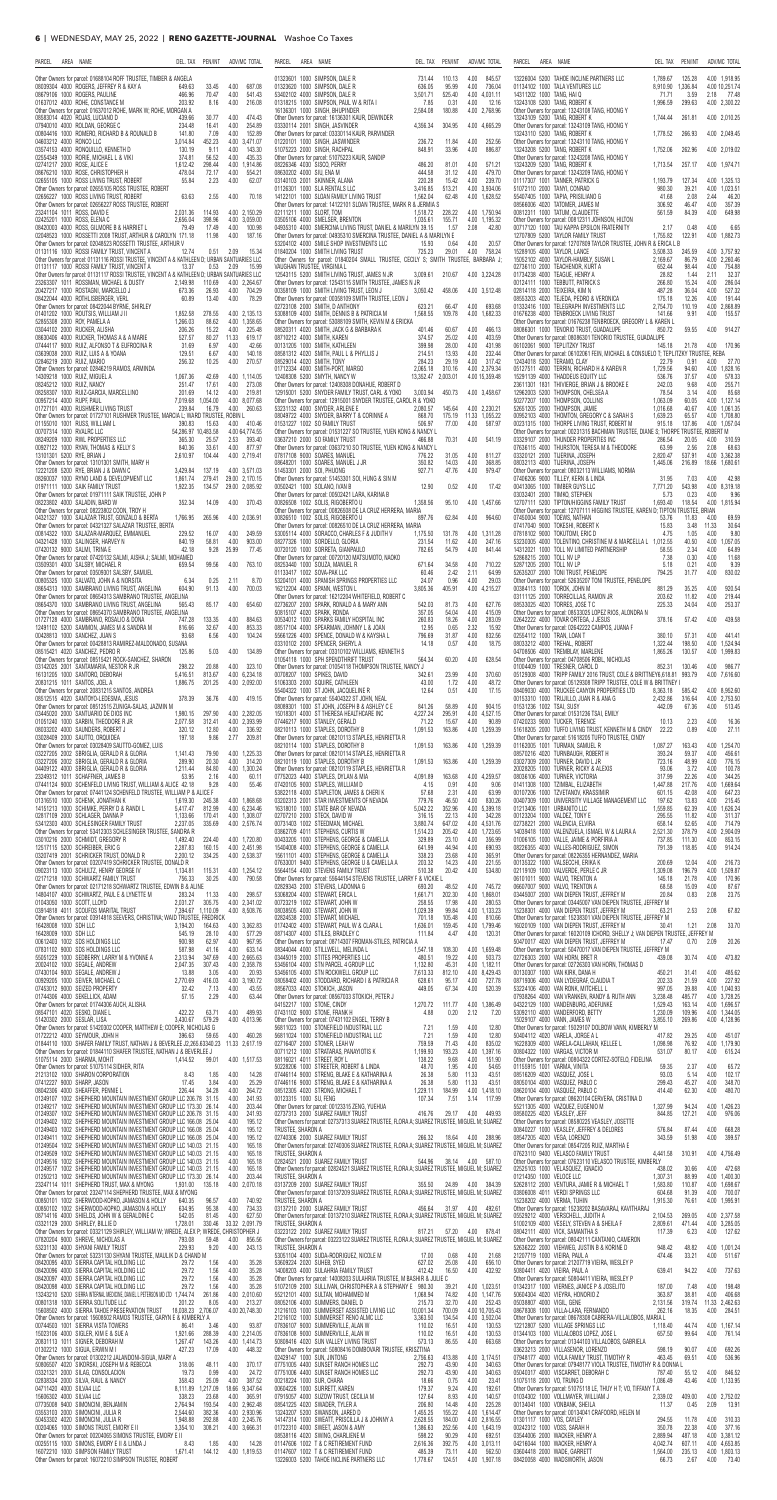#### **rgj.com** | WEDNESDAY, MAY 25, 2022 | **7**

| AREA NAME<br>PARCEL                                                                                   | DEL. TAX           | PEN/INT         |               | ADV/MC TOTAL            | <b>PARCEL</b> | AREA NAME                                                            |                                                                                   | DEL. TAX              | PEN/INT         |              | ADV/MC TOTAL                    | PARCEL                       | AREA NAME                                                                                                 | DEL. TAX         | PEN/INT                  |               | ADV/MC TOTAL     |
|-------------------------------------------------------------------------------------------------------|--------------------|-----------------|---------------|-------------------------|---------------|----------------------------------------------------------------------|-----------------------------------------------------------------------------------|-----------------------|-----------------|--------------|---------------------------------|------------------------------|-----------------------------------------------------------------------------------------------------------|------------------|--------------------------|---------------|------------------|
| 01658310 4000 WAGNER, CYRIL T & SANDRA                                                                | 13.71              | 0.55            | 4.00          | 18.26                   |               | 07405227 9000 WHITE, GLORIA                                          |                                                                                   | 32.83                 | 7.22            | 4.00         | 44.05                           |                              | Other Owners for parcel: 08277205 DEWEESE-WURTH TRUSTEE, ANNETTE L; WURTH TRUSTEE                         |                  |                          |               |                  |
| 53229103 4000 WALKER, BRIAN K                                                                         | 785.74             | 31.43           | 4.00          | 821.17                  |               |                                                                      | Other Owners for parcel: 07405227 ROBERTSON, LARRY                                |                       |                 |              |                                 | ALEXANDER A                  |                                                                                                           |                  |                          |               |                  |
| 50807305 4020 WALKER, DAVID L<br>00424224 1000 WALKER, LILIAN                                         | 341.94<br>496.52   | 51.65<br>74.85  | 4.00<br>4.00  | 397.59<br>575.37        |               | 05046501 4000 WHITE, RICHARD W                                       | Other Owners for parcel: 05046501 KEEN, DUANE M                                   | 1,632.71              | 244.90          |              | 4.00 1,881.61                   | 08526149  4020  WYER, ERNEST | 03207310 2001 WUZ MANAGEMENT LLC                                                                          | 337.16<br>313.77 | 23.60<br>47.47           | 4.00<br>4.00  | 364.76<br>365.24 |
| 52429204 2000 WALKER, RYAN J                                                                          | 44.90              | 1.80            | 4.00          | 50.70                   |               | 12625103 5200 WHITE, SUSAN E                                         |                                                                                   | 10,858.40 1,628.91    |                 |              | 4.00 12,491.31                  |                              | 02740316 2000 XANDER TRUST, FRANK & MARYANN                                                               | 274.76           | 19.23                    | 4.00          | 297.99           |
| 08640209  4000  WALLACE, DARREN                                                                       | 598.90             | 89.98           | 4.00          | 692.88                  |               | 02716303 2000 WHITNEY FAMILY TRUST                                   |                                                                                   | 2,897.07              | 491.57          |              | 11.33 3,399.97                  |                              | Other Owners for parcel: 02740316 XANDER TRUSTEE, FRANK L & MARYANN                                       |                  |                          |               |                  |
| Other Owners for parcel: 08640209 WALLACE, DARREN S; WALLACE, SEAN; WALLACE, SEAN D                   |                    |                 |               |                         |               |                                                                      | Other Owners for parcel: 02716303 WHITNEY TRUSTEE, RICHARD                        |                       |                 |              |                                 | 00968214 1000 XU, HAO        |                                                                                                           | 3,598.80         | 540.37                   |               | 4.00 4,143.17    |
| 00973114 1000 WALLER, DANIEL J                                                                        | 1,964.68           | 137.53          |               | 4.00 2,106.21           |               | 04207303 1000 WHITTEN TRUST, TYLER T                                 |                                                                                   | 1,449.60              | 57.98           |              | 4.00 1,511.58                   |                              | Other Owners for parcel: 00968214 XIU, DING                                                               |                  |                          |               |                  |
| 00852215 1000 WALLING, JUSTIN                                                                         | 545.81<br>17.45    | 82.18<br>3.84   | 4.00<br>4.00  | 631.99<br>25.29         |               | 07692008 4400 WIBERG, JOHN N II                                      | Other Owners for parcel: 04207303 WHITTEN TRUSTEE, TYLER T                        | 414.68                |                 | 4.00         | 480.89                          |                              | 07746002 4400 YAGOUAROUNDI ACQUISITIONS LLC<br>00511117 1000 YAMBASKY, AMBER L                            | 623.76<br>400.52 | 93.57<br>28.03           | 4.00<br>4.00  | 721.33<br>432.55 |
| 07455005 9000 WALLIS, KRISTENE D<br>Other Owners for parcel: 07455005 WALLIS, GRACE                   |                    |                 |               |                         |               | 08052276 4000 WIEBE, DAVID A & JULIE R                               |                                                                                   | 1,155.48              | 62.21<br>151.74 |              | 4.00 1.311.22                   |                              | 01941347 1000 YANAMADULA, VIVEK                                                                           | 137.50           | 9.63                     | 4.00          | 151.13           |
| 12208219 5200 WALSH TRUST. SANDRA S                                                                   | 56.63              | 2.27            | 4.00          | 62.90                   |               |                                                                      | 08707405 4000 WIECHERS FAMILY TRUST. DIETRICK J JR                                | 694.45                | 104.31          |              | 11.33 810.09                    |                              | 02828317 2000 YANDELL, STEVEN                                                                             | 994.75           | 150.22                   |               | 4.00 1.148.97    |
| Other Owners for parcel: 12208219 WALSH TRUSTEE, SANDRA S                                             |                    |                 |               |                         |               |                                                                      | Other Owners for parcel: 08707405 WIECHERS TRUSTEE, DANIELLE M                    |                       |                 |              |                                 |                              | Other Owners for parcel: 02828317 LAZO-YANDELL, GLORIA                                                    |                  |                          |               |                  |
| 01155808 1001 WALSH TRUST, TIMOTHY & KELLI                                                            | 96.01              | 5.76            | 2.40          | 104.17                  |               | 03315208 2000 WILEN FAMILY TRUST                                     |                                                                                   | 4,507.11              | 315.50          |              | 4.00 4,826.61                   |                              | 04106205 4000 YASAR 2015 TRUST, AYSE S                                                                    | 1,188.33         | 47.53                    |               | 4.00 1,239.86    |
| Other Owners for parcel: 01155808 WALSH TRUSTEE, TIMOTHY H & KELLI S                                  |                    |                 |               |                         |               |                                                                      | Other Owners for parcel: 03315208 STEWART TRUSTEE, EMILY S; WILEN TRUSTEE, SETH M |                       |                 |              |                                 |                              | Other Owners for parcel: 04106205 YASAR TRUSTEE, AYSE S                                                   |                  |                          |               |                  |
| 02604310 1000 WALVATNE, DANIEL                                                                        | 5.06               | 0.20            | 2.12          | 7.38                    |               | 53608101 2020 WILES, DIEDRE F                                        |                                                                                   | 947.48                | 58.94           |              | 4.00 1,010.42                   |                              | 01946026 1000 YATES 2005 TRUST, JIMMIE R II                                                               | 513.62           | 35.95                    | 4.00          | 553.57           |
| 02171202 1000 WANG, WEIXIA<br>Other Owners for parcel: 02171202 FENG, PIN                             | 3,165.09           | 475.24          |               | 4.00 3,644.33           |               | 08713306 4000 WILKIE, ROBERT                                         | Other Owners for parcel: 08713306 NELSON, JULIA                                   | 31.83                 | 1.59            | 2.84         | 36.26                           |                              | Other Owners for parcel: 01946026 YATES TRUSTEE, JIMMIE R II<br>01421506 1000 YATES NEVADA PROPERTIES LLC | 829.64           | 58.07                    |               | 4.00 891.71      |
| 53054201 4000 WARD, TERRIL                                                                            | 587.03             | 31.71           | 4.00          | 622.74                  |               |                                                                      | 01102218 1001 WILLIAMS LIVING TRUST, BILL & BETSY                                 | 630.52                | 25.22           | 4.00         | 659.74                          | 14307314 1000 YE, HUIFANG    |                                                                                                           | 1.887.28         | 132.11                   |               | 4.00 2,023.39    |
| Other Owners for parcel: 53054201 WARD, HERCULES II                                                   |                    |                 |               |                         |               |                                                                      | Other Owners for parcel: 01102218 WILLIAMS TRUSTEE, BETSY                         |                       |                 |              |                                 | 03515001 1000 YEE TRUST      |                                                                                                           | 2,109.74         | 147.37                   |               | 4.00 2,261.11    |
| 50826203 4020 WARREN, JAMES 1                                                                         | 728.26             | 50.98           | 4.00          | 783.24                  |               | 08114023 4000 WILLIAMS, ANNA                                         |                                                                                   | 369.22                | 25.84           | 4.00         | 399.06                          |                              | Other Owners for parcel: 03515001 YEE TRUSTEE, CYNTHIA M                                                  |                  |                          |               |                  |
| Other Owners for parcel: 50826203 MARSH, KAREN W                                                      |                    |                 |               |                         |               | 08918203 4000 WILLIAMS, JESSICA A                                    |                                                                                   | 1,135.59              | 121.13          |              | 4.00 1,260.72                   |                              | 20447211 1000 YELL, MICHAEL L                                                                             | 3,229.97         | 542.54                   |               | 4.00 3,776.51    |
| 03506303 4000 WATSON, THERESE A                                                                       | 557.56             | 83.70           | 4.00          | 645.26                  |               |                                                                      | Other Owners for parcel: 08918203 DELONG, BLAKE M                                 |                       |                 |              |                                 | 01150103 1000 YIAMAS LLC     |                                                                                                           | 3,060.85         | 460.36                   |               | 4.00 3,525.21    |
| 08418002 4000 WBS TRUST                                                                               | 120.73             | 9.25            | 4.00          | 133.98                  |               |                                                                      | 04531069 4000 WILLIAMS, MELVIN L & REBECCA F                                      | 1,485.12              | 103.96          |              | 4.00 1,593.08                   | 01150104 1000 YIAMAS LLC     |                                                                                                           | 1,541.93         | 231.44                   |               | 4.00 1,777.37    |
| Other Owners for parcel: 08418002 STURDIVANT TRUSTEE, MARK                                            |                    |                 |               |                         |               | 00834304 1002 WILLIAMS, RYAN S                                       |                                                                                   | 596.32                | 89.59           | 4.00         | 689.91                          |                              | 02739202 2000 YOAS, STEVEN A                                                                              | 451.35           | 48.15                    | 4.00          | 503.50           |
| 53418207 4000 WEBB, STEVEN D & MARIAN E<br>08048413 4000 WEBB, WILLIAM W                              | 3,097.10<br>475.79 | 465.09<br>72.56 | 4.00          | 4.00 3,566.19<br>552.35 |               | 06127005 9000 WILLIAMS, WESLEY                                       | Other Owners for parcel: 06127005 WILLIAMS, NOLAN                                 | 90.76                 | 19.97           | 4.00         | 114.73                          |                              | 07637203 4000 YORK, CHRISTOPHER & LAURA<br>07716004 4400 YOUNG FAMILY TRUST                               | 171.27<br>21.18  | 6.85<br>1.06             | 2.08<br>2.29  | 180.20<br>24.53  |
| 07829204 9000 WEBBER-DAVIS, KATHRYN                                                                   | 110.38             | 7.73            | 4.00          | 122.11                  |               | 12404352 5200 WILLINGHAM, CLAY                                       |                                                                                   | 1,153.84              | 46.15           |              | 4.00 1.203.99                   |                              | Other Owners for parcel: 07716004 YOUNG TRUSTEE, GARY S & ERICA Y                                         |                  |                          |               |                  |
| 07629030 4000 WEBER FAMILY TRUST                                                                      | 640.18             | 96.17           | 4.00          | 740.35                  |               |                                                                      | Other Owners for parcel: 12404352 KRATZER, LINDSEY                                |                       |                 |              |                                 |                              | 07716029 4400 YOUNG FAMILY TRUST                                                                          | 23.65            |                          | $1.18$ $2.29$ | 27.12            |
| Other Owners for parcel: 07629030 WEBER TRUSTEE, NICHOLAS J & ELIZABETH A                             |                    |                 |               |                         |               |                                                                      | 12941004 5200 WILSON FAMILY TRUST. FRANK M                                        | 1,195.69              | 83.70           |              | 4.00 1.283.39                   |                              | Other Owners for parcel: 07716029 YOUNG FAMILY TRUST; YOUNG TRUSTEE, GARY S & ERICA Y;                    |                  |                          |               |                  |
| 01649071 4000 WEDEKIND ROAD CHURCH OF CHRIST                                                          | 5.56               | 1.22            | 4.00          | 10.78                   |               |                                                                      | Other Owners for parcel: 12941004 WILSON TRUSTEE, MARGARET M                      |                       |                 |              |                                 |                              | YOUNG TRUSTEE, MORRIS S S & VICKE                                                                         |                  |                          |               |                  |
| 05042317 4000 WEGLEY, SONYA & VICTOR L                                                                | 359.29             | 14.37           | 4.00          | 377.66                  |               | 13235003 5200 WILSON, CATHY M                                        |                                                                                   | 437.86                | 17.51           | 4.00         | 459.37                          |                              | 00913225 4000 YOUNG MUELLER TRUST                                                                         | 105.67           | 4.23                     | 4.00          | 113.90           |
| 03829302 4811 WEGNER, ROBERT                                                                          | 30.49              | 1.22            | 4.00          | 35.71                   |               | 50214104 1000 WILSON, DONALD E                                       |                                                                                   | 915.01                | 137.67          |              | 4.00 1,056.68                   |                              | Other Owners for parcel: 00913225 YOUNG TRUSTEE, RICHARD W & ELISABETH M                                  |                  |                          |               |                  |
| 07631049 4400 WEIDMANN, MATTHEW                                                                       | 436.85             | 65.66           | 4.00<br>4.00  | 506.51                  |               |                                                                      | Other Owners for parcel: 50214104 WILSON, GLORIA J                                |                       |                 |              |                                 |                              | 01133504 1000 YOUNG TRUST, GEORGE P                                                                       | 717.96           | 28.72                    | 4.00          | 750.68           |
| 08678207 1000 WEIDT, EARL R & ROBIN L<br>08577033 4020 WEINTRITT, CINDY L                             | 415.61<br>127.08   | 62.79<br>5.08   | 4.00          | 482.40<br>136.16        |               | 02511166 1000 WILSON, JOHN F<br>23611304 1831 WIMMER, BYRON          |                                                                                   | 194.65<br>284.95      | 13.63<br>11.40  | 4.00<br>4.00 | 212.28<br>300.35                |                              | Other Owners for parcel: 01133504 YOUNG TRUSTEE, GEORGE P<br>08429210 4000 YOUNG, JULIE S                 | 1,692.89         | 254.39                   |               | 4.00 1,951.28    |
| 01306146 1000 WEIR COSTA, SANDRA K                                                                    | 3,585.32           | 538.48          |               | 11.33 4,135.13          |               |                                                                      | Other Owners for parcel: 23611304 SHIVERS, BRANDI                                 |                       |                 |              |                                 |                              | 00616307 1000 YOUNG, MARJORIE J                                                                           | 3,116.37         | 472.59                   |               | 11.33 3,600.29   |
| 02738209 2000 WEISHAUPT TRUST, ROLAND T                                                               | 1,600.00           | 297.07          |               | 4.00 1,901.07           |               | 14008204 4000 WINITZ FAMILY TRUST                                    |                                                                                   | 1,584.23              | 110.90          |              | 4.00 1,699.13                   | 03025009 2000 ZABALA, TONY   |                                                                                                           | 1,756.94         | 320.29                   |               | 4.00 2.081.23    |
| Other Owners for parcel: 02738209 WEISHAUPT TRUSTEE, ROLAND T                                         |                    |                 |               |                         |               |                                                                      | Other Owners for parcel: 14008204 WINITZ TRUSTEE, JOEL & JUDITH                   |                       |                 |              |                                 |                              | 01345214 1000 ZABALEGUI, LUIS & LISA                                                                      | 650.96           | 43.08                    |               | 4.00 698.04      |
| 53809307 4000 WEISINGER TRUST, MERRITT L & SUSAN 2,726.68                                             |                    | 190.87          |               | 4.00 2.921.55           |               | 03878104 1011 WISE, JOHN T                                           |                                                                                   | 1,830.18              | 128.11          |              | 4.00 1,962.29                   |                              | 01707104 4000 ZAMORA LIVING TRUST, SALLY E                                                                | 208.55           | 10.74                    | 4.00          | 223.29           |
| Other Owners for parcel: 53809307 WEISINGER TRUSTEE, MERRITT L & SUSAN                                |                    |                 |               |                         |               | 02817309 2000 WISEMAN, DEANNA                                        |                                                                                   | 304.88                | 15.70           | 4.00         | 324.58                          |                              | Other Owners for parcel: 01707104 ZAMORA TRUSTEE, SALLY E                                                 |                  |                          |               |                  |
| 08041306 4000 WELBORN, DEBRA A                                                                        | 676.40             | 47.35           | 4.00          | 727.75                  |               |                                                                      | 12212306 5200 WITTENBERG, ROGER & BEATRICE                                        | 8,101.70              | 324.07          |              | 4.00 8,429.77                   |                              | 08504227 4020 ZAMORANO MEDINA, RUBEN                                                                      | 302.44           | 45.50                    | 4.00          | 351.94           |
| 07405232 9000 WELCH, LYNN<br>01646113 4000 WELCHERT FAMILY TRUST                                      | 32.67<br>650.73    | 7.19<br>26.03   | 11.33<br>4.00 | 51.19<br>680.76         |               | 07818601 9000 WOBBE, PETER B & LEA M<br>01742307 4000 WOELFLE, DAVID |                                                                                   | 150.93<br>566.98      | 10.40<br>22.68  | 4.00<br>4.00 | 165.33<br>593.66                | 08056405 4000 ZARATE, JOSE   | Other Owners for parcel: 08504227 ZAMORANO, BLANCA                                                        | 153.18           | 6.13                     | 4.00          | 163.31           |
| Other Owners for parcel: 01646113 WELCHERT TRUSTEE, MARYANNE P                                        |                    |                 |               |                         |               |                                                                      | 02312402 1000 WOLFE-MURRAY FAMILY TRUST                                           | 1.727.19              | 69.09           |              | 4.00 1,800.28                   |                              | Other Owners for parcel: 08056405 ZARATE GONZALEZ, GLAFIRA                                                |                  |                          |               |                  |
| 04229009 1000 WELLESLEY FAMILY TRUST                                                                  | 37.83              | 1.51            | 4.00          | 43.34                   |               |                                                                      | Other Owners for parcel: 02312402 MURRAY TRUSTEE, JOSEPH A; WOLFE TRUSTEE, ANN M  |                       |                 |              |                                 |                              | 01827339 1000 ZAUMEYER, FAITH                                                                             | 368.00           | 55.35                    | 4.00          | 427.35           |
| Other Owners for parcel: 04229009 WELLESLEY TRUSTEE, BRIAN T                                          |                    |                 |               |                         |               |                                                                      | 07745015 4400 WOLFHOUND PROPERTIES LLC                                            | 74.93                 | 3.75            | 4.00         | 82.68                           |                              | 50604105 4020 ZAVALA, HONORIO                                                                             | 642.38           | 96.86                    | 25.99         | 765.23           |
| 00154105 1000 WELLS FARGO BANK                                                                        | 3,446.08           |                 |               | 574.71 11.33 4,032.12   |               |                                                                      | 51430043 2000 WOLGER LIVING TRUST, SUSAN                                          | 2,263.22              | 340.01          |              | 4.00 2,607.23                   |                              | Other Owners for parcel: 50604105 LAGUNAS, BRISELLA R                                                     |                  |                          |               |                  |
| 08517111 4000 WELLS FARGO BANK N A                                                                    | 149.00             | 10.44           | 4.00          | 163.44                  |               |                                                                      | Other Owners for parcel: 51430043 WOLGER TRUSTEE, SUSAN A                         |                       |                 |              |                                 |                              | 03611208 2000 ZECENA, SELVIN                                                                              | 1,950.85         | 349.41                   |               | 11.33 2,311.59   |
| 09034106 1000 WENDEL-RAMIREZ, PATRICIA A                                                              | 22.20              | 0.89            | 4.00          | 27.09                   |               | 02642112 2000 WONG, ALAN                                             |                                                                                   | 565.18                | 39.56           | 4.00         | 608.74                          | 00703203 1000 ZENG, YUEHUA   |                                                                                                           | 85.55            | 5.99                     | 3.16          | 94.70            |
| Other Owners for parcel: 09034106 RAMIREZ, JOSEPH C JR                                                |                    | 135.54          |               | 4.00 2,075.77           |               | 06110003 9000 WOOD, ALEXA                                            | 12610202 5200 WOOD, GREGORY & KATHLEEN                                            | 54.43<br>987.92       | 3.81<br>69.16   | 4.00         | 62.24<br>4.00 1,061.08          |                              | Other Owners for parcel: 00703203 SU, FENG<br>08630325 4000 ZEPEDA, JORGE M                               | 379.14           | 57.01                    | 4.00          | 440.15           |
| 05514019 4000 WENDELL FAMILY TRUST, CINDY<br>Other Owners for parcel: 05514019 WENDELL TRUSTEE, CINDY | 1,936.23           |                 |               |                         |               |                                                                      | Other Owners for parcel: 12610202 WOOD, GREGORY JR                                |                       |                 |              |                                 |                              | Other Owners for parcel: 08630325 DEL CARMEN MARTINEZ-DE ZEPEDA, MARIA                                    |                  |                          |               |                  |
| 50279108 1000 WERNER, MAX W                                                                           | 39.49              |                 |               | 1.58 4.00 45.07         |               |                                                                      | 00814126 1000 WOODS. MELVIN & SHIRLEY A                                           | 115.74                |                 |              | 4.63 4.00 124.37                |                              | 50813301 4020 ZEPEDA, JORGE M                                                                             |                  | 577.77 87.01 4.00 668.78 |               |                  |
| 51043312 2000 WESTLAKE, LEONA D                                                                       | 165.63             | 8.28            | 2.76          | 176.67                  |               | 07729007 4400 WORDEN, DAVID B                                        |                                                                                   | 2,378.97              | 253.76          |              | 4.00 2,636.73                   |                              | Other Owners for parcel: 50813301 DE ZEPEDA, MARIA D C M                                                  |                  |                          |               |                  |
| Other Owners for parcel: 51043312 WESTLAKE, JOHN L                                                    |                    |                 |               |                         |               |                                                                      | Other Owners for parcel: 07729007 THOMPSON, EVELYN B                              |                       |                 |              |                                 |                              | 02826105 2000 ZERMENO, MARIA H                                                                            | 1,887.34         | 340.03                   |               | 4.00 2,231.37    |
| 15251103 4000 WEYHENMEYER, DAVID L & PAMALYN M                                                        | 466.87             | 32.68           | 2.45          | 502.00                  |               |                                                                      | 01034109 1000 WORNARDT, JONATHAN & KAILIN                                         | 1,086.17              | 75.57           |              | 4.00 1,165.74                   |                              | 02826117 2000 ZERMENO, MARTIN L                                                                           | 2,066.71         | 398.40                   |               | 4.00 2,469.11    |
| 03451014 2000 WFP-MRE LLC                                                                             | 1,047.77           | 41.91           |               | 4.00 1,093.68           |               | 07406240 9000 WORTHINGTON, JAMES L                                   |                                                                                   | 44.43                 | 9.77            | 4.00         | 58.20                           |                              | 07443108 9000 ZETZMAN, PAGE R D                                                                           | 31.69            | 6.97                     |               | 11.33 49.99      |
| 03451015 2000 WFP-MRE LLC                                                                             | 1,091.83           | 43.67           |               | 4.00 1,139.50           |               |                                                                      | 14219101 4000 WOZNIAK, JOHN M & COLLEEN                                           | 983.06                | 68.82<br>673.03 |              | 4.00 1,055.88                   | 04710028 4000 ZHU, FENG      |                                                                                                           | 2,107.95         | 84.32                    |               | 4.00 2,196.27    |
| 02153117 1000 WHEATON, ELIZABETH A<br>07725015 4400 WHEELER, BRANDON                                  | 167.09<br>552.68   | 6.68<br>38.69   | 4.00<br>4.00  | 177.77<br>595.37        |               | 16309014 1000 WPT RENO I LP                                          | 01676225 4000 WRIGHT, MURRY J & IRINA M                                           | 16,825.63<br>4,077.85 | 285.45          |              | 4.00 17,502.66<br>4.00 4,367.30 | 04919213 4000 ZIVE, ANGELA   | Other Owners for parcel: 04710028 HUANG, ZHIHONG                                                          | 873.21           | 34.93                    |               | 4.00 912.14      |
| 03144330 2001 WHEELER, DAVID                                                                          | 922.15             | 179.95          |               | 4.00 1,106.10           |               | 55008220 1000 WU, SHAOFENG                                           |                                                                                   | 2,097.69              | 315.11          |              | 4.00 2,416.80                   |                              | 12246023 5200 ZUCKER TRUST, VALERIE S                                                                     | 1,218.62         | 85.31                    |               | 4.00 1,307.93    |
| 00425505 1000 WHITAKER, MEACIE                                                                        | 529.86             | 80.34           |               | 18.66 628.86            |               |                                                                      | Other Owners for parcel: 55008220 CAO, XUEMEI                                     |                       |                 |              |                                 |                              |                                                                                                           |                  |                          |               |                  |
| Other Owners for parcel: 00425505 JOHNSON, ADDIE L                                                    |                    |                 |               |                         |               | 08277205 1000 WURTH FAMILY TRUST                                     |                                                                                   | 1,143.65 171.87       |                 |              | 4.00 1,319.52                   |                              |                                                                                                           |                  |                          |               |                  |

### **Notice to the above-named and delinquent taxpayers, and to the owners of, or claimants to the real estate herein above described, known or unknown:**

You are hereby notified that under NRS 318.240, NRS 361.565 and NRS 361.570 , if said amount is not paid, I am required, as the County Tax Receiver, at 5:00 pm on the First Monday in June, 2022, to wit: the Sixth Day of June, 2022, to issue to the County Treasurer as Trustee for the State, County, or Assessment District, a certificate authorizing her to hold said property, subject to redemption within two (2) years after the date thereof by payment of said taxes, special assessments or utility charges, and accruing taxes, assessments or utility charges, together with penalties, costs and interest as provided, accruing until paid. Such redemption shall be made pursuant to Chapter 361 of Nevada Revised Statutes and shall include any and all prior year delinquencies.

The above is a list of the names of persons to whom the property is assessed, a description of the property upon which the taxes, assessment or utility charge is due, and the amount that became delinquent upon each in the 2021/2022 tax year. Penalties and cost of advertising are added to each.

> **LINDA JACOBS, TREASURER AND EX OFFICIO TAX RECEIVER OF WASHOE COUNTY, NEVADA Phone 775-328-2510 Fax 775-328-2500 Visit our website: www.washoecounty.gov/treas for online payment options and to view a searchable list.**